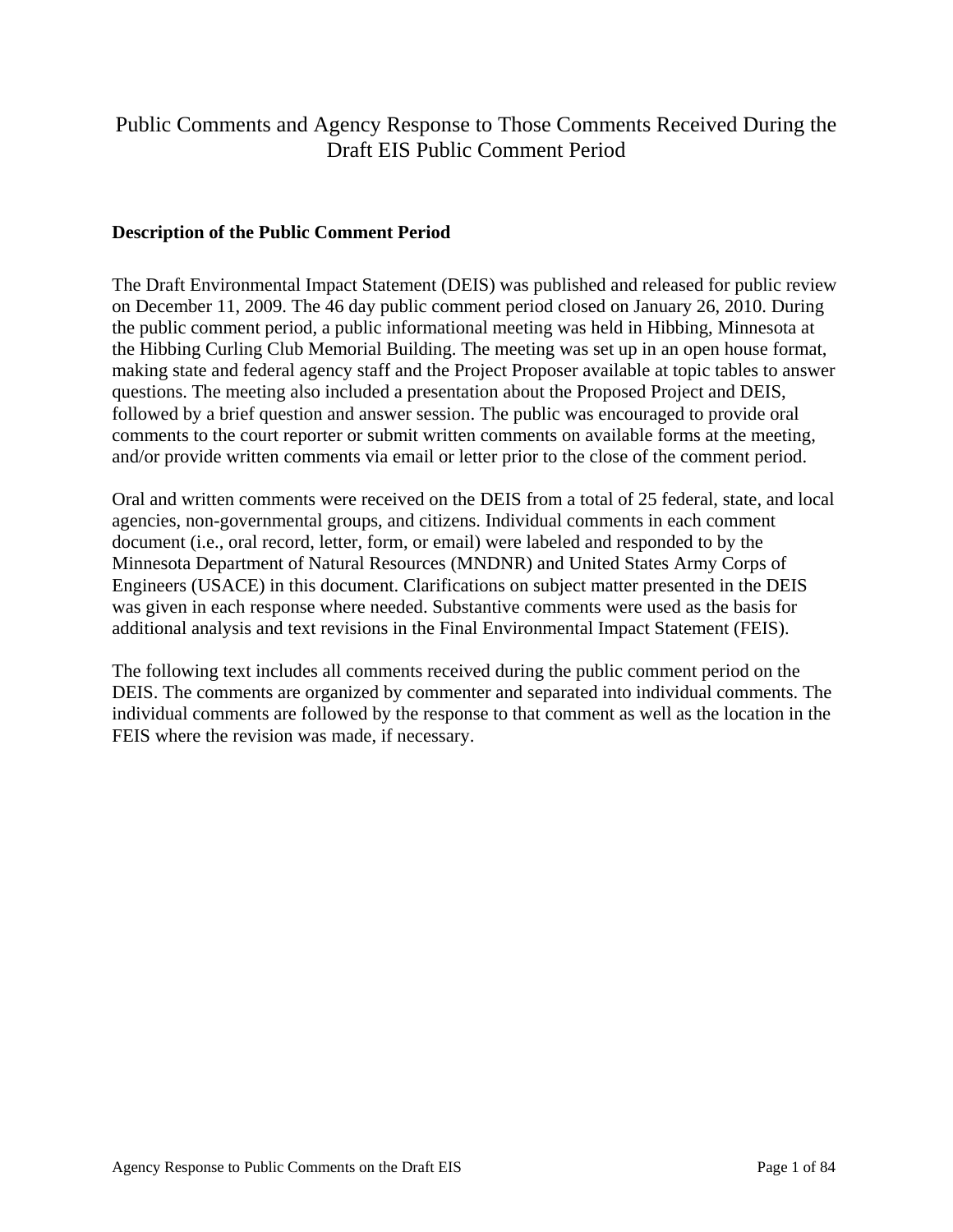*This page left blank intentionally.*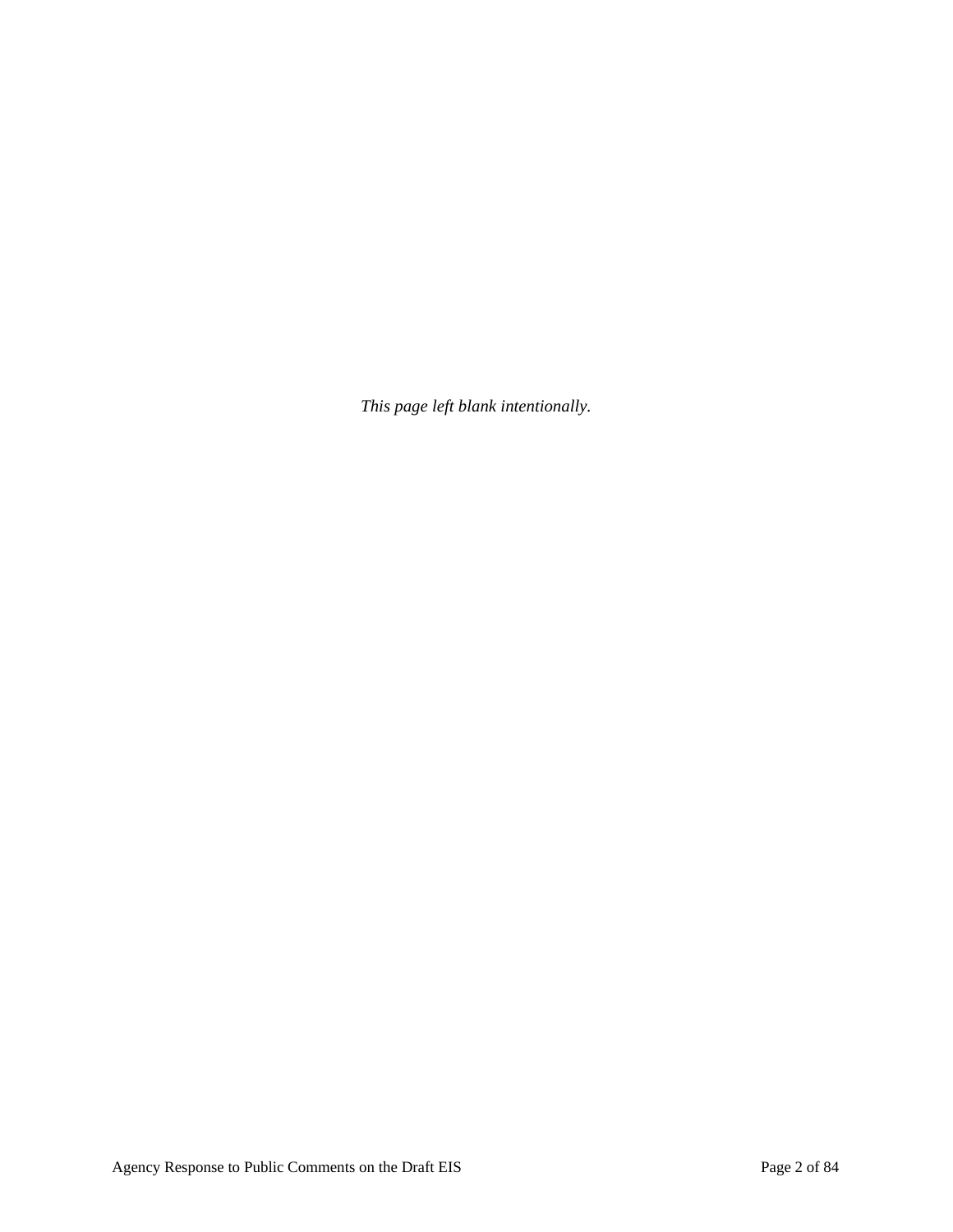### TABLE OF CONTENTS

- (A) Gary Louzensky, January 11, 2010
- (B) Norm Vorhees, Iron Workers Local 512, January 11, 2010
- (C) Jason Janisch, January 11, 2010
- (D) James Sanders, Forest Supervisor, U.S. Forest Service, January 12, 2010
- (E) Brandy Toft, Air Quality Specialist, Leech Lake Band, January 22, 2010
- (F) William Whiteside, January 11, 2010
- (G) David J. Tomassoni, State Senator, Minnesota State Senate, January 22, 2010
- (H) David C. Olson, President, Minnesota Chamber of Commerce, January 21, 2010
- (I) Nick Axtell, Environmental Specialist, 1854 Treaty Authority/ Bois Forte Band, January 25, 2010
- (J) Anthony Sertich, State Representative Majority Leader, Minnesota House of Representatives, January 25, 2010
- (K) Patrick K. Mullen, David J. McMillan, Alan R. Hodnik, V.P. Marketing and Public Affairs, Executive V.P., President, Minnesota Power, January 25, 2010
- (L) Amy Klobuchar, U.S. Senator, U.S. Senate, January 26, 2010
- (M) James Oberstar, U.S. Representative, U.S. House of Representatives, January 26, 2010
- (N) Craig Pagel, President, Iron Mining Association of Minnesota, January 26, 2010
- (O) Joy Wiecks, Air Quality Technician, Fond du Lac Band, January 26, 2010
- (P) James Sanders, Forest Supervisor, U.S. Forest Service, January 26, 2010
- (Q) Lynn McClure, Cory MacNulty, Paul Aasen, Midwest Regional Director, Executive Director, Policy Director, National Parks Conservation Association, Voyageurs National Park Association, Minnesota Center for Environmental Advocacy, January 26, 2010
- (R) David A. Lotti, Chair, Western Mesabi Planning Board, January 26, 2010
- (S) Sam Malloy, Water Resources Tech, Leech Lake Band, January 26, 2010
- (T) Lynn McClure, Cory MacNulty, Paul Aasen, National Parks Conservation Association, Voyageurs National Park Association, Minnesota Center for Environmental Advocacy (e-mail received January 27, 2010
- (U) Kenneth Westlake, NEPA Compliance Officer, EPA Region 5, January 27, 2010
- (V) Rosemary Berens, Tribal Historic Preservation Officer, Bois Forte Band of Ojibwe, January 26, 2010
- (W) Brandy Toft, Air Quality Specialist, Leech Lake Band, February 4, 2010
- (X) Claudia Modich, February 5, 2010
- (Y) Tom Sampson, Mayor, City of Keewatin, January 28, 2010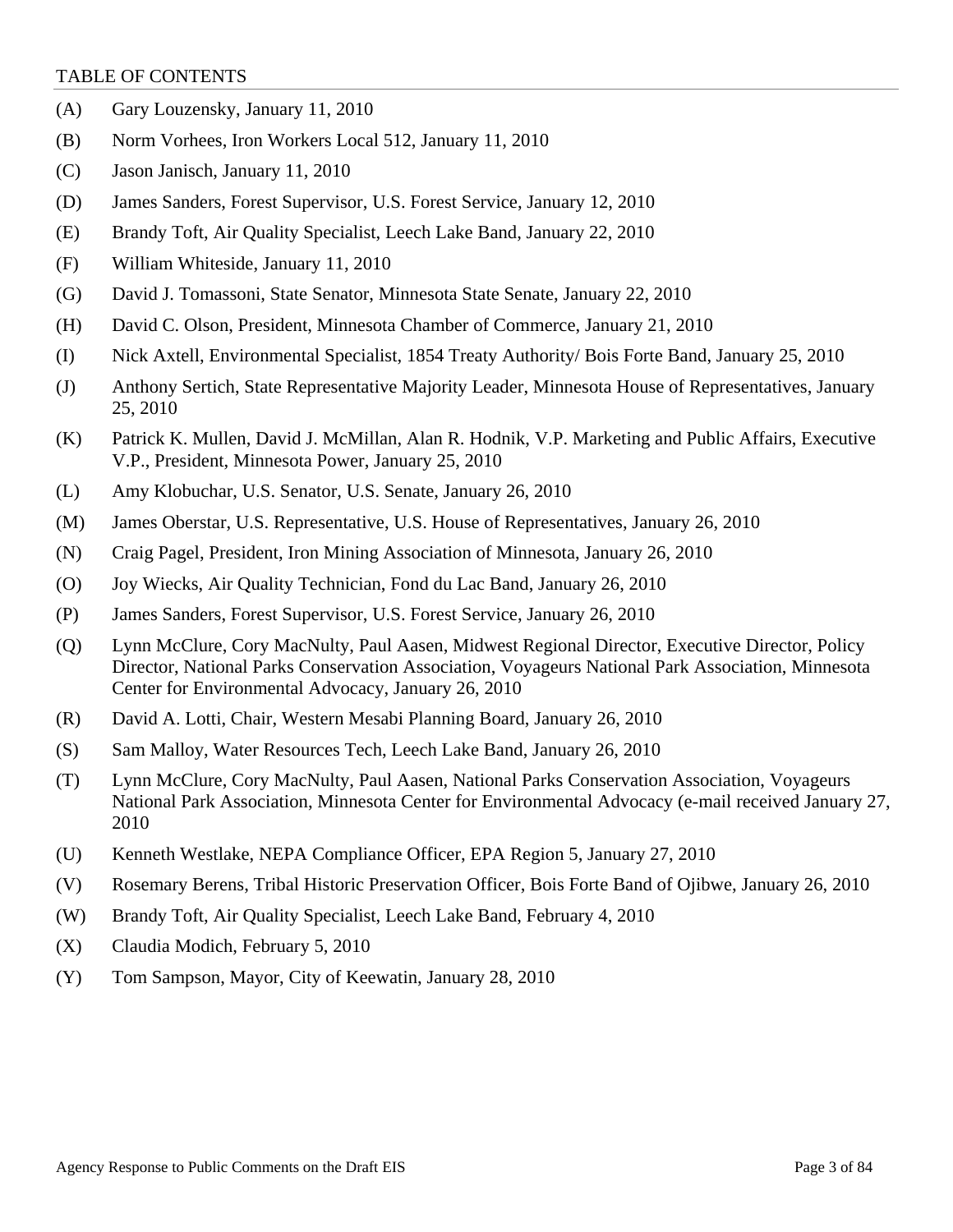## **Responses to Public Comments received during the Draft EIS Public Comment Period**

*NOTE: Individual comments were combined where comments were similar, and the comment representative of the common theme was used. Therefore some comments may not be listed and are identified as such.* 

### **COMMENT LETTER RECEIVED FROM: Gary Louzensky, January 11, 2010 (A)**

| Comment A-1:               | I oppose any attempt to move the snowmobile trail any closer to Kelly Lake than it is now.<br>Snowmobilers have been using the Mesabi Trail more than their own trail.                                                                                    |  |
|----------------------------|-----------------------------------------------------------------------------------------------------------------------------------------------------------------------------------------------------------------------------------------------------------|--|
| <b>RESPONSE:</b>           | An evaluation of an East Stockpile Alternative showed that the Hibbing South Spur snowmobile<br>trail could remain in its current location. The East Stockpile Alternative does not require the<br>relocation of the Hibbing South snowmobile trail spur. |  |
| EIS<br><b>Modification</b> | Text regarding the East Stockpile Alternative was added throughout the FEIS, including Section<br>$419$ – Recreational Trails                                                                                                                             |  |

### **COMMENT LETTER RECEIVED FROM: Norm Vorhees, Iron Workers Local 512, January 11, 2010 (B)**

*Comment B-1: I support Kee-Tac's proposed project. The updating of the idle line will produce ore with state of the art technologies that will be beneficial to the environment. The economic spin off will be important to not only northern MN, but the state as a whole. I am also a representative for Iron Worker's Local 512 which has approximately 300 members in northern MN who would have an opportunity to work on this project when it moves forward.*  **RESPONSE:** Comment has been noted. **EIS**  No change.

**Modification** 

#### **COMMENT LETTER RECEIVED Jason Janisch, January 11, 2010 (C)**

**FROM:** 

*Comment C-1: We support U.S. Steel's continued responsible development of Minnesota's ore resources.* 

**RESPONSE:** Comment has been noted.

**EIS**  No change.

**Modification** 

#### **COMMENT LETTER RECEIVED FROM: James Sanders, Forest Supervisor, U.S. Forest Service, January 12, 2010 (D)**

| <b>Comment D-1:</b>               | Please correct the discussion under 4.7.5.4 - Mitigation Opportunities, Option 1. The add-on<br>control options listed for nitrogen oxides (NOx) have been determined to be technically feasible for<br>Keetac's sister facility Minntac. At Minntac, low NOx combustion has been implemented and<br>Mobotec (a form of selective non-catalytic reduction -SNCR) has been tested. Further trials of<br>other technically feasible technologies (regenerative selective catalytic reduction - RSCR and low<br>temperature oxidation - $LoTOx$ ) are planned at Minntac for 2010. In addition, a taconite plant in<br>Sweden of the identical furnace design as that proposed at Keetac is operating SCR. |
|-----------------------------------|---------------------------------------------------------------------------------------------------------------------------------------------------------------------------------------------------------------------------------------------------------------------------------------------------------------------------------------------------------------------------------------------------------------------------------------------------------------------------------------------------------------------------------------------------------------------------------------------------------------------------------------------------------------------------------------------------------|
| <b>RESPONSE:</b>                  | The FEIS text was updated to reflect the recently selected mitigation measure of a low-NOx main<br>burner on the Keetac expansion line, and discusses how Mobotec (SNCR) technology was tested<br>but was not proven to be feasible at Keetac.                                                                                                                                                                                                                                                                                                                                                                                                                                                          |
| <b>EIS</b><br><b>Modification</b> | Text updated in Section 4.9.5.3.                                                                                                                                                                                                                                                                                                                                                                                                                                                                                                                                                                                                                                                                        |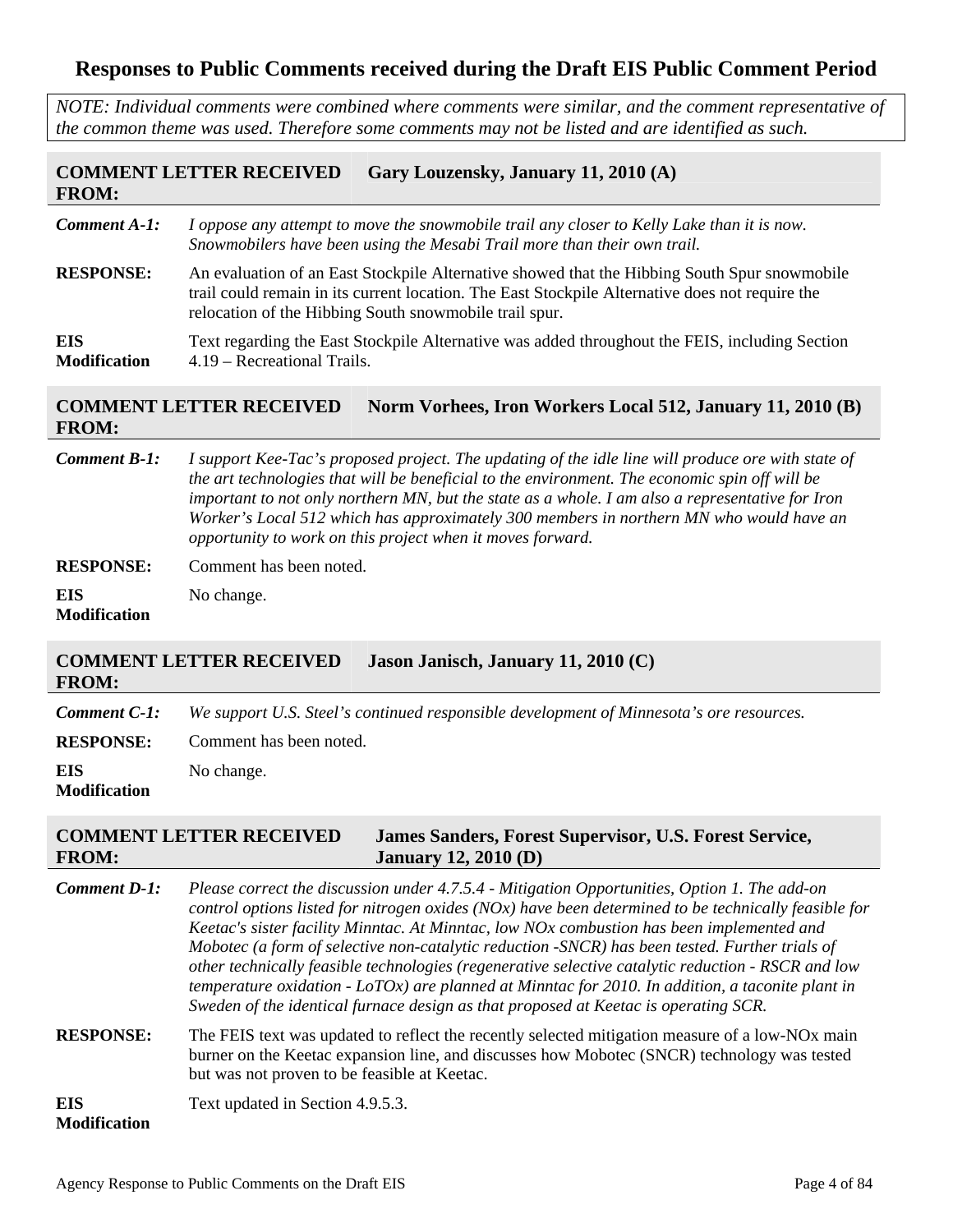| <b>Comment D-2:</b>               | Please revise the discussion regarding 4.7.7.3.1.- Project Proposal for Keetac Under the New and<br>Expanding Source Guidelines of Mercury Reduction Strategy within Section 4.7.7 - Mercury<br>Emissions/Mercury Balance/TMDL Implementation Plan Compliance. We have a staff person who<br>serves on the Implementation Plan for Minnesota's Statewide Mercury Total Maximum Daily Load<br>(Implementation Plan), Implementation Oversight Board members meet regularly to review and<br>evaluate progress toward achieving the goals of the Statewide Mercury TMDL and to determine<br>whether additional measures are needed to meet these goals. |  |
|-----------------------------------|-------------------------------------------------------------------------------------------------------------------------------------------------------------------------------------------------------------------------------------------------------------------------------------------------------------------------------------------------------------------------------------------------------------------------------------------------------------------------------------------------------------------------------------------------------------------------------------------------------------------------------------------------------|--|
| <b>RESPONSE:</b>                  | The commenter does not specify what revisions are viewed as necessary to the discussion in DEIS<br>4.7.7.3.1. Other than changes made to reflect issues raised in other comments, no further changes<br>are made in response to this request.                                                                                                                                                                                                                                                                                                                                                                                                         |  |
| <b>EIS</b><br><b>Modification</b> | Text added to FEIS Section 4.9.7.4                                                                                                                                                                                                                                                                                                                                                                                                                                                                                                                                                                                                                    |  |
| <b>Comment D-3:</b>               | We are unclear what testing the following text from the DEIS is referring to, "the Project Proposer<br>has developed technology research and demonstration plans to conduct testing of control<br>technologies on existing lines at its Minntac facility." If such pilot testing plans exist please be<br>more specific and definitive by providing the names of the technologies that will be investigated<br>and the testing schedule. Minntac staff were unaware of such plans when questioned at a meeting<br>on December 15, 2009.                                                                                                               |  |
| <b>RESPONSE:</b>                  | Minnesota Pollution Control Agency (MPCA) has negotiated with U.S. Steel a Mercury Air<br>Emission Reductions Schedule of Compliance for conducting trials at existing U.S. Steel<br>indurating furnaces. The Mercury Air Emission Reductions Schedule of Compliance currently<br>describes the types, timing, and approval of controls, and sets up an accounting process for<br>mercury from all U.S. Steel units at Minntac and Keetac. Until the permit is drafted, MPCA<br>believes that it is premature to develop details other than for the Proposed Project.                                                                                 |  |
| <b>EIS</b><br><b>Modification</b> | Text edit to 4.9.7.4.1.                                                                                                                                                                                                                                                                                                                                                                                                                                                                                                                                                                                                                               |  |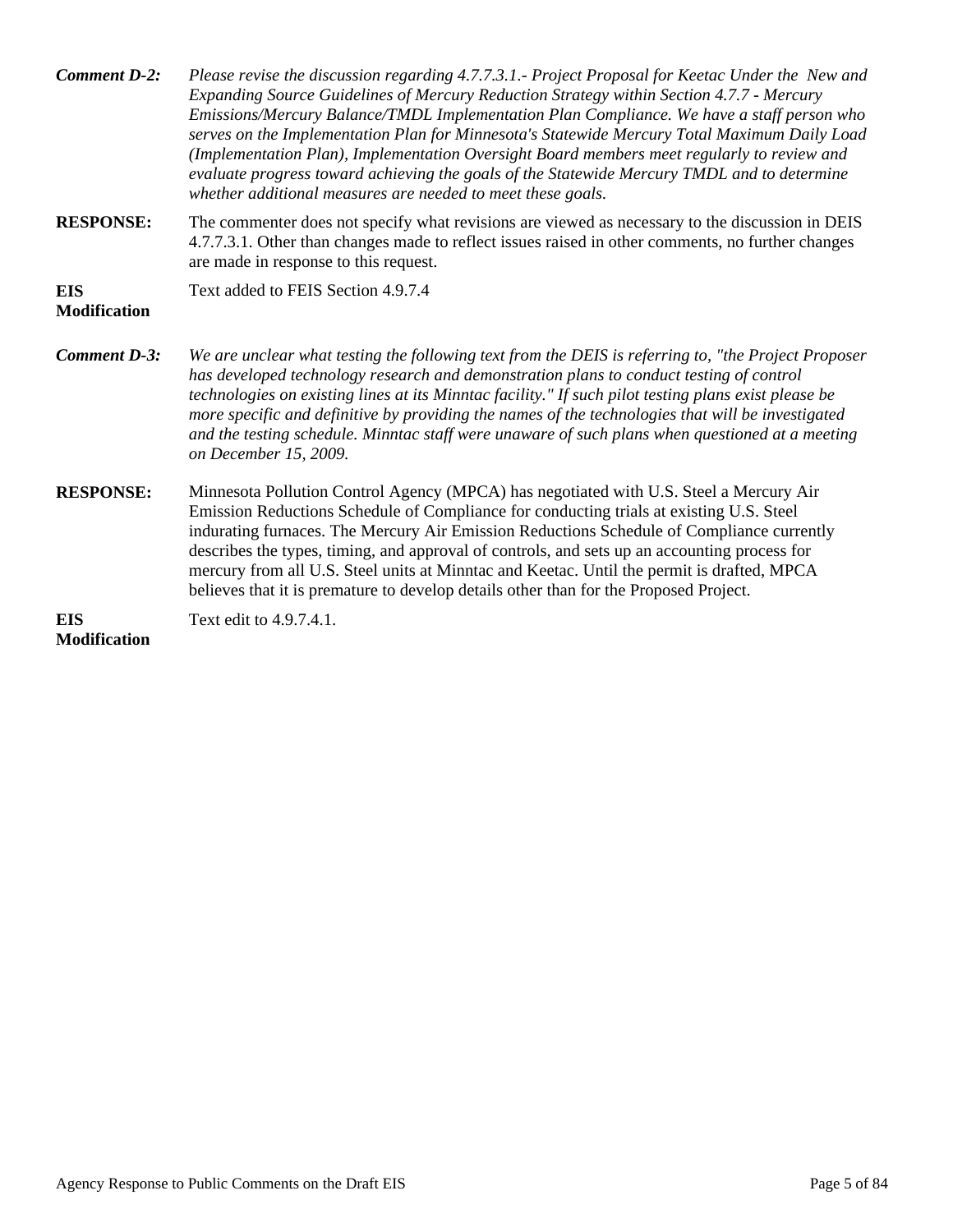*Comment D-4: The DEIS discusses the goal of the Project Proposer to reduce emissions at its Minntac facility to "offset the increase in mercury emissions from the Proposed Project." This goal appears to be invented by the Project Proposer. It is not the goal of the MPCA's Implementation Plan which is a 75 percent reduction (from a 2005 baseline) in mercury emissions from this sector by 2025 (pg. 13). Based on Illustration 4-2 from the DEIS, a 75 percent reduction from 2005 would result in emissions of about 50 pounds per year being required from both facilities combined in 2025. Illustration 4-2 shows emissions from both facilities being projected at almost 150 lbs in 2025. This scenario does not achieve the goals for the sector which jeopardizes the success of the Implementation Plan in achieving water quality standards based on fish consumption.* 

**RESPONSE:** The mercury total maximum daily load (TMDL) reduction goal for taconite facilities is to reduce the taconite sector's collective mercury emissions by 75 percent from the 2010 estimated emission levels, not 2005 levels, and should be achieved by 2025. It should not be assumed that the reduction goal necessarily correlates to a 75 percent reduction at each operating unit. The reduction target is a sector-wide target, leaving facility owners free to develop control strategies that may result in differing removal efficiencies or permanent retirement of operating units. The TMDL does not prohibit new projects that may cause increases in mercury emissions. The TMDL's implementation strategy for new and expanding sources directs sources to seek offsets. Alternatives to offsets can also be proposed.

> U.S. Steel's approach is to use activated carbon injection on the proposed furnace, and to phase in mercury controls at its existing furnaces as it works to develop mercury emission controls. U.S. Steel has agreed to a long term campaign of research and testing of mercury controls at the existing units, as well as a process for accounting for mercury emissions of the furnaces, new and existing. This agreement would be formalized during permitting. The permit for the expansion would establish conditions for using activated carbon injection. Illustration 4-2 was revised to demonstrate how U.S. Steel might implement reductions at both Keetac and Minntac. Reductions of mercury occur over a period of time as controls are trialed and installed at individual furnaces.

> The TMDL strategies also include tasks for the MPCA to complete to facilitate mercury emission reductions, including implementation of mercury emission inventory rules, periodic consultation with stakeholders, and check-ins with affected emission sources. Over the course of the next 15 years, technological understanding and improvements will occur. Hence, the EIS discussion represents a reasonable forecast of the effects of the Proposed Project and U.S. Steel commitments. Other avenues to mercury reductions at these units may develop as well.

**EIS Modification**  New Illustrations and text in Section 4.9.7.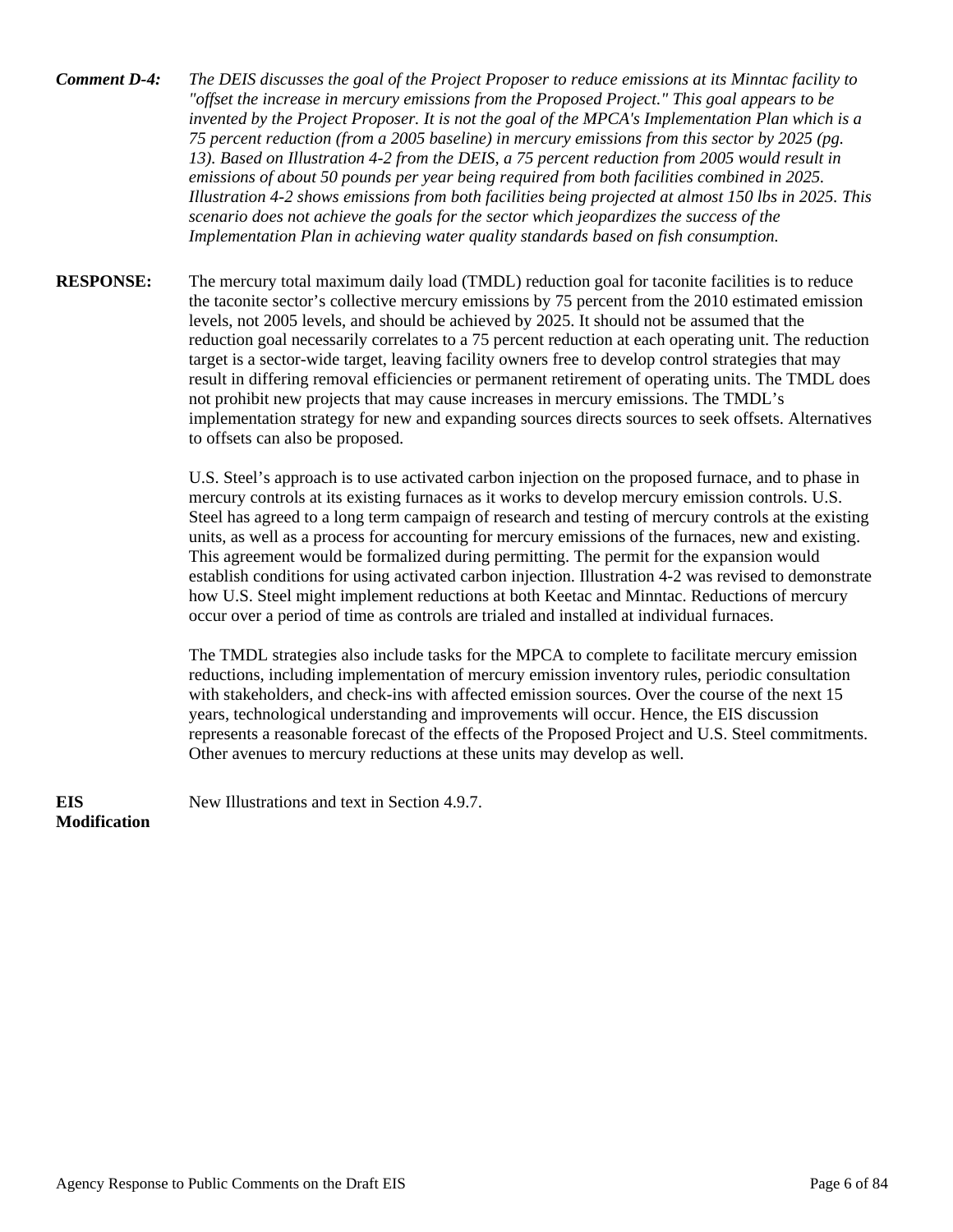*Comment D-5: We'd also like to note that within the Implementation Plan the Guidelines for New and Modified Mercury Air Emissions Sources lists the requirements for new sources. Requirement #3 states "A modifying facility permittee should provide an assessment of whether its added emissions will impede progress toward attaining the source category's pounds-per-year air emissions goal. A new facility should provide an assessment of whether its added emissions will impede progress in attaining the source category goal, if applicable, or the statewide goal if the new source is not in an existing source category." We don't find such as assessment in this section and feel it is particularly relevant in light of the discussion that is already included.* 

**RESPONSE:** Some of the assessment information will be submitted as part of the permit application. Through the permitting process, MPCA determines whether projects will impede achieving the mercury reduction targets. The actions described in the mercury agreement between the MPCA and U.S. Steel are intended to ensure that U.S. Steel will reduce emissions from its Minntac and Keetac facilities consistent with the Mercury TMDL Implementation Plan and will do so before the 2025 goal date. The early reductions will achieve the same or lower cumulative mercury emissions for the years 2008-2025 as would occur without the new contribution from the proposed new indurating furnace at Keetac. The 2025 target goal for combined, total mercury emissions from Minntac and Keetac is 72.8 lbs/yr. To achieve this, U.S. Steel has a goal of installing mercury controls at Minntac and Keetac to ensure that the increase in mercury emissions from the re-started furnace at Keetac is completely offset by these reductions.

> Additionally, the MPCA expects to include in the air permit for the new line conditions, compliance demonstration, recordkeeping, and reporting.

**EIS**  No change.

### **Modification**

#### **COMMENT LETTER RECEIVED FROM: Brandy Toft, Air Quality Specialist, Leech Lake Band, January 22, 2010 (E)**

**Comment E-1:** Throughout the air portions of the DEIS it is noticed that  $NO<sub>x</sub>$  emissions are not explained *thoroughly or are improperly referenced with updated information. Updated information is needed in reference to Keetac's emission relationship with Minntac, the lack of calculations to verify statements in the DEIS, and Keetac's reasoning that they will not trigger the major source threshold are a few of the NO<sub>x</sub> topics that require further assessment and addressed in the FEIS. Please fully address.* 

**RESPONSE:** In the netting analysis, Keetac used a two-year baseline actual emissions period ending on November 1, 2001. During that period, Keetac's NOx emissions from this unit averaged 5,805 tons per year. The permit for the Proposed Project would limit NOx emissions from the existing furnace to 3,500 tons per year. This limit would create a reduction of 2,305 tons of NOx per year that would be creditable against an emissions increase. Prevention of Significant Deterioration (PSD) also allows an increase in emissions below the significance level. For NOx, the significance level is 40 tons per year. The Proposed Project would increase NOx emissions by 2,340 tons per year (2,305 plus 35) for the installation and operation of the new indurating line. Since the expansion furnace itself has no creditable decreases, NOx emissions from the expansion furnace would be limited to 2,340 tons per year. The FEIS was updated to explain the netting calculation in more detail. If it is determined that actual NOx emissions increase from the project are over the major source threshold (40 tpy), the project would be subject to a Best Available Control Technology (BACT) analysis for NOx.

**EIS**  Text revised to explain the NOx limit in Section 4.9.1.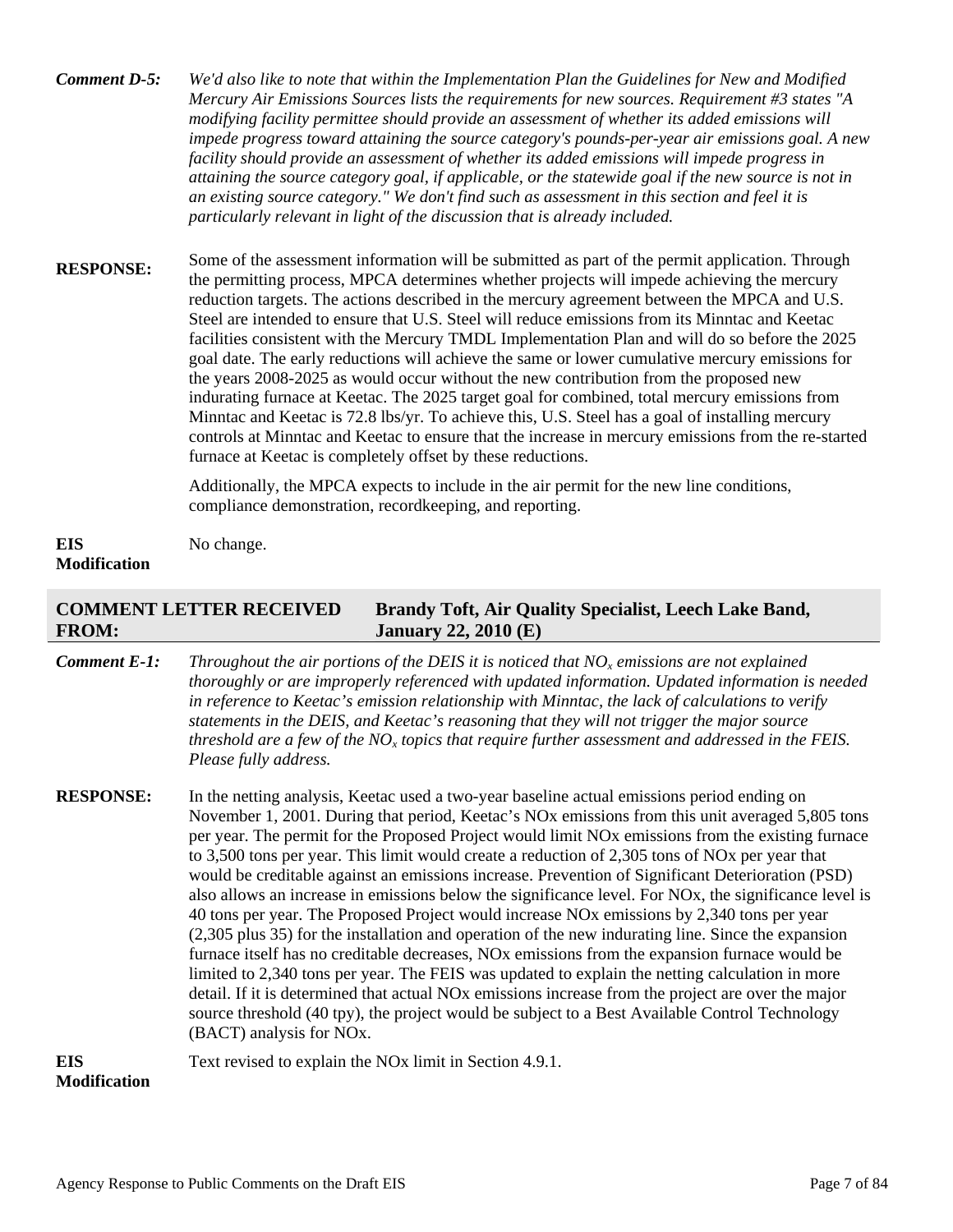| <b>Comment E-2:</b>               | On table 4.7.1 we see that an additional 22 TPY of HCl, totaling 65 TPY, will be produced by the<br>induration furnace. Will this HAP be controlled, reused, or disposed of and how will it be done?<br>Please explain.                                                                                                                                                                                                                                                                                                                                                                                                                                                                                                                                                                                                                                                                                                                                                                                         |  |
|-----------------------------------|-----------------------------------------------------------------------------------------------------------------------------------------------------------------------------------------------------------------------------------------------------------------------------------------------------------------------------------------------------------------------------------------------------------------------------------------------------------------------------------------------------------------------------------------------------------------------------------------------------------------------------------------------------------------------------------------------------------------------------------------------------------------------------------------------------------------------------------------------------------------------------------------------------------------------------------------------------------------------------------------------------------------|--|
| <b>RESPONSE:</b>                  | The 22 tpy of hydrogen chloride (HCl) is the controlled potential to emit. The indurating furnace<br>stack, DDD1 that is attributed to the potential HCl emissions would be controlled by a circulating<br>fluidized bed (CFB) followed by a dry electrostatic precipitator (ESP). Reagents such as lime<br>solution or activated carbon are injected into the CFB to provide sufficient residence time for the<br>pollutants such as SO <sub>2</sub> , HCl, and mercury to react with the reagent. Once this process is complete,<br>the gas moves into the dry ESP to capture the resulting particulate matter. The dry ESP uses high<br>voltage to negatively charge the particulate matter that is attracted to grounded collection plates<br>that are positively charged. These collection plates are rapped, causing the material to fall into<br>hoppers for further disposal. HCl that is captured in the scrubber will be bound to lime and be<br>disposed of according to solid waste disposal rules. |  |
| <b>EIS</b><br><b>Modification</b> | No change.                                                                                                                                                                                                                                                                                                                                                                                                                                                                                                                                                                                                                                                                                                                                                                                                                                                                                                                                                                                                      |  |
| <b>Comment E-3:</b>               | We are disappointed in the discussions of the fugitive emissions plan in the DEIS. More<br>information is needed and the plan must be discussed in more detail. Again, as with $NO_x$ , there are<br>many sections where this must be further addressed and discussed to fully detail the control and<br>procedures. Many areas indicate that "best mining practices will be used". This is akin to stating<br>that a house will be built to code; built to the minimum standard. Other questions also arise with<br>the discussion of management of fugitives from a separate operator. Is this considered in the<br>fugitive emissions plan? Were they considered in the overall calculations?                                                                                                                                                                                                                                                                                                                |  |
| <b>RESPONSE:</b>                  | The FEIS has provided more detail on the proposed fugitive dust emissions mitigation measures for<br>the Proposed Project. The Fugitive Dust Emission Control Plan will be enforced as part of the Air<br><b>Emission Permit.</b>                                                                                                                                                                                                                                                                                                                                                                                                                                                                                                                                                                                                                                                                                                                                                                               |  |
|                                   | Contractors are required to have the necessary permits for their activities. Emissions from the<br>contractor managed portable crushing operations were included in the facility modeling for<br>compliance with National Ambient Air Quality Standards.                                                                                                                                                                                                                                                                                                                                                                                                                                                                                                                                                                                                                                                                                                                                                        |  |
| <b>EIS</b><br>Modification        | Text added to provide more detail on fugitive dust in Section 4.9.2.                                                                                                                                                                                                                                                                                                                                                                                                                                                                                                                                                                                                                                                                                                                                                                                                                                                                                                                                            |  |
| <b>Comment E-4:</b>               | LLAP has assumed that modeling for particulate matter ( $PM_{2.5}$ ) was done conservatively and $PM_{10}$<br>emission factors were utilized but I was unable to fully attain this from the DEIS language. Please<br>clarify this. What is being accomplished to better "understand" the $PM_{2.5}$ emissions from taconite<br>operations?                                                                                                                                                                                                                                                                                                                                                                                                                                                                                                                                                                                                                                                                      |  |
| <b>RESPONSE:</b>                  | Modeling for $PM_{2.5}$ from the Proposed Project point sources has been done by modeling $PM_{2.5}$<br>emissions at PM <sub>10</sub> emission rates. The FEIS was revised to describe how PM <sub>2.5</sub> emissions were<br>modeled. As described in the BACT Review, FEIS Section 4.9.2, testing would commence after<br>the proposed emission units are constructed and operating in order to better understand the<br>distribution of particulate sizes in source emissions and to further define $PM_{2.5}$ emission limits.<br>(Note: $PM_{2.5}$ emission limits defined under the particulate emission study will not exceed the<br>original PM <sub>10</sub> proposed emission limits.)                                                                                                                                                                                                                                                                                                               |  |
| <b>EIS</b><br><b>Modification</b> | Clarifying text added to Section 4.9.2.                                                                                                                                                                                                                                                                                                                                                                                                                                                                                                                                                                                                                                                                                                                                                                                                                                                                                                                                                                         |  |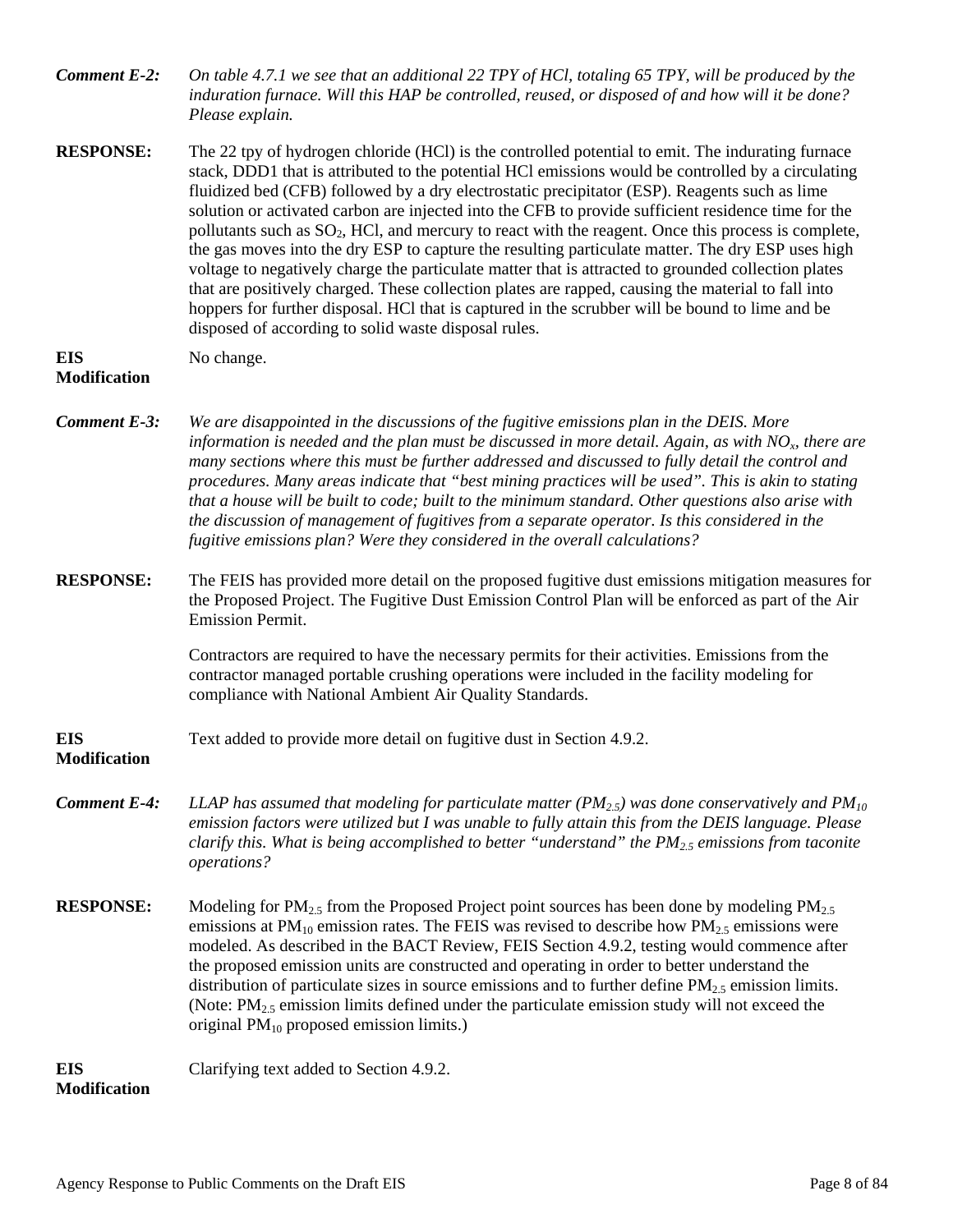| <b>Comment E-5:</b><br>Mercury. It is true much of mercury is a transport pollutant. However, that does not preclude us<br>from finding a better and more emission control solution to prevent pollution here and the<br>transport elsewhere. If the nearby water bodies and features are already impaired waters it is that<br>much more imperative that local emission producers, such as Keetac, strive to decrease their<br>mercury emissions for the betterment of the environmental community and the people whom work,<br>live, and recreate in the area. The PDEIS discusses only lakes within 10 km were assessed. Why<br>only lakes and only within 10 km? Other water bodies are as equally important to environmental<br>health and we know mercury is a widely distributed pollutant. What was the determination to set a<br>10 km boundary? Please explain. |                                                                                                                                                                                                                                                                                                                                                                                                                                                                                                                                                                                                                                                                                                                                                                                                       |  |
|---------------------------------------------------------------------------------------------------------------------------------------------------------------------------------------------------------------------------------------------------------------------------------------------------------------------------------------------------------------------------------------------------------------------------------------------------------------------------------------------------------------------------------------------------------------------------------------------------------------------------------------------------------------------------------------------------------------------------------------------------------------------------------------------------------------------------------------------------------------------------|-------------------------------------------------------------------------------------------------------------------------------------------------------------------------------------------------------------------------------------------------------------------------------------------------------------------------------------------------------------------------------------------------------------------------------------------------------------------------------------------------------------------------------------------------------------------------------------------------------------------------------------------------------------------------------------------------------------------------------------------------------------------------------------------------------|--|
| <b>RESPONSE:</b>                                                                                                                                                                                                                                                                                                                                                                                                                                                                                                                                                                                                                                                                                                                                                                                                                                                          | The Proposed Project mercury emissions were modeled for a 25 km radius from the source. The<br>results showed that the mercury concentrations dropped off significantly within 10 km. Therefore,<br>the lakes further away from the facility would be less affected by mercury emissions than the<br>nearby lakes. The purpose of the analysis in the DEIS was to determine the maximum potential<br>impact. The supporting document titled Cumulative Impacts Analysis: Local Mercury Deposition<br>and Bioaccumulation in Fish (Barr, 2009R) further discusses the rationale for choosing certain<br>lakes and the 10 km range (p. 14-15). The area of maximum impact is within 10 km, because<br>dispersion increasingly disperses atmospheric emissions with increasing distance from the source. |  |
| <b>EIS</b><br><b>Modification</b>                                                                                                                                                                                                                                                                                                                                                                                                                                                                                                                                                                                                                                                                                                                                                                                                                                         | Text added to EIS Related Studies section at beginning of FEIS to indicate all of the studies are<br>available upon request.                                                                                                                                                                                                                                                                                                                                                                                                                                                                                                                                                                                                                                                                          |  |
| <b>Comment E-6:</b>                                                                                                                                                                                                                                                                                                                                                                                                                                                                                                                                                                                                                                                                                                                                                                                                                                                       | As indicated in the DEIS 4.7.7.3.1, the LLAP is interested in the testing and installation of mercury<br>control systems being investigated by Keetac. We would like more information on these<br>technologies, effectiveness, and installation dates. How will these best address the TMDL to<br>actually lower mercury levels, not to just squeeze under the TMDL cap?                                                                                                                                                                                                                                                                                                                                                                                                                              |  |
| <b>RESPONSE:</b>                                                                                                                                                                                                                                                                                                                                                                                                                                                                                                                                                                                                                                                                                                                                                                                                                                                          | MPCA has negotiated with U.S. Steel a Mercury Air Emission Reductions Schedule of Compliance<br>for conducting trials at existing U.S. Steel indurating furnaces. The Mercury Air Emission<br>Reductions Schedule of Compliance requires identifying technologies for short and long term<br>trials. The assessments of the mercury technologies will be provided to the MPCA and to extent<br>that they do not contain confidential business information, will be available for review by<br>interested parties. At this time the success of any control technology is unknown until further<br>research is completed.                                                                                                                                                                               |  |
| <b>EIS</b>                                                                                                                                                                                                                                                                                                                                                                                                                                                                                                                                                                                                                                                                                                                                                                                                                                                                | No change.                                                                                                                                                                                                                                                                                                                                                                                                                                                                                                                                                                                                                                                                                                                                                                                            |  |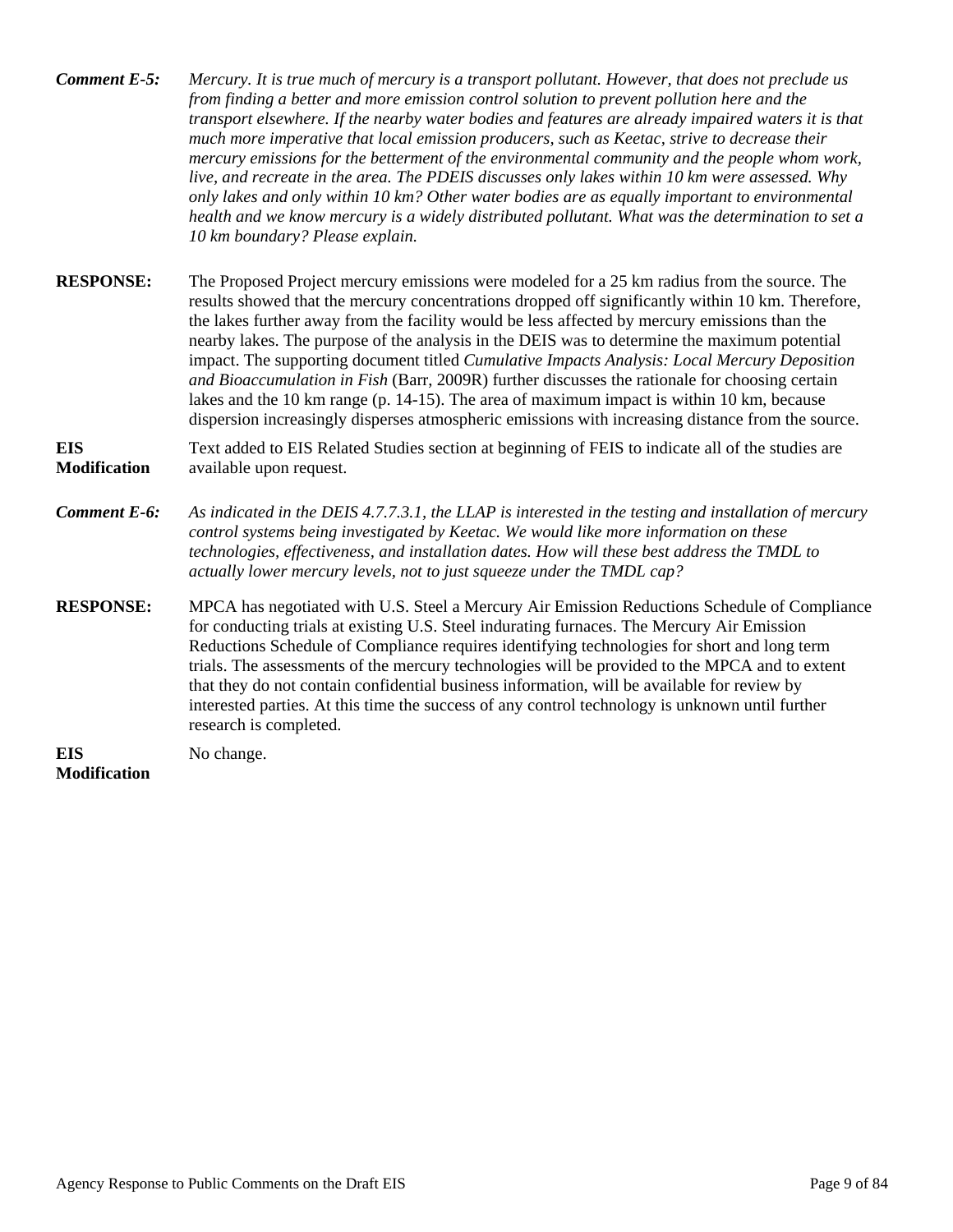| Comment E-7: | At the end of section 4.7.8.1 it discusses the consumption level of 3.5 pounds per week as brought |
|--------------|----------------------------------------------------------------------------------------------------|
|              | forward by Tribes. This is correct and was brought forward by a Resolution. However, the           |
|              | paragraph and section ends abruptly stating an increase of 13 percent. These numbers need to be    |
|              | closely evaluated and discussed in the FEIS to address these numbers and the outcomes. Please      |
|              | provide more information and discussion on how the increase would be addressed.                    |

**RESPONSE:** For the "Existing Facility - Fisher Scenario" (DEIS page 4-140), a 13 percent increase in exposure would increase the potential result from 1.8 per 100,000 to 2.0 per 100,000 related to potential exposure to dioxins, poly aromatic hydrocarbons (PAHs), and arsenic. If the lesser exposure scenario (modified central tendency exposure - MCTE) described in Appendix G is used, the 13 percent increase in exposure would increase the potential result from 0.03 per 100,000 to 0.04 per 100,000. The results from the scaling calculations above have been included in the FEIS. For mercury (DEIS page 4-141), the 13 percent increase would not affect results (which are all below exposure guidelines) except for those of the Fisher Scenario for the proposed project. For those evaluations, the increase in exposure resulting from increasing weekly consumption of fish from 3.0 to approximately 3.5 lbs would increase the incremental hazard quotient (HQ) from the range of 0.08 to 0.5 for the study lakes to a range of 0.09 to 0.6 for the 30 percent control scenario. The results from the scaling calculations above have been included in the FEIS.

**EIS**  Updated and additional text provided in Section 4.9.8.2.3.

**Modification** 

| Comment E-8: | Diesel emission reduction technologies are very popular to assist in decreasing a sizable amount of |
|--------------|-----------------------------------------------------------------------------------------------------|
|              | emissions from this controllable source. Use of ULSD is also an effective method to decrease        |
|              | emissions, especially when used in conjunction with diesel emission control technologies. A         |
|              | multitude of grants and collaborative efforts exist to utilize this type of emission control. Does  |
|              | Keetac intend to research and utilize this easily accessible and low cost technology?               |
|              |                                                                                                     |

### **RESPONSE:** U.S. Steel Keetac has committed to using diesel fuel with a sulfur content not to exceed 15 parts per million (i.e., ultra-low sulfur diesel). Also, new non-road mining equipment would meet Tier-IV emission standards.

**EIS**  No change.

### **Modification**

### **ORAL COMMENT RECEIVED FROM: William Whiteside, January 11, 2010 (F)**

*Comment F-1: My name is Bill Whiteside; I'm from Hibbing, Minnesota, and I support U.S. Steel's efforts to continue mining in the Keewatin area. I think it's a good idea to be able to mine in a mining area where the resources are. I think they are a good cooperate citizen. I think they work hard to do a good job. They provided good employment for many people in this area for many lifetimes. I support their efforts, and I think it's important to the people of Grand Rapids, Keewatin, Nashwauk, Hibbing and the surrounding communities, and I hope we can see these permits be issued in a timely manner. A lot of the permits have been very slow and cumbersome and extremely costly to industry, to the point where it's almost – well, it can actually destroy some projects, just going through the expense and time and effort of justifying the work that someone intends to do. And so I think you should give them the permits in a timely manner so we don't increase the costs of goods produced in the United States unnecessarily. I took a good look at this, and I think an affirmative response to their initiative would be excellent. Thank you.* 

**RESPONSE:** Comment has been noted.

**EIS**  No change.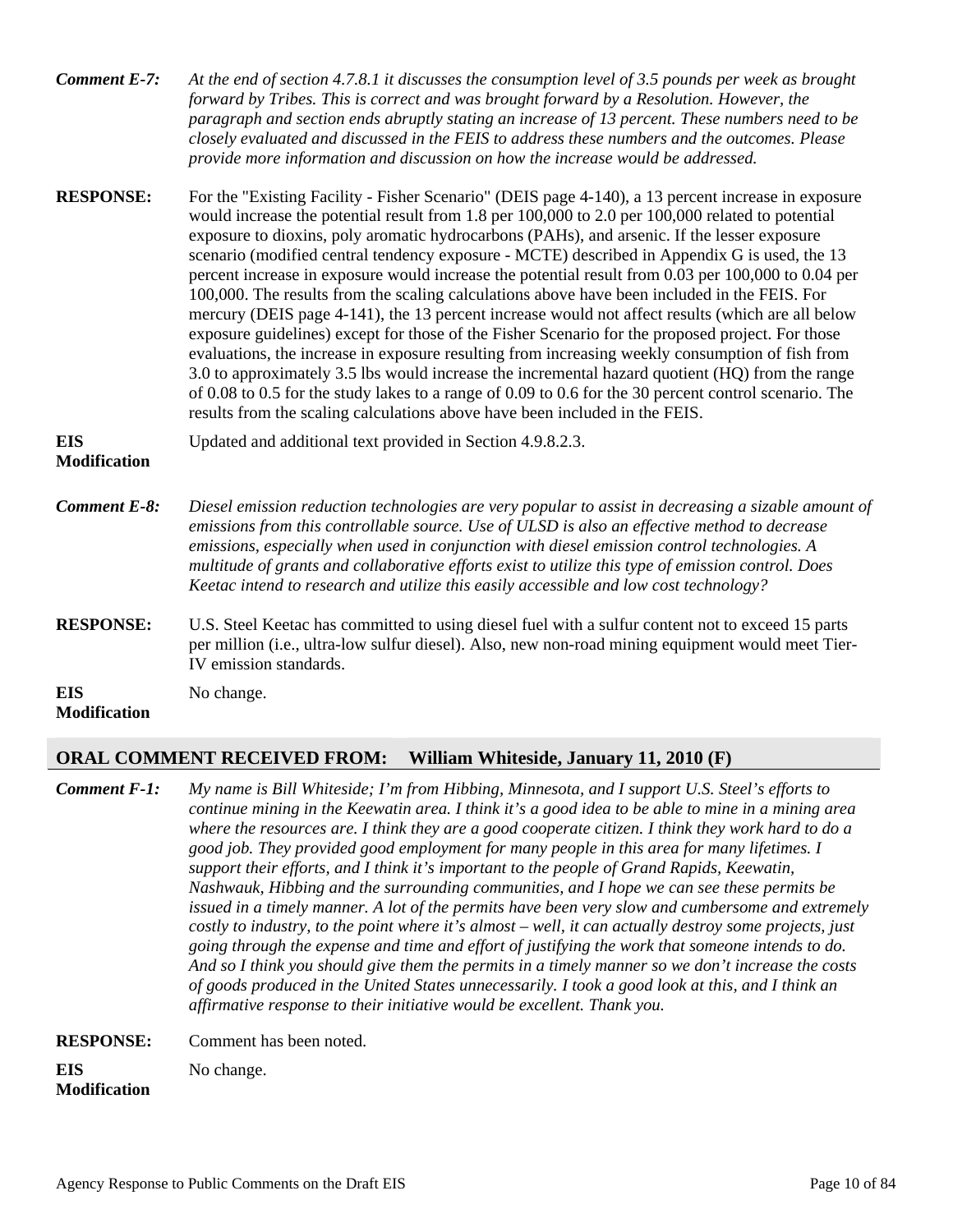### **COMMENT LETTER RECEIVED FROM:**

**David J. Tomassoni, State Senator, Minnesota State Senate, January 22, 2010 (G)** 

*Comment G-1: I am writing to you in strong support of the proposed U.S. Steel Keetac expansion project.*

**RESPONSE:** Comment has been noted.

**EIS Modification**  No change.

### **COMMENT LETTER RECEIVED FROM: David C. Olson, President, Minnesota Chamber of Commerce, January 21, 2010 (H)**

*Comment H-1: I am writing to you in strong support of the proposed U.S. Steel Keetac expansion project.*

**RESPONSE:** Comment has been noted.

**EIS**  No change.

**Modification** 

| <b>COMMENT LETTER RECEIVED</b> | Nick Axtell, Environmental Specialist, 1854 Treaty |
|--------------------------------|----------------------------------------------------|
| <b>FROM:</b>                   | Authority/ Bois Forte Band, January 25, 2010 (I)   |

*Comment I-1: One of our concerns with the proposed project is potential impacts to wild rice. We appreciate the effort and attention wild rice received in preparing the draft EIS. At the end of section 4.6.1.1, it states that "Minnesota Rules, part 7050.0470, subp. 1 identifies water bodies selected as wild rice waters." We would like to note that these rules do not attempt to identify all wild rice waters, so care should be taken on how this list is referenced or utilized. Several locations in the document state that wild rice may tolerate a wide range of sulfates, and stands have been found growing in sulfate concentrations between 50 and 282 mg/L. This statement is misleading, and implies that impacts are not occurring in that range. Effects might not be completely understood, but sulfates in this range could be or likely are impacting wild rice growth and success. In fact, recent work completed at the University of Minnesota Duluth indicates impacts on wild rice from elevated sulfate levels. We suggest wording changes in sections 5.4.2.4 and 5.4.5.1 to clarify this point.* 

**RESPONSE:** Additional review of existing literature on wild rice was conducted related to potential impacts from sulfate and water level fluctuations, including the University of Minnesota-Duluth research efforts. The FEIS was revised based on a summary of the findings from this effort to more accurately describe the potential impacts the Proposed Project may have on wild rice that could result from changes in sulfate concentrations or water levels.

#### **EIS**  Text revisions to Section 5.4 and creation of new Section 4.7.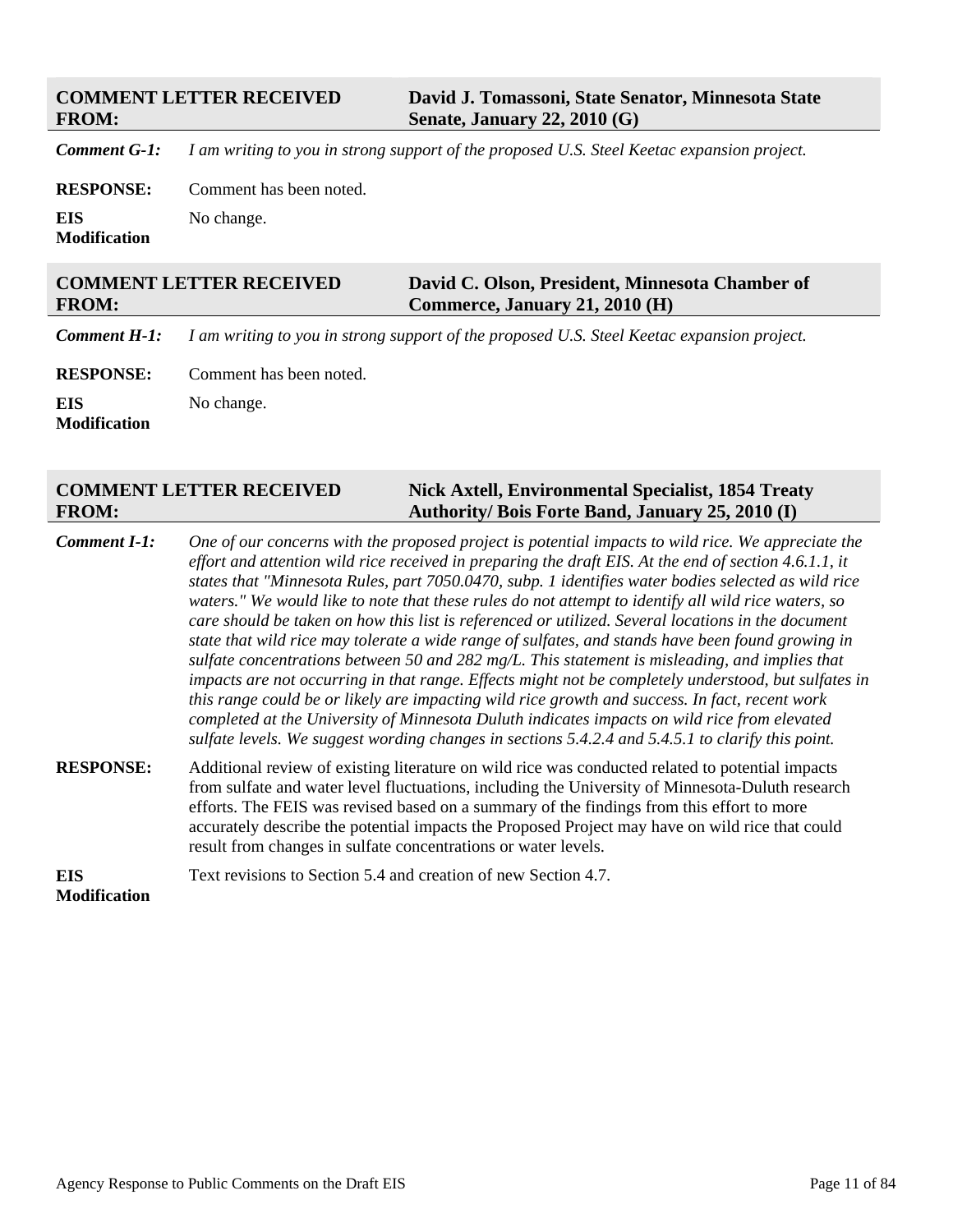| <b>Comment I-2:</b>               | Finally, a water quality standard of 10 mg/L sulfate exists for wild rice waters. Concentration<br>levels are already above this in Hay Lake, Hay Creek, Swan Lake, and Swan River. Additional<br>discharges from the project would increase sulfate loading and/or concentration levels in these<br>waters. We are interested in following how water discharges would be permitted in relation to this<br>standard.                                                                                                                                                                                                                                                                                                                                                                                                                                                                                                                                                                                                                                                                                                                                                                                              |
|-----------------------------------|-------------------------------------------------------------------------------------------------------------------------------------------------------------------------------------------------------------------------------------------------------------------------------------------------------------------------------------------------------------------------------------------------------------------------------------------------------------------------------------------------------------------------------------------------------------------------------------------------------------------------------------------------------------------------------------------------------------------------------------------------------------------------------------------------------------------------------------------------------------------------------------------------------------------------------------------------------------------------------------------------------------------------------------------------------------------------------------------------------------------------------------------------------------------------------------------------------------------|
| <b>RESPONSE:</b>                  | MPCA staff has reviewed and considered the currently available information for the Proposed<br>Project, including site specific wild rice data and water quality data. Based on the information and<br>data received to date, MPCA staff has determined that it cannot at this time support a sulfate value<br>other than 10 mg/L as the applicable ambient standard for waters used for the production of wild<br>rice that may be impacted by the Proposed Project. The FEIS has been modified to include a<br>project-specific section discussing the potential environmental consequences to wild rice from the<br>Proposed Project. The cumulative effects section on wild rice has also been modified in the FEIS to<br>only discuss water bodies that would potentially be cumulatively affected by the Proposed Project.                                                                                                                                                                                                                                                                                                                                                                                  |
| <b>EIS</b><br><b>Modification</b> | Text revisions to Section 5.4 and creation of new Section 4.7.                                                                                                                                                                                                                                                                                                                                                                                                                                                                                                                                                                                                                                                                                                                                                                                                                                                                                                                                                                                                                                                                                                                                                    |
| <b>Comment I-3:</b>               | On page 4-101, it states that a federal enforceable permit limit for $NO_x$ on the existing and<br>proposed induration furnaces would restrict facility-wide emissions below levels that would trigger<br>a major modification for $NO_x$ . It is unclear in the draft EIS how this would be handled as Table<br>4.7.2 shows $NOx$ emissions of 3,107 tpy from the induration furnace. It is the 1854 Treaty Authority<br>understanding that the major source threshold for $NOx$ for a modification to an existing source is<br>only 40 tons per year.                                                                                                                                                                                                                                                                                                                                                                                                                                                                                                                                                                                                                                                           |
| <b>RESPONSE:</b>                  | In the netting analysis, Keetac used a two-year baseline actual emissions period ending on<br>November 1, 2001. During that period, Keetac's NO <sub>x</sub> emissions from this unit averaged 5,805 tons<br>per year. The permit for the Proposed Project would limit NOx emissions from the existing furnace<br>to 3,500 tons per year. This limit would create a reduction of 2,305 tons of NO <sub>x</sub> per year that<br>would be creditable against an emissions increase. PSD also allows an increase in emissions below<br>the significance level. For NOx, the significance level is 40 tons per year. The Proposed Project<br>would increase NOx emissions by 2,340 tons per year (2,305 plus 35) for the installation and<br>operation of the new indurating line. Since the expansion furnace itself has no creditable decreases,<br>NOx emissions from the expansion furnace would be limited to 2,340 tons per year. The FEIS was<br>updated to explain the netting calculation in more detail. If it is determined that actual NOx<br>emissions increase from the project are over the major source threshold (40 tpy), the project would<br>be subject to a BACT analysis for NO <sub>x</sub> . |
| <b>EIS</b><br><b>Modification</b> | Text revised to explain the NO <sub>x</sub> limit in Section 4.9.1.                                                                                                                                                                                                                                                                                                                                                                                                                                                                                                                                                                                                                                                                                                                                                                                                                                                                                                                                                                                                                                                                                                                                               |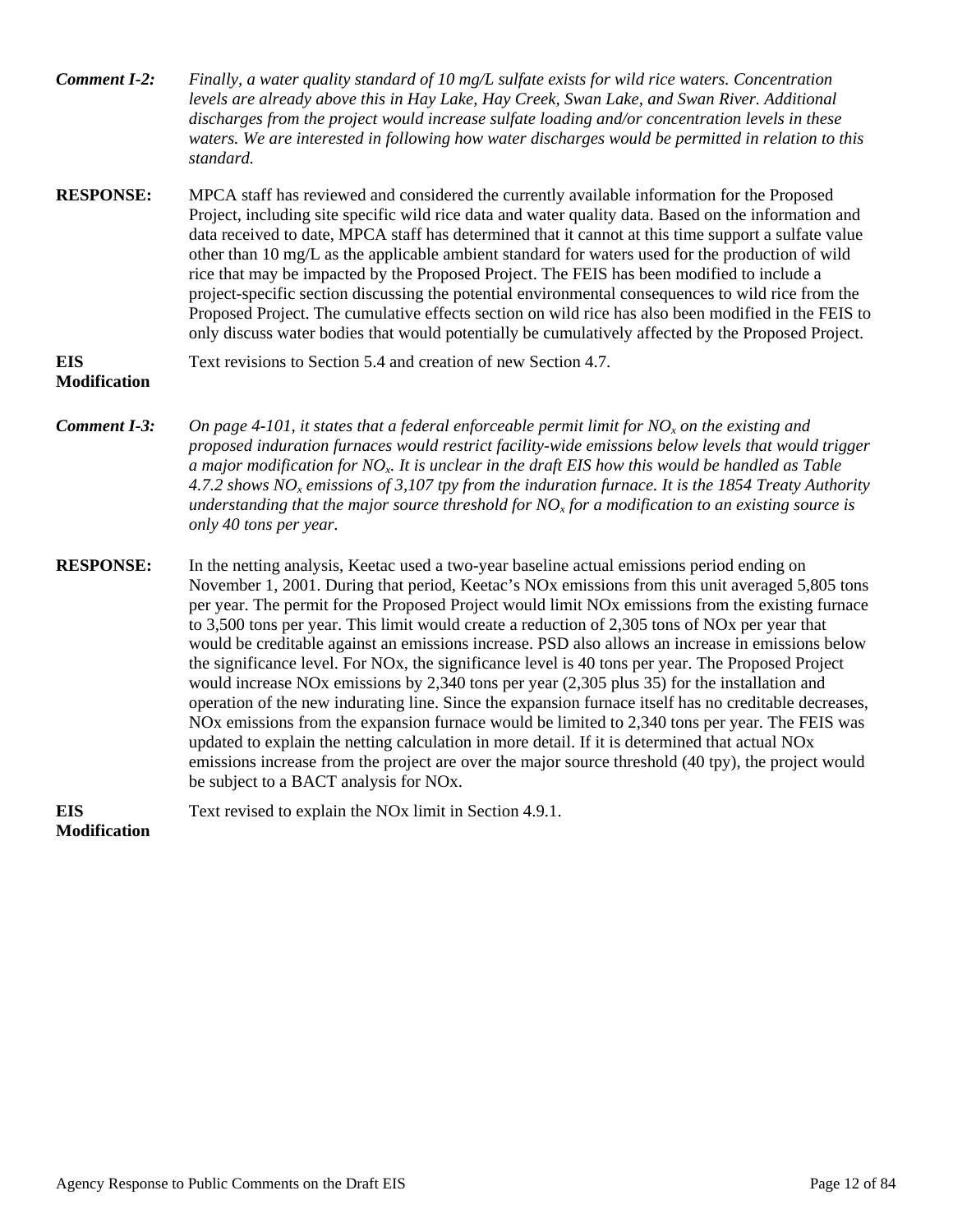*Comment I-4: The 1854 Treaty Authority feels that Class I visibility modeling does not accurately reflect potential visibility impacts. In Table 4.7.11 (Class I Visibility Modeling Results Compared to Natural Background), the two cases modeled show either an extreme worst case scenario (which it is not feasible to operate at 100 percent of the time) or an annual average modeled scenario (that smoothes out the peak emission rates that might occur during startup and shutdown operations that could occur under permit operations). The 1854 Treaty Authority would like to see Class I visibility modeling that reflects the potential increased startup emissions/visibility impacts, or discussion in the EIS referring to the shortcoming of an annual average modeled scenario.* 

**RESPONSE:** A variety of NOx modeling scenarios were revised, as described in the Class I Air Modeling Report (Barr Engineering, June 2010), to demonstrate compliance with visibility standards. The Proposed Project was also evaluated using Method 8 guidance to reflect regulatory changes. The new modeling scenario is based on a combined NOx emission rate for the indurating furnaces to reflect more realistic fuel mixes as well as the limited NOx 24-hour emission rate of 1652 lb/hr. A sensitivity analysis was completed to determine how to distribute the emissions between the two lines to show maximum modeled results. The sensitivity analysis showed that the worst-case modeled impacts occurred by modeling the existing line at its maximum emission rate and attributing the remaining allowable NOx emissions to the expansion line. This scenario is referred to as the "24-hour combined NOx emission rate" scenario. The FEIS was updated to reflect the results of this revised modeling scenario.

#### **EIS Modification**  Modeling data was updated in Section 4.9.5.2.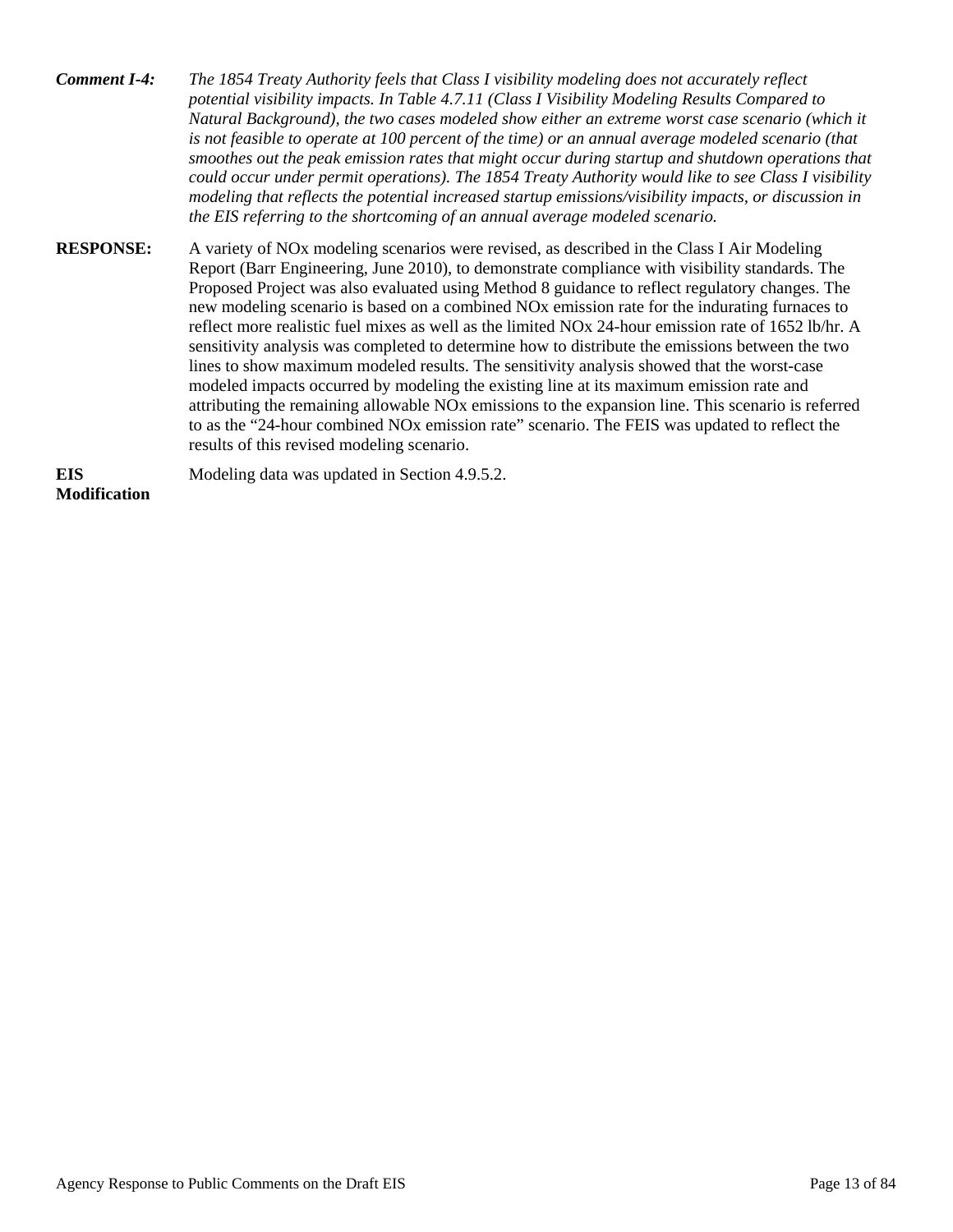| <b>Comment I-5:</b>               | Because very little information is available regarding $PM_{2,5}$ emissions at taconite facilities, the<br>negotiated tests and set procedure that the project proposed and Minnesota Pollution Control<br>Agency have negotiated to determine $PM_{2,5}$ emission limits should be clarified in the document. The<br>1854 Treaty Authority is concerned about $PM_{2.5}$ Ambient Air Concentrations (Table 4.7.16) as the<br>cumulative modeling indicates the predicted ambient air concentration of 32 $\mu$ g/m3. This is very<br>close to the Minnesota and National ambient air quality standard of 35 $\mu$ g/m3. The 1854 Treaty<br>Authority would also like to note that Mesabi Nugget is listed in Table 4.7.14 (Class II Modeling of<br>Nearby Facilities). The Authority assumes this is considering only emissions from the Mesabi<br>Phase I project and not the Phase 2 project which is undergoing the EIS process. The PolyMet<br>NorthMet project air emissions also do not seem to be listed as well. The Authority is concerned<br>that with the addition of these two sources, the $PM_{2.5}$ Maximum Predicted Ambient Air<br>Concentrations might violate standards.                                                                                                                                                                                                    |
|-----------------------------------|-------------------------------------------------------------------------------------------------------------------------------------------------------------------------------------------------------------------------------------------------------------------------------------------------------------------------------------------------------------------------------------------------------------------------------------------------------------------------------------------------------------------------------------------------------------------------------------------------------------------------------------------------------------------------------------------------------------------------------------------------------------------------------------------------------------------------------------------------------------------------------------------------------------------------------------------------------------------------------------------------------------------------------------------------------------------------------------------------------------------------------------------------------------------------------------------------------------------------------------------------------------------------------------------------------------------------------------------------------------------------------------------------|
| <b>RESPONSE:</b>                  | $PM_{10}$ emissions and the effects of control equipment on those emissions are well understood, and<br>the emission limits described in the DEIS are technology forcing. However, little is known about<br>$PM_{2.5}$ emissions and the interaction of control equipment with $PM_{2.5}$ emissions. A test and set<br>procedure has been negotiated between the Project Proposer and the MPCA to account for a deficit<br>of data on $PM_{2,5}$ emissions from taconite facilities. The $PM_{2,5}$ test and set proposal has been<br>developed to prescribe a statistical calculation method to set new $PM_{2.5}$ emissions limits based on<br>the initial PM <sub>2.5</sub> performance test results. PM <sub>2.5</sub> emissions limits that will be set based on this<br>method are not to exceed the existing, technology forcing $PM_{10}$ BACT emissions limits (i.e. initial<br>$PM_{2.5}$ BACT emissions limits). The test and set method that has been proposed allows for extensive<br>testing to understand $PM_{2.5}$ emissions, the effects of the proposed control technology on those<br>emissions, and provides a means to set realistic $PM_{2.5}$ emission limits. $PM_{2.5}$ emissions limits that<br>will be set based on this method are not to exceed the existing, technology forcing $PM_{10}$ BACT<br>emissions limits (i.e. initial $PM2.5 BACT$ emissions limits). |
|                                   | Class II modeling is considered near-field modeling and therefore is considered accurate within a<br>50K radius of the facility. Both the Mesabi Nugget and the PolyMet facilities are greater than 50K<br>from Keetac and therefore emissions from these facilities are captured in the $PM_{2.5}$ background<br>values applied to modeled NAAQS concentrations.                                                                                                                                                                                                                                                                                                                                                                                                                                                                                                                                                                                                                                                                                                                                                                                                                                                                                                                                                                                                                               |
| <b>EIS</b><br><b>Modification</b> | Text updated in Section 4.9.6.1.                                                                                                                                                                                                                                                                                                                                                                                                                                                                                                                                                                                                                                                                                                                                                                                                                                                                                                                                                                                                                                                                                                                                                                                                                                                                                                                                                                |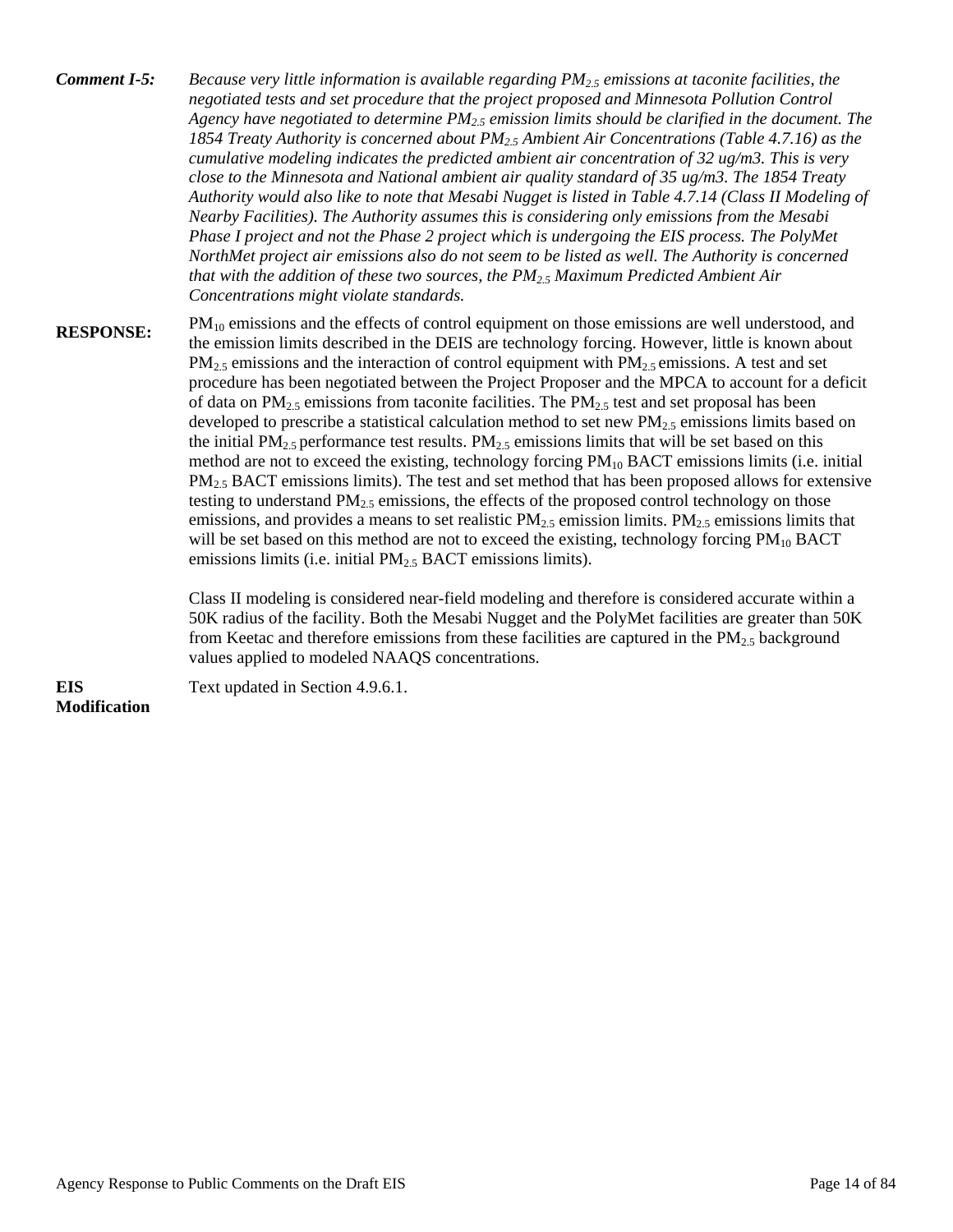*Comment I-6: Mercury releases and related fish contamination continue to be of great concern to us, especially in light of potential higher consumption rates by band member in comparison to other populations. It is our understanding that the expansion project will have the potential to release an additional 76 lb/yr of mercury. Efforts to reduce mercury emissions including the Minnesota mercury Total Maximum Daily Load (TMDL) are in place, and it appears that U.S. Steel proposes to use a combined effort of its Minnesota operations (Keetac and Minntac) to comply with overall reduction strategies. The 1854 Treaty Authority would like to see clarification regarding the combined proposed reductions in meeting U.S. Steel's commitment to TMDL goals.* 

**RESPONSE:** The commenter is correct that U.S. Steel seeks to reduce mercury emissions at all of its operations in Minnesota to address the additional release from the Proposed Project. As also provided in Comment D-4, the mercury TMDL reduction goal for taconite facilities is to reduce the taconite sector's collective mercury emissions by 75 percent from 2010 estimated emission levels, and should be achieved by 2025. It should not be assumed that the reduction goal necessarily correlates to a 75 percent reduction at each operating unit. The reduction target is a sector-wide target, leaving facility owners free to develop control strategies that may result in differing removal efficiencies or permanent retirement of operating units. The TMDL does not prohibit new projects that may cause increases in mercury emissions. The TMDL's implementation strategy for new and expanding sources directs sources to seek offsets. Alternatives to offsets can also be proposed.

> U.S. Steel's approach is to use activated carbon injection on the proposed furnace, and to phase in mercury controls at its existing furnaces as it works to develop mercury emission controls. U.S. Steel has agreed to a long term campaign of research and testing of mercury controls at the existing units, as well as a process for accounting for mercury emissions of the furnaces, new and existing. This agreement would be formalized during permitting. The permit for the expansion would establish conditions for using activated carbon injection. The illustrations demonstrate how U.S. Steel might implement reductions at both Keetac and Minntac. Reductions of mercury occur over a period of time as controls are trialed and installed at individual furnaces.

The TMDL strategies also include tasks for the MPCA to complete to facilitate mercury emission reductions, including implementation of the mercury emission inventory rules, periodic consultation with stakeholders, and check-ins with affected emission sources. Over the course of the next 15 years, technological understanding and improvements will occur. Hence, the EIS discussion represents a reasonable forecast of the effects of the Proposed Project and U.S. Steel commitments. Other avenues to mercury reductions at these units may develop as well.

**EIS Modification**  New Illustrations and text in Section 4.9.7.

Agency Response to Public Comments on the Draft EIS Page 15 of 84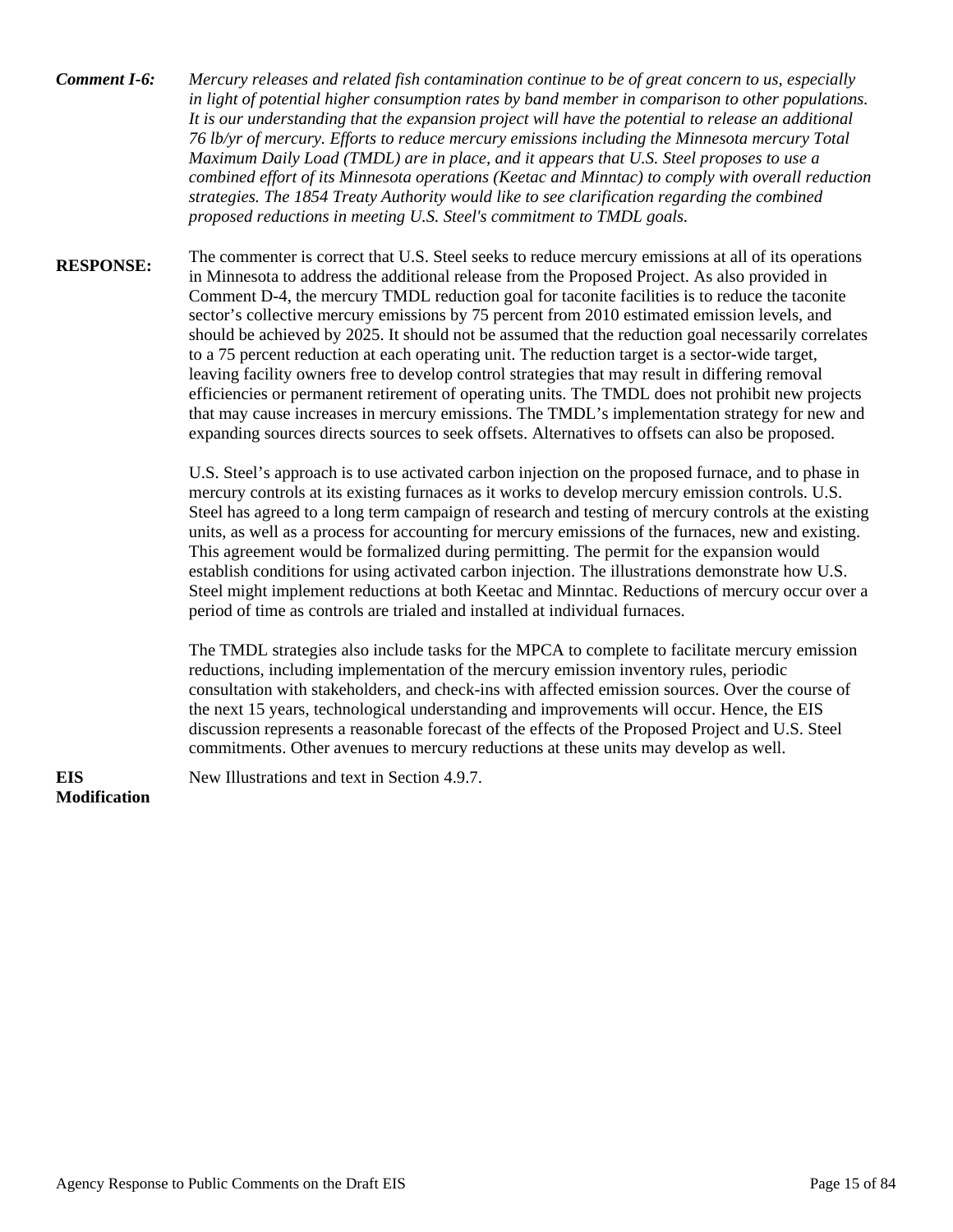*Comment I-7: It states on page 4-133, "By installing controls early, the total mercury emissions from the project proposer at Minntac and Keetac, including the proposed project, can be maintained at the same or lower total emissions than would otherwise occur without the proposed project." As the current facilities (Keetac and Minntac) are going to be required to reduce mercury emissions, regardless of this expansion project going through, wouldn't the reductions shown in Illustration 4-2 (Annual Mercury Emissions) be inevitable? Even with the reduction shown it does not appear from Illustration 4-2 that a 75 percent reduction has taken place by 2025. We will be interested in following this process forward.* 

**RESPONSE:** The date for achieving mercury reductions for the ferrous mining sector in the Mercury TMDL Implementation Plan is 2025. After that date, controls are expected to be installed so that the industry meets the goal of a 75 percent reduction from its estimated 2010 emissions. An implementation plan, which has not been developed yet by the ferrous mining industry, should describe the dates and types of equipment for installation. Controls are not required to be installed prior to 2025. U.S. Steel has proposed to test and install mercury controls as needed during the time period leading up to 2025 so that cumulative mercury emissions are not different.

| EIS                 | No change. |
|---------------------|------------|
| <b>Modification</b> |            |

#### **COMMENT LETTER RECEIVED FROM: Anthony Sertich, State Representative Majority Leader, Minnesota House of Representatives, January 25, 2010 (J)**

*Comment J-1: I am writing to you in strong support of the proposed U.S. Steel Keetac expansion project.* 

**RESPONSE:** Comment has been noted.

**EIS**  No change.

**Modification** 

# **COMMENT LETTER RECEIVED FROM:**

**Patrick K. Mullen, David J. McMillan, Alan R. Hodnik, V.P. Marketing and Public Affairs, Executive V.P., President, Minnesota Power, January 25, 2010 (K)** 

*Comment K-1: Minnesota Power supports this project and looks forward to the successful completion of this process and the eventual re-start of the idled pellet line.* 

**RESPONSE:** Comment has been noted.

**EIS**  No change.

**Modification** 

#### **COMMENT LETTER RECEIVED FROM: Amy Klobuchar, U.S. Senator, U.S. Senate, January 26, 2010 (L)**

*Comment L-1: Thank you for the opportunity to provide my comments on the draft environmental impact statement (DEIS) for the Keetac project near Keewatin, Minnesota. I believe this project holds great promise for economic development on Minnesota's Iron Range. I am hopeful that the EIS process can be completed and the adequacy determination be finalized. I appreciate the environmental issues that have been discussed in the DEIS and the on-going public comment period, and I am hopeful that U.S. Steel can take appropriate action to address the concerns raised.*

**RESPONSE:** Comment has been noted.

**EIS**  No change.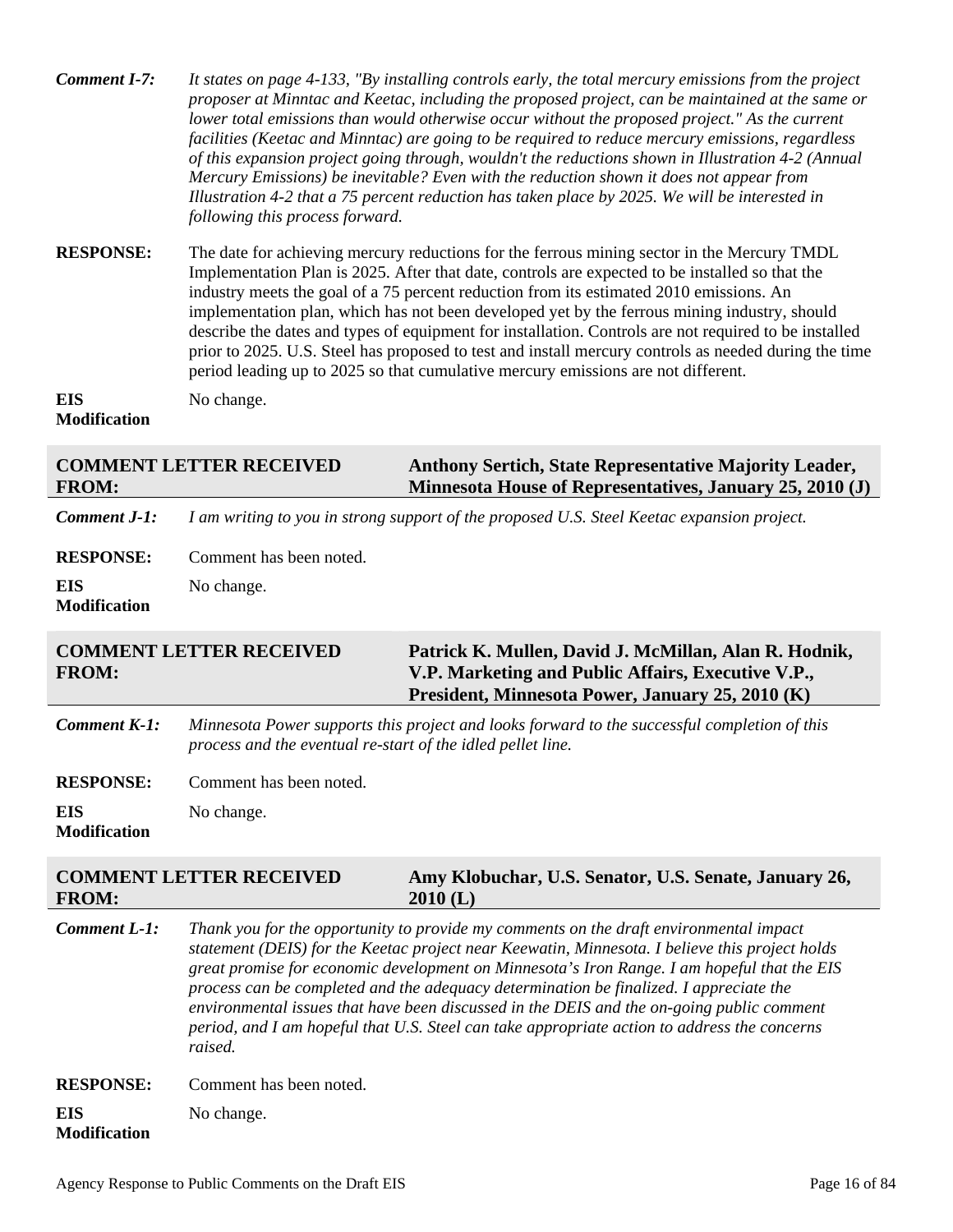### **COMMENT LETTER RECEIVED FROM:**

**James Oberstar, U.S. Representative, U.S. House of Representatives, January 26, 2010 (M)** 

*Comment M-1: I write in strong support of the proposed U.S. Steel Keetac expansion project.* 

**RESPONSE:** Comment has been noted.

**EIS**  No change.

**Modification** 

#### **COMMENT LETTER RECEIVED FROM: Craig Pagel, President, Iron Mining Association of Minnesota, January 26, 2010 (N)**

*Comment N-1: The Iron Mining Association fully supports this project moving ahead.* 

**RESPONSE:** Comment has been noted.

**EIS**  No change.

**Modification** 

#### **COMMENT LETTER RECEIVED FROM: Joy Wiecks, Air Quality Technician, Fond du Lac Band, January 26, 2010 (O)**

- *Comment O-1: Page EX-8. Greenhouse Gas ("GHG") emissions. Project Alternatives include discussing the alternative of producing iron pellets in another country with weaker emissions control. How about studying production in a country with stronger GHG emissions controls?*
- **RESPONSE:** The DEIS states that emissions would vary with location. The variability would be based on several factors related to process, logistics, and regulations. However, the infrastructure, logistical relationships, and material availability currently define the Proposed Project. DEIS text regarding production of pellets in the U.S. is better for the environment has been revised in the FEIS to indicate that pellets may be produced in countries with weaker or stronger emissions regulations. However, the Proposed Project has taken steps to mitigate emissions despite the lack of regulations at the current location.
- **EIS**  Text changes to Section 3.3.5 and section 3.9.4.3.
- *Comment O-2: The section (3.5.2.3) doesn't compare this project with similar project elsewhere, with either looser or tighter regulations. It discusses doing this but never really does it.*
- **RESPONSE:** This comment is similar to Comment O-1, and therefore was combined. Please see response to Comment O-1.

**EIS**  See response to Comment O-1.

**Modification**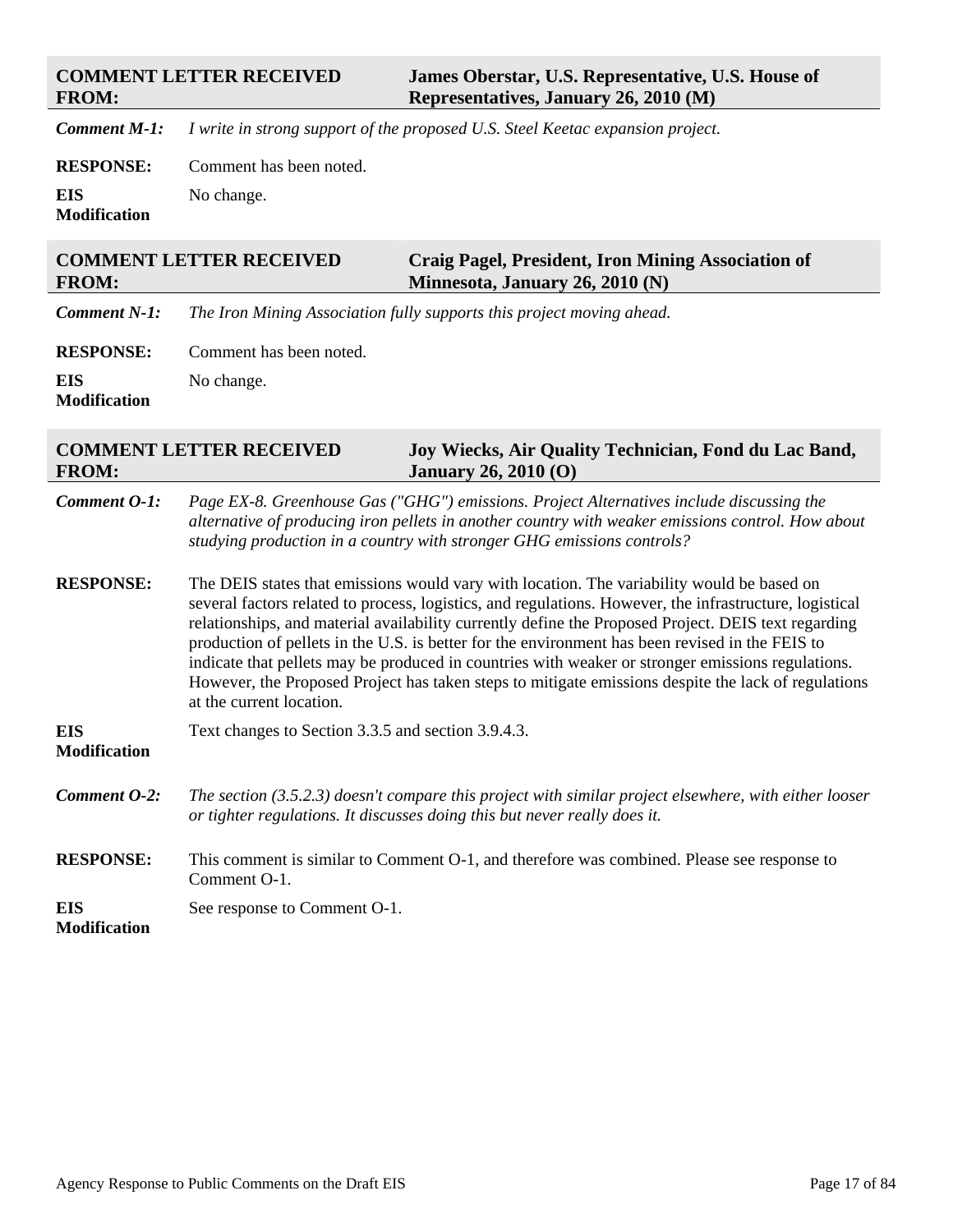| Comment O-3:                      | Page 3-25. Section 3.5.2.1 Proposed Project Carbon footprint doesn't discuss impacts from peat<br>removal. Is there any peat in the area that will be disturbed?                                                                                                                                                                                                                                                                                                                                                                                                                                                                                                                                                                                                                                                                                                                                                                     |  |
|-----------------------------------|--------------------------------------------------------------------------------------------------------------------------------------------------------------------------------------------------------------------------------------------------------------------------------------------------------------------------------------------------------------------------------------------------------------------------------------------------------------------------------------------------------------------------------------------------------------------------------------------------------------------------------------------------------------------------------------------------------------------------------------------------------------------------------------------------------------------------------------------------------------------------------------------------------------------------------------|--|
| <b>RESPONSE:</b>                  | Greenhouse gas (GHG) emissions associated with peat removal have been addressed through<br>wetland land use change. Emissions associated with wetland removal and associated matter, such<br>as peat, have considerable uncertainty. A conservative approach for all wetland area has been used<br>to quantify emissions associated with all wetland land use change emissions. Calculation<br>methodology and results are detailed in the Climate Change Evaluation Report (Barr, 2009F). The<br>summary of emissions associated with wetland land use change is presented in the DEIS.                                                                                                                                                                                                                                                                                                                                             |  |
| <b>EIS</b><br><b>Modification</b> | No change.                                                                                                                                                                                                                                                                                                                                                                                                                                                                                                                                                                                                                                                                                                                                                                                                                                                                                                                           |  |
| <b>Comment O-4:</b>               | Page 3-42. Section 3.9.1 should also include: state and federal acid rain caps; possible GHG<br>regulations; upcoming Electric Generating Unit Maximum Achievable Control Technology<br>regulations; EPA's $NOx$ State Implementation Plan call requirements; low sulfur diesel<br>regulations; upcoming $PM_{2.5}$ regulations.                                                                                                                                                                                                                                                                                                                                                                                                                                                                                                                                                                                                     |  |
| <b>RESPONSE:</b>                  | The list of past, present and reasonably foreseeable governmental actions listed in Section 3.8 FEIS<br>was expanded to include the following in the FEIS: implementation of federal Acid Rain Program<br>regulations to fulfill the requirements of Title IV of the Clean Air Act Amendments of 1990;<br>implementation of $PM_{2.5}$ regulations for permitting of stationary source air emissions; federal<br>mandates requiring various phase-in dates for use of Ultra-low Sulfur Diesel (ULSD) in on-road<br>and non-road diesel engines; possible future regulation of GHGs for stationary sources of air<br>emissions; possible future regulation of Hazardous Air Pollutants (HAPs) from electric generating<br>units; and possible future regulation to address interstate transport of air pollutants, through direct<br>regulation of stationary sources and/or the state/federal implementation plan (SIP/FIP) process. |  |
| <b>EIS</b><br><b>Modification</b> | Additional bulleted text was added to Section 3.8.                                                                                                                                                                                                                                                                                                                                                                                                                                                                                                                                                                                                                                                                                                                                                                                                                                                                                   |  |
| Comment O-5:                      | Page 3-43. Section 3.9.3 should list the Laurentian wood-fired energy project and others that are<br>listed in the Polymet DEIS.                                                                                                                                                                                                                                                                                                                                                                                                                                                                                                                                                                                                                                                                                                                                                                                                     |  |
| <b>RESPONSE:</b>                  | The following projects were listed in the PolyMet/NorthMet EIS that were not included in the<br>Keetac DEIS: proposed expansion of Peter Mitchell mine pits (Babbitt), Proposed MN Power<br>Great River Energy Transmission Project (Nashwauk Area), Proposed Cliffs Erie railroad pellet<br>transfer facility (Hoyt Lakes), ArcelorMittal East Reserve Project (Biwabik and McKinley),<br>Proposed NOvA Off-Axis detector (Ash River/Orr), community growth and development, and<br>forestry practices on public and private lands. Based on project location, the Minnesota Power<br>Transmission Project, community growth and development, and forestry practices were added to<br>the list of future private actions in FEIS Section 3.8.                                                                                                                                                                                       |  |
| <b>EIS</b><br><b>Modification</b> | Additional bulleted text was added to Section 3.8.                                                                                                                                                                                                                                                                                                                                                                                                                                                                                                                                                                                                                                                                                                                                                                                                                                                                                   |  |
| <b>Comment O-6:</b>               | Page 4-93. Table 4.7.1 indicates that 22 additional tons per year of hydrochloric acid will be<br>released into the air from this expansion. Will any control technology be applied?                                                                                                                                                                                                                                                                                                                                                                                                                                                                                                                                                                                                                                                                                                                                                 |  |
| <b>RESPONSE:</b>                  | The 22 tpy of HCL is the controlled potential to emit. HCL will be controlled by a circulation<br>fluidized bed (CFB) followed by a dry electrostatic precipitator (ESP).                                                                                                                                                                                                                                                                                                                                                                                                                                                                                                                                                                                                                                                                                                                                                            |  |
| <b>EIS</b><br>Modification        | No change.                                                                                                                                                                                                                                                                                                                                                                                                                                                                                                                                                                                                                                                                                                                                                                                                                                                                                                                           |  |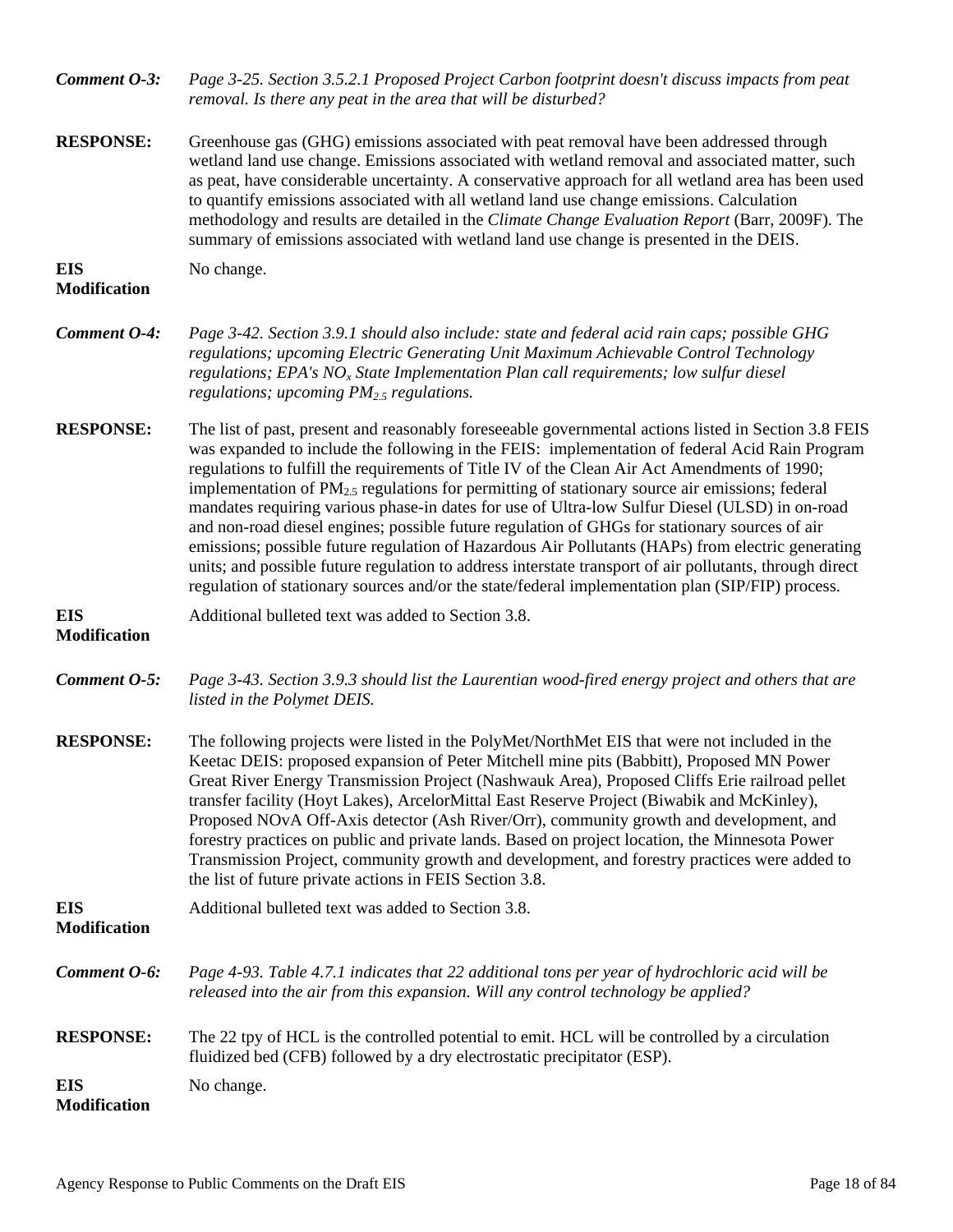| Comment O-7:                      | Page 4-95. Need to see numbers proving that $NOx$ is below the major modification threshold. Table<br>4.7.2 shows $NOx$ emissions from the proposed project at thousands of tons per year. The major<br>source threshold for $NO_x$ for a modification to an existing source is only 40 tons per year. It<br>appears that the facility is attempting to "net out" by reducing emissions elsewhere – please<br>explain in full detail and show netting calculations. If Continuous Emissions Monitoring indicates<br>that the major source threshold is indeed being exceeded, what steps will be taken to rectify the<br>issue?                                                                                                                                                                                                                                                                                                                                                                                                                                                                                                                                                          |
|-----------------------------------|------------------------------------------------------------------------------------------------------------------------------------------------------------------------------------------------------------------------------------------------------------------------------------------------------------------------------------------------------------------------------------------------------------------------------------------------------------------------------------------------------------------------------------------------------------------------------------------------------------------------------------------------------------------------------------------------------------------------------------------------------------------------------------------------------------------------------------------------------------------------------------------------------------------------------------------------------------------------------------------------------------------------------------------------------------------------------------------------------------------------------------------------------------------------------------------|
| <b>RESPONSE:</b>                  | In the netting analysis, Keetac used a two-year baseline actual emissions period ending on<br>November 1, 2001. During that period, Keetac's NO <sub>x</sub> emissions from this unit averaged 5,805 tons<br>per year. The permit for the Proposed Project would limit NOx emissions from the existing furnace<br>to 3,500 tons per year. This limit would create a reduction of 2,305 tons of NOx per year that<br>would be creditable against an emissions increase. PSD also allows an increase in emissions below<br>the significance level. For NOx, the significance level is 40 tons per year. The Proposed Project<br>would increase NOx emissions by 2,340 tons per year (2,305 plus 35) for the installation and<br>operation of the new indurating line. Since the expansion furnace itself has no creditable decreases,<br>NOx emissions from the expansion furnace would be limited to 2,340 tons per year. The FEIS was<br>updated to explain the netting calculation in more detail. If it is determined that actual NOx<br>emissions increase from the project are over the major source threshold (40 tpy), the project would<br>be subject to a BACT analysis for NOx. |
| EIS<br><b>Modification</b>        | Text updated in FEIS to explain the NO <sub>x</sub> limit in Section 4.9.1                                                                                                                                                                                                                                                                                                                                                                                                                                                                                                                                                                                                                                                                                                                                                                                                                                                                                                                                                                                                                                                                                                               |
| <b>Comment O-8:</b>               | Page 4-96 states that fugitive dust from portable crushing operations will be managed by the<br>crushing contractor. More details needed. Will the contractor have a permit for this activity? Were<br>these emissions considered as part of the facility-wide total (i.e. modeled)?                                                                                                                                                                                                                                                                                                                                                                                                                                                                                                                                                                                                                                                                                                                                                                                                                                                                                                     |
| <b>RESPONSE:</b>                  | Contractors are required to have the necessary permits for their activities. Emissions from the<br>contractor managed portable crushing operations are included in the facility modeling for<br>compliance with National Ambient Air Quality Standards.                                                                                                                                                                                                                                                                                                                                                                                                                                                                                                                                                                                                                                                                                                                                                                                                                                                                                                                                  |
| <b>EIS</b><br><b>Modification</b> | No change.                                                                                                                                                                                                                                                                                                                                                                                                                                                                                                                                                                                                                                                                                                                                                                                                                                                                                                                                                                                                                                                                                                                                                                               |
| <b>Comment O-9:</b>               | Page 4-100. Fugitive dust plan is mentioned as containing mitigation opportunities. Where is this<br>plan? If mitigation is to be proposed through this plan, it needs to be part of the FEIS, not just part<br>of the permit.                                                                                                                                                                                                                                                                                                                                                                                                                                                                                                                                                                                                                                                                                                                                                                                                                                                                                                                                                           |
| <b>RESPONSE:</b>                  | The Fugitive Dust Emissions Control Plan is Appendix E in the BACT Analysis, which is part of<br>the Air Permit. The Fugitive Dust Emissions Control Plan is a federal requirement for operation of<br>the Keetac facility, carried out under the MPCA issuance of an air permit. Keetac currently has a<br>Fugitive Dust Control Plan in place as part of their current air permit. This plan would be revised<br>for the Proposed Project to reflect appropriate mitigation measures. The Fugitive Dust Emissions<br>Control Plan is available by contacting Erik Carlson at the MNDNR email:<br>erik.carlson@state.mn.us or phone: (651) 259-5162.                                                                                                                                                                                                                                                                                                                                                                                                                                                                                                                                    |
| <b>EIS</b><br><b>Modification</b> | No change.                                                                                                                                                                                                                                                                                                                                                                                                                                                                                                                                                                                                                                                                                                                                                                                                                                                                                                                                                                                                                                                                                                                                                                               |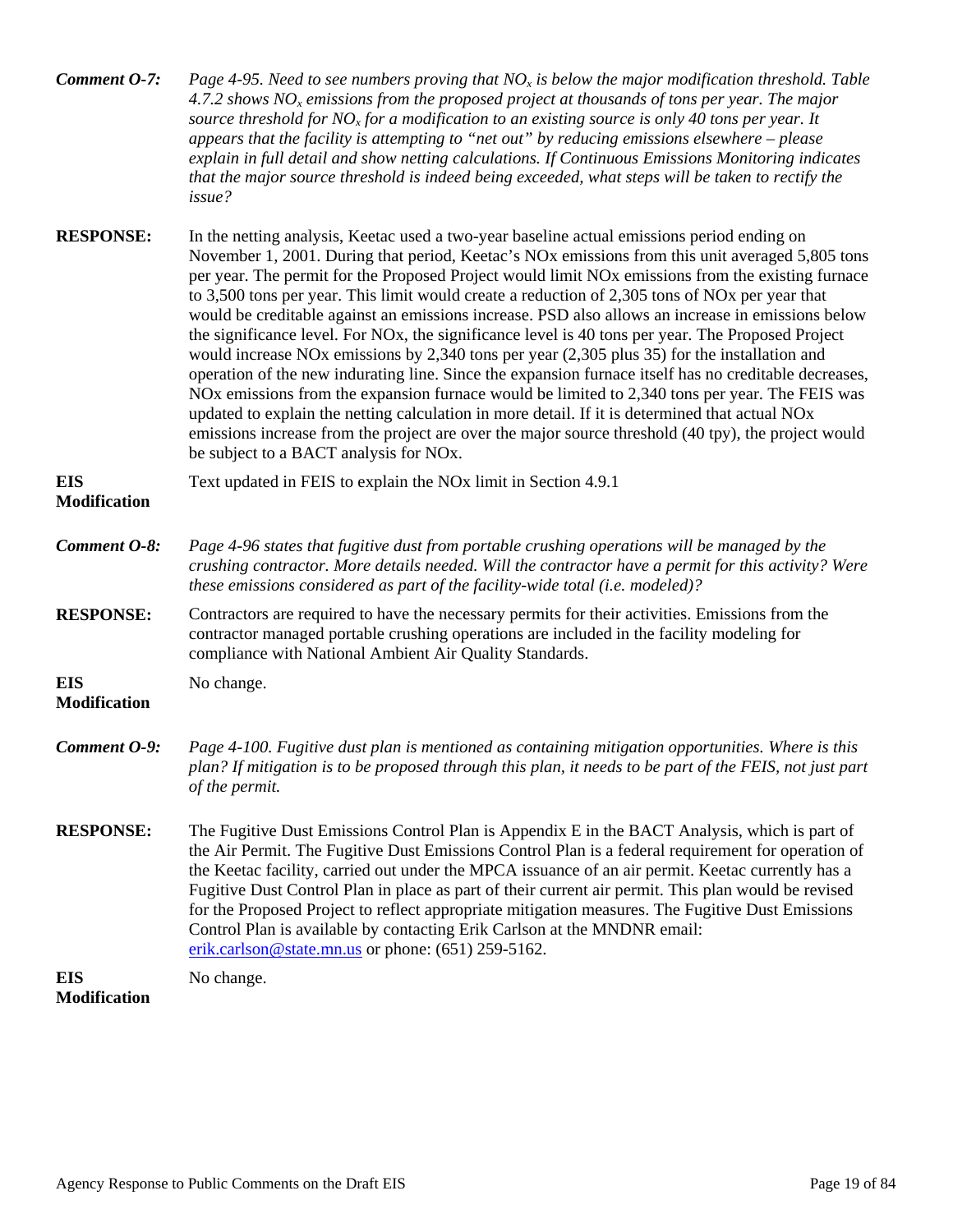| <b>Comment O-10:</b>              | Page 4-101. Again states that "Project Proposer would accept limits for $NO_x$ on the existing and<br>proposed induration furnaces. These limits would restrict facility-wide emissions below levels that<br>would trigger a major modification for $NOx$ ". Where are the emissions calculations that support<br>this claim? The only numbers I see are from Tables 4.7.2 and they indicate that this is a major<br>source of $NOx$ emissions.                                                                                                                                                                                                                                                                                                                                                                                                                                                                                                                                                                                                                                                                                                                                                           |
|-----------------------------------|-----------------------------------------------------------------------------------------------------------------------------------------------------------------------------------------------------------------------------------------------------------------------------------------------------------------------------------------------------------------------------------------------------------------------------------------------------------------------------------------------------------------------------------------------------------------------------------------------------------------------------------------------------------------------------------------------------------------------------------------------------------------------------------------------------------------------------------------------------------------------------------------------------------------------------------------------------------------------------------------------------------------------------------------------------------------------------------------------------------------------------------------------------------------------------------------------------------|
| <b>RESPONSE:</b>                  | In the netting analysis, Keetac used a two-year baseline actual emissions (BAE) period ending on<br>November 1, 2001. During that period, Keetac's NO <sub>x</sub> emissions from this unit averaged 5805 tons<br>per year. The permit for the Proposed Project would limit NOx emissions from the existing furnace<br>to 3,500 tons per year. This limit would create a reduction of 2,305 tons of NO <sub>x</sub> per year that<br>would be creditable against an emissions increase. PSD also allows an increase in emissions below<br>the significance level. For NOx, the significance level is 40 tons per year. The Proposed Project<br>would increase NOx emissions by 2,340 tons per year (2,305 plus 35) for the installation and<br>operation of the new indurating line. Since the expansion furnace itself has no creditable decreases,<br>NOx emissions from the expansion furnace would be limited to 2,340 tons per year. The FEIS was<br>updated to explain the netting calculation in more detail. If it is determined that actual NOx<br>emissions increase from the project are over the major source threshold (40 tpy), the project would<br>be subject to a BACT analysis for NOx. |
| <b>EIS</b><br><b>Modification</b> | Text updated in FEIS to explain the NO <sub>x</sub> limit in Section 4.9.1.                                                                                                                                                                                                                                                                                                                                                                                                                                                                                                                                                                                                                                                                                                                                                                                                                                                                                                                                                                                                                                                                                                                               |
| <b>Comment O-11:</b>              | Pg. 4-103. Was a BACT analysis done for SO2 emissions from haul trucks? Use of low-sulfur fuel<br>in haul trucks is probably required, please address. Please research any alternatives that could be<br>considered for BACT on the haul trucks                                                                                                                                                                                                                                                                                                                                                                                                                                                                                                                                                                                                                                                                                                                                                                                                                                                                                                                                                           |
| <b>RESPONSE:</b>                  | BACT is a technology review under PSD which is a program under Title V of the Clean Air Act<br>(CAA). Title V regulates stationary sources and fugitive emissions that occur at those stationary<br>sources. Although haul road dust is evaluated in the Title V program because it is considered<br>fugitive dust emissions from the stationary source, tail pipe emissions are not examined under the<br>Title V program because these emissions are considered to be from mobile sources which are<br>already regulated under Title II of CAA.                                                                                                                                                                                                                                                                                                                                                                                                                                                                                                                                                                                                                                                         |
|                                   | Regardless, the Proposed Project would use fuel containing a maximum of 15 ppm sulfur content<br>(i.e., ultra-low sulfur diesel) in the mine equipment. Also, new non-road mining equipment would<br>meet Tier-IV emission standards.                                                                                                                                                                                                                                                                                                                                                                                                                                                                                                                                                                                                                                                                                                                                                                                                                                                                                                                                                                     |
| <b>EIS</b><br><b>Modification</b> | No change.                                                                                                                                                                                                                                                                                                                                                                                                                                                                                                                                                                                                                                                                                                                                                                                                                                                                                                                                                                                                                                                                                                                                                                                                |
| Comment O-12:                     | Page 4-114 refers to the FLAG Phase I Report of December 2000. Please address the proposed<br>update to this guidance, the Draft FLAG Phase I Report - Revised, published June 27, 2008. Some<br>differences exist between the two reports. Please discuss how these differences affect the project.                                                                                                                                                                                                                                                                                                                                                                                                                                                                                                                                                                                                                                                                                                                                                                                                                                                                                                      |
| <b>RESPONSE:</b>                  | Federal Land Managers' Air Quality-related Values Workgroup (FLAG) 2000 guidance was<br>determined to be more appropriate when evaluating visibility impacts because the document<br>released in 2008 - Draft FLAG Phase I Report remains in draft form. Federal Land Managers<br>(FLMs) concur with this determination.                                                                                                                                                                                                                                                                                                                                                                                                                                                                                                                                                                                                                                                                                                                                                                                                                                                                                  |
| <b>EIS</b><br>Modification        | No change.                                                                                                                                                                                                                                                                                                                                                                                                                                                                                                                                                                                                                                                                                                                                                                                                                                                                                                                                                                                                                                                                                                                                                                                                |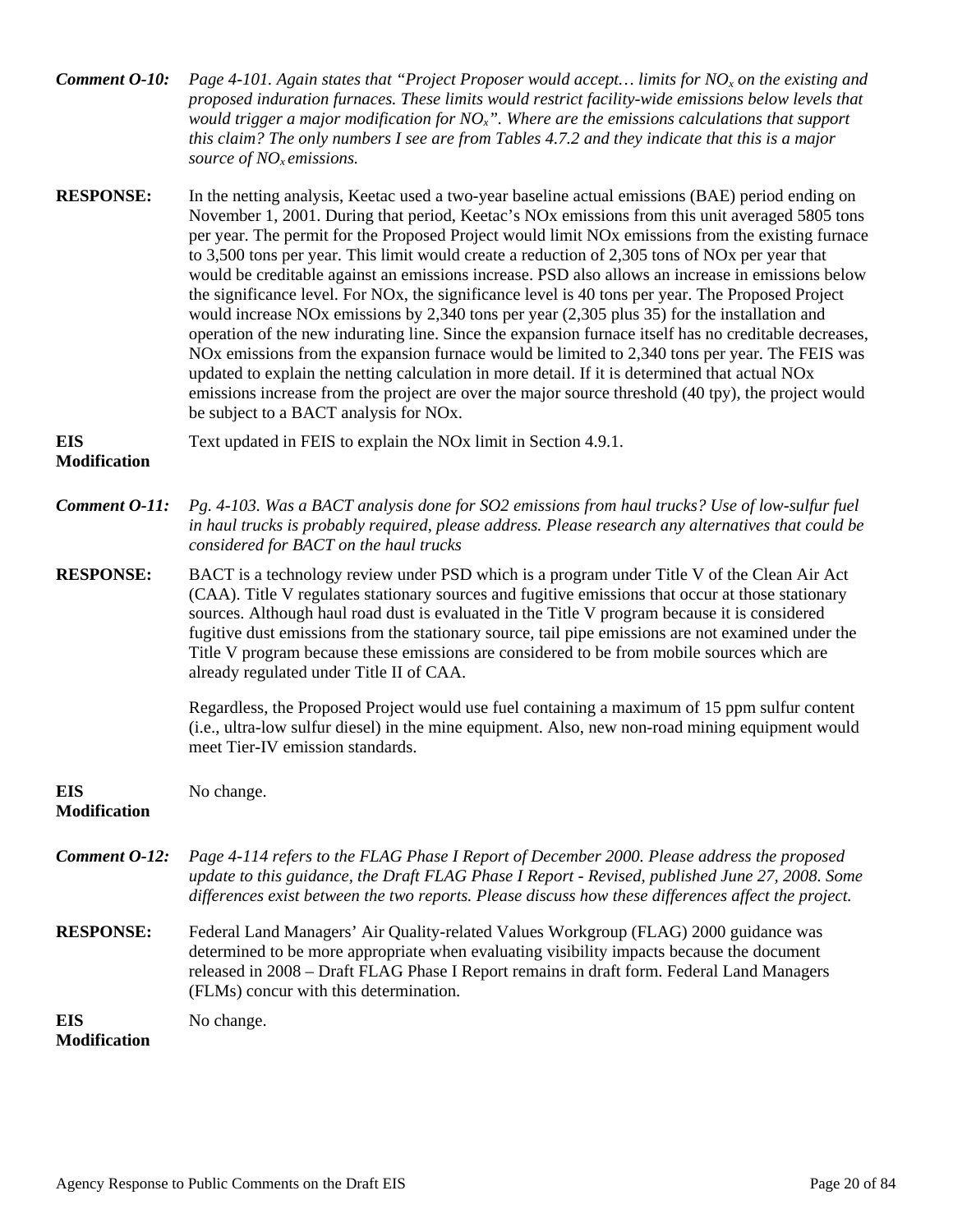*Comment O-13:* Page 4-114 talks about proposed limits in NO<sub>x</sub> emissions. Again, more details are needed *regarding these limits.* 

**RESPONSE:** Updated operational limits for visibility and shorter-term limits for NOx are included in the FEIS. **EIS**  Text updated in Section 4.9.5.

**Modification** 

*Comment O-14: Table 4.7.11 indicates that mitigation will be needed in order to avoid visibility problems in three nearby Class I areas. The Draft FLAG Phase I Report – Revised indicates that if a project is predicted to increase the daily extinction coefficient by an amount greater than or equal 10 percent at a Class I area, the FLM may issue a finding of adverse impact. An increase of 5 percent indicates that the FLM will want to see further analysis. According to data presented in the table, emissions from this project will cause impacts greater than or equal to 5 percent and 10 percent on several days per year at various Class I areas, particularly in the BWCA and VNP. This is an area that FdL is very concerned about.* 

**RESPONSE:** FLAG 2000 is the guidance being used to determine visibility impacts. Updated visibility modeling and proposed mitigation are agreed to in the FEIS.

**EIS Modification**  Modeling data was updated in Section 4.9.5. 2.

- *Comment O-15: Following up on this issue, pg. 4-116 lists mitigation strategies. It is our understanding, based on discussions with the U.S. Forest Service that the evaluations of the add-on NOx control options listed should be updated in light of recent determinations made for U.S. Steel's Minntac plant. Namely, the use of low NO<sub>x</sub> combustion has been implemented at Minntac and a form of selective non-catalytic reduction has been tested. Regenerative selective catalytic reduction - and low temperature oxidation may also be feasible. It also appears that selective catalytic reduction is being used in Sweden on a taconite furnace that is the same design as the one proposed at Keetac. The FEIS should present the very latest information available.*
- **RESPONSE:** The FEIS text was updated to reflect the recently selected mitigation measure of a low-NOx main burner on the expansion line. It also discusses how Mobotec (SNCR) technology was tested but was not proven to be feasible.

**EIS Modification**  Text was updated in Section 4.9.5.3.

*Comment O-16: The list of mitigation options includes securing and retiring tradable emission allowances from National Emissions. FdL supports this option only if it can be demonstrated that retiring these allowances will actually improve regional haze in Minnesota. Likewise, FdL would only support mitigation through enforceable reductions to nearby sources under the same conditions.* 

**RESPONSE:** Tradeable emission allowances have been removed as a mitigation option from the FEIS.

**EIS**  Text deleted in Section 4.9.5.4 and Executive Summary.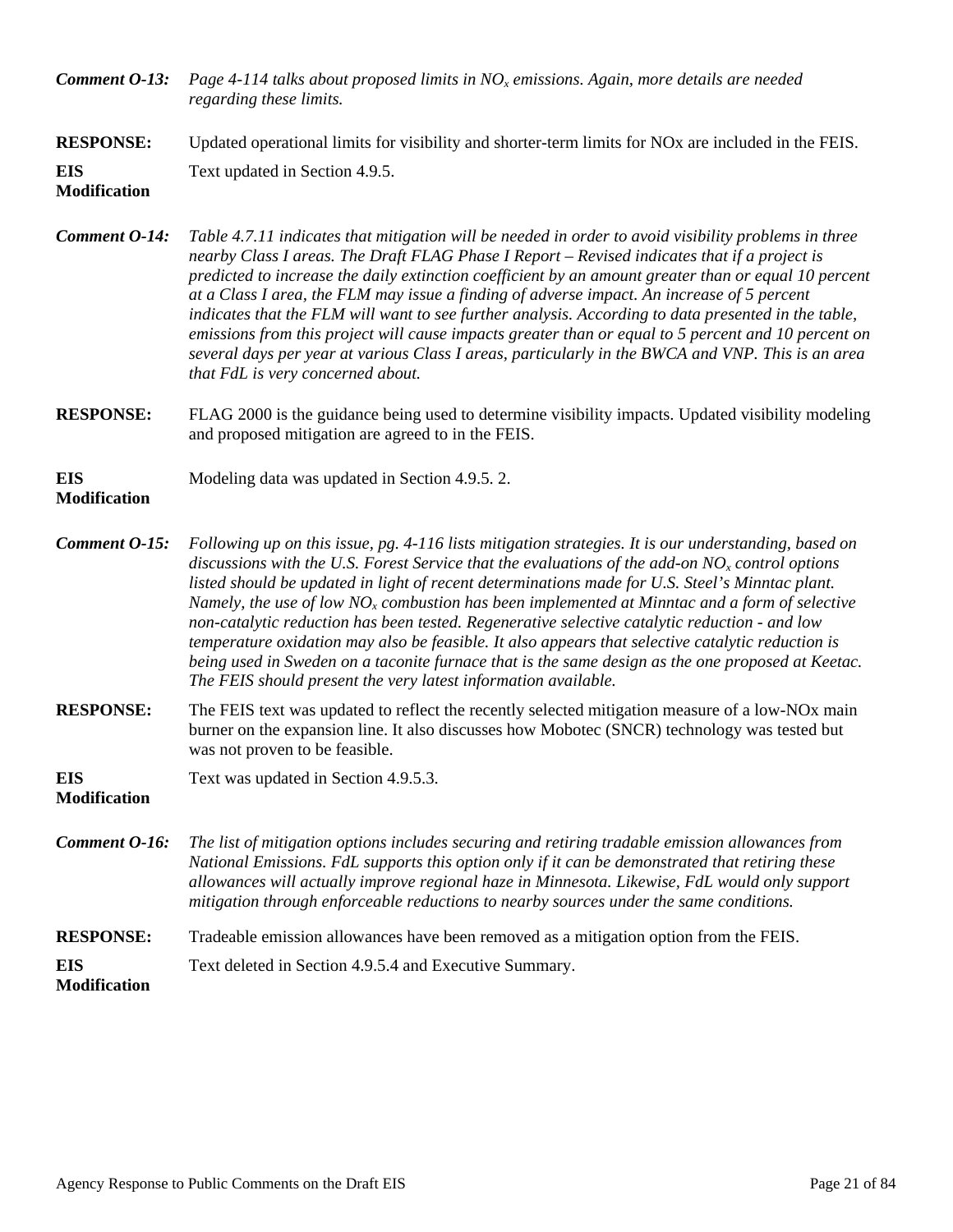| Comment O-17:                     | Table 4.7.11 shows results from two modeled scenarios. The first is a 24-hour worst-case scenario<br>and the second scenario used an annual average $NO_x$ emission rate based on the proposed $NO_x$<br>emission limit. FdL does not support the use of an annual average emission rate. While it may not<br>be appropriate to use the worst-case emissions if the facility plans to limit its emissions through a<br>federally-enforceable permit, the use of an annual average rate tends to smooth out the peaks of<br>operation that could still occur under the permit requirements. Please use the appropriate hourly<br>peak emission rates for this analysis.                                                                                                                                                                                                                       |
|-----------------------------------|----------------------------------------------------------------------------------------------------------------------------------------------------------------------------------------------------------------------------------------------------------------------------------------------------------------------------------------------------------------------------------------------------------------------------------------------------------------------------------------------------------------------------------------------------------------------------------------------------------------------------------------------------------------------------------------------------------------------------------------------------------------------------------------------------------------------------------------------------------------------------------------------|
| <b>RESPONSE:</b>                  | The modeling scenarios were revised, as described in the Class I Air Modeling Report (Barr<br>Engineering, June 2010). The new modeling scenario is based on a combined NOx emission rate<br>for the indurating furnaces to reflect more realistic fuel mixes as well as the limited NOx 24-hour<br>emission rate of 1,652 lb/hr. A sensitivity analysis was completed to determine how to distribute<br>the emissions between the two lines to show maximum modeled results. The sensitivity analysis<br>showed that the worst-case modeled impacts occurred by modeling the existing line at its<br>maximum emission rate and attributing the remaining allowable NOx emissions to the expansion<br>line. This scenario is referred to as the "24-hour combined NO <sub>x</sub> emission rate" scenario. The FEIS<br>was updated to reflect the results of this revised modeling scenario. |
| <b>EIS</b><br><b>Modification</b> | Modeling data was updated in Section 4.9.5.2.                                                                                                                                                                                                                                                                                                                                                                                                                                                                                                                                                                                                                                                                                                                                                                                                                                                |
| <b>Comment O-18:</b>              | Page 4-119. The FEIS should reference where the 80 percent control efficiency assumption for<br>particulate from haul roads comes from.                                                                                                                                                                                                                                                                                                                                                                                                                                                                                                                                                                                                                                                                                                                                                      |
| <b>RESPONSE:</b>                  | The haul road control efficiency that Keetac has proposed can be found in: Taconite Industry Haul<br>Truck Unpaved Haul Road Fugitive Particulate Emission Factor and Control Efficiency,<br>November 18, 1998. This document was developed by the Taconite Industry Fugitive Emission<br>Workgroup which was comprised of MPCA and taconite industry representatives. The final<br>document was sent in a November 24, 1998 letter to Larry Salmela (U.S. Steel) from Todd Biewen<br>(MPCA). FEIS text has been updated to include reference to the Taconite Industry Haul Truck<br>Unpaved Haul Road Fugitive Particulate Emission Factor and Control Efficiency report.                                                                                                                                                                                                                   |
| <b>EIS</b><br><b>Modification</b> | FEIS text updated in Section 4.9.6.                                                                                                                                                                                                                                                                                                                                                                                                                                                                                                                                                                                                                                                                                                                                                                                                                                                          |
| <b>Comment O-19:</b>              | Page 4-122, Table 4.7.16. PM <sub>2.5</sub> concentration is within 3 micrograms per cubic meter (or about 9<br>percent) of the National Ambient Air Quality Standards and Minnesota Ambient Air Quality<br>Standards. The text admits that very little is known about $PM_{2.5}$ emissions at taconite facilities<br>(page 4-103). How were uncertainties dealt with in obtaining the modeled impacts? What level of<br>conservatism was built in? Was $PM_{2.5}$ assumed to be equal to $PM_{10}$ ?                                                                                                                                                                                                                                                                                                                                                                                        |
| <b>RESPONSE:</b>                  | Modeling and background values were applied conservatively to address uncertainties. This means<br>that where there are no reliable emission factors for $PM_{2.5}$ , all $PM_{10}$ is assumed to be $PM_{2.5}$ .<br>Additionally, background values are added to the modeled concentrations without regard to time<br>and space. It is assumed that the maximum background concentration is occurring at the same time<br>and in the same location as the Proposed Project's modeled concentration, which is unlikely but is<br>conservative.                                                                                                                                                                                                                                                                                                                                               |
| <b>EIS</b><br><b>Modification</b> | No change.                                                                                                                                                                                                                                                                                                                                                                                                                                                                                                                                                                                                                                                                                                                                                                                                                                                                                   |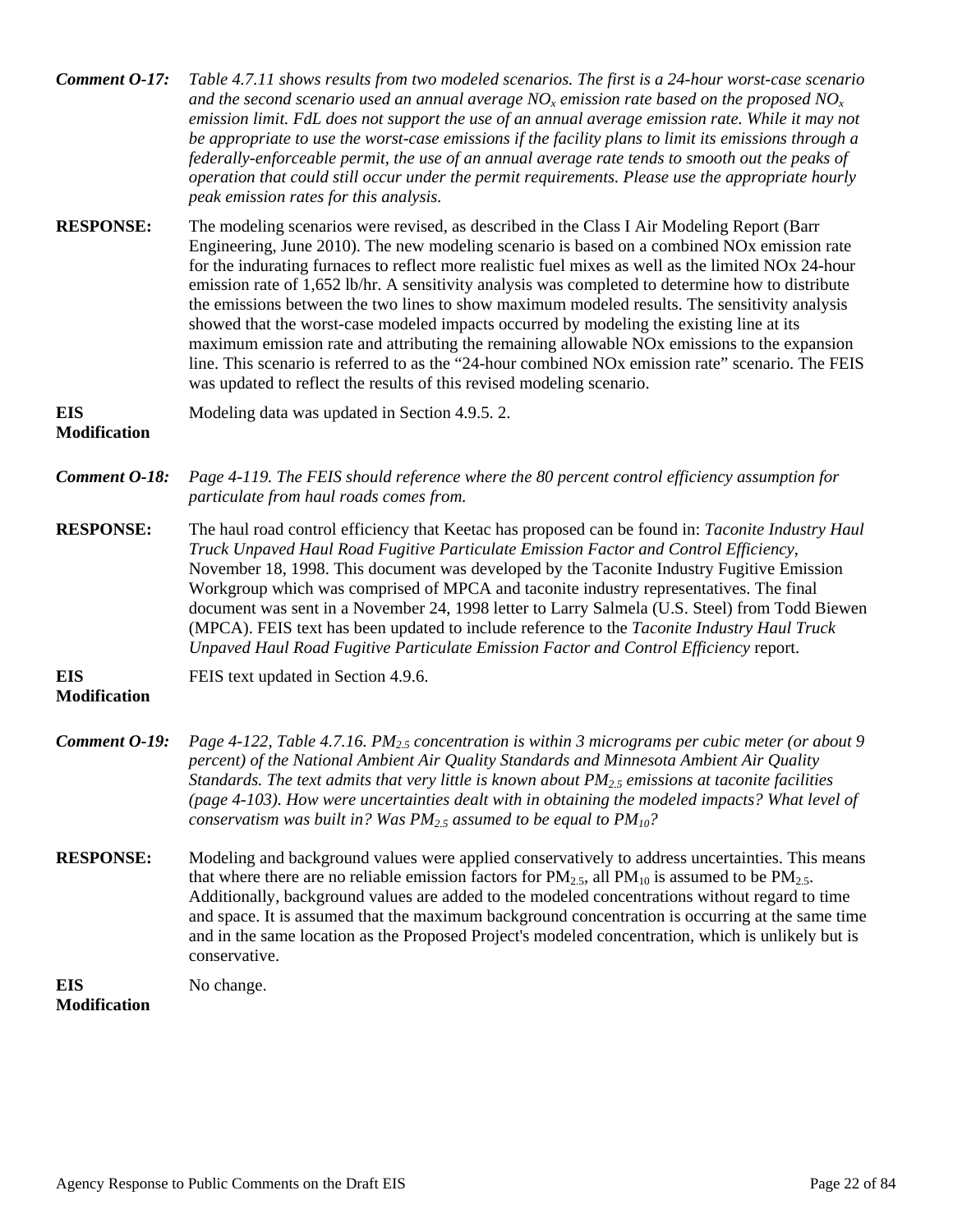| <b>Comment O-20:</b>              | Page 4-132, Section 4.7.7.3.1 proposes to conduct testing of mercury control technologies on<br>existing lines. What types of controls will be studied? What studies have already been done? Do<br>any show promise? Is a targeted approach being taken? What about keeping recovered particulate<br>out of the furnaces by sending to tailings instead of recycling back to the furnace? Why not impose<br>this as an interim measure?                                                                                                                                                                                                                                                                                                                                                                                                                                                                                                       |
|-----------------------------------|-----------------------------------------------------------------------------------------------------------------------------------------------------------------------------------------------------------------------------------------------------------------------------------------------------------------------------------------------------------------------------------------------------------------------------------------------------------------------------------------------------------------------------------------------------------------------------------------------------------------------------------------------------------------------------------------------------------------------------------------------------------------------------------------------------------------------------------------------------------------------------------------------------------------------------------------------|
| <b>RESPONSE:</b>                  | MPCA has negotiated with U.S. Steel a schedule of compliance for conducting trials at existing<br>U.S. Steel indurating furnaces. The schedule requires identifying technologies for short and long<br>term trials. The assessments of the mercury technologies will be provided to the MPCA and to<br>extent that they do not contain confidential business information, will be available for review by<br>interested parties. At this time the success of any control technology is unknown until further<br>research is completed. U.S. Steel has indicated that it will work with the Mercury Emissions -<br>Reduction Research and Implementation Council to identify mercury control technologies.                                                                                                                                                                                                                                     |
| <b>EIS</b><br><b>Modification</b> | No change.                                                                                                                                                                                                                                                                                                                                                                                                                                                                                                                                                                                                                                                                                                                                                                                                                                                                                                                                    |
| <b>Comment O-21:</b>              | Page 4-133 states that the facilities may take until 2025 to install mercury controls on existing<br>lines. Illustration 4-3 on page 4-134 shows that estimated cumulative mercury emissions "from the<br>expansion" exceed totals "without the expansion" for quite some time, not breaking even until<br>2025. No data is shown after that time. The goal of the Total Maximum Daily Load ("TMDL") is to<br>reduce mercury overall, not to reduce just enough to allow for emissions from new sources. In<br>addition, the DEIS is proposing to use reductions at existing sources as mitigation measures for the<br>new line. This is not allowed by the TMDL. Reductions at the existing lines are mandatory and<br>can't be used for mitigation purposes unless they take place early or go beyond control<br>requirements. Neither of these situations appears to be the case, therefore these reductions cannot<br>be used as credits. |
| <b>RESPONSE:</b>                  | The Mercury TMDL Implementation Plan describes steps and timing for pollution control<br>development at the taconite furnaces, and sets a course to achieve the reductions by 2025. The<br>Mercury TMDL Implementation Plan does not prohibit new sources or short term mercury<br>increases.                                                                                                                                                                                                                                                                                                                                                                                                                                                                                                                                                                                                                                                 |
| <b>EIS</b><br><b>Modification</b> | No change.                                                                                                                                                                                                                                                                                                                                                                                                                                                                                                                                                                                                                                                                                                                                                                                                                                                                                                                                    |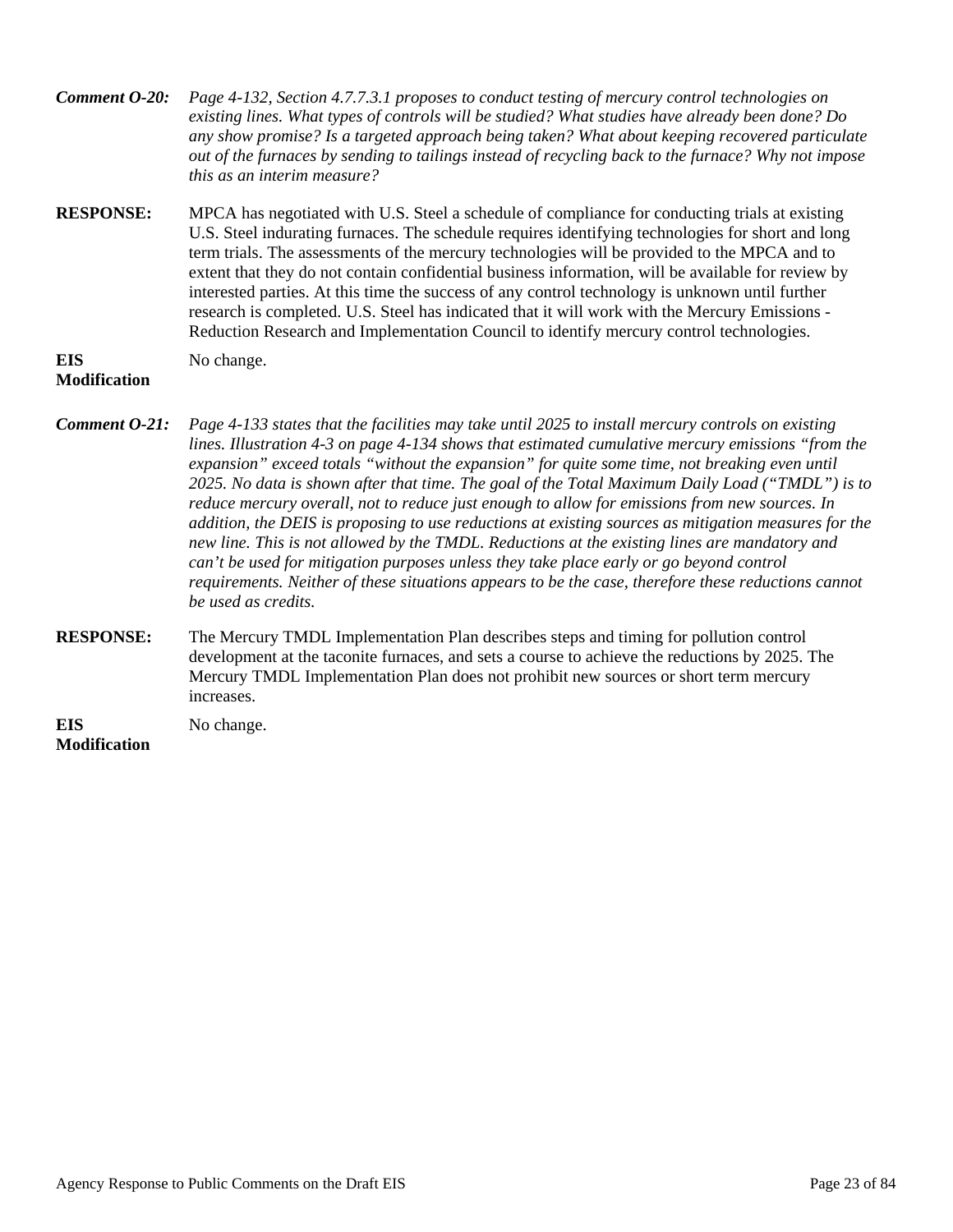| <b>Comment O-22:</b>              | Illustration 4-2 shows expected reductions in terms of pounds per year, but it does not look as<br>though the required 75 percent reduction from existing sources will be achieved (i.e. reductions of<br>75 percent should result in emissions of 50 pounds per year, but instead emissions of nearly 150<br>pounds per year are shown). Please address.                                                                                                                                                                                                                                                                                                                                                                                                                                                                |
|-----------------------------------|--------------------------------------------------------------------------------------------------------------------------------------------------------------------------------------------------------------------------------------------------------------------------------------------------------------------------------------------------------------------------------------------------------------------------------------------------------------------------------------------------------------------------------------------------------------------------------------------------------------------------------------------------------------------------------------------------------------------------------------------------------------------------------------------------------------------------|
| <b>RESPONSE:</b>                  | The mercury TMDL reduction goal for taconite facilities is to reduce the taconite sector's<br>collective mercury emissions by 75 percent from 2010 estimated emission levels, not 2005 levels,<br>and should be achieved by 2025. It should not be assumed that the reduction goal necessarily<br>correlates to a 75 percent reduction at each operating unit. The reduction target is a sector-wide<br>target, leaving facility owners free to develop control strategies that may result in differing removal<br>efficiencies or permanent retirement of operating units. The TMDL does not prohibit new projects<br>that may cause increases in mercury emissions. The TMDL's implementation strategy for new and<br>expanding sources directs sources to seek offsets. Alternatives to offsets can also be proposed. |
|                                   | U.S. Steel's approach is to use activated carbon injection on the proposed furnace, and to phase in<br>mercury controls at its existing furnaces as it works to develop mercury emission controls. U.S.<br>Steel has agreed to a long term campaign of research and testing of mercury controls at the existing<br>units, as well as a process for accounting for mercury emissions of the furnaces, new and existing.<br>This agreement would be formalized during permitting. The permit for the expansion would<br>establish conditions for using activated carbon injection. The illustrations demonstrate how U.S.<br>Steel might implement reductions at both Keetac and Minntac. Reductions of mercury occur over a<br>period of time as controls are trialed and installed at individual furnaces.               |
|                                   | The TMDL strategies also include tasks for the MPCA to complete to facilitate mercury emission<br>reductions, including implementation of the mercury emission inventory rules, periodic<br>consultation with stakeholders, and check-ins with affected emission sources. Over the course of<br>the next 15 years, technological understanding and improvements will occur. Hence, the EIS<br>discussion represents a reasonable forecast of the effects of the Proposed Project and U.S. Steel<br>commitments. Other avenues to mercury reductions at these units may develop as well.                                                                                                                                                                                                                                  |
| <b>EIS</b><br><b>Modification</b> | New Illustrations and text in Section 4.9.7.                                                                                                                                                                                                                                                                                                                                                                                                                                                                                                                                                                                                                                                                                                                                                                             |
| Comment O-23:                     | Page 4-138 mentions an established hierarchy of toxicity data. Please explain what the hierarchy<br>is (i.e. Minnesota Dept of Health ("MDH") recommended given highest priority, etc).                                                                                                                                                                                                                                                                                                                                                                                                                                                                                                                                                                                                                                  |
| <b>RESPONSE:</b>                  | As guided by the Minnesota Department of Health (MDH), the MPCA uses five different databases<br>for identifying inhalation health benchmarks (toxicity values). Values within the databases that are<br>higher in the hierarchy are considered better values by the MPCA and MDH. This hierarchy is<br>described at http://www.pca.state.mn.us/air/aera-ci.html with links to each database. The hierarchy<br>of toxicity value databases is as follows: Specific MDH Guidance is better than MDH Health Risk<br>Values, which is better than EPA's Integrated Risk Information System (IRIS), which is better than<br>Cal. EPA's OEHHA Values, which is better than EPA's Health Effects Assessment Summary<br>Tables (HEAST).                                                                                         |
| <b>EIS</b><br><b>Modification</b> | No change.                                                                                                                                                                                                                                                                                                                                                                                                                                                                                                                                                                                                                                                                                                                                                                                                               |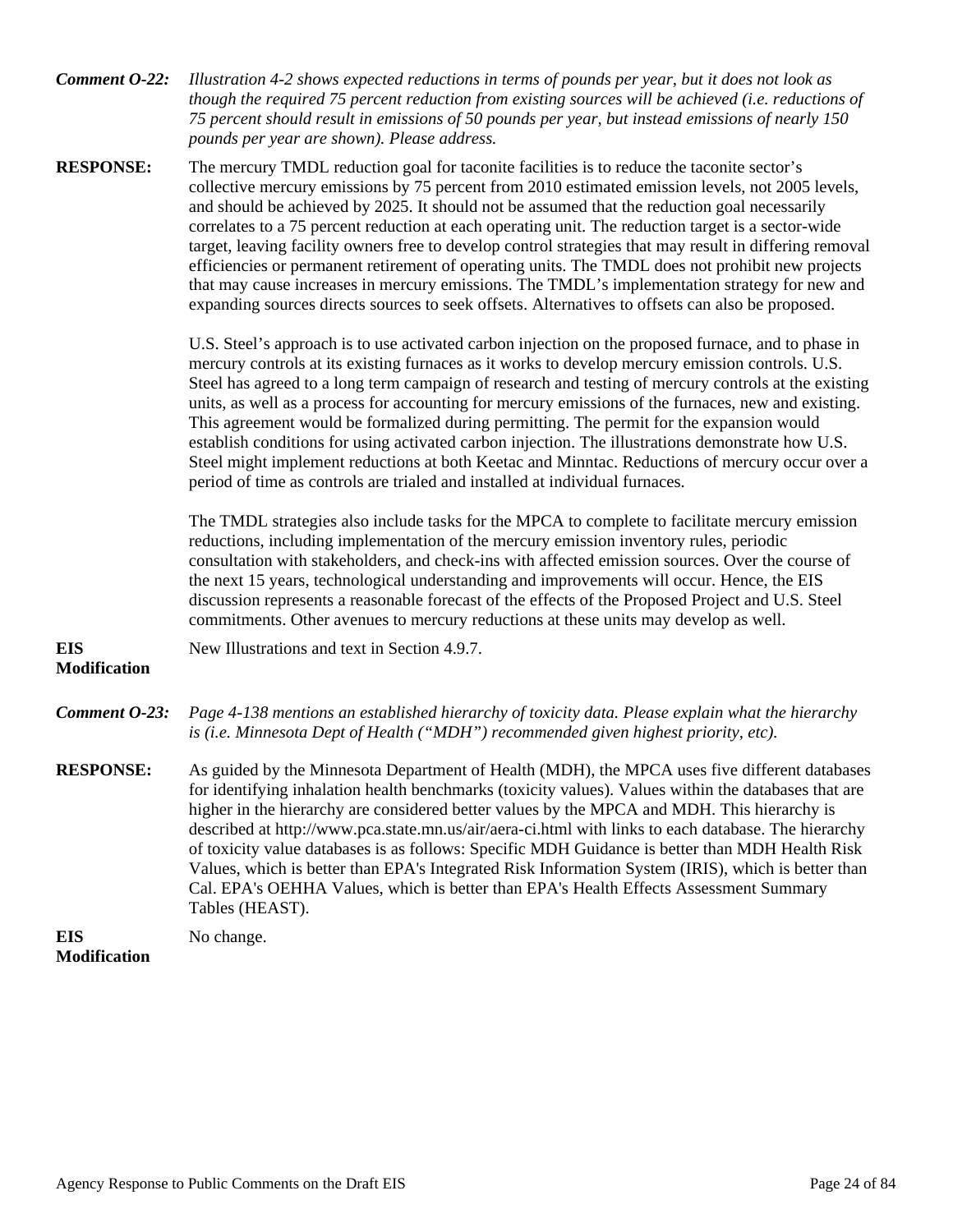*Comment O-24: Page 4-138 and pg. 5-120 discuss mercury and the MMREM. These sections state that tribal reps have suggested a consumption level of 3.5 lbs/wk to be more appropriate, and state that this would affect consumption/exposure results linearly, increasing results by about 13 percent. These results need to be shown numerically. It is not the responsibility of the reader to calculate this out for themselves. If they are shown elsewhere in the DEIS, please reference.*  **RESPONSE:** For chronic effects of the Post-Project Total Facility on the Fisher Scenario, the maximum exposure scenario for Kelly Lake assuming a fish consumption of 3 lbs/week has a result of 2 per 100,000. If consumption is increased to approximately 3.5 lbs/week, the result increases to 2.3 per 100,000. Chemicals most contributing to these results are dioxins, PAHs, and arsenic. The results from the scaling calculations above have been included in the FEIS. Cancer risk is generally reported to one significant figure due to uncertainty in the estimates. Two significant figures have been reported in the EIS for transparency.

**EIS**  Text added to Section 5.13.1.3.2.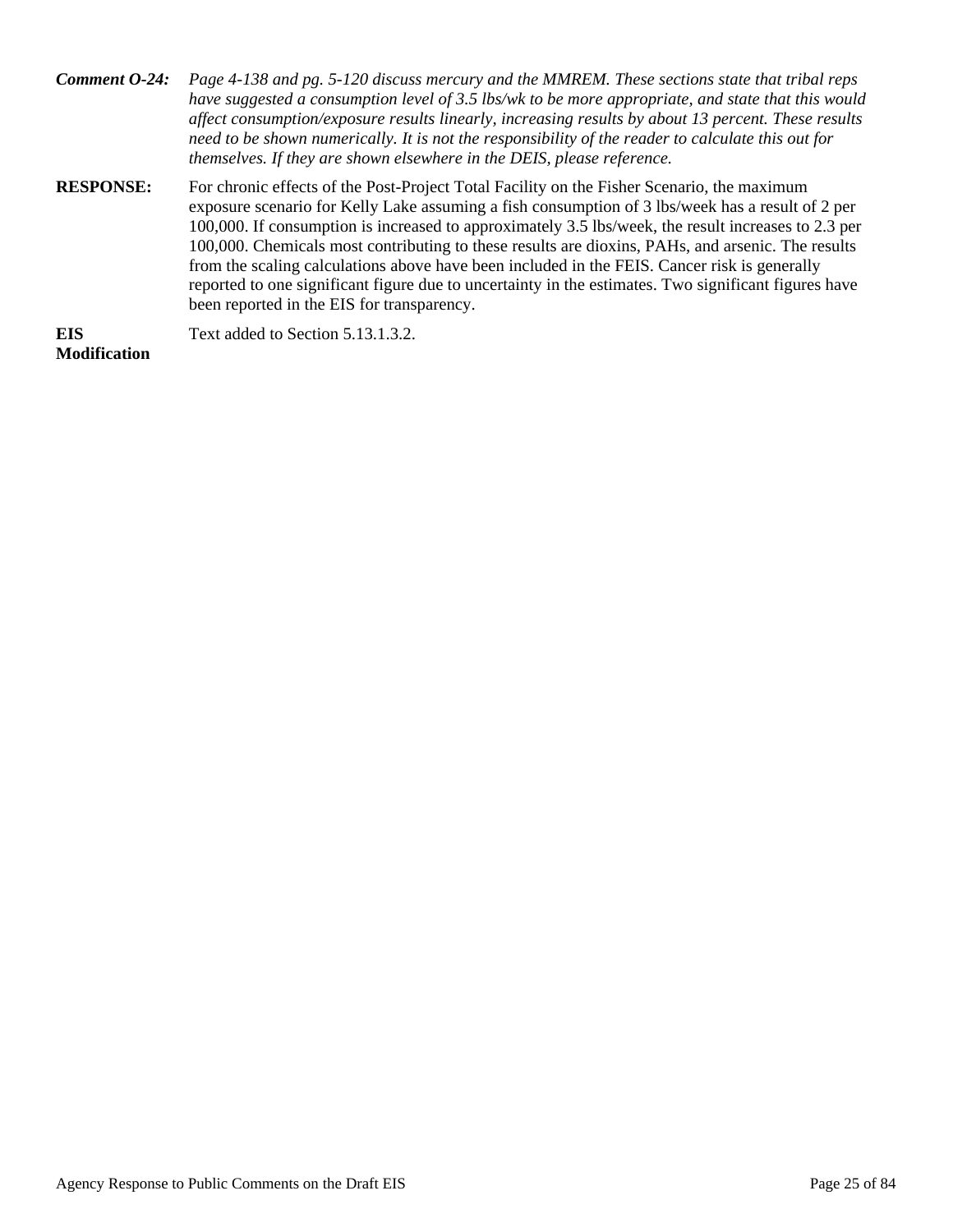*Comment O-25: Page 4-139, Section 4.7.8.2.3 Chronic Cancer Results. Existing Maximally Exposed Individual ("MEI") has a maximum risk estimate of 2.6/100,000. This is 2.6 times the guideline, just for the existing source. How will this be addressed? The farmer exposure scenario is 1.5 times the guideline. Please link exposure pathways to air or water emissions. Under Existing Facility, Resident Scenario (page 4-140) the MEI with recreational fish consumption is 1.4/100,000, which is high, especially as the consumption rate is only 0.4 lbs/wk. Although the MEI is a conservative scenario, the results shown here do exceed the guideline.* 

**RESPONSE:** The commenter is correct that some of the initial incremental risk estimates for the existing facility were above the guideline values. However, the exceedance of an incremental risk guideline value does not indicate that adverse impacts will occur. Rather, an exceedance of a guideline value indicates that additional investigation of the risk driver chemicals (i.e., emission estimates, exposure assumptions, toxicity values, etc.) is needed.

> For those results that exceed 1 per 100,000, additional investigation would be required. This can take the form of a closer look at the behavioral scenarios used to calculate the potential human health risk, a review of the assumptions regarding chemical emission, form and transport used to calculate potential exposure, or the potential human health risk associated with project alternatives. The pollutant risk drivers for this screening were arsenic, dioxins, furans, and polyaromatic hydrocarbons. These are pollutants which are generally particulate bound. The facility has chosen the BACT for particulate matter according to their BACT review. This review was summarized in the FEIS in section 4.9.3.

> Interpretation of exposure scenarios should follow the guidelines presented in 4.9.8.1 of the FEIS. With exposure scenarios calculated using maximally exposed individual (MEI), the likelihood that any individual would receive the level of exposure used in the MEI scenario is very close to zero due to the innate health protective nature in this screening exercise.

> The result for the MEI for the "Existing Facility - Farmer Scenario" living at the site of maximum exposure near Kelly Lake is 2.6 per 100,000. A second "Existing Facility - Farmer Scenario" for a hypothetical farmer living just east of the northern end of the tailings basin gives an MEI-based exposure result of 1.5 per 100,000.

The "Existing Facility - Resident Scenario" result is 1.4 per 100,000 using MEI. Because there is only one significant digit in this calculation (as suggested by United State Environmental Protection Agency (USEPA) guidelines), this value is the same as 1 per 100,000, the same as the acceptable guideline.

Commenter asked to "link exposure pathways to air or water emissions." In the FEIS, all potential sources that may impact an exposure scenario individual are used in the calculations and included in the overall result. Additional details of the relative contribution of each chemical and exposure pathway are provided in Appendix G of the FEIS.

**EIS Modification**  No change.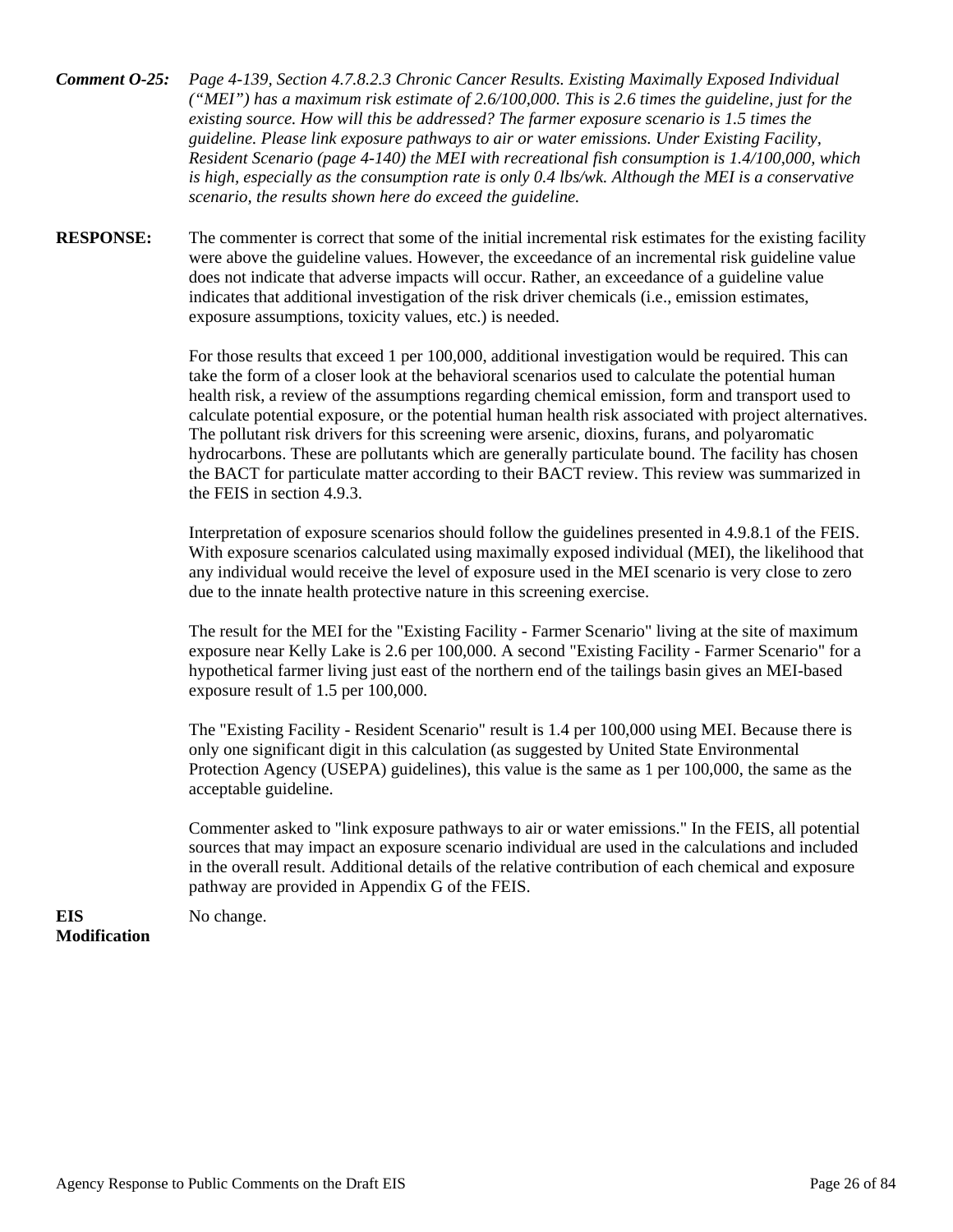| Comment O-26:                     | Page 4-140, Section 4.7.8.2.4 proposes to assess mercury contributions to selected lakes within 10<br>km. Need to specify why certain lakes were chosen and why the 10 km range was chosen. If this is<br>specified elsewhere, please reference.                                                                                                                                                                                                                                                                                                                                                                                                                                                                                                                                                                         |
|-----------------------------------|--------------------------------------------------------------------------------------------------------------------------------------------------------------------------------------------------------------------------------------------------------------------------------------------------------------------------------------------------------------------------------------------------------------------------------------------------------------------------------------------------------------------------------------------------------------------------------------------------------------------------------------------------------------------------------------------------------------------------------------------------------------------------------------------------------------------------|
| <b>RESPONSE:</b>                  | The Proposed Project mercury emissions were modeled for a 25 km radius from the source. The<br>results showed that the mercury concentrations dropped off significantly within 10 km. Therefore,<br>the lakes further away from the facility would be less affected by mercury emissions than the<br>nearby lakes. The purpose of the analysis in the DEIS was to determine the maximum potential<br>impact. The supporting document titled Cumulative Impacts Analysis: Local Mercury Deposition<br>and Bioaccumulation in Fish (Barr, 2009R), discusses the reasons certain lakes were chosen and<br>the reasons the 10 km range was chosen (p. $14-15$ ). The area of maximum impact is within 10 km,<br>because dispersion increasingly disperses atmospheric emissions with increasing distance from the<br>source. |
| <b>EIS</b><br><b>Modification</b> | Text added to EIS Related Studies section at beginning of FEIS to indicate all of the studies are<br>available upon request.                                                                                                                                                                                                                                                                                                                                                                                                                                                                                                                                                                                                                                                                                             |
| Comment O-27:                     | On pg 5-55, the text states that "the greatest potential increase in mercury loading to a lake is<br>estimated to be 5.5 percent". This appears to be significant and is cause for concern. Again, the<br>chosen existing facility inclusion radius of 15 miles should be explained and references given for<br>why this is appropriate.                                                                                                                                                                                                                                                                                                                                                                                                                                                                                 |
| <b>RESPONSE:</b>                  | The cumulative effect to mercury concentrations in fish is adverse and significant as stated in the<br>EIS. The Proposed Project would potentially contribute 14.5 percent (0.003 ppm) of the 5.5 percent<br>(0.023 ppm) increase in Swan Lake. The existing facility inclusion radius is 25 km (15 miles).<br>Including any additional facilities in the analysis would have meant extending the radius beyond 50<br>km. This would have not significantly increased the cumulative impact because of the large<br>distance between facilities (discussed on page 15 of a supporting document: Cumulative Impacts<br>Analysis Local Mercury Deposition and Bioaccumulation in Fish (Barr, 2009R).                                                                                                                       |
| <b>EIS</b><br><b>Modification</b> | Text added to EIS Related Studies section at beginning of FEIS to indicate all of the studies are<br>available upon request.                                                                                                                                                                                                                                                                                                                                                                                                                                                                                                                                                                                                                                                                                             |
| <b>Comment O-28:</b>              | $Pg$ 5-105 mentions that "USEPA had defined contributing to visibility impairment as the change in<br>haze index of greater than 0.5 deciview. This is not a threshold assessed as part of this analysis".<br>Why not?                                                                                                                                                                                                                                                                                                                                                                                                                                                                                                                                                                                                   |
| <b>RESPONSE:</b>                  | Visibility impacts due to facility emissions were modeled under FLAG 2000. Mitigation strategies<br>are identified in the FEIS. The air permit will include methods to minimize emissions modeled<br>under FLAG 2000 to meet emissions limits. The 0.5 dv threshold is used for evaluating individual<br>projects under Best Available Retrofit Technology (BART) and Regional haze. Under the Regional<br>Haze SIP, the Proposed Project emissions are tracked under the Northeast Regional Haze Plan and<br>modeling is done under the PSD framework of a 5 percent visibility impact.                                                                                                                                                                                                                                 |
| <b>EIS</b><br><b>Modification</b> | No change.                                                                                                                                                                                                                                                                                                                                                                                                                                                                                                                                                                                                                                                                                                                                                                                                               |
|                                   |                                                                                                                                                                                                                                                                                                                                                                                                                                                                                                                                                                                                                                                                                                                                                                                                                          |
| Comment O-29:                     | Pg 5-111, Section 5.12.2.3 Mitigation Opportunities states "At this time it is unknown whether<br>additional mitigation will be required". Based on the results shown in Table 4.7.11, FdL considers<br>it highly likely that mitigation will be required. It is misleading to indicate otherwise.                                                                                                                                                                                                                                                                                                                                                                                                                                                                                                                       |
| <b>RESPONSE:</b>                  | This sentence was deleted from the FEIS.                                                                                                                                                                                                                                                                                                                                                                                                                                                                                                                                                                                                                                                                                                                                                                                 |
| <b>EIS</b><br><b>Modification</b> | Sentence deletion in Section 5.11.2.3.                                                                                                                                                                                                                                                                                                                                                                                                                                                                                                                                                                                                                                                                                                                                                                                   |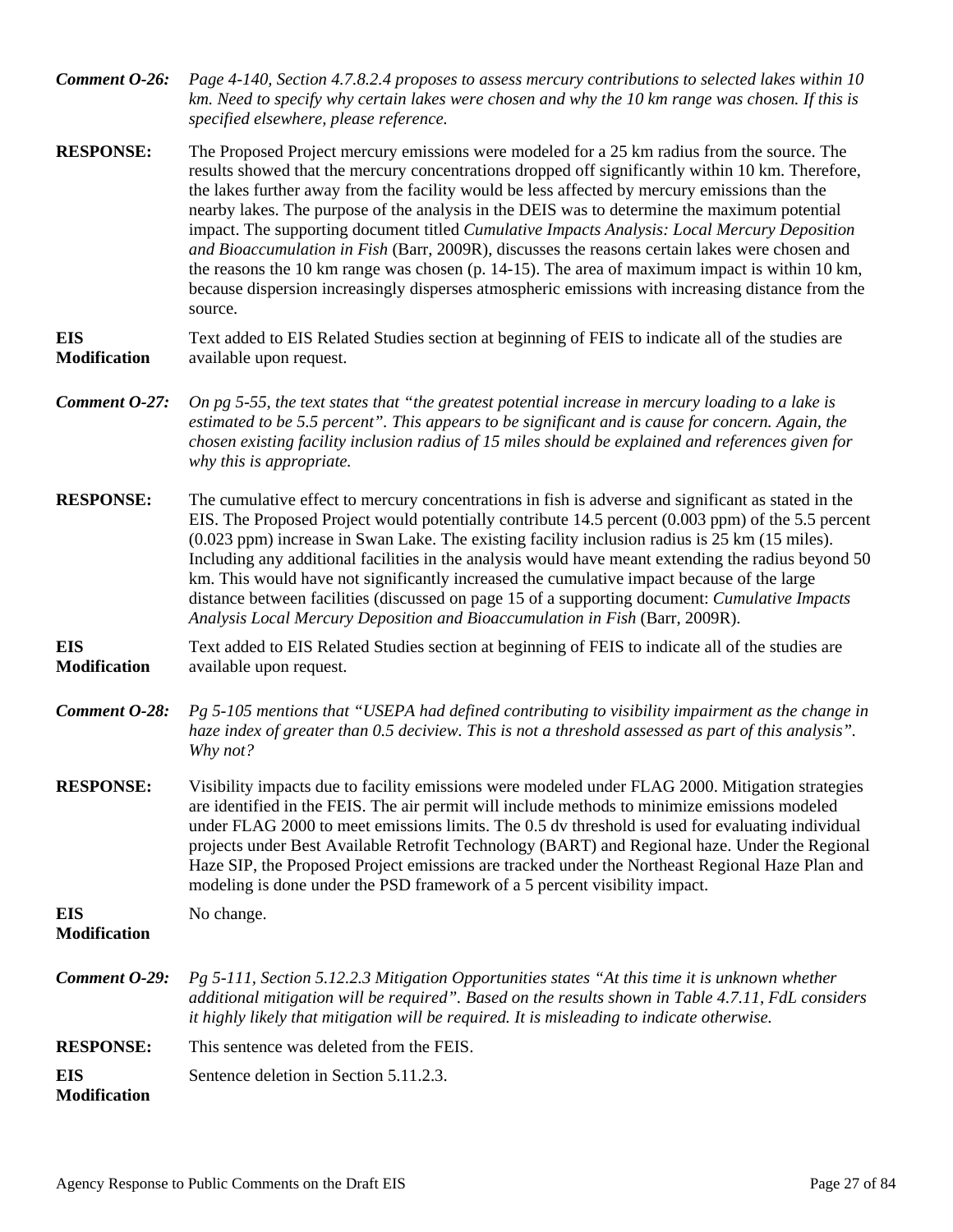*Comment O-30: On page 5-120, Risk Assessment section. Under Section 5.14.1.1, states "The cumulative analysis is for the inhalation pathway only" but under Section 5.14.1.2.1, states that "a multi-pathway human health screening-level risk assessment ("HHSRA") was conducted and inhalation and ingestion exposures were considered including bioaccumulation". These sentences seem to contradict one another – please either correct or provide more explanation. Does this have anything to do with Section 5.14.1.3.1, "Only the risk result for the respiratory endpoint exceeds the guideline value or 1.0". Pg 5-120 indicates that only the inhalation pathway of exposure was analyzed for cumulative effects because of "limitations of available background data for any other pathway". FdL finds this unacceptable. Other pathways can lead to high exposure and need to be evaluated. What would the MDH recommend as a way to obtain background ingestion information?* 

**RESPONSE:** Cumulative mercury exposure through fish ingestion and lead ingestion from soil, diet, and drinking water have both been assessed in the EIS through a multi-pathway human health risk assessment (HHRA); however, due to the limitations of available background data for other pathways, analyses of cumulative effects were only conducted for the inhalation pathway. MPCA has conducted air monitoring and analyses in Virginia, Hibbing, and Cloquet, but has not conducted monitoring in Keewatin or other, similar sites. Pathways assessed for post project versus cumulative effects have been clarified in the FEIS.

> In response to the question: "Does this have anything to do with ... Only the risk result for the respiratory endpoint exceeds the guideline value or 1.0," the answer is no. This result is for an acute, 1-hour exposure at the point of maximum emissions. Other endpoints (i.e., reproductive, eyes, skin contact) all had HI values less than 1. This has been clarified in the FEIS. Objections to a lack of existing background data for ingestion-related exposure are noted. *Cumulative Air Emissions Risk Analysis at the MPCA – Background Document* (March 2009) explains some of the difficulties inherent in assessing non-inhalation cumulative risk and some of the steps that are being taken to remedy this gap.

Ingestion-based risks from off-site sources are not currently quantitatively assessed in the cumulative air emissions risk analysis process with the exception of cumulative risks from the fish ingestion pathway, e.g. the MPCA Mercury Risk Evaluation Method (MMREM). There are methodological challenges such as source apportionment associated with cumulative ingestionbased risk analyses. The uncertainty associated with these challenges could be propagated with the summation of multiple pathways, routes and endpoints. The MPCA is working on quantifying cumulative risks that take into account background levels of persistent and bioaccumulative toxics from the fish ingestion pathway using Industrial Risk Assessment Program (IRAP-h) view, the MMREM and the MPCA Fish Pollutant Accumulation Spreadsheet System (FPASS) models. Other issues not addressed by the cumulative air emissions risk analysis are: indoor air quality, pollutants not measured by ambient air monitors (unless modeled), pollutants without health benchmarks, chemical transformation, pollutant interaction effects (e.g. synergistic toxicity, antagonistic absorption, etc.), occupational exposures, personal microenvironmental exposure, etc.

**EIS**  Text clarification in Section 5.13.1.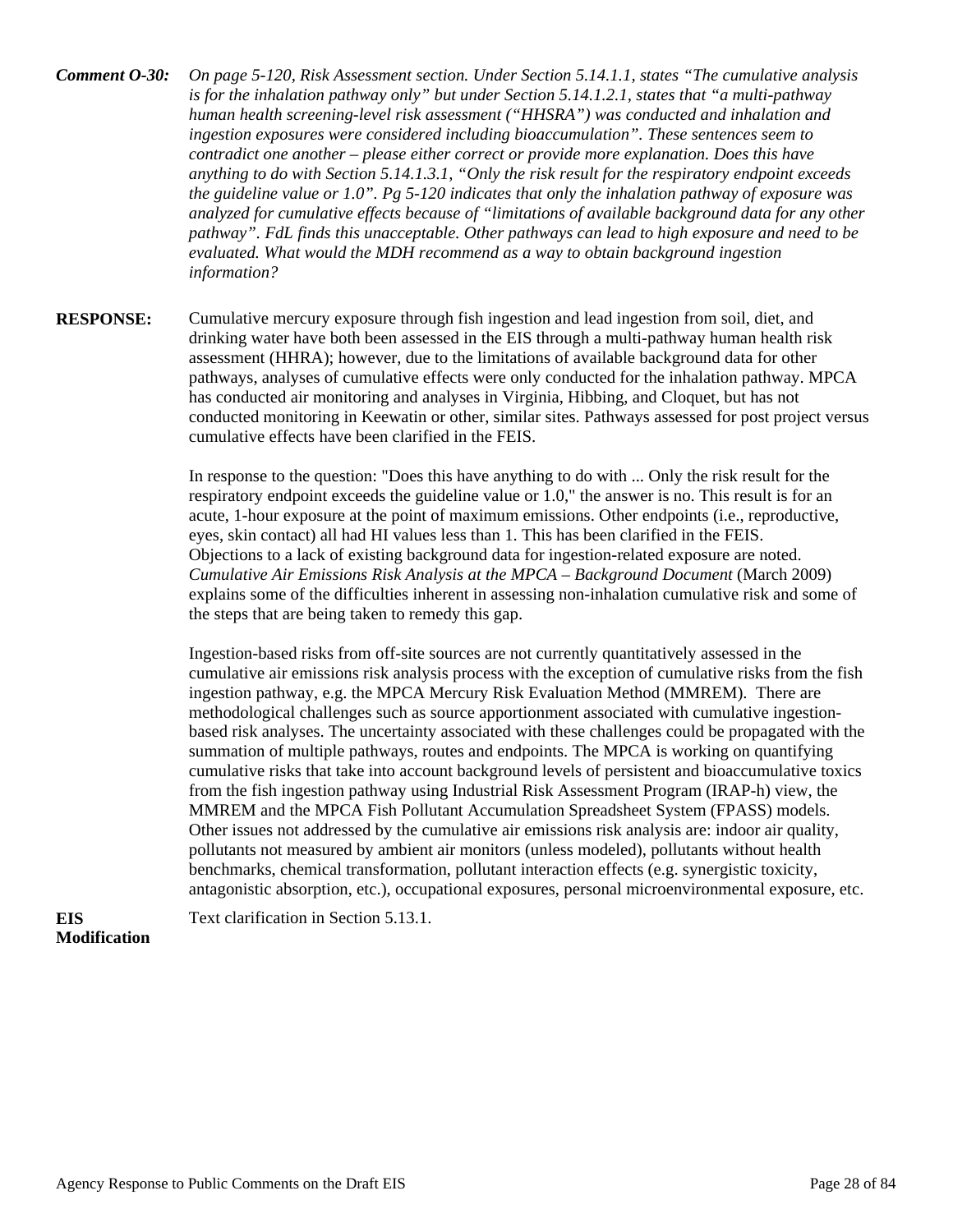*Comment O-31: Pg 5-121, Section 5.14.1.2.2 states that the MPCA screened nearby facilities for inclusion in the cumulative air emissions risk analysis and excluded some based on distance from the proposed project and/or level of risk. Were screening numbers used (i.e. Q/d) or were these facilities excluded based on a "judgment call"? Please give more details. Hibbing Taconite was evidently excluded based on a lack of dispersion modeling data. Such data could be obtained, if needed. On what basis was this decision for exclusion made? 30. Pg. 5-122/123 Acute Results indicates that the 1-hour acute respiratory results exceed the guideline hazard index ("HI") value of 1.0, for the project alone. The cumulative results are 2.3. Mitigation is mentioned, where are the details?* 

**RESPONSE:** The cumulative inhalation risk analysis for the Proposed Project included estimated risks from ambient monitoring data measured in the Iron Range, the existing facility, and the Proposed Project. Decisions concerning the details of the methodology used in this cumulative inhalation risk analysis were both screening level quantitative estimates and professional judgment. Ambient air data were taken from monitoring locations in Hibbing (carbonyls and volatile organic chemicals), Virginia (metals) and Cloquet (NOx). These cities are more densely populated (i.e., more air pollution sources) than the area described for the Proposed Project cumulative inhalation risk analysis. Hibbing Taconite was excluded from being specifically modeled for this analysis for two reasons: the assumption that the ambient monitoring data captured similar sources as Hibbing Taconite, and the assumption that estimated risks from Hibbing Taconite would be below risk driver levels (10 percent of risk guidelines) once dispersed to the area assessed for the Proposed Project cumulative inhalation risk analysis. More recently, a MPCA Risk Screening tool was used to inform and confirm this decision. This tool (MNRiskS) estimates potential risks from sources using air dispersion of emissions included in the Minnesota emissions inventory. MPCA staff considered both typical risk drivers from natural gas combustion and risk drivers as estimated from the MN Risk screening tool. As estimated by MNriskS, NOx, arsenic and manganese would not be expected to be at risk driver levels once dispersed to the area of interest for the Proposed Project cumulative inhalation risk analysis. These four pollutants were included in the estimates conducted using ambient monitoring data, and are expected to be at higher air concentrations than what would be expected in Keewatin, Minnesota and impacted by sources similar to that of Hibbing Taconite.

> The mitigation mentioned by the commenter rests primarily on NOx reduction, which is described in other sections of the EIS, including Section 5.13.1.4 of the FEIS: "In this case, mitigation is proposed for acute 1-hr results. Mitigation for NOx impacts on visibility is discussed in FEIS Section 4.9.5.4. Mitigation affecting NOx to address visibility would also affect this analysis. See FEIS Section 4.9.5.4 for a discussion of visibility mitigation options."

> NOx mitigation identified for the Proposed Project includes a low-NOx burner on the new line and the implementation of an early action alert plan. Other possible methods of mitigating visibility impacts are listed in FEIS Section 4.9.5.4:

- Install emission reduction/control equipment on proposed equipment or implement process optimization;
- Enforceable reductions in emissions from the Proposed Project facility or nearby sources and model the improvement to visibility; and
- Implement on-site green energy generation.

**EIS Modification**  No change.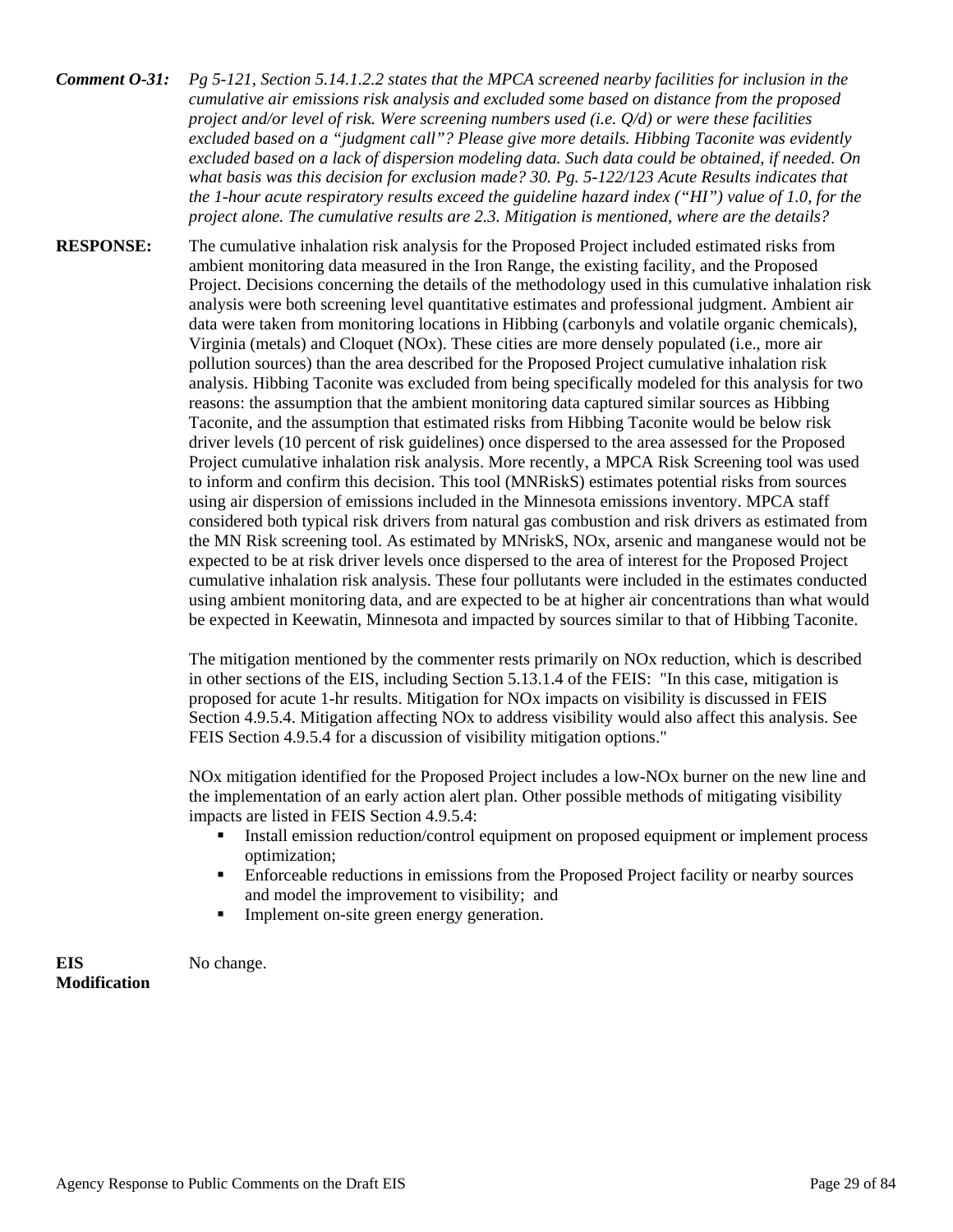*Comment O-32: Pg. 5-122/123 Acute Results indicates that the 1-hour acute respiratory results exceed the guidance hazard indent ("HI") value of 1.0 for the project alone. The cumulative results are 2.3. Mitigation is mentioned, where are the details?* 

- **RESPONSE:** Mitigation for HHRA is discussed in section 5.13.1.4, Mitigation. The mitigation mentioned by the commenter rests primarily on NOx reduction, which is described in other sections of the EIS, including Section 5.13.1.4 of the FEIS: "In this case, mitigation is proposed for acute 1-hr results. Mitigation for NOx impacts on visibility is discussed in FEIS Section 4.9.5.4. Mitigation affecting NOx to address visibility would also affect this analysis. See FEIS Section 4.9.5.4 for a discussion of visibility mitigation options." NOx mitigation identified for the Proposed Project includes low-NOx burner on the expansion line. Other possible methods of mitigating visibility impacts are listed in FEIS Section 4.9.5.4:
	- Install emission reduction/control equipment on proposed equipment or implement process optimization;
	- **Enforce reductions in emissions from the Proposed Project facility or nearby sources and** model the improvement to visibility; and
	- Implement on-site green energy generation.

Specific details will be developed as part of the air permitting process.

**EIS Modification**  No change.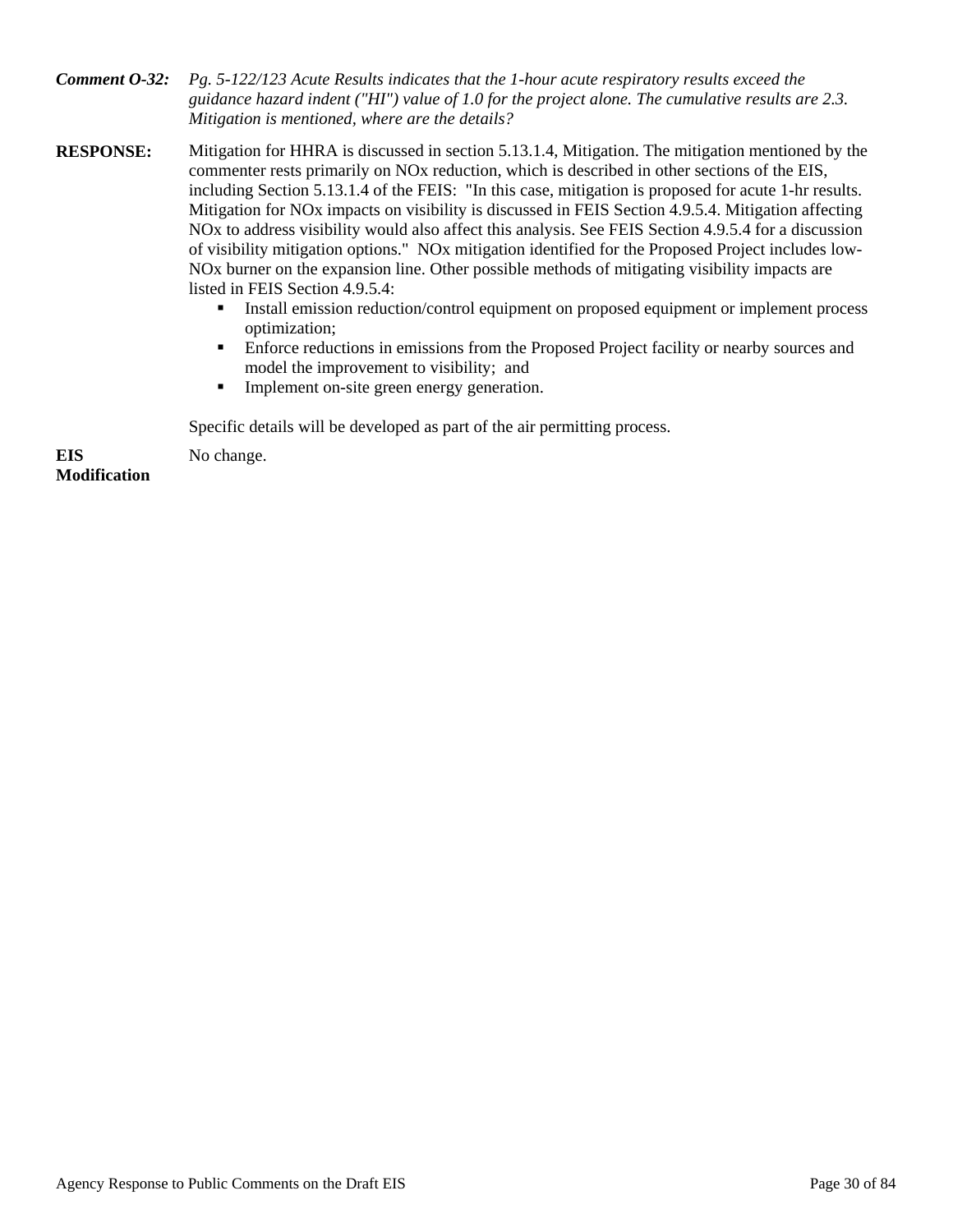*Comment O-33: On page 5-123/124, Section 5.14.1.3.3 (Chronic Cancer Results) states that "For the farmer, the maximum exposure scenario has a result of 3 in 100,000", which is three times the recommended HI. Also that "the fisher scenario… has a result of 2 in 100,000" and that "The background monitoring data results in an estimation of inhalation cancer risk of 5.0 in 100,000….Only a subset of the Post-Project Total Facility results are additive to this inhalation value giving a combined result of 5.5 in 100,000". These results are five times greater than the "1 in 100,000" guideline for potential significant adverse health effects for susceptible populations. While a value of 1.2, for example, may not exceed the guideline by an appreciable amount, a five-fold increase is certainly a matter of concern. The FEIS should include some discussion of what types of mitigation are being considered and what levels of pollution reduction could be expected.* 

**RESPONSE:** In response to the comment: "For the farmer, the maximum exposure scenario has a result of 3 in 100,000", which is three times the recommended hazard index (HI)," please note that use of the MCTE exposure scenario assumptions drops this result to 0.08 per 100,000.

> In response to the comment: "Also that "the fisher scenario… has a result of 2 in 100,000," please note that the use of the MCTE exposure scenario assumptions drops this result to 0.03 per 100,000.

See also Response to Comment O 25, which briefly explains the MEI exposure scenario assumptions.

Additionally, USEPA recommends that cancer risk estimates be reported to one significant figure. For example, a cancer risk of 3.9 E-06 should be reported as 4 E-06. In turn, an estimated incremental cancer risk of 1.2 E-05 should be reported as 1 E-05. More than one significant figure in cancer risk estimates implies an accuracy that does not exist because of the uncertainty and data gaps inherent in risk analysis. In cancer risk estimation, an estimated risk of 1.2E-05 is no different from 1E-05. The background inhalation cancer risk based on ambient air monitoring data was determined by MPCA staff to be approximately 5E-05. This estimate is dominated by the risk from benzene and carbon tetrachloride. Carbon tetrachloride was banned in the Montreal Protocol and is in decline globally. The majority of benzene emissions in Minnesota come from gasoline burning in highway and off-highway vehicles.

**EIS Modification**  No change.

Agency Response to Public Comments on the Draft EIS Page 31 of 84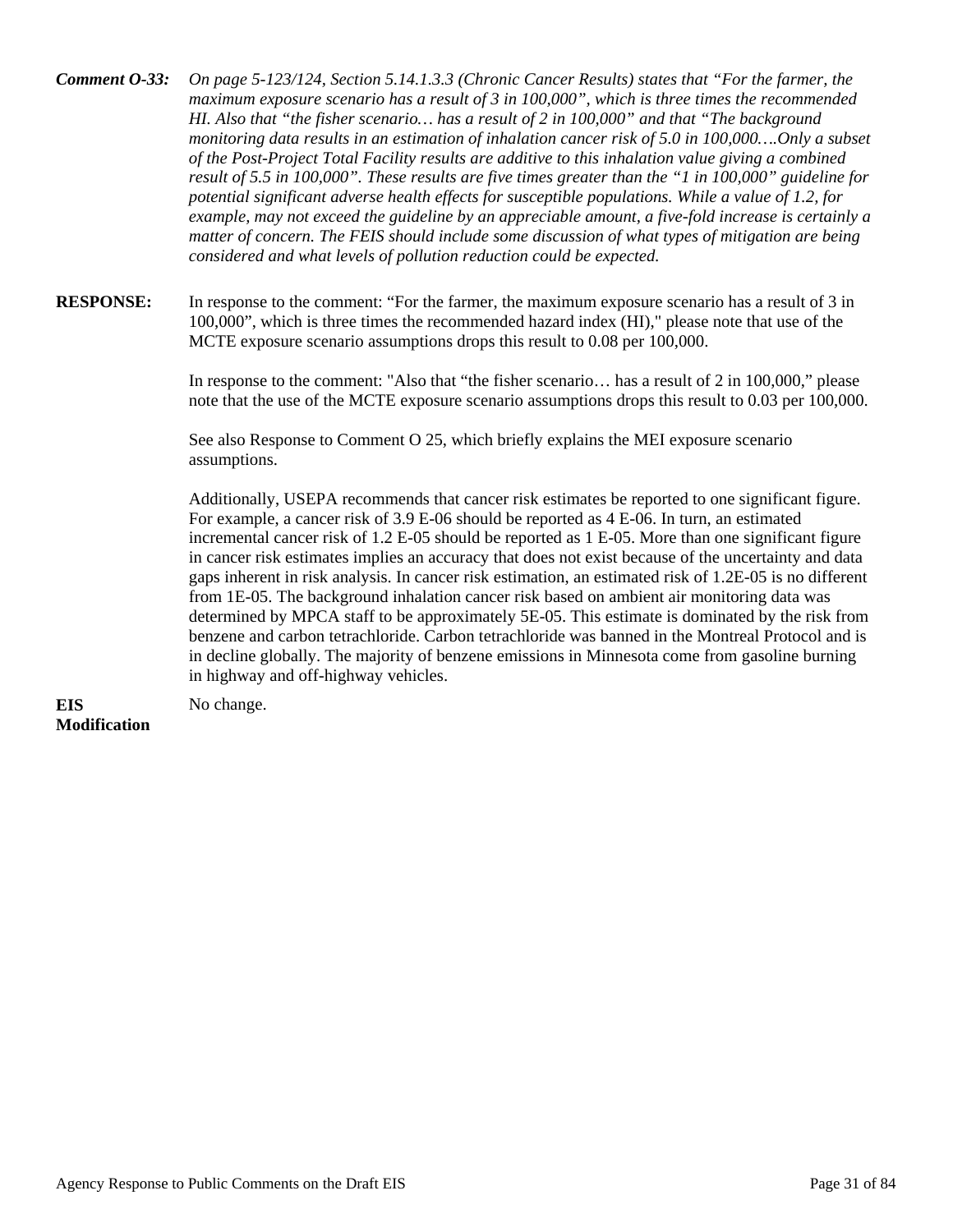*Comment O-34: Section 5.14.2.5.2 states that the cumulative Hazard Index for summed surface water exposures was 26.1. This is twenty-six times greater than the recommended hazard index! This is unacceptable, please discuss how the situation will be addressed.* 

**RESPONSE:** Section 5.13.2.5.2 (DEIS section 5.14.2.5.2) is a part of the Ecological Risk Assessment (ERA), not the HHRA. In ERA, the interpretation of the Hazard Index (HI) is different than that used for human health risk assessments because every chemical stressor is compared to the organism known to display the most sensitive response to that chemical, regardless of whether that organism exists on site. Because no single organism would be that sensitive to each of the 76 chemicals of interest (COI) used in calculating the HI, interpretation of an HI (or more properly an Ecological

Screening Coefficient (ESQ) for ecological risk generally follows the USEPA guidelines:

- For total ESQ values less than 1, it is unlikely that adverse ecological effects would occur.
- For total ESQ values between 1 and 10, the risk is characterized as negligible, and
- For total ESQ values between 10 and 100, the risk is characterized as marginal.

The initial ecological risk from the Proposed Project to surface water was 26.1 and was primarily related to the ecological risks for magnesium, boron, iron, copper and cadmium. However, the paragraph following the one cited by the commenter explains that when more site-specific and toxicologically up-to-date TRVs were applied for magnesium, boron and copper, the HI drops to 4.4, which is well within the 1-10 range that USEPA generally uses as an acceptable screening risk range for ecological risk assessments.

The Toxicity Reference Values (TRVs) for the COI that contributed most to the ESQ (magnesium, boron, and copper) for applicability to conditions in the region surrounding Keetac. Alternative TRVs were selected for these COI. An alternative Ecological Screening Quotient (ESQ) using the Minnesota Water Quality Standard, which is a relevant benchmark value for assessing potential impacts to Minnesota waters, was used as a more accurate assessment of risk and reduced the ESQ from 5.3 to 0.29 for the Proposed Project. When the alternative TRVs were used in the risk calculations, the total ESQ decreased to 4.4. Risk associated with that ESQ would be characterized as negligible using USEPA guidelines.

No change.

# **Modification**

**EIS**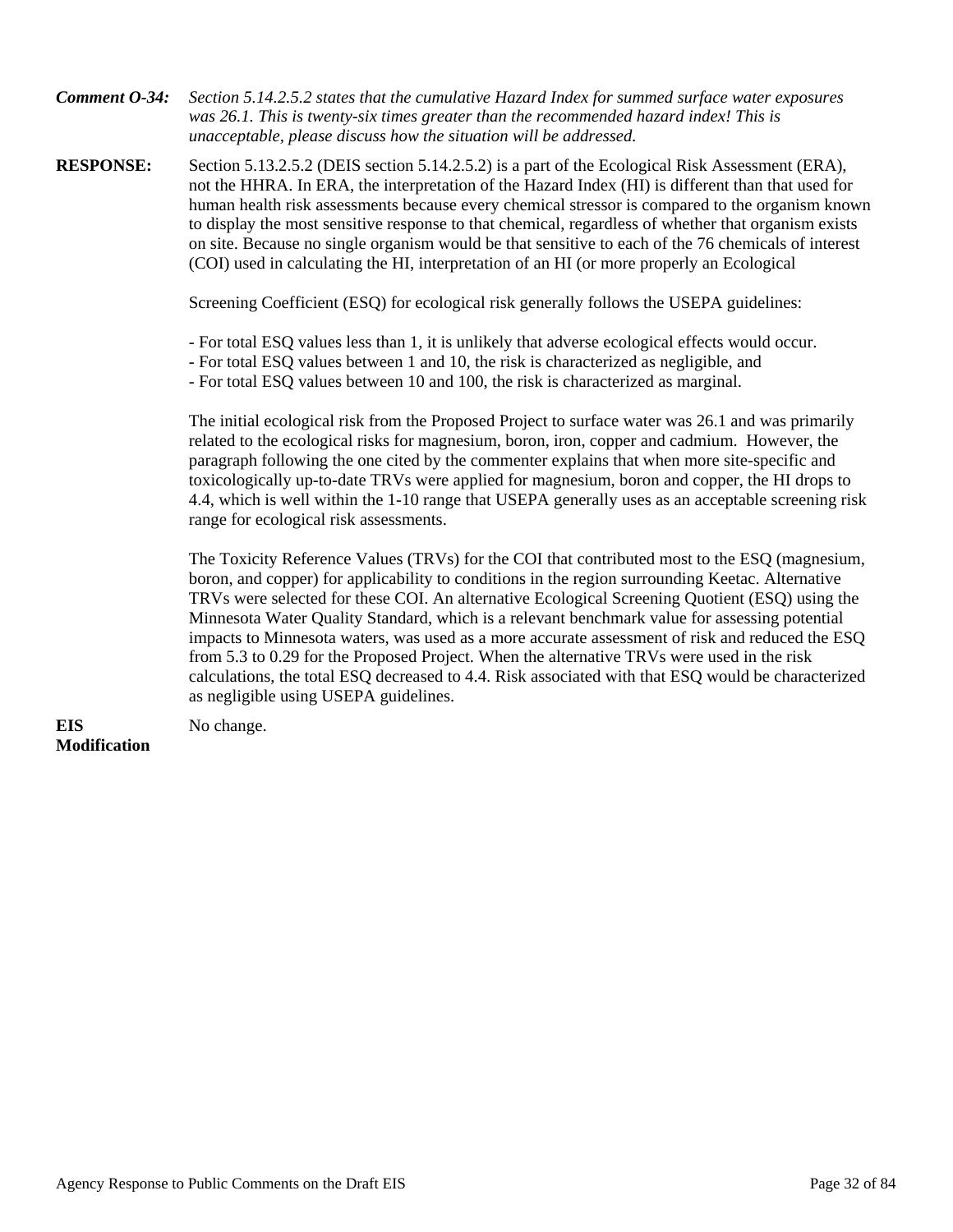| Comment O-35:                     | Pg. 5-134, Section 5.14.2.5.4 states that since the sulfate/methylization relationship is so complex,<br>it is impossible to assess potential changes in fish tissue concentration. This section needs to<br>include more discussion.                                                                                                                                                                                                                                                                                                                                                                                                                                                                                                                                                                                                                                 |
|-----------------------------------|-----------------------------------------------------------------------------------------------------------------------------------------------------------------------------------------------------------------------------------------------------------------------------------------------------------------------------------------------------------------------------------------------------------------------------------------------------------------------------------------------------------------------------------------------------------------------------------------------------------------------------------------------------------------------------------------------------------------------------------------------------------------------------------------------------------------------------------------------------------------------|
| <b>RESPONSE:</b>                  | DEIS Section 5.14.2.5.4, pg 5-134 states: "Due to the complexity of the sulfate - methylmercury<br>relationship, it is not possible with currently available information to accurately assess the<br>probability of a significant change in fish mercury concentrations resulting from the Proposed<br>Project."                                                                                                                                                                                                                                                                                                                                                                                                                                                                                                                                                      |
|                                   | Increasing sulfate concentrations in aquatic systems do not necessarily produce a linear increase in<br>methylmercury concentrations in water and in fish. Other factors may decrease the response of the<br>system to increasing sulfate concentrations. These include the potential that other factors may be<br>limiting the methylation rate. Such factors could include:<br>limited availability of neutral mercury species required for uptake by sulfate-reducing<br>bacteria;<br>lack of anoxic conditions for sufficient periods of time to stimulate sulfate-reducing<br>bacteria;<br>presence of sufficient nitrate ion to provide an alternate and more energetic electron<br>٠<br>acceptor; and<br>limited availability of organic matter of sufficient quality (i.e., readily digestible by<br>٠<br>microbes) as to limit microbial metabolic activity. |
| <b>EIS</b><br><b>Modification</b> | Text edits to Section 5.13.2.5.4.                                                                                                                                                                                                                                                                                                                                                                                                                                                                                                                                                                                                                                                                                                                                                                                                                                     |
| Comment O-36:                     | Section 6.9.1.1.3 states that "Records for existing detonation practices indicate that the Project<br>Proposer has not exceeded 130 dB(A) at the closest receptors, which are 500 feet from the surface<br>wall". This statement doesn't give enough information. These noise levels exceed industrial noise<br>standards of 75 or 80 dB(A) given in Table 6.9.1, so is the proposed facility expected to be just as<br>loud? Also, Section 6.9.2.2 states that "predicted sound levelswould exceed night time standards<br>at some of the receptor sites." Mitigation options have been outlined, but need to be studied<br>further. This should be addressed in the FEIS.                                                                                                                                                                                           |
| <b>RESPONSE:</b>                  | Detonation is considered an impulsive noise, and is not addressed by the noise standards in<br>Minnesota Rules 7030, but rather by Minnesota Rules 6130.3900. It is also important to note that<br>noise standards are a reference to sound levels at the residential receptors, and the residential<br>standard would be applied. Permit conditions that restrict nighttime activity in some areas are<br>proposed, which would reduce nighttime noise.                                                                                                                                                                                                                                                                                                                                                                                                              |
| <b>EIS</b><br><b>Modification</b> | No change.                                                                                                                                                                                                                                                                                                                                                                                                                                                                                                                                                                                                                                                                                                                                                                                                                                                            |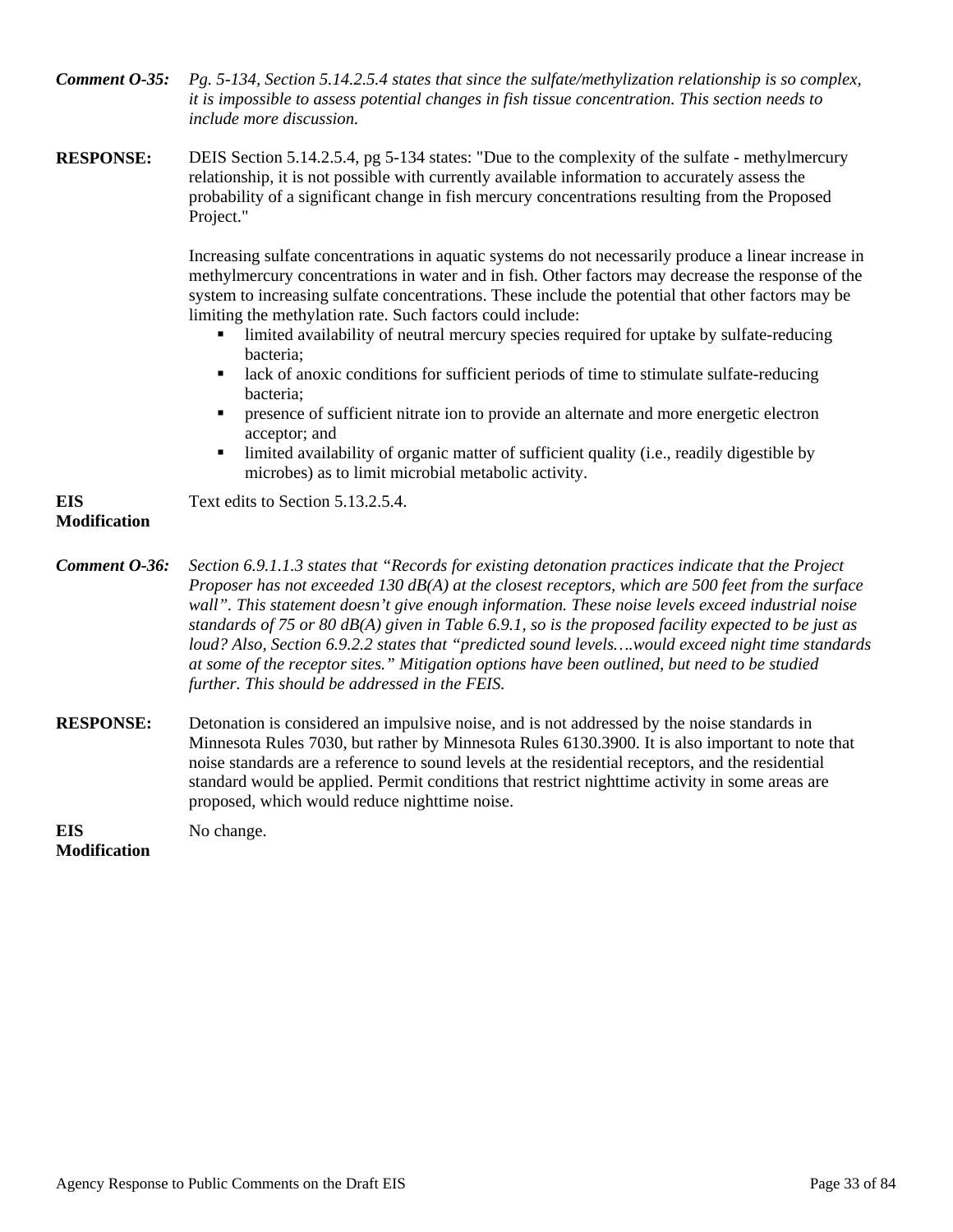| Comment O-37:                     | According to Section 6.17, amphibole fibers are not expected to be released. The intrusive rock<br>formation that contains these fibers is said to be well mapped. This formation will be removed as<br>waste rock and not processed, thereby not releasing any of these harmful fibers. What<br>assurance/documentation will the company provide that these actions will be adequate? "If the<br>intrusive rock material is processed with the taconite, it would be rejected by the concentrator due<br>to its low iron content and therefore sent as slurry to the tailings basin for disposal". If the rock is<br>processed, its amphibole fibers would have already been released. |
|-----------------------------------|-----------------------------------------------------------------------------------------------------------------------------------------------------------------------------------------------------------------------------------------------------------------------------------------------------------------------------------------------------------------------------------------------------------------------------------------------------------------------------------------------------------------------------------------------------------------------------------------------------------------------------------------------------------------------------------------|
| <b>RESPONSE:</b>                  | Processing of overburden, waste rock, and iron ore is regulated by Minnesota Rules 6130, which<br>also outline the requirements for the Permit to Mine. Minnesota Rules 6130.2800 regulate the<br>separation of materials in stockpiles. Minnesota Rules 6130.2600 outline special treatment of<br>stockpiles with rapidly decomposing materials, such as those susceptible to wind and water erosion<br>or highly erodible soils. Through the Permit to Mine, the Project Proposer would be required to<br>document materials handling and stockpiling. The Project Proposer is required to remain in<br>compliance with the conditions and regulations in their Permit to Mine.       |
| <b>EIS</b><br><b>Modification</b> | No change.                                                                                                                                                                                                                                                                                                                                                                                                                                                                                                                                                                                                                                                                              |
| <b>Comment O-38:</b>              | $Pg$ 5-116 Section 5.13.1.4 address acid deposition. No comparisons are made to greenline/redline<br>values used by the Park Service in their evaluation. Only MPCA standards are mentioned (Section<br>5.13.2). I do see a greenline comparison in Tables 4.7.8 and 4.7.9, it may be helpful to reference<br>these tables in Section 5.13.1.4.                                                                                                                                                                                                                                                                                                                                         |
| <b>RESPONSE:</b>                  | Section 5.12.1.4 was updated to reference Tables 4.9.9 and 4.9.10.                                                                                                                                                                                                                                                                                                                                                                                                                                                                                                                                                                                                                      |
| <b>EIS</b><br><b>Modification</b> | Section 5.12.1.4 revisions.                                                                                                                                                                                                                                                                                                                                                                                                                                                                                                                                                                                                                                                             |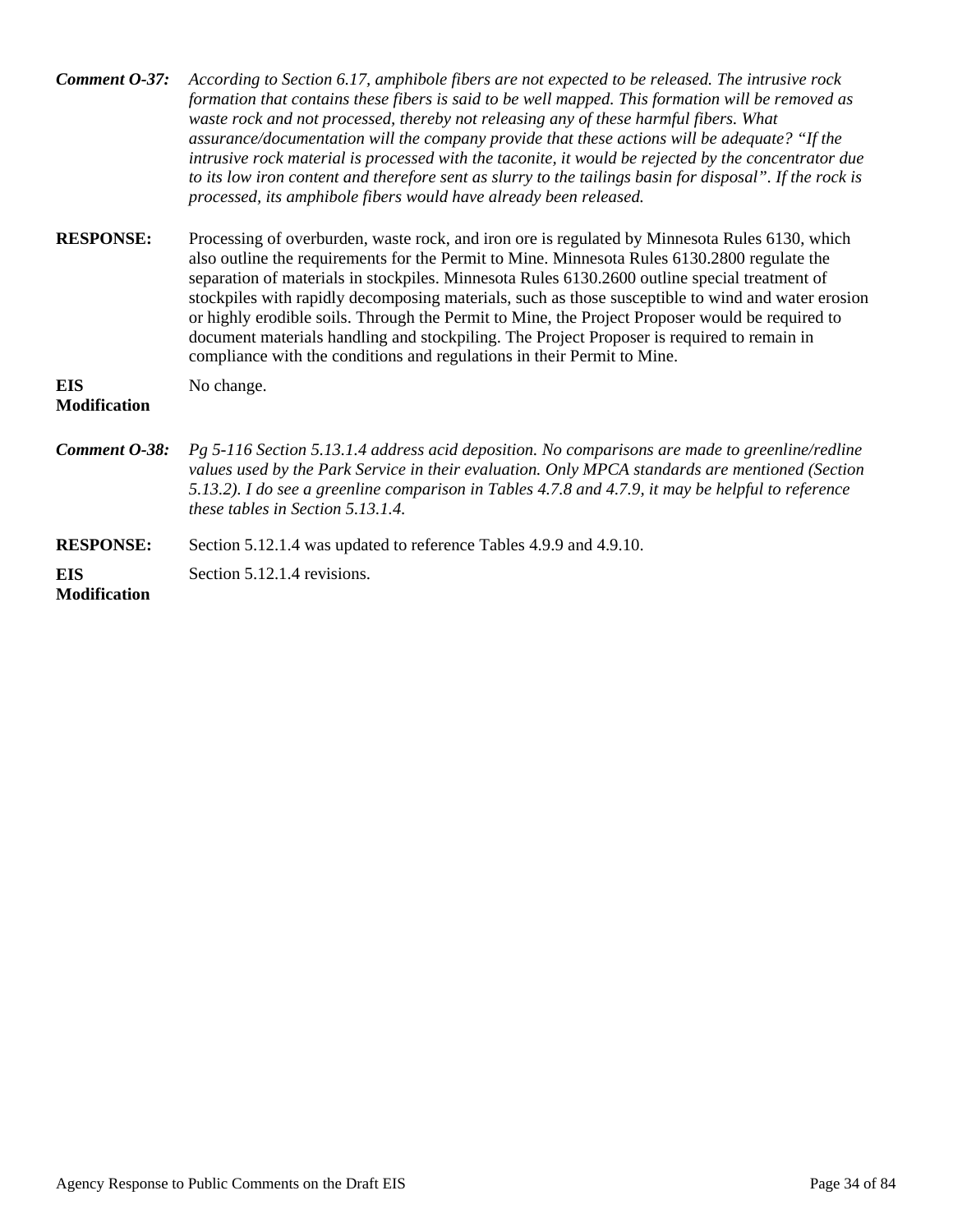| Comment O-39:                     | Pg. 5-118 states that the potential cumulative emissions increases of $SO_2$ and $NO_x$ would only<br>increase state totals by 1.8 percent and 1.3 percent, respectively. Sulfate, at least, needs to be<br>assessed in terms of how it impacts mercury methylization. This section overall is inadequate.                                                                                                                                                                                                                                                                                                                                                                                                                                                                                                                                                                                                                                                     |
|-----------------------------------|----------------------------------------------------------------------------------------------------------------------------------------------------------------------------------------------------------------------------------------------------------------------------------------------------------------------------------------------------------------------------------------------------------------------------------------------------------------------------------------------------------------------------------------------------------------------------------------------------------------------------------------------------------------------------------------------------------------------------------------------------------------------------------------------------------------------------------------------------------------------------------------------------------------------------------------------------------------|
| <b>RESPONSE:</b>                  | The difficulty of assessing the change in mercury methylation rates due to an increase in<br>atmospheric sulfate deposition is discussed in the DEIS (page 5-52, Section 5.5.1). When assessing<br>the possible effect of sulfate enrichment, a technical study titled Screening-level Ecological Risk<br>Assessment Report. U. S. Steel - Keetac Expansion Project (Barr, 2009X), asserts that an<br>overestimate of the possible impact of increased sulfate can be calculated by assuming there can be<br>a linear relationship between the percent increase in sulfate and percent increase in the mercury<br>concentration of fish in those waters (pages 123-125). Additionally, to address mercury<br>concentrations, cumulative modeling analysis was conducted for the Proposed Project to estimate<br>the likely impact of the cumulative mercury emissions.                                                                                         |
|                                   | The MPCA is pursuing reductions in mercury emissions that would mitigate the modeled impacts.<br>The emissions from the Proposed Project already reflect an assumed 30 percent control of mercury.<br>Additional mercury control would be achieved through the use of activated carbon, which achieves<br>much greater mercury control than 30 percent when utilized at coal-fired electric units. The goal for<br>control at the Proposed Project would be to approach or exceed 80 percent. In addition, Minnesota's<br>implementation of the statewide mercury TMDL includes a goal of reducing total mercury<br>emissions from taconite facilities by 75 percent by 2025. U.S. Steel has agreed to perform research<br>and development with the intent of reaching that goal before the deadline. If these goals are met,<br>the mercury content of fish in lakes near the facilities will likely decline, even if short term<br>emission increases occur. |
| <b>EIS</b><br><b>Modification</b> | Recalculation and text revisions in Section 5.12.2.                                                                                                                                                                                                                                                                                                                                                                                                                                                                                                                                                                                                                                                                                                                                                                                                                                                                                                            |
| <b>Comment O-40:</b>              | Page 82, talks about sequestering control-collected PM to the tailings basin for mercury control<br>reasons. This should be a permit condition.                                                                                                                                                                                                                                                                                                                                                                                                                                                                                                                                                                                                                                                                                                                                                                                                                |
| <b>RESPONSE:</b>                  | The EIS document is used to inform the permitting process for the Proposed Project. Items<br>addressed in the EIS will be considered in the development of the permits required for construction<br>and operation of the Proposed Project. The National Pollutant Discharge Elimination System<br>(NPDES)/State Disposal System (SDS) and Air Emission permits will go on public notice if and<br>when the EIS is determined to be adequate. At that time, the public will have the opportunity to<br>comment on those documents.                                                                                                                                                                                                                                                                                                                                                                                                                              |
| <b>EIS</b><br><b>Modification</b> | No change.                                                                                                                                                                                                                                                                                                                                                                                                                                                                                                                                                                                                                                                                                                                                                                                                                                                                                                                                                     |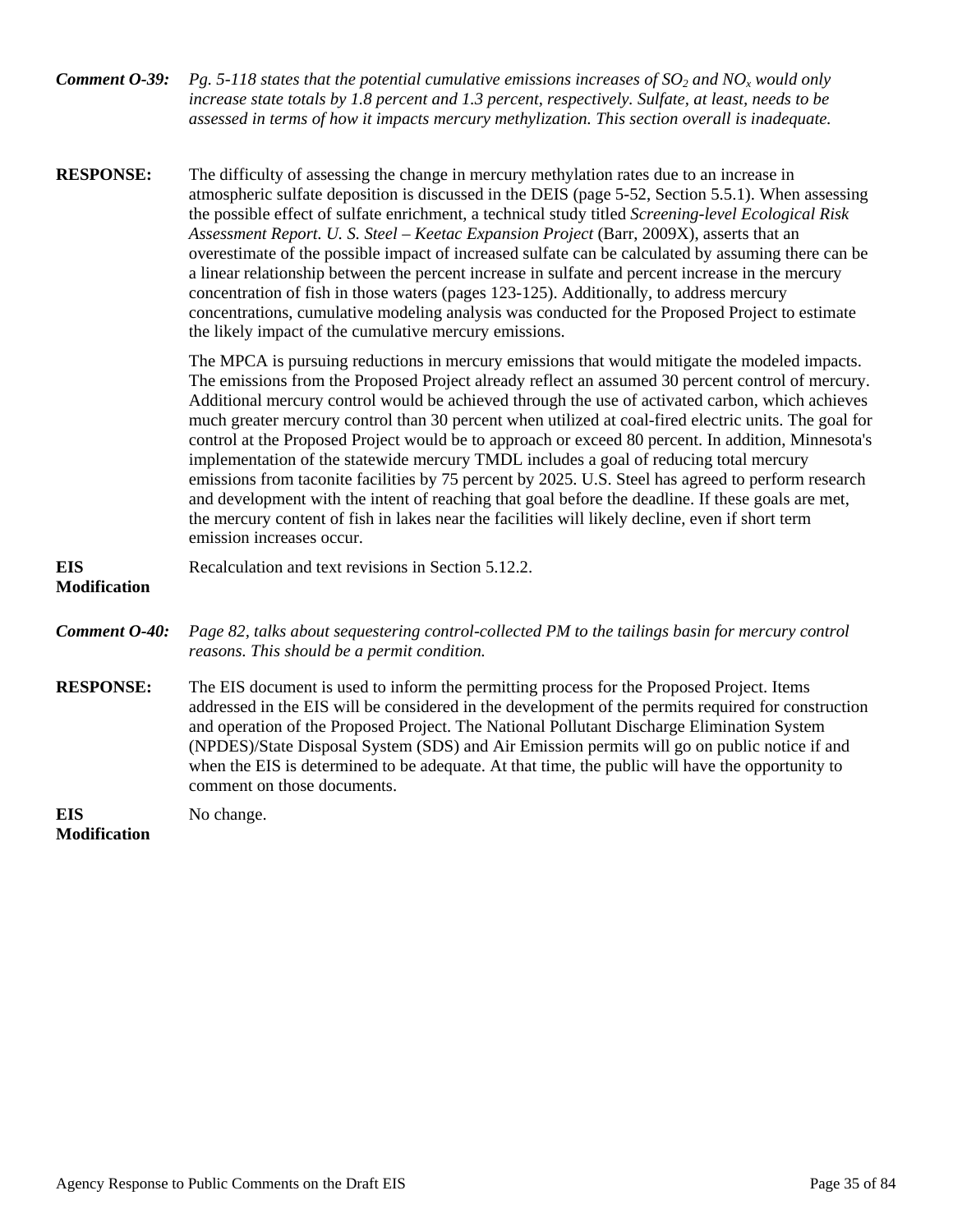| Comment O-41:                     | Comment $40$ – although Regional Haze State Implementation Plan has not yet been approved by<br>Region 5, we still think Northeast Regional Haze Plan should be mentioned, as facility will need to<br>comply with it if the SIP is approved.                                                                                                                                                                                                                                                                                                                                                                                                                                                                                                                                            |
|-----------------------------------|------------------------------------------------------------------------------------------------------------------------------------------------------------------------------------------------------------------------------------------------------------------------------------------------------------------------------------------------------------------------------------------------------------------------------------------------------------------------------------------------------------------------------------------------------------------------------------------------------------------------------------------------------------------------------------------------------------------------------------------------------------------------------------------|
| <b>RESPONSE:</b>                  | The Northeast Regional Haze Plan is mentioned in several places in the DEIS. The following is a<br>list of locations in the DEIS that reference the Plan: Section 5.12.2.1.1, Table 5.12.1 makes<br>calculations of emission changes in the area similar to the Northeast Regional Haze Plan, and<br>Section 5.12.2.2.1 mentions that additional mitigation is likely to be necessary for the expansion in<br>order to meet the 2018 goal. FEIS text was clarified by adding a sentence in Section 5.11.2.1.1<br>(DEIS Section 5.12.2.1.1) that states, "Increased emissions from the Proposed Project must be<br>considered when determining if the area will meet the 2018 goal." Text was updated in the FEIS to<br>reflect that the Regional Haze SIP has now been submitted to EPA. |
| <b>EIS</b><br><b>Modification</b> | Text updates and additions to Section 5.11.2.1.1.                                                                                                                                                                                                                                                                                                                                                                                                                                                                                                                                                                                                                                                                                                                                        |
| Comment O-42:                     | App. C pg 28, why does analysis not include Other Newly Permitted and Reasonably Foreseeable<br>Sources in Class I visibility modeling?                                                                                                                                                                                                                                                                                                                                                                                                                                                                                                                                                                                                                                                  |
| <b>RESPONSE:</b>                  | Visibility is one of three Air Quality Related Values (AQRV) modeled based solely on facility<br>emissions. Impacts to Class I area visibility as described within FLAG 2000 require mitigation.<br>Cumulative increment analysis includes emissions affecting increment from surrounding facilities.<br>Because the Proposed Project modeled below the SILs, a cumulative increment analysis was not<br>required. Other newly permitted and reasonably foreseeable sources are included in other<br>cumulative analyses and are discussed throughout Chapter 5: Cumulative Effects, and specifically<br>in Section 5.11.2.                                                                                                                                                              |
| <b>EIS</b><br><b>Modification</b> | No change.                                                                                                                                                                                                                                                                                                                                                                                                                                                                                                                                                                                                                                                                                                                                                                               |
| <b>Comment O-43:</b>              | App. G shows that several MEI cancer risk estimates are above the guideline of 1 E-5. Some are 2<br>and 3 times this level. How will this be addressed?                                                                                                                                                                                                                                                                                                                                                                                                                                                                                                                                                                                                                                  |
| <b>RESPONSE:</b>                  | The MEI exposure scenarios are used as a screening exercise to test if more investigation is<br>warranted. The MCTE results were reported in an effort to communicate the uncertainty inherent in<br>these types of risk estimations. The risk estimates referred to by the commenter are driven by<br>pollutants that are generally bound to particulates. Control of particulates ( $PM_{10}$ and $PM_{2.5}$ ) will be<br>achieved according to the BACT review which is discussed in FEIS Section 4.9.3 and Section<br>4.9.2.                                                                                                                                                                                                                                                         |
| <b>EIS</b><br>Modification        | No change.                                                                                                                                                                                                                                                                                                                                                                                                                                                                                                                                                                                                                                                                                                                                                                               |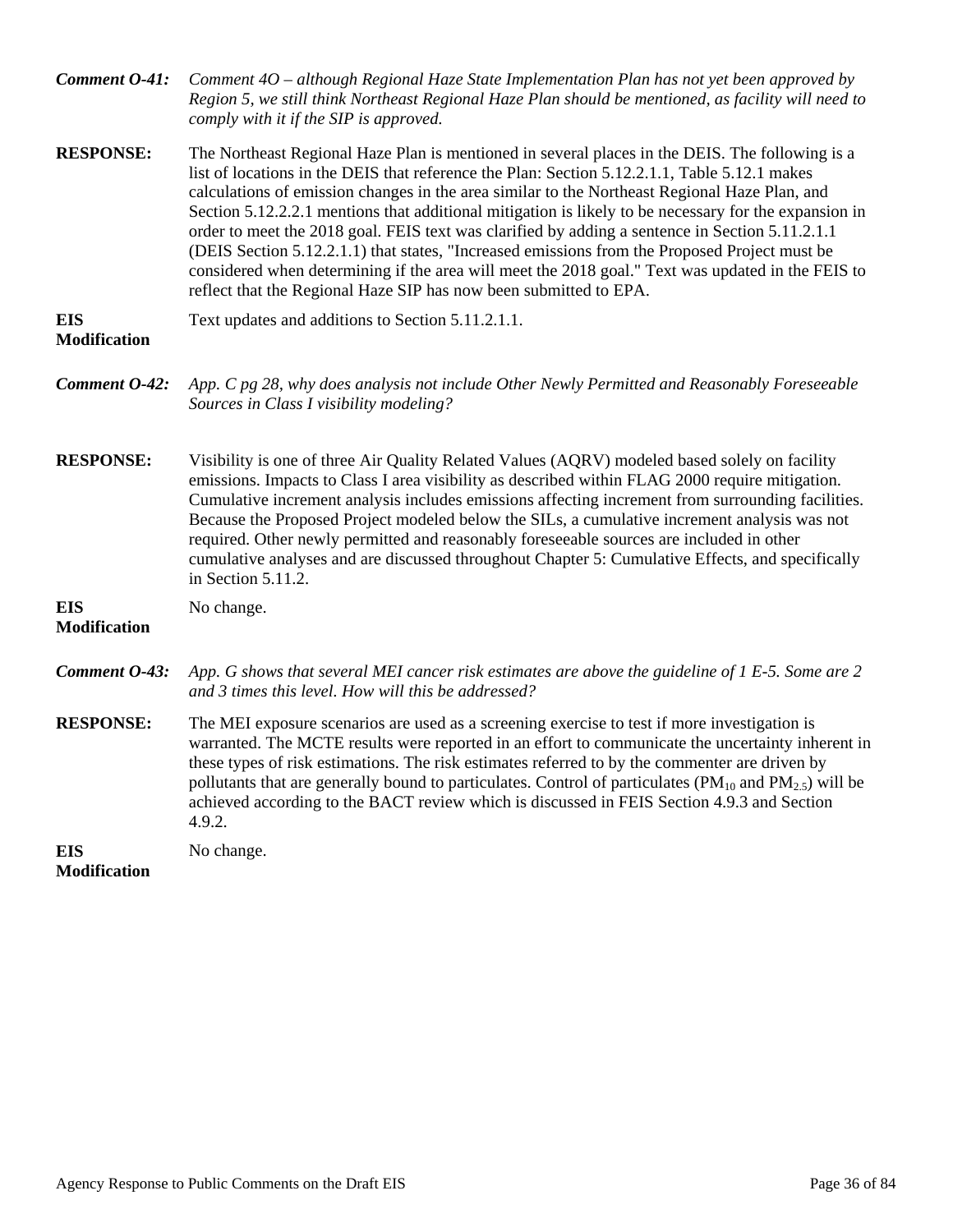*Comment O-44: App. H, no mention of a study of increased acidification and mercury methylization. Was one done?* 

| <b>RESPONSE:</b> | A study was not completed for the Proposed Project that relates increased acidification to the<br>methylation of mercury, for it is not anticipated that there would be increased acidification.<br>However, if the commenter is asking about the relationship between acid deposition and mercury |
|------------------|----------------------------------------------------------------------------------------------------------------------------------------------------------------------------------------------------------------------------------------------------------------------------------------------------|
|                  | methylation, please see response to Comment O-39, for the major acid is sulfuric acid, which is a<br>compound that dissociates into sulfate and the hydrogen ion. Additionally, the effect of<br>acidification on the ecosystem was addressed in <i>Cumulative Impacts Analysis Minnesota Iron</i> |
|                  | Range Industrial Development Projects - Assessment of Potential Ecosystem Acidification<br>Cumulative Impacts in Northeast Minnesota (Barr, 2009I) and is available by contacting Erik<br>Carlson at the MNDNR email: erik.carlson@state.mn.us or phone: (651) 259-5162.                           |

```
EIS 
Modification 
                   No change.
```
### *Comment O-45: App. H page 9, any air permit issued should include the deadlines for testing and reporting requirements for mercury controls that are shown on this page.*

**RESPONSE:** Permit conditions that address the proposed mercury reduction strategies for the new line will be included in the air emissions permit. The air emissions permit will be available for public comment if and when the Keetac Expansion Project EIS is determined to be adequate. Also, there is an agreement between U.S. Steel and the MPCA that has been developed to address the mercury reductions at the Minntac facility, as discussed in Responses to Comments E-6 and O-20.

#### **EIS Modification**  No change.

#### *Comment O-46: Page 4-82; Page 5-46: Includes statement on MPCA's policy for establishing appropriate water quality based effluent limits to protect the applicable water quality standard and the designated uses of the water as a wild rice water. Fond du Lac has consistently expressed its position to the MPCA on the applicability of the state's (identical to the Band's) sulfate criterion of 10 mg/l for the protection of wild rice: if wild rice is present in a water body, that water body must be protected for the production of wild rice.*

**RESPONSE:** MPCA staff has reviewed and considered the currently available information for the Proposed Project, including site specific wild rice data and water quality data. Based on the information and data received to date, MPCA staff has determined that it cannot at this time support a sulfate value other than 10 mg/L as the applicable ambient standard for waters used for the production of wild rice that may be impacted by these projects. The FEIS has been modified to include a projectspecific section discussing the environmental consequences to wild rice from the Proposed Project. The cumulative effects section on wild rice has also been slightly modified in the FEIS to only discuss water bodies that would potentially be cumulatively affected by the Proposed Project.

#### **EIS**  Text revisions to Section 5.4 and creation of new Section 4.7.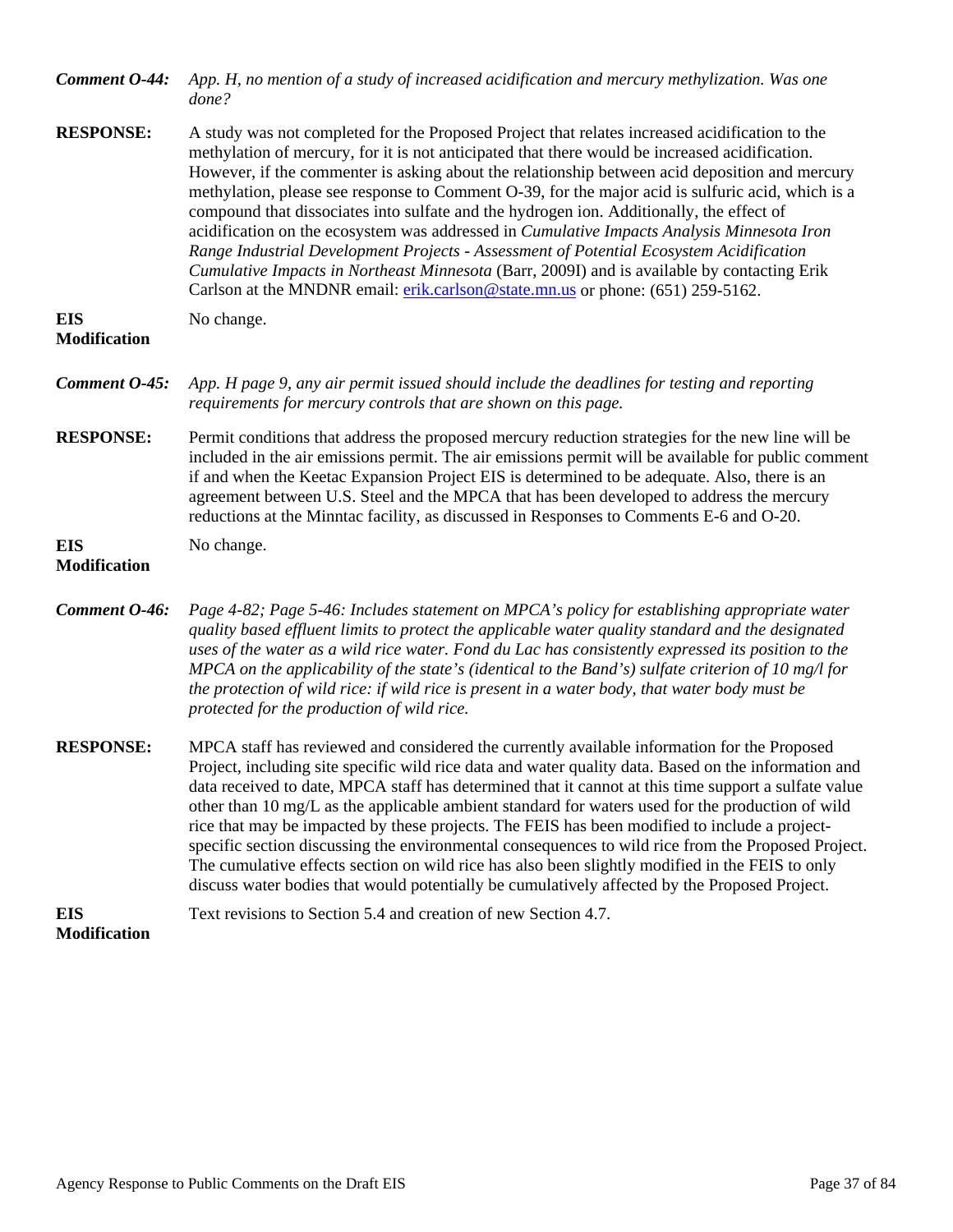| Comment O-47:                     | Page 5-42: Wild rice presence is documented in Swan Lake, Swan River, Hay Lake, and Hay<br>Creek; 10 mg/l sulfate criterion should be applied in the NPDES permit for the project.                                                                                                                                                                                                                                                                                                                                                                                                                                                                                                                                                                                                                                                                                                                                                                                                                                                                                                                                        |  |
|-----------------------------------|---------------------------------------------------------------------------------------------------------------------------------------------------------------------------------------------------------------------------------------------------------------------------------------------------------------------------------------------------------------------------------------------------------------------------------------------------------------------------------------------------------------------------------------------------------------------------------------------------------------------------------------------------------------------------------------------------------------------------------------------------------------------------------------------------------------------------------------------------------------------------------------------------------------------------------------------------------------------------------------------------------------------------------------------------------------------------------------------------------------------------|--|
| <b>RESPONSE:</b>                  | MPCA staff has reviewed and considered the currently available information for the Proposed<br>Project, including site specific wild rice data and water quality data. Based on the information and<br>data received to date, MPCA staff has determined that it cannot at this time support a sulfate value<br>other than 10 mg/L as the applicable ambient standard for waters used for the production of wild<br>rice that may be impacted by these projects. The FEIS has been modified to include a project-<br>specific section discussing the environmental consequences to wild rice from the Proposed Project.<br>The cumulative effects section on wild rice has also been slightly modified in the FEIS to only<br>discuss water bodies that would potentially be cumulatively affected by the Proposed Project.                                                                                                                                                                                                                                                                                                |  |
| <b>EIS</b><br><b>Modification</b> | Text revisions to Section 5.4 and creation of new Section 4.7.                                                                                                                                                                                                                                                                                                                                                                                                                                                                                                                                                                                                                                                                                                                                                                                                                                                                                                                                                                                                                                                            |  |
| <b>Comment O-48:</b>              | Pages 5-45, 5-49: References to studies that show wild rice stands in waters where the sulfate<br>concentration is higher than $10 \text{ mg/l}$ ; however, there is no discussion or analysis of the vigor or<br>productivity of the wild rice plants growing in those waters. It is entirely possible that remnant<br>stands or individual wild rice plants can continue to germinate and grow in waters where sulfate<br>exceeds 10 mg/l, but recent research conducted by Dr. John Pastor of the University of Minnesota-<br>Duluth shows significantly reduced root biomass and vegetative biomass on wild rice plants<br>exposed to 100 mg/l and 300 mg/l sulfate treatments, as compared to 0 mg/l and 10 mg/l sulfate<br>concentrations. Seed production was also reduced, but not statistically significant. This research<br>strongly suggests that the existing wild rice sulfate criterion is protective of wild rice, and that<br>elevated sulfate concentrations contribute additional stress to an annual plant that already is at a<br>competitive disadvantage and under stress from hydrologic changes. |  |
| <b>RESPONSE:</b>                  | Additional review of existing literature on wild rice was conducted related to potential impacts<br>from sulfate and water level fluctuations, including the University of Minnesota-Duluth research<br>efforts. The FEIS was revised based on a summary of the findings from this effort to more<br>accurately describe the potential impacts the Proposed Project may have on wild rice that could<br>result from changes in sulfate concentrations or water levels.                                                                                                                                                                                                                                                                                                                                                                                                                                                                                                                                                                                                                                                    |  |
| <b>EIS</b><br><b>Modification</b> | Text revisions to Section 5.4 and creation of new Section 4.7.                                                                                                                                                                                                                                                                                                                                                                                                                                                                                                                                                                                                                                                                                                                                                                                                                                                                                                                                                                                                                                                            |  |
| <b>Comment O-49:</b>              | Page 5-47: Discussion of wild rice in Hay Lake and Hay Creek; based upon the literature<br>cited on stem density, Hay Lake at 61-184 stems/m3 could also be considered 'moderate' yield,<br>bordering on 'poor yield' (we have not seen the supporting survey data to know how many plots<br>were measured, or the variability between survey plots). It is not necessarily accurate to categorize<br>Hay Lake as 'high yielding'. Persistence of wild rice plants in elevated sulfate concentrations is<br>not evidence that elevated sulfate does not impact its health and vigor.                                                                                                                                                                                                                                                                                                                                                                                                                                                                                                                                      |  |
| <b>RESPONSE:</b>                  | The FEIS has been modified to include a project-specific section discussing the environmental<br>consequences to wild rice from the Proposed Project. The cumulative effects section on wild rice<br>has also been slightly modified in the FEIS to only discuss water bodies that would potentially be<br>cumulatively affected by the Proposed Project. Due to a lack of available data and information<br>needed to make a correlation between stem counts and wild rice yields, the text characterizing<br>yields was removed from the FEIS.                                                                                                                                                                                                                                                                                                                                                                                                                                                                                                                                                                          |  |
| <b>EIS</b><br><b>Modification</b> | Text revisions to Section 5.4 and creation of new Section 4.7.                                                                                                                                                                                                                                                                                                                                                                                                                                                                                                                                                                                                                                                                                                                                                                                                                                                                                                                                                                                                                                                            |  |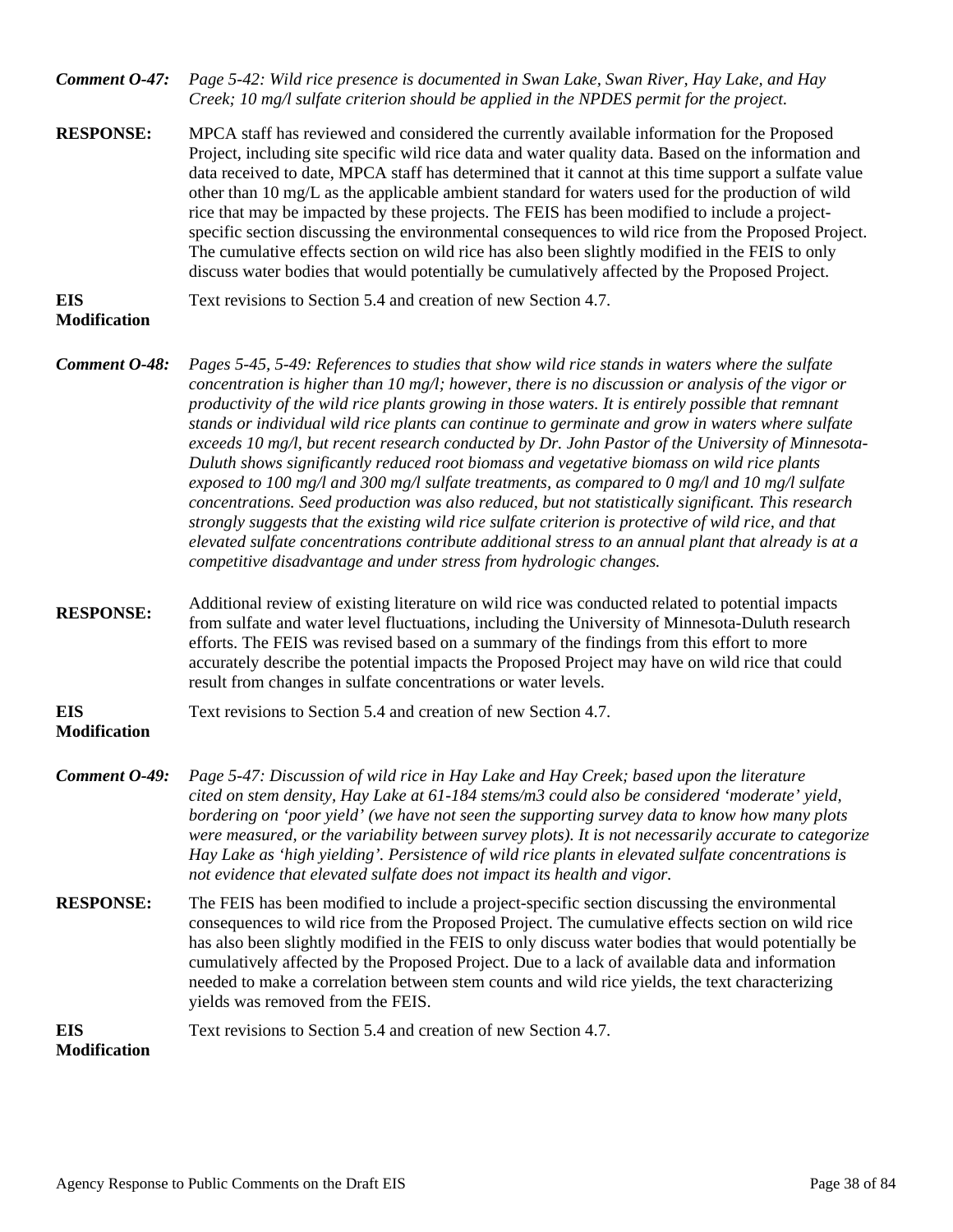| Comment O-50:    | Page 5-135: Discussion of mercury methylation and fish tissue mercury concentrations; fish in all<br>lakes affected by the proposed project already grossly exceed the fish tissue standard of 0.2 mg/l;<br>any increases are in conflict with Clean Water Act requirements that no additional loadings be<br>permitted that would contribute to an existing impairment, such as a fish consumption advisory. It<br>is irrelevant to compare a projected increase in the fish tissue mercury concentration to fish from<br>Voyageurs National Park, regardless of the ambient sulfate concentrations in those waters. It is<br>relevant to note that this project will increase the problem of mercury in fish tissue impairments,<br>and that additional TMDL studies are needed to reduce any and all sources of those impairments. |
|------------------|---------------------------------------------------------------------------------------------------------------------------------------------------------------------------------------------------------------------------------------------------------------------------------------------------------------------------------------------------------------------------------------------------------------------------------------------------------------------------------------------------------------------------------------------------------------------------------------------------------------------------------------------------------------------------------------------------------------------------------------------------------------------------------------------------------------------------------------|
| <b>RESPONSE:</b> | The Environmental Assessment phase of this project, as represented by the Ecological Risk                                                                                                                                                                                                                                                                                                                                                                                                                                                                                                                                                                                                                                                                                                                                             |

Assessment portion of the DEIS, is a discovery phase wherein potential ecological risks are identified. As noted in Section 5.13.2.5.4, potential increases in fish tissue mercury concentrations have been described. Comparisons to fish tissue concentrations from Voyageurs National Park, a relatively pristine portion of the state, are made to place these tissue concentrations in a regional context. The discussion of relative differences in water sulfate concentrations between Swan Lake and lakes in Voyageurs National Park is provided to illustrate that factors other than sulfate concentration of water may influence fish tissue mercury concentrations. Because fish in Swan Lake, a lake with relatively high existing sulfate concentrations, have lower tissue concentrations of mercury than similar species of fish from lower sulfate lakes in Voyageurs National Park, factors other than sulfate must be at least partially limiting to net methylation in Swan Lake. That being the case, it is unlikely that increased sulfate loading to Swan Lake would produce a linear response in methylmercury concentrations in water or in fish.

No change.

### **Modification**

**EIS** 

- *Comment O-51: There is also no evidence presented to support the statement that "Because sulfate is most likely not limiting to mercury methylation processes in Swan Lake, it is likely that any potential observed increase would be smaller. In fact, the existing and predicted sulfate concentrations in Swan Lake are likely in the range of optimal sulfate-mediated mercury methylation by sulfate reducing bacteria.*
- **RESPONSE:** Comparison of sulfate concentrations and corresponding methylmercury concentrations in Swan Lake to lakes in Voyageurs National Park, which generally have much lower concentrations of sulfate indicate that sulfate may not be a limiting factor in the methylation process. Additionally, a study of mercury methylation in the Florida Everglades by Gilmour et al. (1998) showed that both methylmercury concentrations and percent methylmercury (i.e., methylmercury divided by total mercury concentrations) were highest in the waters having the lowest sulfate concentrations  $\left(\sim\right)10$ mg/L), and lowest in waters having the highest sulfate concentrations (greater than 60 mg/L). This range encompasses the 23 mg/L found in Swan Lake. In the study, addition of sulfate to the samples did not significantly increase mercury methylation, indicating that sulfate was not a limiting factor in mercury methylation processes.

Gilmour, C.C., G.S. Riedel, M.C. Ederington, J.T. Bell, J.M. Benoit, G.A. Gill and M.C. Stordal. 1998. Methylmercury concentrations and production rates across a trophic gradient in the northern Everglades . Biogeochemistry. 40: 327-345.

**EIS**  Text revisions in 5.13.2.5.4.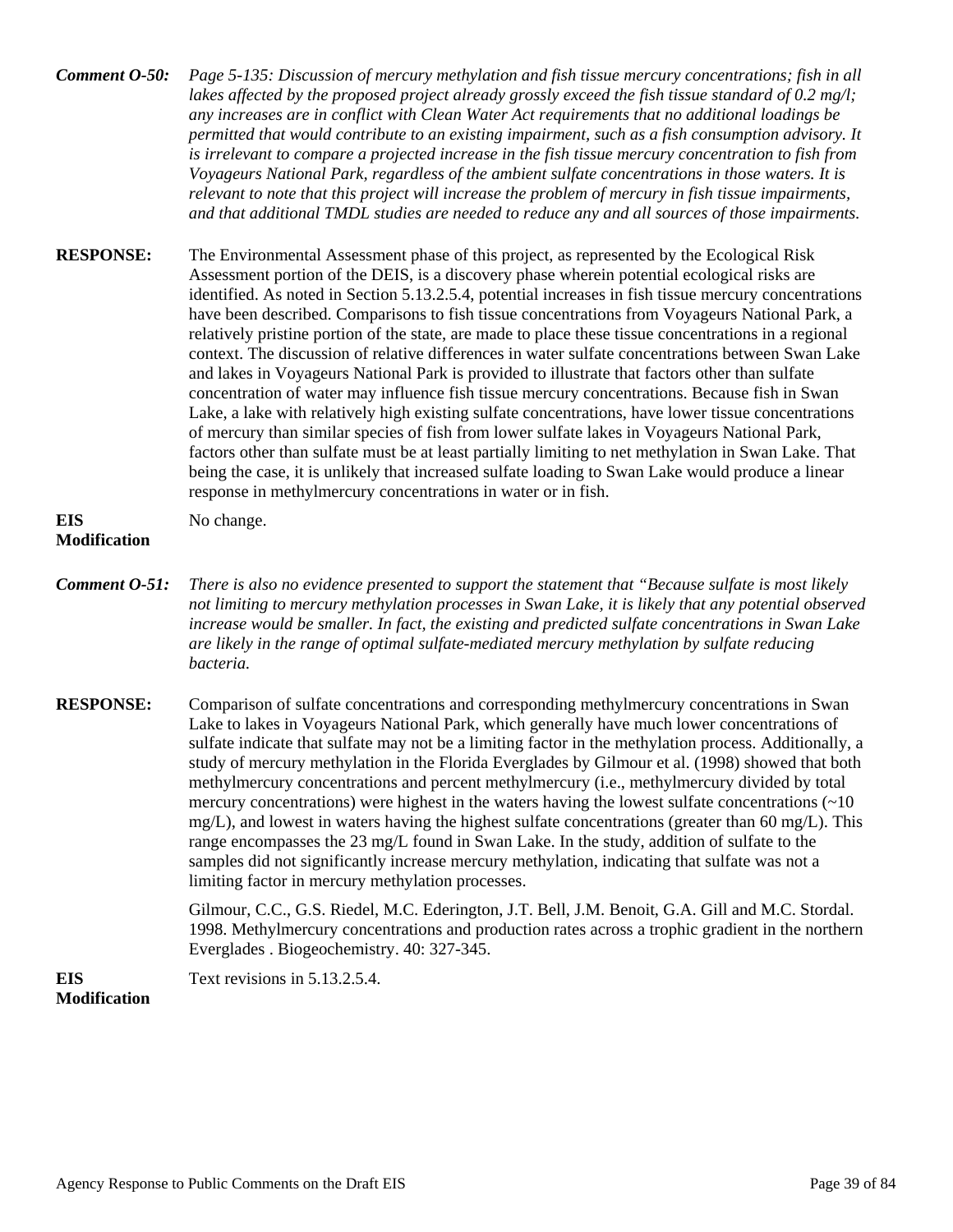# **COMMENT LETTER RECEIVED FROM: James Sanders, Forest Supervisor, U.S. Forest Service,**

**January 26, 2010 (P)** 

| <b>Comment P-1:</b>               | In section 1.4.5 Cumulative Effects Analysis, page 1-5, it would be beneficial to show the<br>relationship between the issues and resources listed in this section and sections 1.4.3 Issues of<br>Which Significant Impacts Were Not Expected and 1.4.4 Potentially Significant Issues Requiring<br>More Extensive Analysis (page 1-4). Further developing the narrative relating the relationship of<br>these sections to the cumulative effects analysis would provide a more comprehensive and complete<br>disclosure of the effects analysis and issues considered in the DEIS.                                                                                                                                                                                                                                                                                                                                                                                                                                                                                           |  |
|-----------------------------------|--------------------------------------------------------------------------------------------------------------------------------------------------------------------------------------------------------------------------------------------------------------------------------------------------------------------------------------------------------------------------------------------------------------------------------------------------------------------------------------------------------------------------------------------------------------------------------------------------------------------------------------------------------------------------------------------------------------------------------------------------------------------------------------------------------------------------------------------------------------------------------------------------------------------------------------------------------------------------------------------------------------------------------------------------------------------------------|--|
| <b>RESPONSE:</b>                  | The DEIS included three chapters that discussed potential Proposed Project impacts, which were<br>based on Final Scoping Decision Document (FSDD) categories for the anticipated level of potential<br>impact, such as potentially significant impacts may result, cumulative effects analysis, and<br>significant impacts are not expected. Based on analysis completed for the DEIS, it was determined<br>that these chapters did not provide an effective way of presenting the analysis findings that showed<br>the relationship between various potential impacts to the environment. The FEIS was reorganized<br>to better show the comprehensive nature of the EIS and the potential Proposed Project impacts. For<br>the FEIS, Chapter 4 and Chapter 6 were combined into Chapter 4. Chapter 4 now discusses all<br>project-specific affected environments and potential environmental consequences. The organization<br>of Chapter 5, which provided the cumulative effects discussion, did not change. DEIS sections<br>were reorganized and renumbered accordingly. |  |
| <b>EIS</b><br><b>Modification</b> | Chapters 4 and 6 of the DEIS were merged together into Chapter 4 for the FEIS and sections<br>renumbered accordingly.                                                                                                                                                                                                                                                                                                                                                                                                                                                                                                                                                                                                                                                                                                                                                                                                                                                                                                                                                          |  |
| <b>Comment P-2:</b>               | In section 3.3.3.4 Biomass Facility on page 3-14 and 3.9 Governmental Actions on page 3-42<br>(relating to past and reasonably foreseeable actions in the project vicinity), the DEIS indicates the<br>potential for biomass (including roundwood) to be utilized could come from federal lands. Biomass<br>that could come from vegetation management on the Superior National Forest (SNF) would occur<br>as a result of implementation of the Forest Plan direction (goals, objectives, standards and<br>guidelines). In addition, vegetation management projects on the SNF would be subject to<br>procedures under the National Environmental Policy Act.                                                                                                                                                                                                                                                                                                                                                                                                                 |  |
| <b>RESPONSE:</b>                  | Text has been added to Section 3.8 of the FEIS: first bullet indicates that logging would occur on<br>federal lands in accordance with the Superior National Forest Forest Management Plan.                                                                                                                                                                                                                                                                                                                                                                                                                                                                                                                                                                                                                                                                                                                                                                                                                                                                                    |  |
| <b>EIS</b><br><b>Modification</b> | Text addition to Section 3.8.                                                                                                                                                                                                                                                                                                                                                                                                                                                                                                                                                                                                                                                                                                                                                                                                                                                                                                                                                                                                                                                  |  |
| <b>Comment P-3:</b>               | The Final Environmental Impact Statement (FEIS) for the Forest Plan provides projected outputs<br>relating to vegetation management on the SNF over the course of the first decade (2004-2014) in<br>Table 2-9 (page 2-31) and Table 2-11. The selected alternative in the FEIS was Modified E. The<br>FEIS is available at<br>http://www.fs.fed.us/r9/forests/superior/projects/forest_plan/2004Plan/feis/index.shtml.                                                                                                                                                                                                                                                                                                                                                                                                                                                                                                                                                                                                                                                        |  |
| <b>RESPONSE:</b>                  | This comment is similar to Comment P-2, and therefore was combined. Please see response to<br>Comment P-2.                                                                                                                                                                                                                                                                                                                                                                                                                                                                                                                                                                                                                                                                                                                                                                                                                                                                                                                                                                     |  |
| <b>EIS</b><br><b>Modification</b> | See response to Comment P-2.                                                                                                                                                                                                                                                                                                                                                                                                                                                                                                                                                                                                                                                                                                                                                                                                                                                                                                                                                                                                                                                   |  |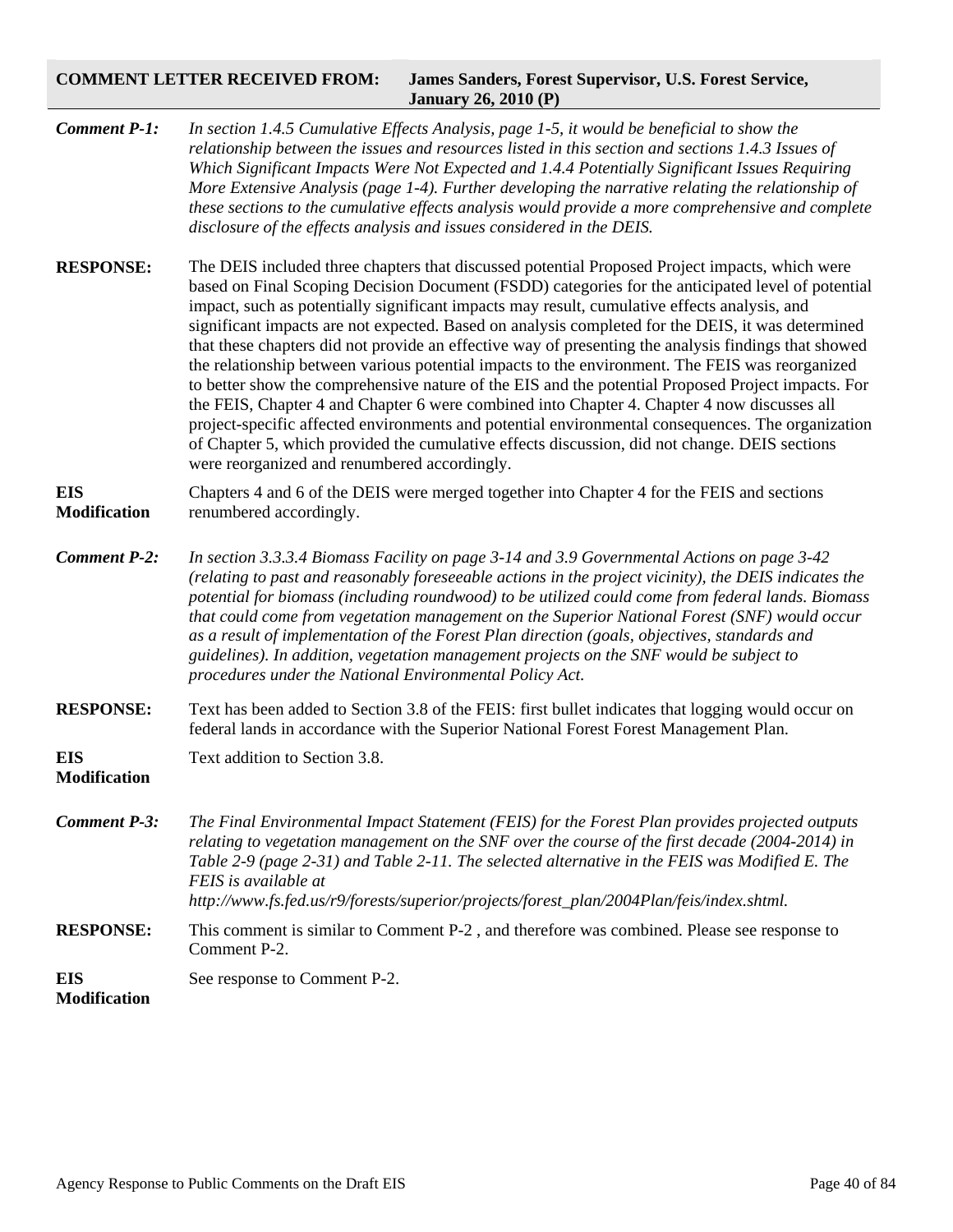# **COMMENT LETTER RECEIVED FROM:**

### **Lynn McClure, Cory MacNulty, Paul Aasen, Midwest Regional Director, Executive Director, Policy Director, National Parks Conservation Association, Voyageurs National Park Association, Minnesota Center for Environmental Advocacy, January 26, 2010 (Q)**

*Comment Q-1: In general, the Draft EIS fails to accomplish several of its main goals, including evaluating potentially significant impacts of the Proposed Project, examining alternatives to or mitigation of those impacts, and providing accurate and complete information. Significant impacts to human health, visibility, and other qualities have been brushed aside with assumptions that mitigation options will appear in the future. In many instances, the Draft EIS only presents summary information, with little or none of underlying analysis available. In other places, the information provided is inaccurate or fails to fully account for pre-existing impairment. We offer a nonexhaustive set of examples below, focusing primarily on air impacts.* 

**RESPONSE:** The MNDNR and USACE reviewed all of the comments received on the DEIS and have made changes to the FEIS based on those comments in order to improve the quality of the information and data conveyed on the Proposed Project.

#### **EIS**  Text revisions and additions made throughout the FEIS to reflect responses to comments.

- **Modification**
- *Comment Q-2: We appreciate the discussion of alternatives in the Draft EIS. Given the indefinite ability to mitigate definite impacts from nitrogen oxides (NOx), mercury, and greenhouse gas emissions, we encourage MNDNR to thoroughly review the benefits from the "no action" alternative. We also request additional development and analysis of alternatives with regard to modified scale of the Proposed Project, greenhouse gas emissions and climate change (including mitigation options), and any other reasonable alternatives not included in the Draft EIS.*
- **RESPONSE:** The DEIS evaluated Best Available Control Technologies, mercury control technologies and alternative fuel mixes to limit greenhouse gas emissions for the Proposed Project. The Project Proposer would install air pollution controls to meet air emissions limits on NOx and mercury as part of the Proposed Project. The FSDD determined that alternative scale or magnitude changes would not meet the underlying purpose of the project and were not further evaluated for this reason. Since publication of the DEIS, a stockpile alternative has been developed and evaluated. The results of this analysis are included in the FEIS.
- **EIS**  No change.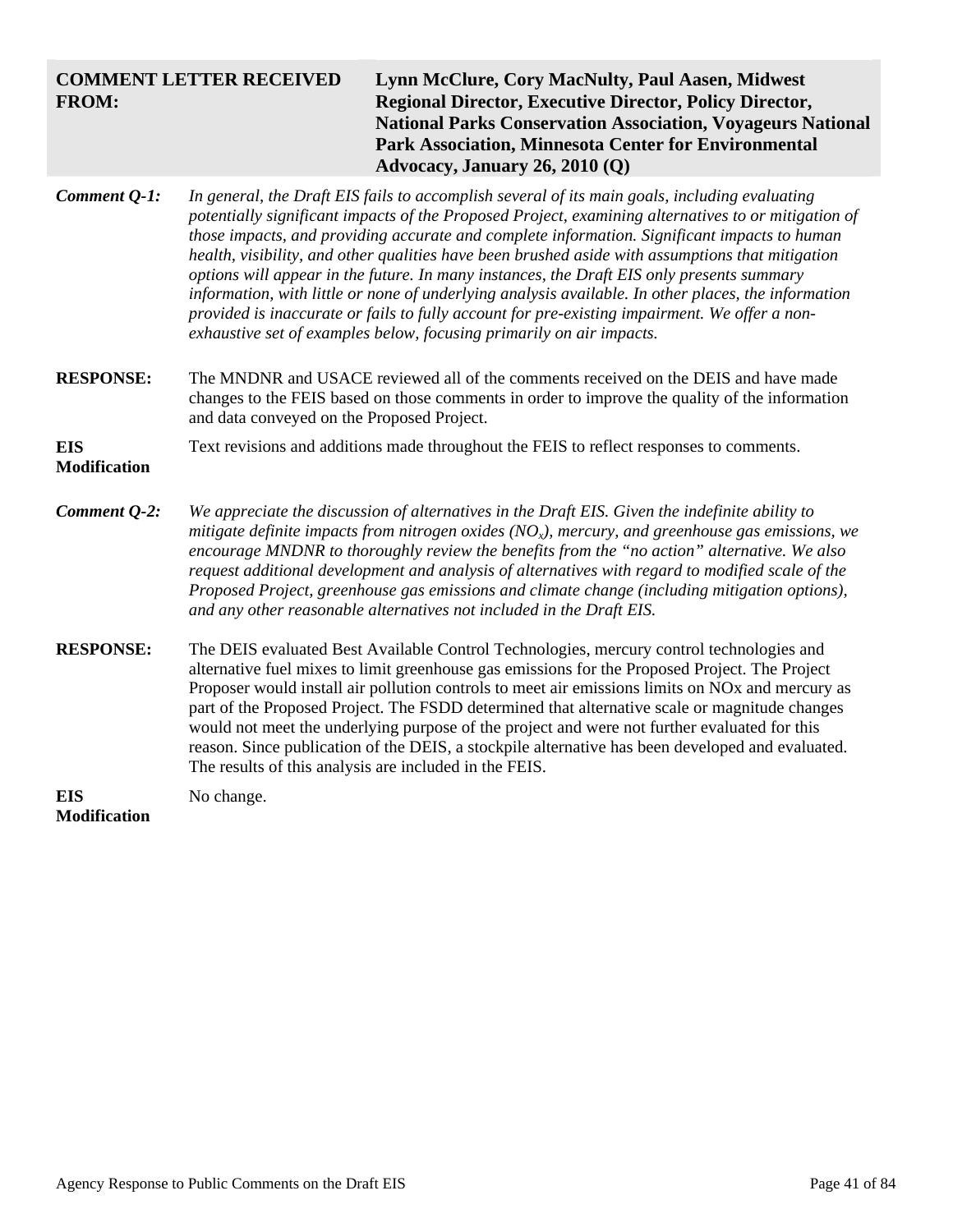| Comment Q-3:     | The Draft EIS' treatment of $NO_x$ emissions and related visibility impacts illustrate a lack of<br>complete and accurate information and a reliance on uncertain mitigation. Taconite processing<br>creates $NOx$ mainly as a byproduct of providing heat for induration. The Proposed Project, if<br>operated at capacity, would significantly increase $NOx$ emissions from Keetac, adding an<br>additional 3,350 tons per year to the estimated existing 6,573 tons per year. DEIS page 4-93,4. In<br>order to avoid review under the Prevention of Significant Deterioration program, the Proposer has<br>agreed to a lower annual limit of $5,840$ tons per year for both the existing facility and the Project<br>combined <sup>1</sup>                                                                                                                                                                                                                                                                                                                                                                                                                                                                                                           |
|------------------|----------------------------------------------------------------------------------------------------------------------------------------------------------------------------------------------------------------------------------------------------------------------------------------------------------------------------------------------------------------------------------------------------------------------------------------------------------------------------------------------------------------------------------------------------------------------------------------------------------------------------------------------------------------------------------------------------------------------------------------------------------------------------------------------------------------------------------------------------------------------------------------------------------------------------------------------------------------------------------------------------------------------------------------------------------------------------------------------------------------------------------------------------------------------------------------------------------------------------------------------------------|
|                  | $\frac{1}{2}$ Footnote 3 to Table 4.7.3 is ambiguous. If this is not the intended meaning of the footnote, the<br>final EIS should more clearly communicate what is included under the 5,840 ton per year limit,<br>and also what the combined total limit for both the existing facility and Proposed Project would be.                                                                                                                                                                                                                                                                                                                                                                                                                                                                                                                                                                                                                                                                                                                                                                                                                                                                                                                                 |
| <b>RESPONSE:</b> | In the netting analysis, Keetac used a two-year baseline actual emissions (BAE) period ending on<br>November 1, 2001. During that period, Keetac's NOx emissions from this unit averaged 5,805 tons<br>per year. The permit for the Proposed Project would limit NOX emissions from the existing<br>furnace to 3,500 tons per year. This limit would create a reduction of 2,305 tons of NO <sub>x</sub> per year<br>that would be creditable against an emissions increase. PSD also allows an increase in emissions<br>below the significance level. For NO <sub>x</sub> , the significance level is 40 tons per year. The Proposed<br>Project would increase NOx emissions by 2,340 tons per year $(2,305$ plus 35) for the installation<br>and operation of the new indurating line. Since the expansion furnace itself has no creditable<br>decreases, NOx emissions from the expansion furnace would be limited to 2,340 tons per year. The<br>FEIS was updated to explain the netting calculation in more detail. If it is determined that actual<br>NOx emissions increase from the Proposed Project are over the major source threshold (40 tpy),<br>the Proposed Project would be subject to a BACT analysis for the aforementioned pollutant. |
| <b>EIS</b>       | Additional text was added for the NO <sub>x</sub> limit in Section 4.9.1.                                                                                                                                                                                                                                                                                                                                                                                                                                                                                                                                                                                                                                                                                                                                                                                                                                                                                                                                                                                                                                                                                                                                                                                |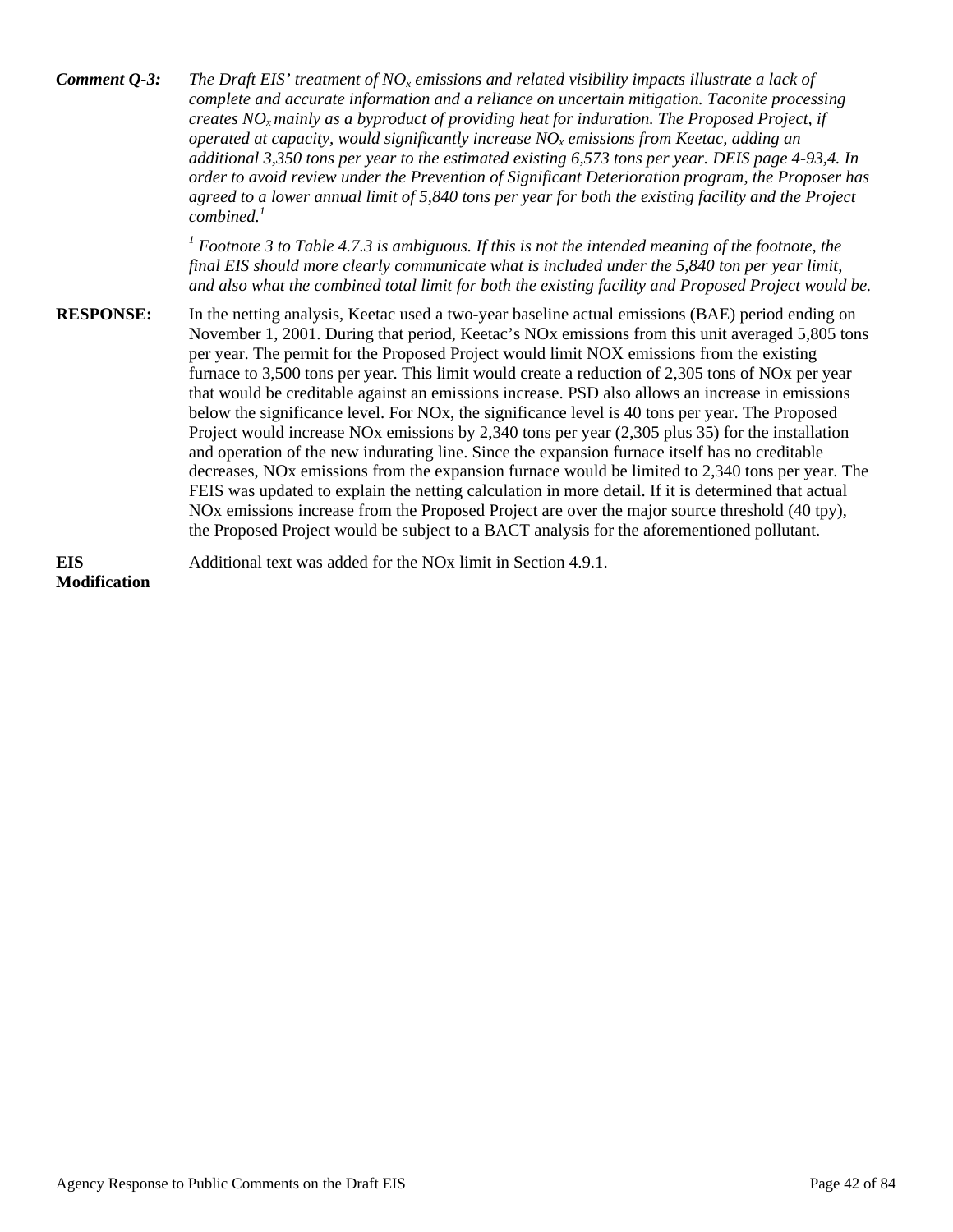| Comment Q-4:                      | The Draft EIS does not provide a clear articulation of how that limit will be met. It is not apparent<br>that this limit, which is lower than emissions from the current operations alone, can and will be<br>achieved. Additional control technologies and operating scenarios are mentioned as possibilities,<br>but none is well-defined or certain. This is particularly problematic in light of ongoing issues with<br>$NOx$ emissions at Minntac, another U.S. Steel taconite facility. Although testing is ongoing, no<br>effective $NO_x$ reduction technique has yet emerged, and U.S. Steel has avoided testing some<br>feasible technologies. A clear, enforceable roadmap should be provided for any promised emission<br>reductions.                                                                                                                                                                                                                                                                                                                                                                                                                                                                                                                                                 |
|-----------------------------------|---------------------------------------------------------------------------------------------------------------------------------------------------------------------------------------------------------------------------------------------------------------------------------------------------------------------------------------------------------------------------------------------------------------------------------------------------------------------------------------------------------------------------------------------------------------------------------------------------------------------------------------------------------------------------------------------------------------------------------------------------------------------------------------------------------------------------------------------------------------------------------------------------------------------------------------------------------------------------------------------------------------------------------------------------------------------------------------------------------------------------------------------------------------------------------------------------------------------------------------------------------------------------------------------------|
| <b>RESPONSE:</b>                  | In the netting analysis, Keetac used a two-year baseline actual emissions period ending on<br>November 1, 2001. During that period, Keetac's NOx emissions from this unit averaged 5,805 tons<br>per year. The permit for the Proposed Project would limit NOx emissions from the existing furnace<br>to 3,500 tons per year. This limit would create a reduction of 2,305 tons of NOx per year that<br>would be creditable against an emissions increase. PSD also allows an increase in emissions below<br>the significance level. For NOx, the significance level is 40 tons per year. The Proposed Project<br>would increase NOx emissions by 2,340 tons per year (2,305 plus 35) for the installation and<br>operation of the new indurating line. Since the expansion furnace itself has no creditable decreases,<br>NOx emissions from the expansion furnace would be limited to 2,340 tons per year. The FEIS was<br>updated to explain the netting calculation in more detail. If it is determined that actual NOx<br>emissions increase from the Proposed Project are over the major source threshold (40 tpy), the<br>Proposed Project would be subject to a BACT analysis for NOx.<br>Keetac will utilize continuous emission monitors (CEM) to directly measure the emissions of NOx |
|                                   | from both the existing and expansion indurating furnaces. These monitors will be used to determine<br>compliance with the NO <sub>x</sub> emission limits that will apply individually to both the existing and<br>expansion indurating furnaces.                                                                                                                                                                                                                                                                                                                                                                                                                                                                                                                                                                                                                                                                                                                                                                                                                                                                                                                                                                                                                                                 |
| <b>EIS</b><br><b>Modification</b> | Text updated in Section 4.9.1.                                                                                                                                                                                                                                                                                                                                                                                                                                                                                                                                                                                                                                                                                                                                                                                                                                                                                                                                                                                                                                                                                                                                                                                                                                                                    |
| Comment Q-5:                      | Additionally, the proposed annual $NO_x$ limit is not enough to eliminate visibility impacts at nearby<br>Class I areas. As demonstrated by the modeling results reported in the Draft EIS, the potential<br>emissions from the Proposed Project would significantly decrease visibility in Voyageurs National<br>Park and Boundary Waters Canoe Area Wilderness thus requiring mitigation. DEIS at 4-114.<br>Because visibility impact occur on time scales of 30 days or less, an annual limit alone cannot<br>address this impact, and a short term limit should be implemented in conjunction.                                                                                                                                                                                                                                                                                                                                                                                                                                                                                                                                                                                                                                                                                                |
| <b>RESPONSE:</b>                  | The modeling scenarios were revised, as described in the Class I Air Modeling Report (Barr<br>Engineering, June 2010). The new modeling scenario is based on a combined NOx emission rate<br>for the indurating furnaces to reflect more realistic fuel mixes as well as the limited NOx 24-hour<br>emission rate of 1,652 lb/hr. A sensitivity analysis was completed to determine how to distribute<br>the emissions between the two lines to show maximum modeled results. The sensitivity analysis<br>showed that the worst-case modeled impacts occurred by modeling the existing line at its<br>maximum emission rate and attributing the remaining allowable NOx emissions to the expansion<br>line. This scenario is referred to as the "24-hour combined NO <sub>x</sub> emission rate" scenario. The FEIS<br>was updated to reflect the results of this revised modeling scenario.                                                                                                                                                                                                                                                                                                                                                                                                      |
| <b>EIS</b><br><b>Modification</b> | Text revisions in Section 4.9.5.2.                                                                                                                                                                                                                                                                                                                                                                                                                                                                                                                                                                                                                                                                                                                                                                                                                                                                                                                                                                                                                                                                                                                                                                                                                                                                |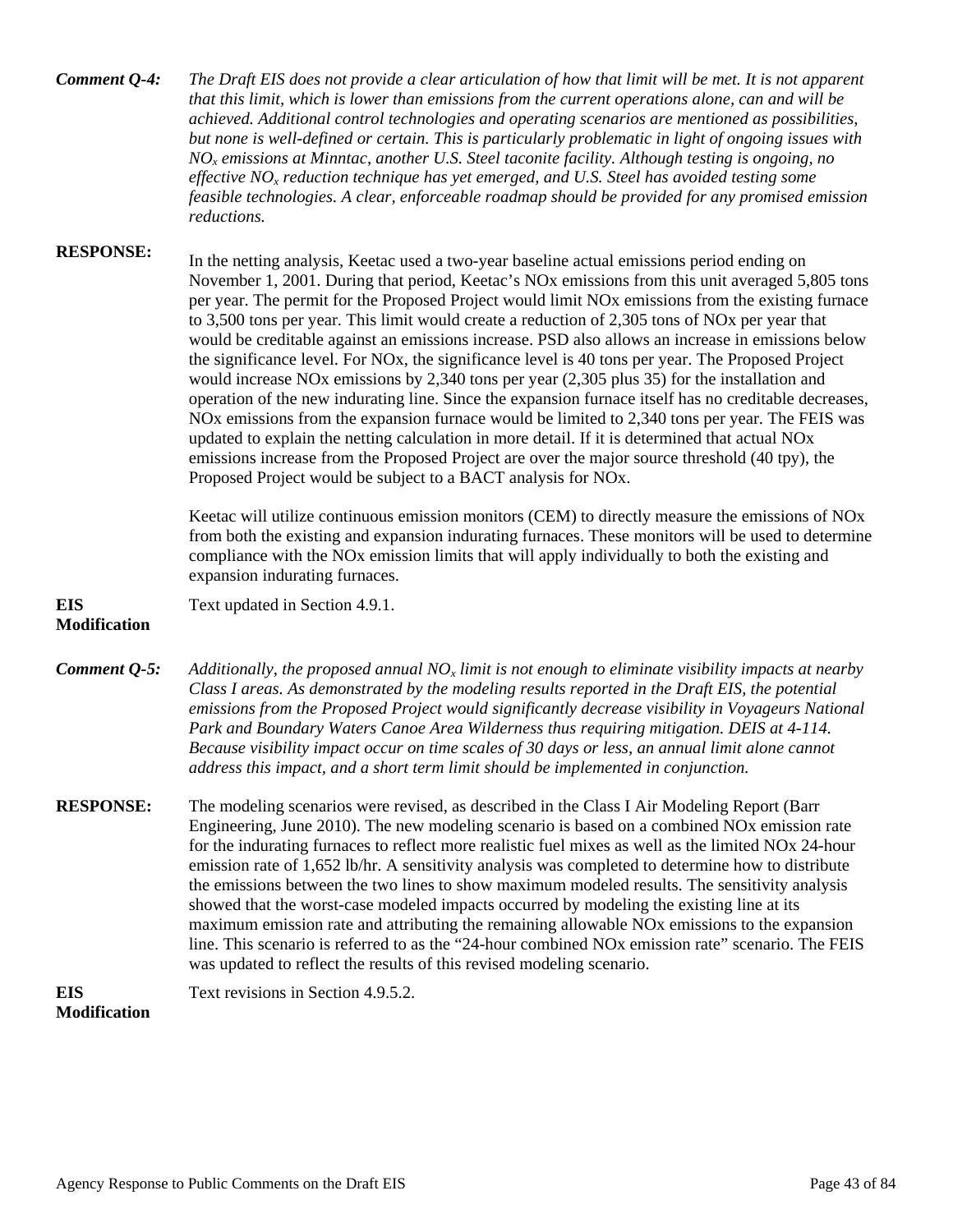| Comment Q-6a:                     | The Draft EIS only briefly puts these visibility impacts into the context of the regional haze<br>program or the Northeast County Plan. <sup>2</sup> Under federal law, the regional haze program aims to<br>eliminate man-made haze in Class I areas by 2064. Minnesota's recent submission to U.S. EPA<br>described an inability to meet a uniform rate of progress towards that 2064 goal, and how the<br>Northeast County Plan's 30 percent reduction goals may not be met due to new construction. It is<br>in this context $-$ of already impaired parks and wilderness areas; of an inability to clean up<br>existing emissions, let alone new ones – that the Keetac Expansion's impacts on visibility should be<br>evaluated. |
|-----------------------------------|----------------------------------------------------------------------------------------------------------------------------------------------------------------------------------------------------------------------------------------------------------------------------------------------------------------------------------------------------------------------------------------------------------------------------------------------------------------------------------------------------------------------------------------------------------------------------------------------------------------------------------------------------------------------------------------------------------------------------------------|
| <b>RESPONSE:</b>                  | As also described for Comment O-41, the Regional Haze SIP and the Northeast Regional Haze<br>Plan are mentioned in the DEIS. Note meeting the uniform rate of progress is not required.<br>Commitments in the Regional Haze SIP to reduce visibility impairment that were used as the basis<br>for the DEIS text. Additionally, MPCA's latest projections for the Northeast Regional Haze Plan<br>show that the 30 percent reduction goals will be met, even when the Proposed Project is included at<br>the facility's controlled Potential-to-Emit (PTE). Reducing emissions at existing taconite lines,<br>through BART and research into additional controls, is a different issue.                                                |
| <b>EIS</b><br><b>Modification</b> | Text updates and additions to Section 5.11.2.1.2 based also on response to Comment O-41.                                                                                                                                                                                                                                                                                                                                                                                                                                                                                                                                                                                                                                               |
| Comment Q-6b:                     | $3$ In its cumulative analysis on page 5-109, the Draft EIS attributes an increase of 39 tons per year<br>$NOx$ to the Keetac Expansion. The origin of this number is unclear, as it is not included in, and<br>does not appear to be derived from, any of the emissions inventories found on pages 4-93 through<br>$4-95.$                                                                                                                                                                                                                                                                                                                                                                                                            |
| <b>RESPONSE:</b>                  | The 39 tpy number for NOx was presented in the Cumulative Impacts Analysis report prepared by<br>Barr Engineering (January 2009). This number reflected an increase in emissions below the PSD<br>significance level (40 tpy for NOx). Since that time, MPCA has set the increase in emissions at 35<br>tpy to stay below the NOx PSD significance level for the expansion furnace. The air emission<br>permit will contain NO <sub>x</sub> emission limits that correlate with the 35 tpy increase. The text was<br>updated to reflect 35 tpy instead of 39 tpy.                                                                                                                                                                      |
| <b>EIS</b><br><b>Modification</b> | Text revisions in Section 5.11.2.2.1 and Table 5.11.1.                                                                                                                                                                                                                                                                                                                                                                                                                                                                                                                                                                                                                                                                                 |
| Comment Q-7:                      | The Draft EIS acknowledges that mitigation may be required, and lists options for mitigation from<br>$NOx$ emissions; however, these mitigation options are generally poorly delineated and insufficient.<br>The first mitigation option, describing add-on controls including low $NO_x$ combustion, selective<br>catalytic reduction (SCR), selective non-catalytic reduction (SNCR), and Mobotec System <sup>TM</sup> , states<br>that none of these have been tested at taconite facilities. In fact, SNCR has been tested at Minntac,<br>with unsatisfactory results to date. Low $NO_x$ combustion is scheduled to be tested this year, as is<br>LoTox.                                                                          |
| <b>RESPONSE:</b>                  | The FEIS text was updated to reflect the recently selected mitigation measure of a low-NOx main<br>burner on the expansion line. It also discusses how Mobotec (SNCR) technology was tested but<br>was not proven to be feasible.                                                                                                                                                                                                                                                                                                                                                                                                                                                                                                      |
| <b>EIS</b><br><b>Modification</b> | Text updated in Section 4.9.5.3 and 4.9.6.3.1.                                                                                                                                                                                                                                                                                                                                                                                                                                                                                                                                                                                                                                                                                         |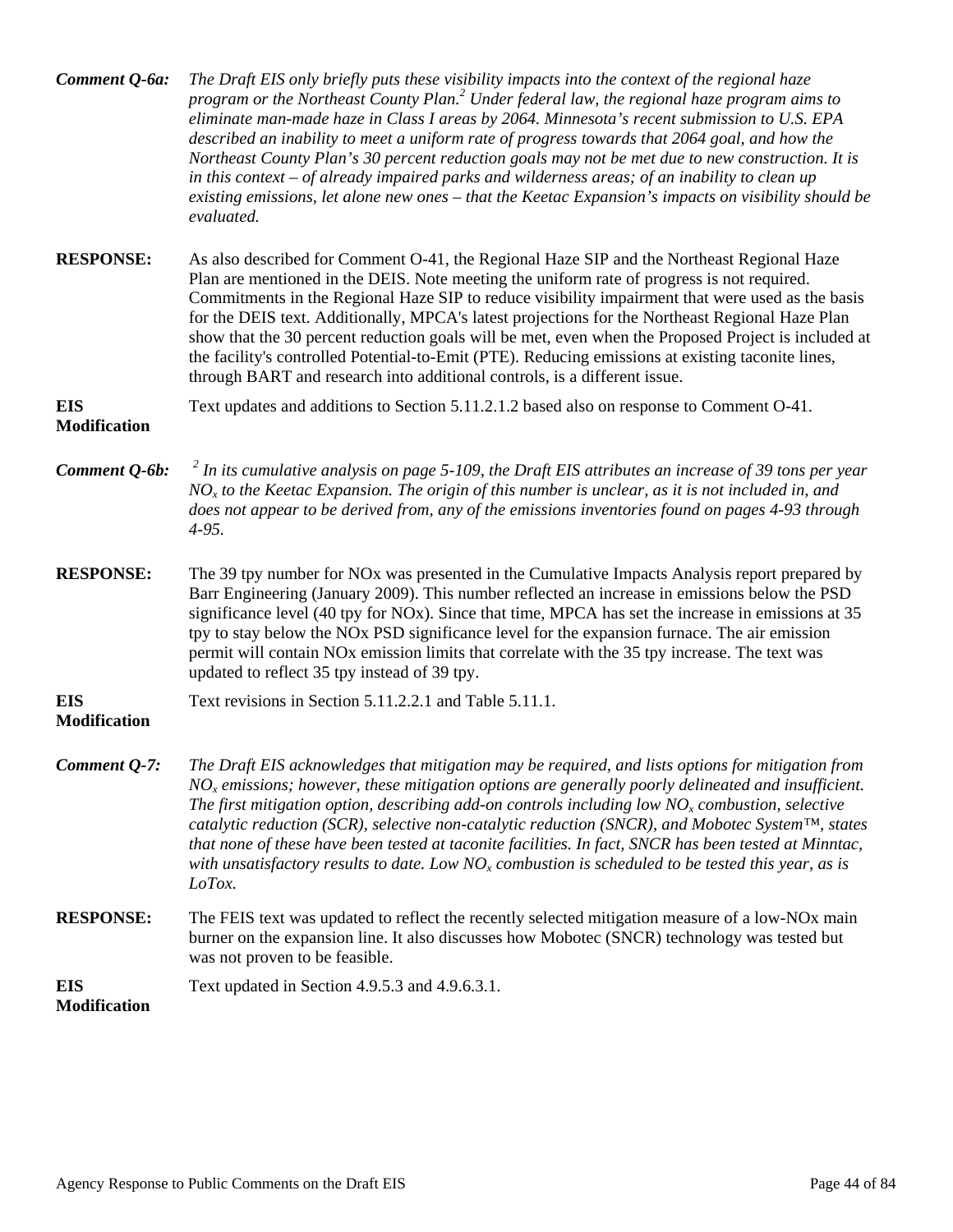| Comment Q-8:                      | Another option, "Securing and retiring tradable emission allowances from National Emissions," is<br>wholly insufficient. Unless the national emissions happened to also be local, the actual mitigation<br>value with regard to Voyageurs, Isle Royale, or Boundary Waters would be nil. Overall, the Draft<br>EIS' strategy for dealing with a potentially significant increase in $NO_x$ emissions in light of already<br>impacted visibility is vague and overly reliant on promised rather than concrete emission<br>reductions.                                          |  |
|-----------------------------------|-------------------------------------------------------------------------------------------------------------------------------------------------------------------------------------------------------------------------------------------------------------------------------------------------------------------------------------------------------------------------------------------------------------------------------------------------------------------------------------------------------------------------------------------------------------------------------|--|
| <b>RESPONSE:</b>                  | Tradeable emission allowances have been removed as a mitigation option from the FEIS.                                                                                                                                                                                                                                                                                                                                                                                                                                                                                         |  |
| <b>EIS</b><br><b>Modification</b> | Text deleted in Section 4.9.5.3 and the Executive Summary.                                                                                                                                                                                                                                                                                                                                                                                                                                                                                                                    |  |
| Comment Q-9:                      | Like its approach to $NO_x$ , the Draft EIS' approach to mercury emissions seems to rely heavily on<br>promises of technological controls in light of an already impaired environment. In this case,<br>nearby waterbodies already require reductions in existing mercury emissions to meeting Total<br>Maximum Daily Loads (TMDLs). While we support the development of control options for the<br>taconite industry, such controls should be more fully developed prior to reliance on their assumed<br>success to justify significantly increased operation and emissions. |  |
| <b>RESPONSE:</b>                  | We agree that reliable controls are needed to obtain and maintain compliance with environmental<br>standards. U.S. Steel has conducted assessment of mercury assuming a low level of mercury<br>control in order to estimate the environmental impacts should mercury controls, such as activated<br>carbon injection, not perform as well as it has performed for the utility power industry.                                                                                                                                                                                |  |
| <b>EIS</b><br><b>Modification</b> | No change.                                                                                                                                                                                                                                                                                                                                                                                                                                                                                                                                                                    |  |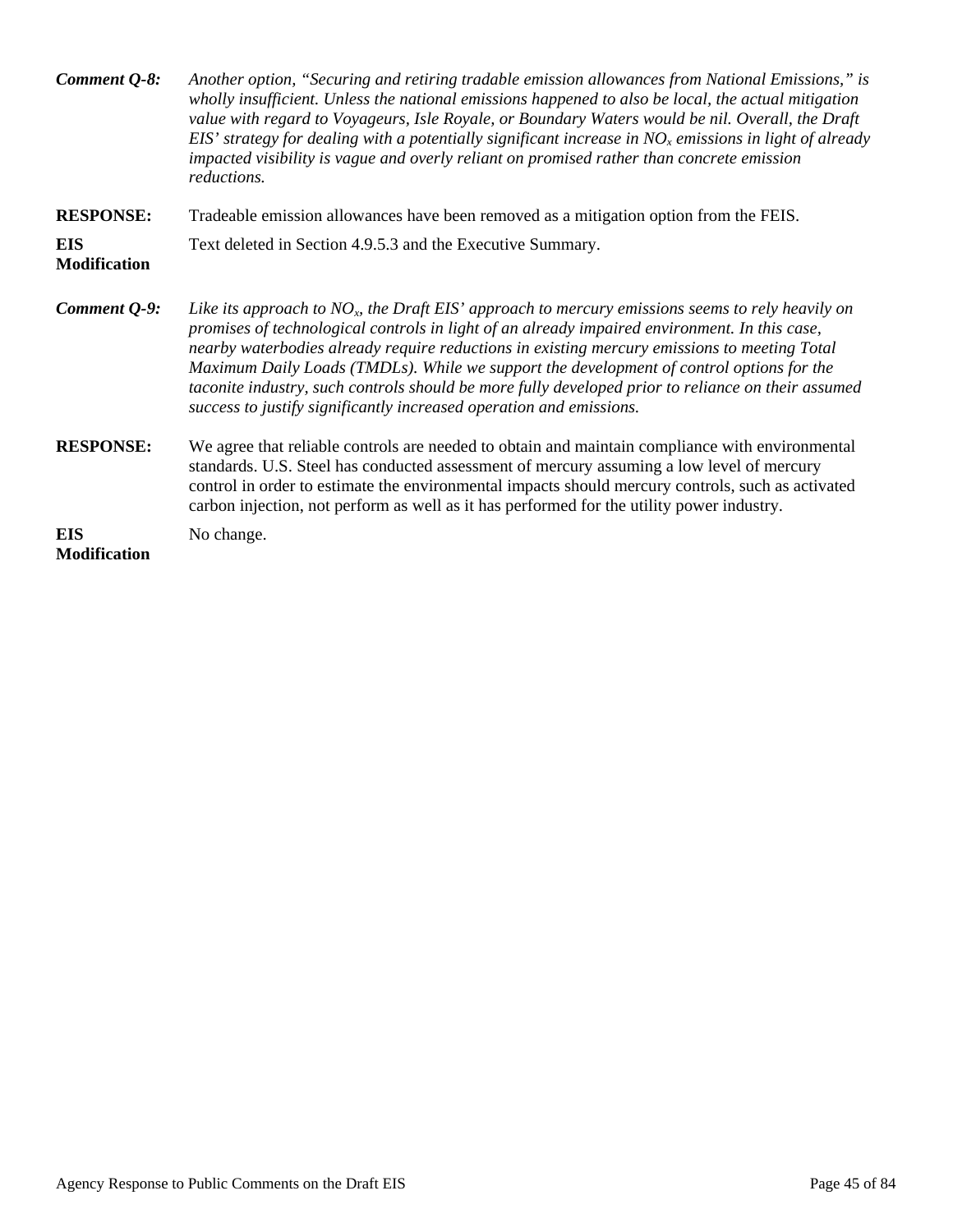*Comment Q-10: The discussion of mercury emissions in the Draft EIS also seems flawed in that it fails to explain how the Proposed Project's mercury emissions will be offset in addition to the 75 percent reduction from existing emissions required by Minnesota's Mercury Reduction Plan. Illustration 4-2, for instance, shows somewhat lower emissions in the future, but not enough to also meet a 75 percent reduction goal. The Draft EIS should clarify this discrepancy.* 

**RESPONSE:** The mercury TMDL reduction goal for taconite facilities is to reduce the taconite sector's collective mercury emissions by 75 percent from 2010 estimated emission levels, not 2005 levels, and should be achieved by 2025. It should not be assumed that the reduction goal necessarily correlates to a 75 percent reduction at each operating unit. The reduction target is a sector-wide target, leaving facility owners free to develop control strategies that may result in differing removal efficiencies or permanent retirement of operating units. The TMDL does not prohibit new projects that may cause increases in mercury emissions. The TMDL's implementation strategy for new and expanding sources directs sources to seek offsets. Alternatives to offsets can also be proposed.

> U.S. Steel's approach is to use activated carbon injection on the proposed furnace, and to phase in mercury controls at its existing furnaces as it works to develop mercury emission controls. U.S. Steel has agreed to a long term campaign of research and testing of mercury controls at the existing units, as well as a process for accounting for mercury emissions of the furnaces, new and existing. The permit for the expansion would establish conditions for using activated carbon injection. The illustrations demonstrate how U.S. Steel would implement reductions at both Keetac and Minntac. Reductions of mercury occur over a period of time as controls are trialed and installed at individual furnaces.

The TMDL strategies also include tasks for the MPCA to complete to facilitate mercury emission reductions, including implementation of the mercury emission inventory rules, periodic consultation with stakeholders, and check-ins with affected emission sources. Over the course of the next 15 years, technological understanding and improvements will occur. Hence, the EIS discussion represents a reasonable forecast of the effects of the Proposed Project and U.S. Steel commitments. Other avenues to mercury reductions at these units may develop as well.

#### **EIS Modification**  New Illustrations and text in Section 4.9.7.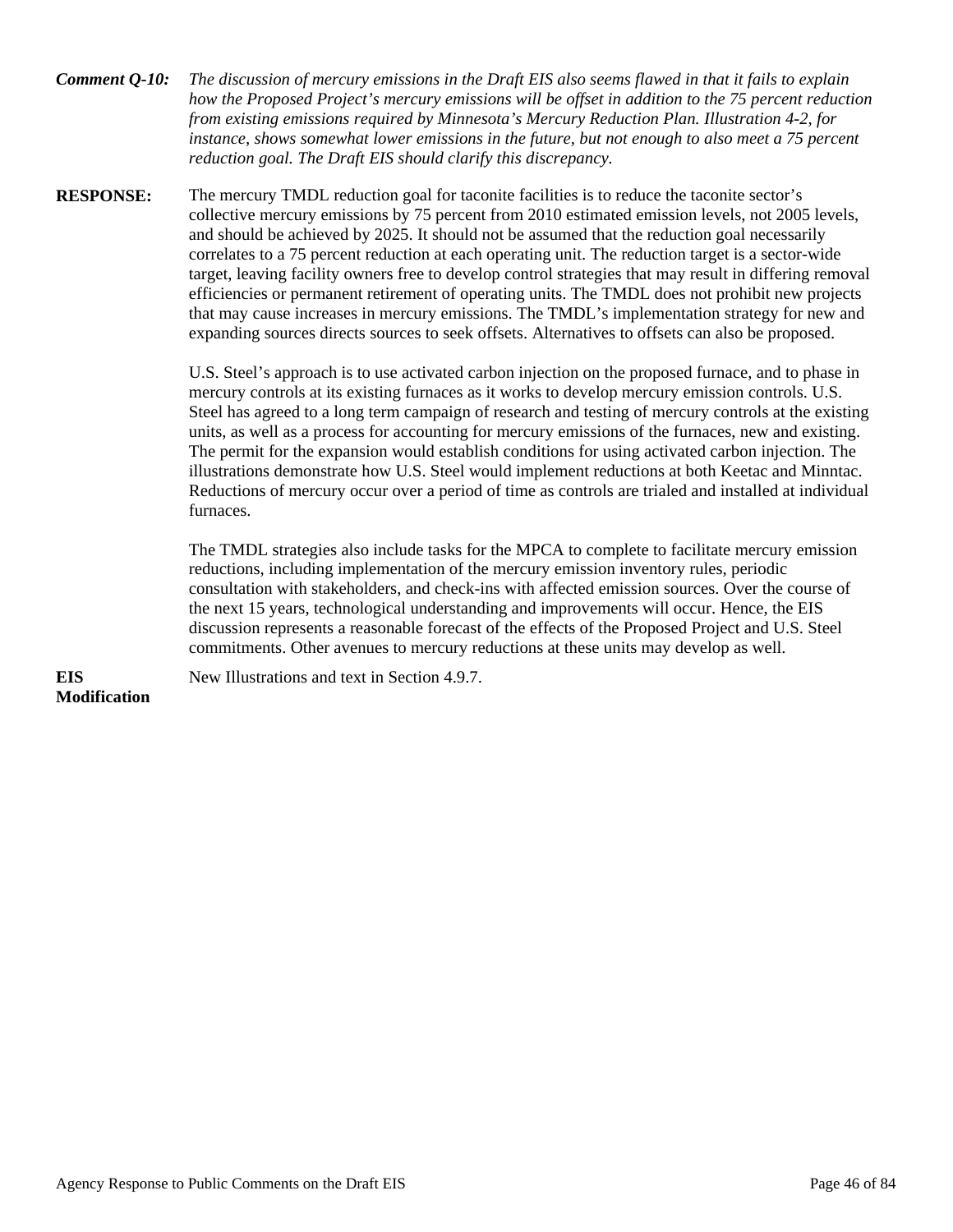| Comment Q-11:                     | Treatment of particulate matter emissions includes examples of missing information, analysis, and<br>context. For instance, when discussing $PM_{10}$ monitoring at the tailings basin, the Draft EIS only<br>discussed results from 2008 (nine months, as the monitor did not start until the last day of March).<br>DEIS at 4-98. Given the history of violations regarding fugitive dust emissions from the tailings<br>basin, and that the emissions are correlated somewhat to the size of the pile, MNDNR should<br>consider the most complete data set (i.e. including 2009) when evaluating the possibility of<br>significantly expanding the source.                                                                                                                                                                                                                                                                                                                                                                                                                                                                                                                                                                                                                                                                                                                                   |
|-----------------------------------|-------------------------------------------------------------------------------------------------------------------------------------------------------------------------------------------------------------------------------------------------------------------------------------------------------------------------------------------------------------------------------------------------------------------------------------------------------------------------------------------------------------------------------------------------------------------------------------------------------------------------------------------------------------------------------------------------------------------------------------------------------------------------------------------------------------------------------------------------------------------------------------------------------------------------------------------------------------------------------------------------------------------------------------------------------------------------------------------------------------------------------------------------------------------------------------------------------------------------------------------------------------------------------------------------------------------------------------------------------------------------------------------------|
| <b>RESPONSE:</b>                  | The tailings basin mitigation measures are described in DEIS Section 4.7.2.1.2 under Existing<br>Conditions. The No Action Alternative and Proposed Action Alternative FEIS Sections 4.9.2.1.3<br>and 4.9.2.2.1 were intended to reference the mitigation measures in the existing conditions section<br>because the same mitigation measures would occur in the No Action Alternative and in the<br>Proposed Action Alternative. However this reference was not made clear. The No Action<br>Alternative and Proposed Action Alternative sections have been revised to discuss the tailings<br>basin mitigation measures.                                                                                                                                                                                                                                                                                                                                                                                                                                                                                                                                                                                                                                                                                                                                                                      |
|                                   | Additionally, MPCA reported on February 11, 2010 that based on the lack of complaints received<br>and no report of violations in seven quarters of ambient air monitoring at three sites near the basin,<br>the mitigation measures described in the existing conditions section appear to have reduced fugitive<br>emissions from the basin. The FEIS was updated to reflect 2009 particulate monitoring data that<br>was not available at DEIS publication time. Additionally, no violations of ambient PM <sub>10</sub> standards<br>or fugitive dust rules were reported in 2010 as of May 20, 2010.                                                                                                                                                                                                                                                                                                                                                                                                                                                                                                                                                                                                                                                                                                                                                                                        |
| <b>EIS</b><br><b>Modification</b> | Updated text was added to Section 4.9.2.1.                                                                                                                                                                                                                                                                                                                                                                                                                                                                                                                                                                                                                                                                                                                                                                                                                                                                                                                                                                                                                                                                                                                                                                                                                                                                                                                                                      |
| Comment Q-12:                     | In evaluating $PM_{2.5}$ emissions and limits, the Draft EIS describes how little is known about $PM_{2.5}$<br>emissions from taconite facilities. DEIS at 4-103. The Draft EIS again suggests putting off<br>information gathering into the future (post-permit "test and set" procedure). By setting the limit at<br>existing performance levels, this approach fails to serve the technology-forcing mandate of Best<br>Available Control Technology (BACT).                                                                                                                                                                                                                                                                                                                                                                                                                                                                                                                                                                                                                                                                                                                                                                                                                                                                                                                                 |
| <b>RESPONSE:</b>                  | $PM_{10}$ emissions and the effects of control equipment on those emissions are well understood, and<br>the emission limits described in the DEIS are technology forcing. However, little is known about<br>$PM_{2.5}$ emissions and the interaction of control equipment with $PM_{2.5}$ emissions. The test and set<br>procedure that has been negotiated between the project proposer and the MPCA to account for a<br>deficit of data on $PM_{2.5}$ emissions from taconite facilities. The $PM_{2.5}$ test and set proposal has been<br>developed to prescribe a statistical calculation method to set new PM <sub>2.5</sub> emissions limits based on<br>the initial $PM_{2.5}$ performance test results. $PM_{2.5}$ emissions limits that will be set based on this<br>method are not to exceed the existing, technology forcing $PM_{10}$ BACT emissions limits (i.e. initial<br>$PM_{2.5}$ BACT emissions limits). The test and set method that has been proposed allows for extensive<br>testing to understand $PM_{2.5}$ emissions, the effects of the proposed control technology on those<br>emissions, and provides a means to set realistic $PM_{2.5}$ emission limits. $PM_{2.5}$ emissions limits that<br>will be set based on this method are not to exceed the existing, technology forcing $PM_{10}$ BACT<br>emissions limits (i.e. initial $PM2.5 BACT$ emissions limits). |
| <b>EIS</b>                        | No change.                                                                                                                                                                                                                                                                                                                                                                                                                                                                                                                                                                                                                                                                                                                                                                                                                                                                                                                                                                                                                                                                                                                                                                                                                                                                                                                                                                                      |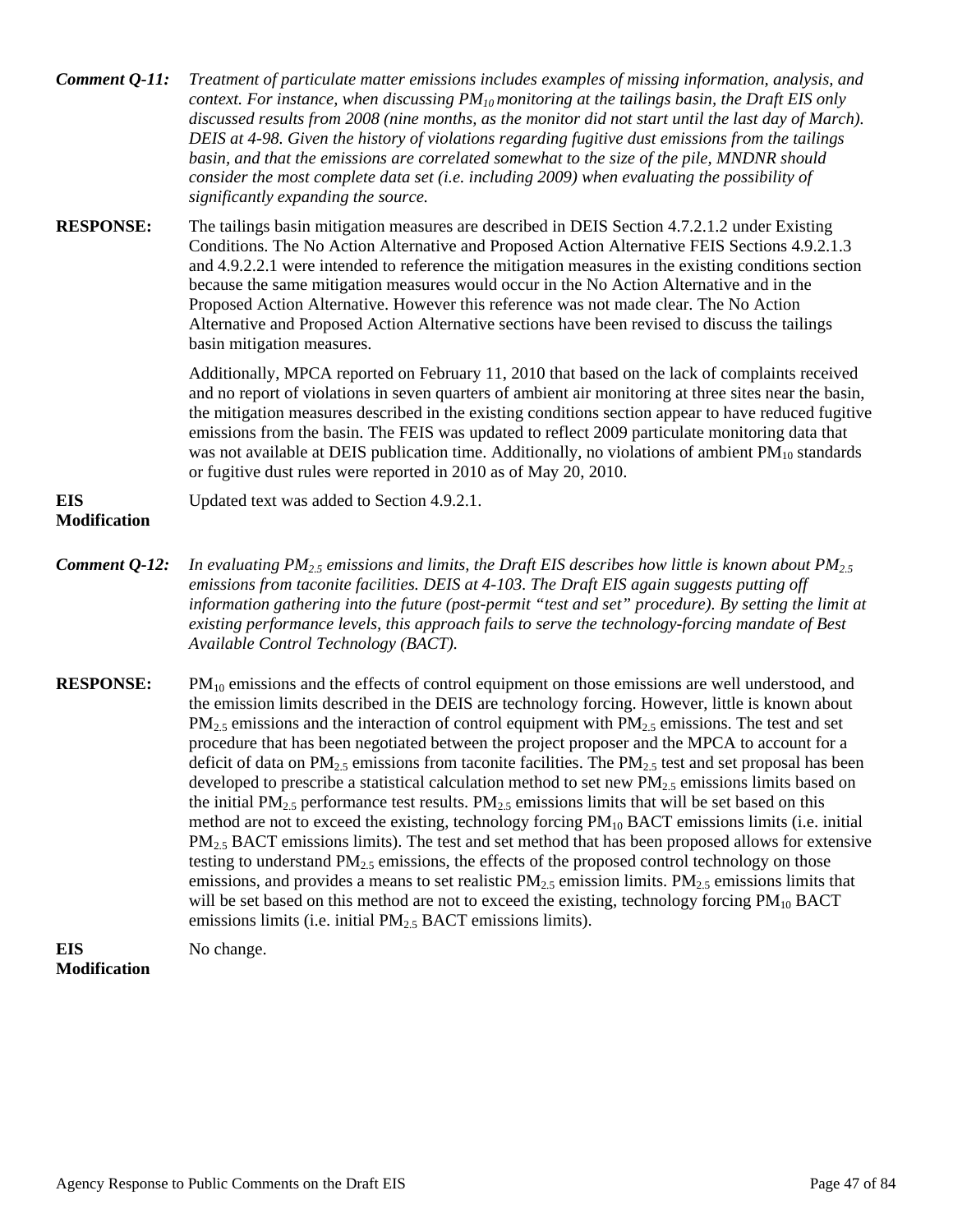| Comment Q-13:                     | In addition to the missing information noted above, many of the documents which contain the<br>actual analyses were not made a part of the Draft EIS. For instance, the Draft EIS contains none of<br>the BACT analysis itself – it merely lists the technologies which were proposed as BACT. Among<br>other examples, this makes it difficult for the public to evaluate the decision to use dry instead of<br>wet scrubbers to control $SO_2$ , [footnote] 3 especially when faced with the assertion that dry<br>scrubbers prohibit the use of LoTox, a promising control for both mercury and $NO_x$ . In addition,<br>numerous analyses by Barr Engineering are referenced by the Draft EIS and not available for<br>review. [footnote] 3 The Draft EIS also states that dry scrubbers were chosen as part of the BACT<br>analysis for acid gases (4-126); however, the section on BACT analyses does not mention acid<br>gases. 4-100,1. |
|-----------------------------------|-------------------------------------------------------------------------------------------------------------------------------------------------------------------------------------------------------------------------------------------------------------------------------------------------------------------------------------------------------------------------------------------------------------------------------------------------------------------------------------------------------------------------------------------------------------------------------------------------------------------------------------------------------------------------------------------------------------------------------------------------------------------------------------------------------------------------------------------------------------------------------------------------------------------------------------------------|
| <b>RESPONSE:</b>                  | The FEIS was updated to further address the reasoning behind the control technology selections<br>that have been made as part of the BACT analysis. The documents used in the development of the<br>Keetac DEIS were referenced in Chapter 8.0-References and are available by contacting Erik<br>Carlson at the MNDNR, email: erik.carlson@state.mn.us or telephone: (651) 259-5162.                                                                                                                                                                                                                                                                                                                                                                                                                                                                                                                                                           |
|                                   | The decision to use dry instead of wet methods for control of $SO_2$ was explained in the <i>BACT</i><br>Report (Barr, 2009C). The Proposed Project NOx emission increases do not trigger a BACT review<br>for NOx under PSD. This denotes that a technology review (i.e., BACT review under PSD) for<br>control of NO <sub>x</sub> is not required for the Proposed Project for PSD.                                                                                                                                                                                                                                                                                                                                                                                                                                                                                                                                                           |
|                                   | In order to be consistent with the BACT, the mistaken reference to acid gases on page 4-126 of the<br>DEIS should reference $SO_2$ . The FEIS was updated to correct this error.                                                                                                                                                                                                                                                                                                                                                                                                                                                                                                                                                                                                                                                                                                                                                                |
| <b>EIS</b><br><b>Modification</b> | Text edit to Section 4.9.7.1.2.                                                                                                                                                                                                                                                                                                                                                                                                                                                                                                                                                                                                                                                                                                                                                                                                                                                                                                                 |
| Comment Q-14:                     | In conclusion, the Draft EIS requires significantly more analysis and documentation to achieve its<br>purpose of providing a detailed statement of the impacts associated with, and alternatives to, the<br>Proposed Project. We request that the Final EIS be delayed until the air permit, among others, is<br>issued and reviewed by the National Park Service, Forest Service, U.S. EPA, and any other<br>interested federal agencies. This would provide more concrete emission limits and controls on<br>which to base the Draft EIS' description of potential impacts. We also request that any comments<br>on future air permits for the Keetac Expansion be incorporated into these comments on the Draft<br>EIS.                                                                                                                                                                                                                      |
| <b>RESPONSE:</b>                  | MNDNR and USACE reviewed all of the comments received on the DEIS and have made changes<br>to the FEIS based on those comments in order to improve the quality of the information and data<br>conveyed on the Proposed Project. The FEIS will be noticed as required according to state and<br>federal procedures. Once the notice requirements have been met, the MNDNR and USACE will<br>render final agency decisions as warranted. The MPCA cannot issue an air permit until the<br>MNDNR has determined that the EIS is adequate.                                                                                                                                                                                                                                                                                                                                                                                                          |
| <b>EIS</b><br><b>Modification</b> | No change.                                                                                                                                                                                                                                                                                                                                                                                                                                                                                                                                                                                                                                                                                                                                                                                                                                                                                                                                      |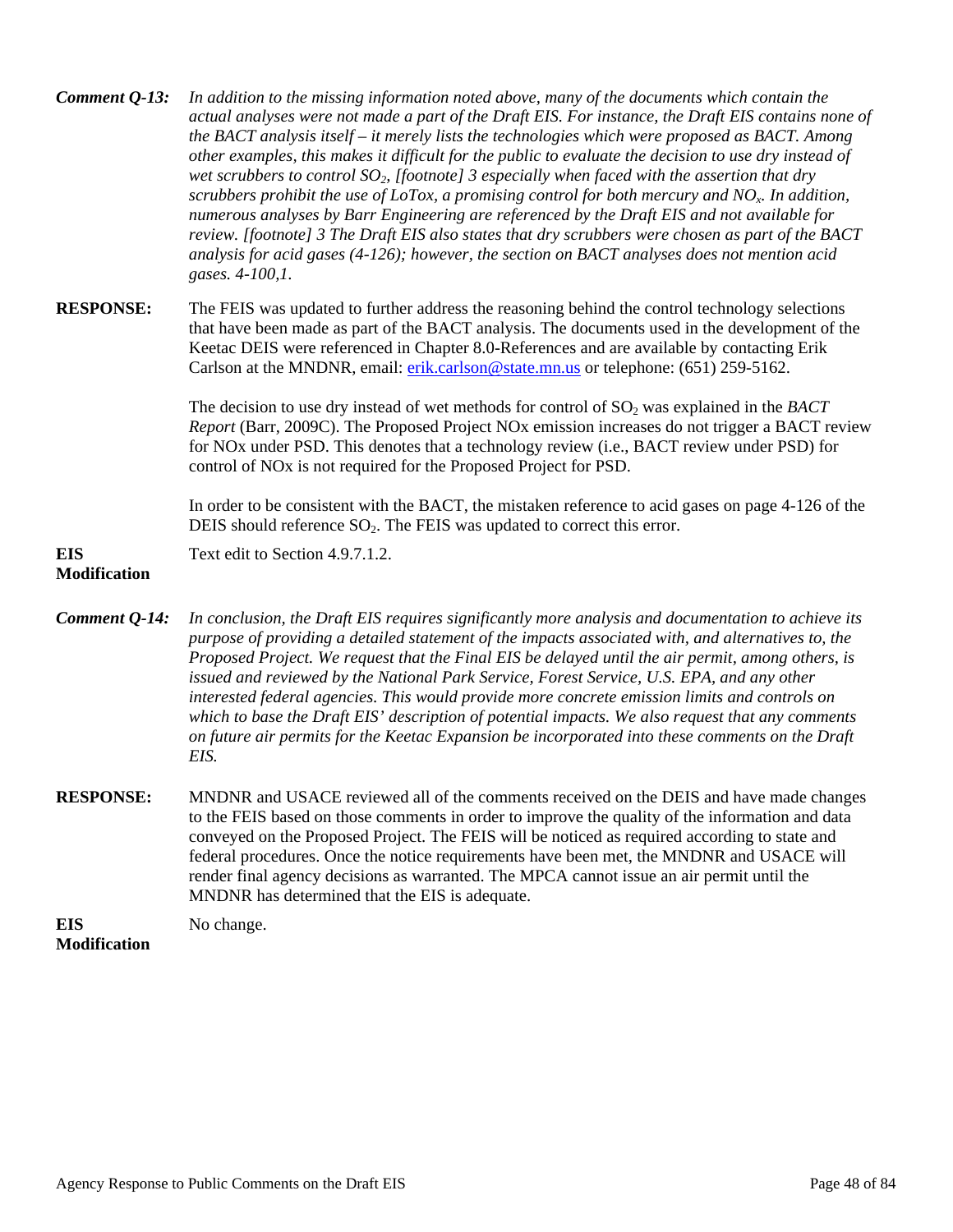#### **COMMENT LETTER RECEIVED FROM: David A. Lotti, Chair, Western Mesabi Planning Board, January 26, 2010 (R)**

*Comment R-1: At the Board's request, this letter is being sent to you to inform you of the Board's support for this project and to encourage approval of the EIS and issuance of the necessary permits so that the proposed expansion can proceed.* 

**RESPONSE:** Comment has been noted.

**EIS**  No change.

**Modification** 

| <b>COMMENT LETTER RECEIVED</b> | <b>Sam Malloy, Water Resources Tech, Leech Lake Band,</b> |
|--------------------------------|-----------------------------------------------------------|
| <b>FROM:</b>                   | <b>January 26, 2010 (S)</b>                               |

*Comment S-1: How can there be such a "need" for taconite (for steel making) that so many acres of "overburden" (trees, plants, soil, animals, habitat) can be so casually discussed as needing to be removed, never to be actually recoverable as they once were?* 

**RESPONSE:** The benefits of a proposed project, as defined by the stated purpose and need, and the impacts to natural resources are given serious consideration in the environmental review and permitting process. These benefits and effects were reviewed in more detail in the FEIS. Furthermore, USACE permitting regulations state, "The decision whether to issue a permit will be based on an evaluation of the probable impacts, including cumulative effects, of the proposed activity and its intended use on the public interest." Federal Code of Regulations (CFR) (33 CFR 320.4(a)(1)). Additionally, the Project Proposer operates under a Permit to Mine, which requires mineland reclamation according to standards set forth in Minnesota Rules Chapter 6130.

```
EIS 
                   No change.
```
# **Modification**

- *Comment S-2: How can there be such a "need" for taconite (for steel making) that this many acres of wetlands (723.12 acres, pg. 4-46) can be directly impacted, altered or lost and the discussion of that loss be reduced to casual numbers, the replacement of these acres talked about as though the loss of complex, critical ecosystems were easily recouped?*
- **RESPONSE:** The benefits of a proposed project, as defined by the stated purpose and need, and the impacts to natural resources are given serious consideration in the environmental review and permitting process. These benefits and effects were reviewed in more detail in the FEIS. Furthermore, USACE permitting regulations state, "The decision whether to issue a permit will be based on an evaluation of the probable impacts, including cumulative effects, of the proposed activity and its intended use on the public interest." (33 CFR 320.4(a)(1)). Additionally, the Project Proposer operates under a Permit to Mine, which requires mineland reclamation according to standards set forth in Minnesota Rules Chapter 6130.

**EIS**  No change.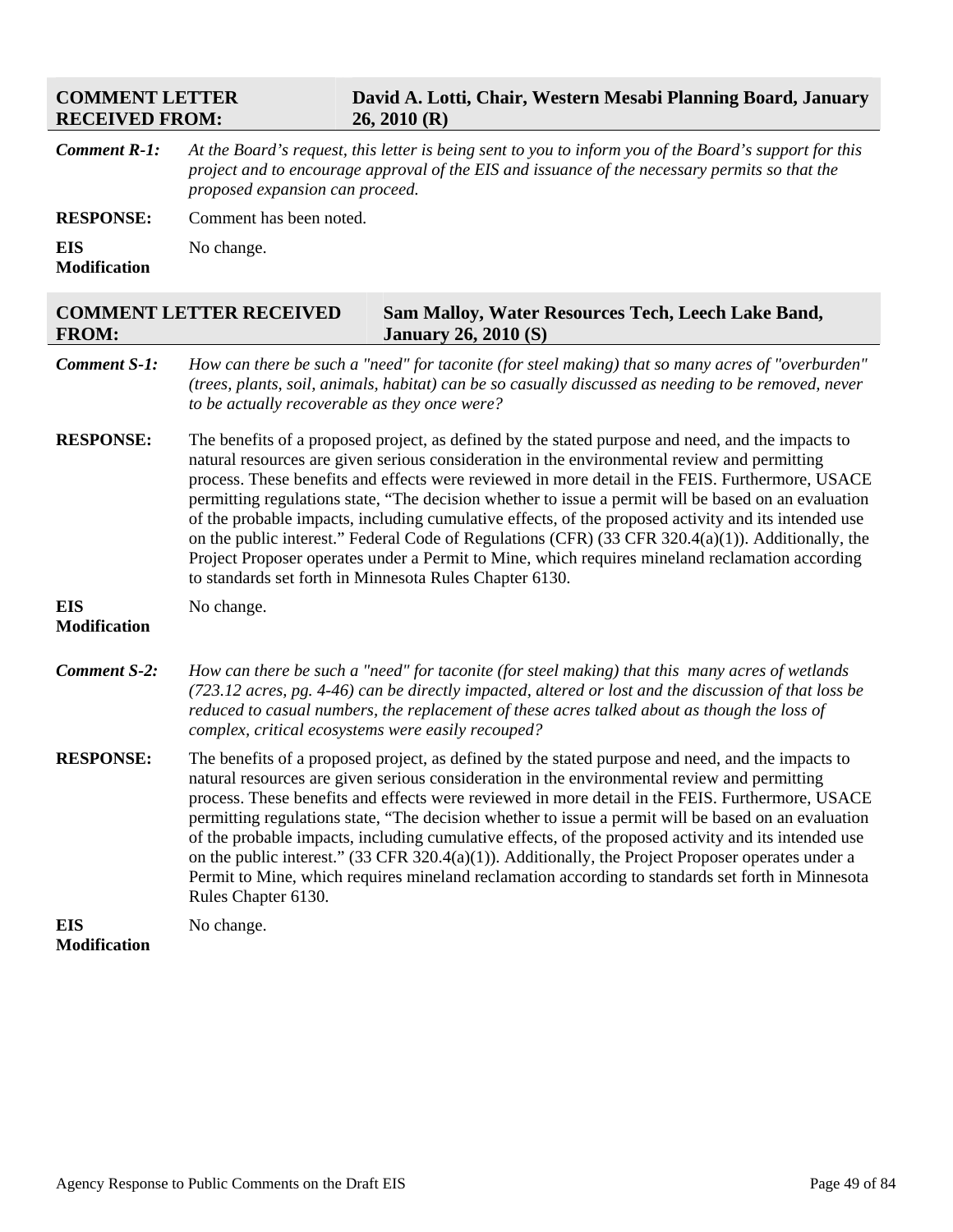| <b>Comment S-3:</b>               | How can the "need" for taconite (for steel making) be so great that the maps ("figures") showing<br>the impact of the proposed project be presented as though this was an o.k. and acceptable level of<br>loss?                                                                                                                                                                                                                                                                                                                                                                                                                                                                                                                                                                                                                                                                                                                                                                                                                                                                                                                                                                                                                                                      |  |
|-----------------------------------|----------------------------------------------------------------------------------------------------------------------------------------------------------------------------------------------------------------------------------------------------------------------------------------------------------------------------------------------------------------------------------------------------------------------------------------------------------------------------------------------------------------------------------------------------------------------------------------------------------------------------------------------------------------------------------------------------------------------------------------------------------------------------------------------------------------------------------------------------------------------------------------------------------------------------------------------------------------------------------------------------------------------------------------------------------------------------------------------------------------------------------------------------------------------------------------------------------------------------------------------------------------------|--|
| <b>RESPONSE:</b>                  | The benefits of a proposed project, as defined by the stated purpose and need, and the impacts to<br>natural resources are given serious consideration in the environmental review and permitting<br>process. These benefits and effects were reviewed in more detail in the FEIS. Furthermore, USACE<br>permitting regulations state, "The decision whether to issue a permit will be based on an evaluation<br>of the probable impacts, including cumulative effects, of the proposed activity and its intended use<br>on the public interest." $(33 \text{ CFR } 320.4(a)(1))$ . Additionally, the Project Proposer operates under a<br>Permit to Mine, which requires mineland reclamation according to standards set forth in Minnesota<br>Rules Chapter 6130.                                                                                                                                                                                                                                                                                                                                                                                                                                                                                                  |  |
| <b>EIS</b><br><b>Modification</b> | No change.                                                                                                                                                                                                                                                                                                                                                                                                                                                                                                                                                                                                                                                                                                                                                                                                                                                                                                                                                                                                                                                                                                                                                                                                                                                           |  |
| <b>Comment S-4:</b>               | How can the "need" for taconite (for steel making) be so great that the nearby communities can be<br>realistically asked to risk their drinking water supply for the sake of a private corporation's bottom<br>line? (Section 4.5 Water Use, pg 4-77 and Appendix $F$ )                                                                                                                                                                                                                                                                                                                                                                                                                                                                                                                                                                                                                                                                                                                                                                                                                                                                                                                                                                                              |  |
| <b>RESPONSE:</b>                  | It is not the purpose or the intent of the Proposed Project to impact local drinking water supplies.<br>The Cities of Keewatin and Nashwauk have signed drinking water contingency plans with U.S.<br>Steel in an effort to minimize the risk to their communities' drinking water. Additionally, the EIS<br>process examines and identifies potential impacts to natural resources. The EIS is used by decision<br>makers to determine whether the potential impacts from a project can be avoided or mitigated. The<br>benefits of a Proposed Project, as defined by the stated purpose and need, and the impacts to<br>natural resources are given serious consideration in the environmental review and permitting<br>process, as provided in more detail in the FEIS. If risks outweigh benefits of a Proposed Project,<br>decision makers have options during permitting to require additional conditions or alternatives<br>before issuing a permit. Furthermore, Army Corps of Engineers permitting regulations state, "The<br>decision whether to issue a permit will be based on an evaluation of the probable impacts,<br>including cumulative effects, of the proposed activity and its intended use on the public interest."<br>$(33$ CFR 320.4(a)(1)). |  |
| <b>EIS</b><br><b>Modification</b> | No change.                                                                                                                                                                                                                                                                                                                                                                                                                                                                                                                                                                                                                                                                                                                                                                                                                                                                                                                                                                                                                                                                                                                                                                                                                                                           |  |
| <b>Comment S-5:</b>               | What about employing people in recycling and reclamation of used steel and iron ore? How does<br>the total carbon footprint (emissions and materiel used) compare between taconite mining for the<br>production of steel versus the recycling/reclamation of used steel? How deep a pit has to be dug to<br>recycle? How large a tailings pond is generated? How much "overburden" has to be removed?                                                                                                                                                                                                                                                                                                                                                                                                                                                                                                                                                                                                                                                                                                                                                                                                                                                                |  |
| <b>RESPONSE:</b>                  | The Proposed Project is an expansion of an existing mining operation that is currently permitted to<br>mine taconite to sell in global markets. The production of taconite pellets is directly correlated to<br>the market demand for the product. If there was no demand for taconite pellets, there would be no<br>need for mining of taconite or production of taconite pellets. The comment that there are other<br>options to produce steel products beyond mining taconite is noted. There is evidence that the North<br>American steel industry has shifted in the past ten years to using more recycled steel and new<br>technologies to produce steel. This has reduced air emissions including air toxics and greenhouse<br>gas (http://www.sustainable-steel.org/emreduction.html). Using only recycled steel to produce steel<br>products would not eliminate the need for mining taconite, and therefore the need to remove<br>overburden, use open pit mines, and create tailings ponds. However, the purpose of the EIS is not<br>to evaluate the business plan/cost effectiveness of the Proposed Project, but rather the potential<br>impacts of the Proposed Project on both the natural resources and the human environment.                      |  |
| <b>EIS</b>                        | No change.                                                                                                                                                                                                                                                                                                                                                                                                                                                                                                                                                                                                                                                                                                                                                                                                                                                                                                                                                                                                                                                                                                                                                                                                                                                           |  |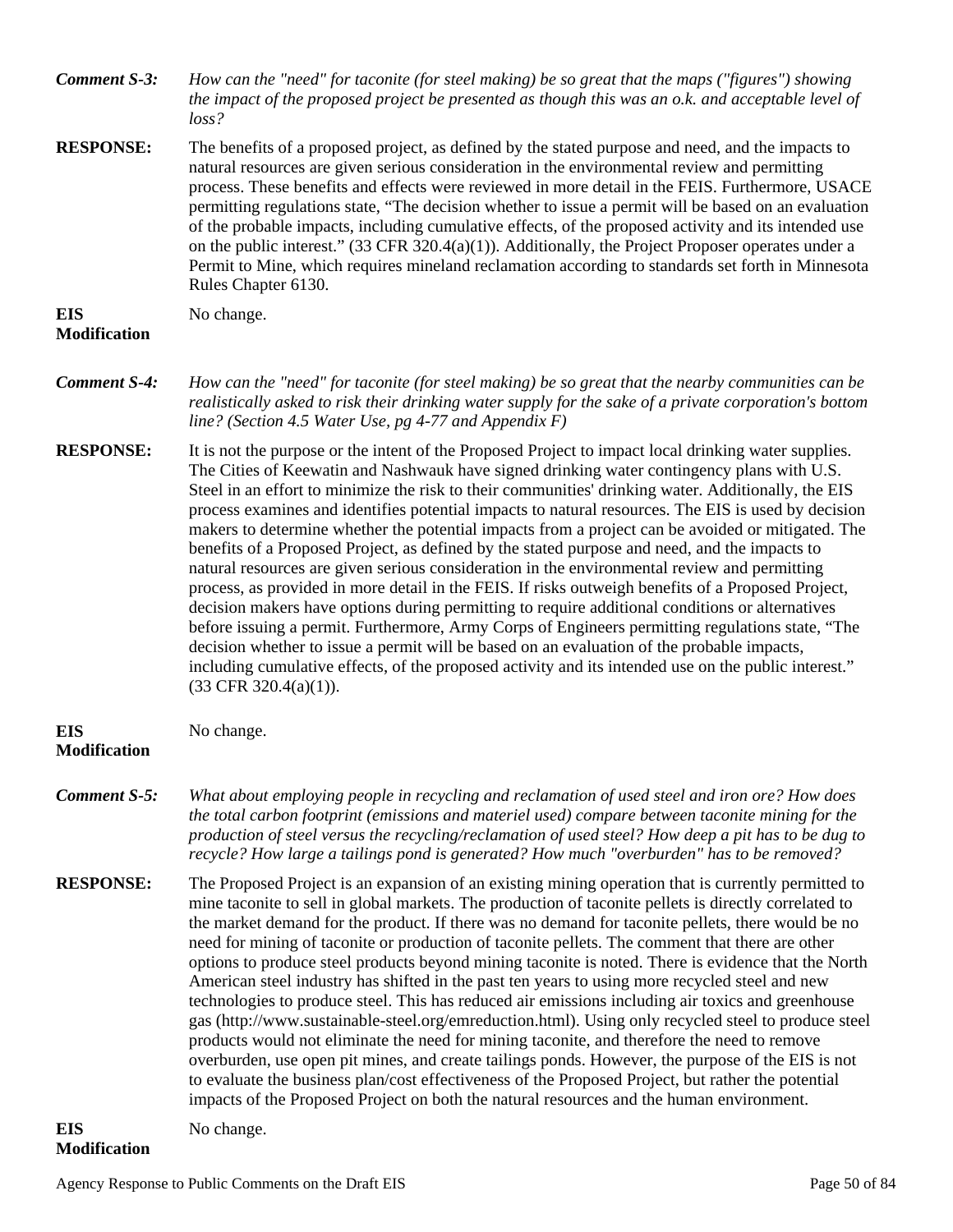*Comment S-6: Why does the seepage cause groundwater mounding? What is the subsurface topography that results in ground water flowing in the direction of surface water? What are the subsurface soil/rock strata such that this phenomenon occurs? How was this determined?* 

**RESPONSE:** Groundwater mounding occurs because the seepage water is adding to the natural groundwater flow beneath the settling pond and needs time and distance to dissipate into the aquifer. There is no particular structural reason for this, there is simply more water added to the aquifer surface immediately beneath the basin. It dissipates radially outward from the basin slowly since it is limited by the permeability of the aquifer soil. This zone of radial flow is called a "groundwater mound." A groundwater mound is the inverse of the cone of depression beneath a pumping well. As the mound dissipates the extra water eventually turns and follows the natural flow path of the groundwater which, at this site, follows the natural topography to the southwest. The groundwater flow follows the surface topography because it generally mirrors the patterns of infiltration and surface water flow. More specifically, the groundwater is recharged in the upland areas and discharges to the major streams and lakes in the area. Thus, the pattern of groundwater flow mirrors topography and flow within the watershed. This pattern is quite common in areas with a moist climate and shallow aquifers. The flow direction is determined from a combination of mapping the groundwater elevation measurements in wells and from examining the recharge/discharge patterns in the watershed, as discussed above. In addition, specific to the Keetac tailings basin, general groundwater flow patterns have been inferred from piezometers installed in various locations around the tailings basin, as well as physical expressions of groundwater outflow such as wetlands in the surrounding non-active portion of the tailings basin. **EIS Modification**  No change.

*Comment S-7: When was the SWPPP last reviewed? How old is it? How well does it work? Where is it-is it included in the DEIS? What elements are actually utilized from the SWPP?* 

**RESPONSE:** Under Keetac's existing NPDES permit, dated June 15, 2006 (expires May 31, 2011) and the NPDES permit for the tailings basin dated March 10, 2006 (expires Feb. 28, 2011), the facility is required to comply with the storm water pollution prevention plan (SWPPP), originally written in 1998. All elements of the latest revision (Rev. 4, July 16, 2007) are currently being utilized. The SWPPP is reviewed annually and is a condition of Keetac's current NPDES permit. The SWPPP is required to protect groundwater and surface water quality by implementing best management practices (BMPs) on a regular schedule. The SWPPP is not included in the FEIS, but is maintained onsite as permit requirements. To request a copy of the SWPPP, contact Erik Carlson at the MNDNR, email: erik.carlson@state.mn.us or phone: (651) 259-5162.

**EIS**  No change.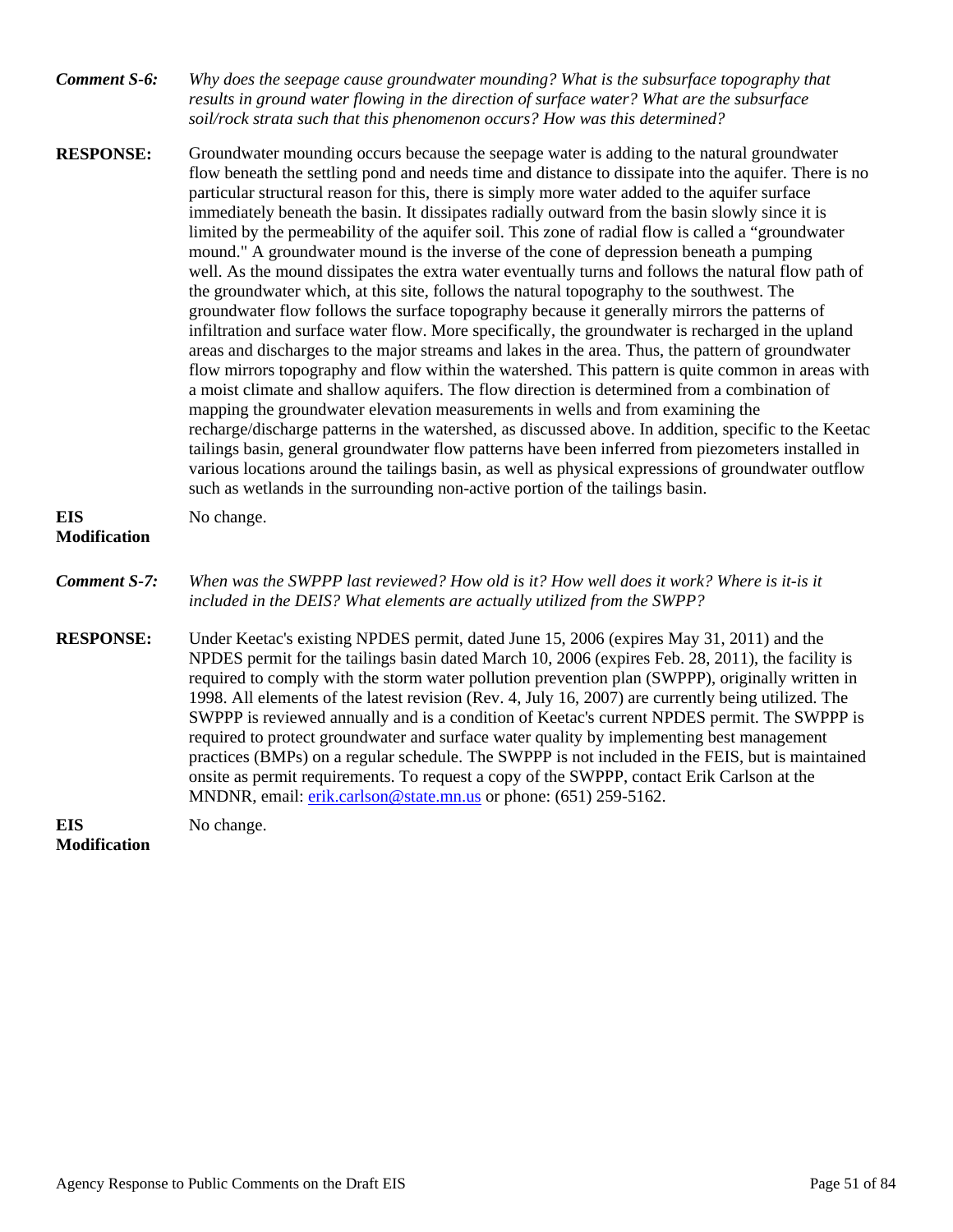| <b>Comment S-8:</b>               | "Planned dewatering of the Perry Pit is part of the No Action Alternative." The subsequently<br>described dewatering plan/"need" is far from "No Action"; it is understood that the term "No<br>Action Alternative" refers to making no adjustment to the current mine operations plan--however,<br>this can end up misleading--reminding readers/DEIS end users that "No Action Alternative" refers<br>to NOT expanding current mine operations, rather than no mining would be a very useful and<br>equitable regular statement to make in the body of the EIS.                                                                                                                                                                                                                                                                                                                                                                                                                                                                                                                                                                                                                                                                                                                                                       |
|-----------------------------------|-------------------------------------------------------------------------------------------------------------------------------------------------------------------------------------------------------------------------------------------------------------------------------------------------------------------------------------------------------------------------------------------------------------------------------------------------------------------------------------------------------------------------------------------------------------------------------------------------------------------------------------------------------------------------------------------------------------------------------------------------------------------------------------------------------------------------------------------------------------------------------------------------------------------------------------------------------------------------------------------------------------------------------------------------------------------------------------------------------------------------------------------------------------------------------------------------------------------------------------------------------------------------------------------------------------------------|
| <b>RESPONSE:</b>                  | The definition of the No Action Alternative was added to the FEIS Definitions section.<br>Clarification was added to FEIS text to better distinguish between the No Action Alternative and a<br>theoretical no mining scenario, which is not being considered. The Proposed Project is an<br>expansion of an existing mining operation that is currently permitted. Under existing conditions<br>and current processing rates, the Keetac mine is expected to deplete recoverable taconite by 2021<br>with no additional permits or amendments. The EIS does not analyze a theoretical no mining<br>scenario, because if the Proposed Project is not implemented, Keetac is anticipated to continue<br>operating its facility for the remainder of their current permits and/or as market conditions allow.                                                                                                                                                                                                                                                                                                                                                                                                                                                                                                             |
| <b>EIS</b><br><b>Modification</b> | Added definition of No Action Alternative to Definitions section of FEIS and text to Section 3.2.1.                                                                                                                                                                                                                                                                                                                                                                                                                                                                                                                                                                                                                                                                                                                                                                                                                                                                                                                                                                                                                                                                                                                                                                                                                     |
| <b>Comment S-9:</b>               | "The biomass facility would provide biomass fueled to the new indurating line." What<br>annual/monthly tonnage is needed for this? What is being proposed as the biomass source? If the<br>source is trees, how many acres of forest need to be sacrificed for the biomass fuel source to be<br>operational? What is the operational efficiency of such a facility?                                                                                                                                                                                                                                                                                                                                                                                                                                                                                                                                                                                                                                                                                                                                                                                                                                                                                                                                                     |
| <b>RESPONSE:</b>                  | Section 3.3.3.4 summarizes how biomass would be used by the Proposed Project as follows: "The<br>Project Proposer would purchase biomass fuels, from local suppliers, including material from<br>forest harvesting not used in pulpwood or saw timber markets. These include roundwood, logging<br>residual from forest harvest, and wood chips. The Proposed Project would process approximately<br>200,000 tons of green biomass annually, which would result in the production of about 100,000<br>oven dried tons. Approximately half of the oven dried biomass (50,000 tons) would be utilized at<br>the Keetac facility, and the additional supply would be trucked to the Project Proposer's Minntac<br>facility near Mountain Iron, Minnesota." Section 5.1 provides further discussion on biomass related<br>to the Proposed Project and potential cumulative effects. Table 5.1.1 provides information on the<br>availability of biomass. Results of the <i>Biomass CI Study</i> are also discussed in Section 5.1.1.1.1 of<br>the FEIS. As to the operational efficiency of a biomass facility, Section 3.3.3.4 (Biomass Facility)<br>states, "The proposed biomass dryer would utilize recovered heat off the existing Phase II<br>indurating furnace to process green woody biomass into oven dried fuel." |
| <b>EIS</b><br><b>Modification</b> | No change.                                                                                                                                                                                                                                                                                                                                                                                                                                                                                                                                                                                                                                                                                                                                                                                                                                                                                                                                                                                                                                                                                                                                                                                                                                                                                                              |
| <b>Comment S-10:</b>              | "A Water Balance/Mine Yield Study was completed for the Proposed Project." Where is the study?<br>What are the results? The methods/process used? Where is the data? This study is referenced very<br>frequently in the DEIS--having it on hand to read/review would be very helpful.                                                                                                                                                                                                                                                                                                                                                                                                                                                                                                                                                                                                                                                                                                                                                                                                                                                                                                                                                                                                                                   |
| <b>RESPONSE:</b>                  | The Water Balance/Mine Yield Study is available by contacting Erik Carlson at the MNDNR,<br>email: erik.carlson@state.mn.us or phone: (651) 259-5162. The study was completed by Liesch<br>Associates, Inc. in February 2009. The methods and processes used to gather and develop the data<br>for the study are presented in the full version of the study. The data from Water Balance/Mine<br>Yield Study is summarized and referenced in the EIS text.                                                                                                                                                                                                                                                                                                                                                                                                                                                                                                                                                                                                                                                                                                                                                                                                                                                              |
| <b>EIS</b><br><b>Modification</b> | No change.                                                                                                                                                                                                                                                                                                                                                                                                                                                                                                                                                                                                                                                                                                                                                                                                                                                                                                                                                                                                                                                                                                                                                                                                                                                                                                              |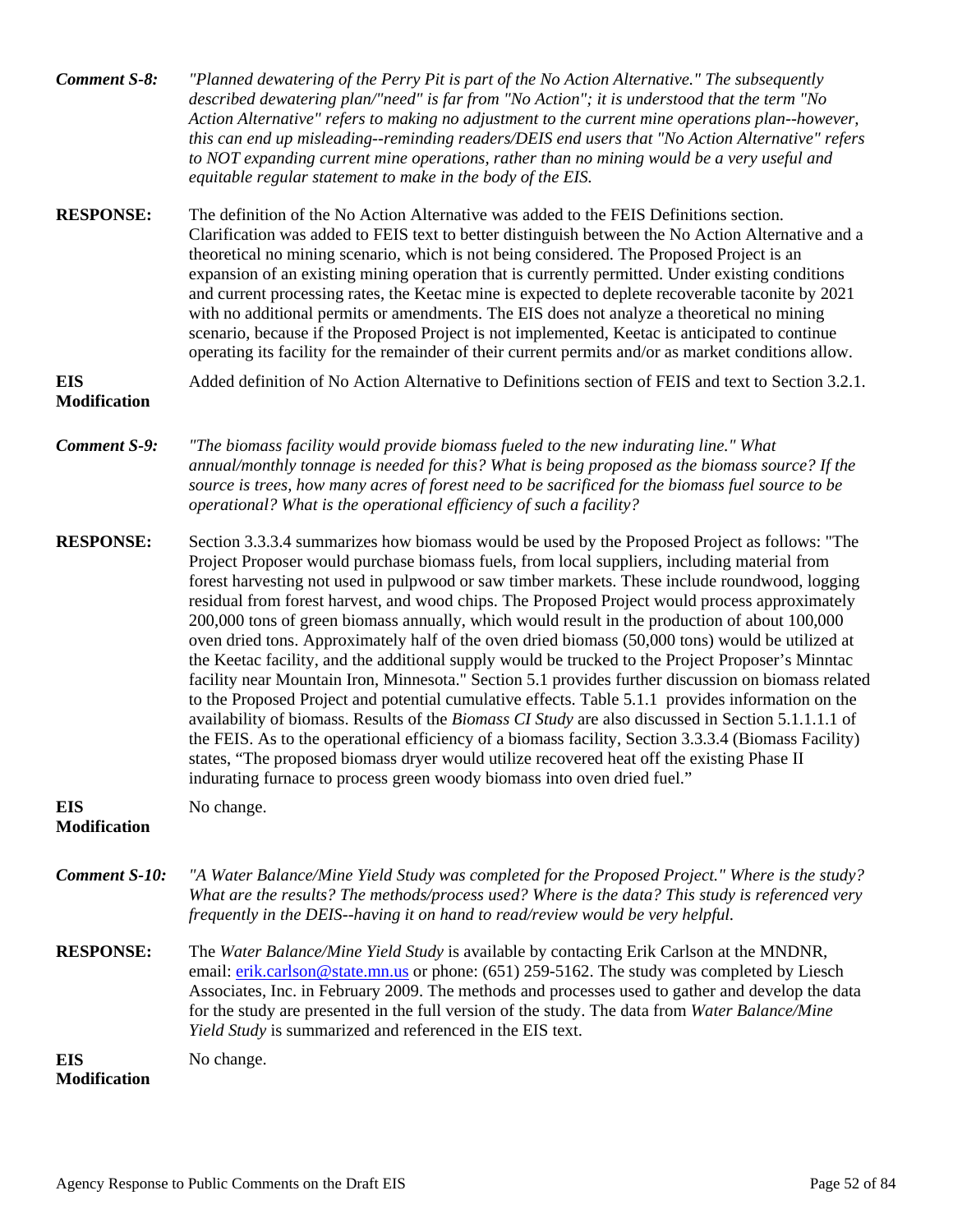| <b>Comment S-11:</b>              | Table 4.4.15, pg 4-53. Total acres of wetlands impacted by proposed project are cited as 780.77;<br>this is a rather sizable loss of wetlands--where will these wetlands be replaced? Will they be<br>replaced through wetland restoration? If so, when and where?                                                                                                                                                                                                                                                                                                                                                                                                                                                                                                                                                                                                                                                                                                                                                                                                                                                     |
|-----------------------------------|------------------------------------------------------------------------------------------------------------------------------------------------------------------------------------------------------------------------------------------------------------------------------------------------------------------------------------------------------------------------------------------------------------------------------------------------------------------------------------------------------------------------------------------------------------------------------------------------------------------------------------------------------------------------------------------------------------------------------------------------------------------------------------------------------------------------------------------------------------------------------------------------------------------------------------------------------------------------------------------------------------------------------------------------------------------------------------------------------------------------|
| <b>RESPONSE:</b>                  | Mitigation for wetland impacts would use on site locations for wetland creation and off site<br>locations to create and/or restore wetlands. Past monitoring results in the inactive area of the<br>tailings basin indicate that wetlands in that location can be created to compensate for the Proposed<br>Project. If all of the wetland creation in the tailings basin is successful, which would be determined<br>over the next 5-10 years, mitigation wetland credit would total approximately 435 acres in that<br>location (a credit amount equal to 75 percent of the wetlands created). An additional 322 acres of<br>wetland mitigation credit off site is necessary to meet compensatory wetland mitigation<br>requirements. Off site wetland mitigation would be accomplished through a combination of<br>wetland creation and wetland restoration currently proposed in Aitkin County. FEIS Section 4.6.3<br>(DEIS Section 4.4.1.3.1) describes potential wetland mitigation measures in greater detail. Text in<br>the FEIS was revised to reflect mitigation credit allowance for on site compensation. |
| <b>EIS</b><br><b>Modification</b> | Text revised in Section 4.6.3.                                                                                                                                                                                                                                                                                                                                                                                                                                                                                                                                                                                                                                                                                                                                                                                                                                                                                                                                                                                                                                                                                         |
| <b>Comment S-12:</b>              | Water Balance Model--potential evapotranspiration is cited as a "known parameter" (2nd<br>paragraph); the next paragraph states that the depth to which evapotranspiration occurs is an<br>unknown parameterClearly, evapotranspiration rates are governed by precipitation (available<br>moisture), soil content, weather, and amount and type of foliage cover. Except in extremely cool,<br>humid climates, evapotranspiration is the major use of water--this begs the following questions:<br>how was the potential evapotranspiration rate determined for the Keetac site? What accounting for<br>vegetative cover was made? If the depth to which the evapotranspiration is occurring is unknown,<br>how can potential evapotranspiration be referred to as a "known parameter"? This seems a fairly<br>significant issue, since evapotranspiration is know to be the major use of water environmentally.                                                                                                                                                                                                       |
| <b>RESPONSE:</b>                  | The Water Balance Report provides a detailed description how evapotranspiration is calculated. It<br>is calculated through a widely accepted water balance method, the Thornthwaite Method. The<br>Project Proposer collaborated with MNDNR to reach an agreement about an approach for water<br>balance modeling. The maximum depth of evapotranspiration losses used in the model was 12<br>inches, which is representative of the majority of the rooting mass for many plants growing in<br>wetlands as evidenced within forested wetlands in northern Minnesota. This depth is validated<br>through examination of uprooted trees in which the shallow rooting depth is prominent due to<br>saturated soils.                                                                                                                                                                                                                                                                                                                                                                                                      |
| <b>EIS</b><br><b>Modification</b> | No change.                                                                                                                                                                                                                                                                                                                                                                                                                                                                                                                                                                                                                                                                                                                                                                                                                                                                                                                                                                                                                                                                                                             |
| <b>Comment S-13:</b>              | "The values selected for the unknown parameters were all determined to be within the accepted<br>range for conditions present." How were they so determined? What are the ranges? Where is this<br>mysterious model--is there any written report of the modeling and the results?                                                                                                                                                                                                                                                                                                                                                                                                                                                                                                                                                                                                                                                                                                                                                                                                                                      |
| <b>RESPONSE:</b>                  | The Water Balance Report provides a detailed description how evapotranspiration is calculated. It<br>is calculated through a widely accepted water balance method, the Thornthwaite Method. The<br>Project Proposer collaborated with MNDNR to reach an agreement about an approach for water<br>balance modeling. The maximum depth of evapotranspiration losses used in the model was 12<br>inches, which is representative of the majority of the rooting mass for many plants growing in<br>wetlands as evidenced within forested wetlands in northern Minnesota. This depth is validated<br>through examination of uprooted trees in which the shallow rooting depth is prominent due to<br>saturated soils.                                                                                                                                                                                                                                                                                                                                                                                                      |
| <b>EIS</b><br><b>Modification</b> | No change.                                                                                                                                                                                                                                                                                                                                                                                                                                                                                                                                                                                                                                                                                                                                                                                                                                                                                                                                                                                                                                                                                                             |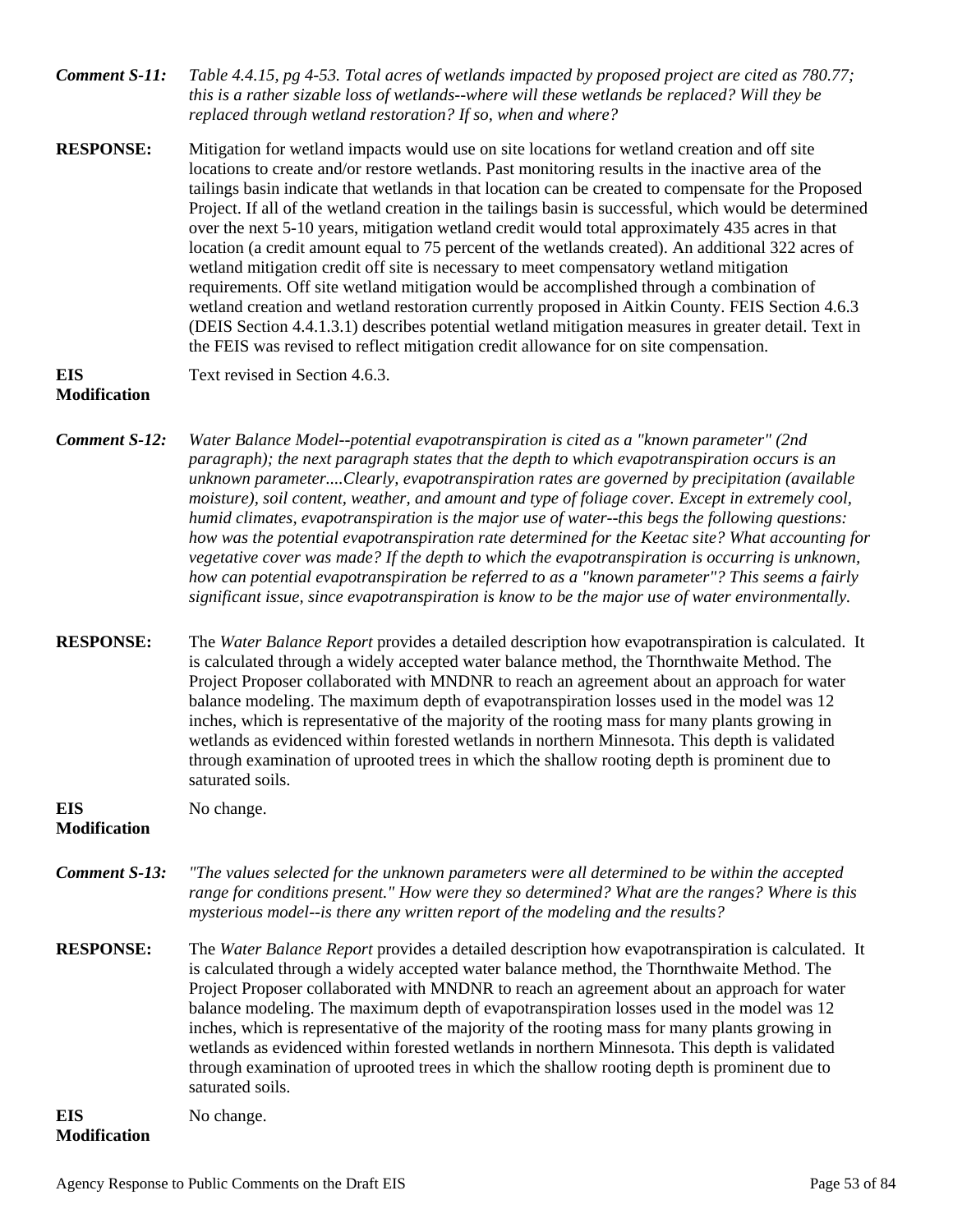- *Comment S-14: The point is that simply tallying up the total amount of water for a given region and proposing that removal of water from say the groundwater portion of the area can be replaced with surface was addition without there being any ill-effects is ludicrous. If the same quantity of water is returned to surficial water resources that was removed from the groundwater--considering that to actually keep the water balanced it would seem to need to be returned at the same rate that it was removed- -flooding or "over abundance of surface water" would definitely occur. Additionally, removing surface water at a rate ground water could be removed would cause an equally deleterious effect bit in the reverse--drying up and loosing critical surface waters. Either scenario results in devastating effects of the habitats--aquatic, riparian, littoral, shoreline terrestrial, wetlands- directly dependent upon the water actually staying balanced and present in the environment. If the above discussion is off the mark, please be more clear in how the water balance model is actually employed as a water resource management tool.*
- **RESPONSE:** The DEIS and supporting *Indirect Wetland Impacts Study* (Barr, 2009CC) conclude that the potential for wetland impacts due to subsurface drainage would be small. This is due to a significant portion of the wetlands being perched and not directly linked to the groundwater. Therefore, it is not suggested that surface water runoff would be replacing a groundwater component of wetland hydrology. Thus, the Indirect Wetland Impacts Study focused on evaluating the effects of the Proposed Project on surface water changes through calibration using existing hydrology data and modeling future effects. The results showed that through the implementation of mitigation measures, including installing outlets from wetlands and appropriately planning drainage from stockpiles, the existing hydrologic regime of wetlands adjacent to the Proposed Project could be maintained similar to existing conditions. The Project Proposer is also required to monitor 174.6 acres of adjacent wetlands to ensure future impacts do not occur, or if they do, wetland compensation would be required.

The potential for impacts associated with the withdrawal of groundwater is addressed in the *Water Contingency Plans* (Liesch, 2009). The fractured nature of the ore creates some uncertainty about the impacts of groundwater withdrawal, but through evaluation of existing groundwater monitoring records associated with the mine operation drawdown impacts are considered to be minimal. To ensure against the potential for impacts the Project Proposer would install an extensive network of groundwater monitoring wells with a definitive monitoring frequency, as was agreed to with the MNDNR.

The potential for dewatering flows were accounted for in the *Water Balance Report*, *O'Brien Creek Stream Morphology Report*, and *Hay Creek Water Quality Report*, and were determined to not significantly increase the potential for flooding adjacent to and downstream of the Proposed Project.

**EIS Modification**  No change.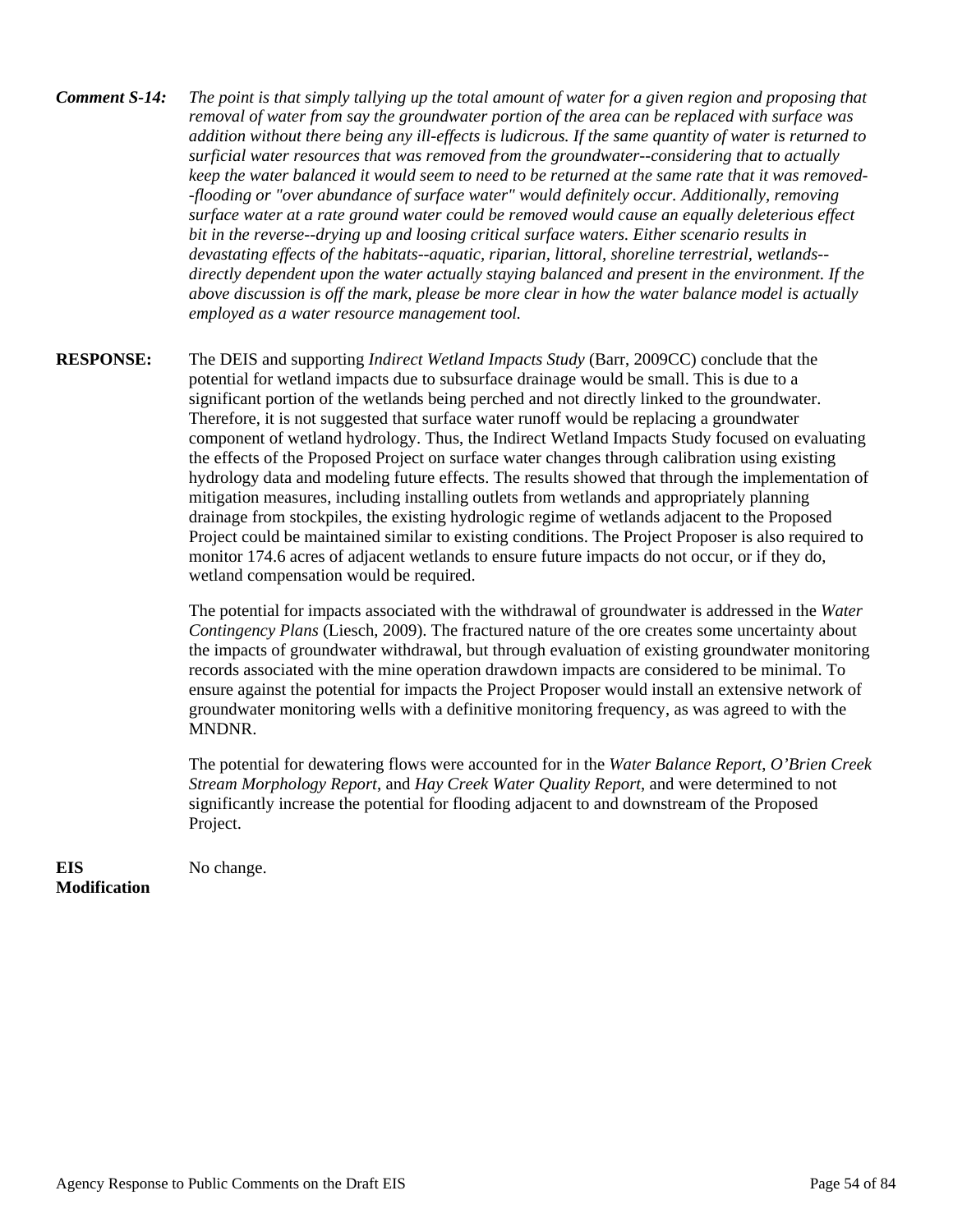| <b>Comment S-15:</b>              | 2nd Paragraph: "some wetlands near the project could have excessive water while others could<br>become drier as a result of the Proposed Project." This is a major concern--this will have a serious<br>impact on habitats and the ecosystems dependent upon the wetlands effected (see above<br>discussion).                                                                                                                                                                                                                                                                                                                                                                                                                                                                                                                                                                             |
|-----------------------------------|-------------------------------------------------------------------------------------------------------------------------------------------------------------------------------------------------------------------------------------------------------------------------------------------------------------------------------------------------------------------------------------------------------------------------------------------------------------------------------------------------------------------------------------------------------------------------------------------------------------------------------------------------------------------------------------------------------------------------------------------------------------------------------------------------------------------------------------------------------------------------------------------|
| <b>RESPONSE:</b>                  | The Project Proposer has installed a series of monitoring wells in wetlands with the potential to be<br>impacted in the future. These wetlands are located north of the proposed east stockpile. Hydrology<br>monitoring has occurred in 2008 and 2009 to establish pre-project conditions in these wetlands.<br>Continued monitoring of these wetlands during the Proposed Project would occur as a condition of<br>the Clean Water Act (CWA) section 404 and Wetland Conservation Act (WCA) permits, to<br>determine if additional wetland impacts have occurred. Future wetland impacts would require<br>compensatory mitigation. Additionally, the MPCA Section 401 Certification is required to ensure<br>that the Proposed Project will be in compliance with state water quality standards. This certification<br>will require continued monitoring for potential wetland impacts. |
| <b>EIS</b><br><b>Modification</b> | No change.                                                                                                                                                                                                                                                                                                                                                                                                                                                                                                                                                                                                                                                                                                                                                                                                                                                                                |
| <b>Comment S-16:</b>              | "The documents provided by the Project Proposer are listed below, which were submitted in<br>support of the quantifying and qualifying the potential impacts to non-wetland resources." (List on<br>page 4-59) Where are these documents? Why is their location not referenced here if they are part<br>of the DEIS? If they are not part of it, why not? How can consulting agencies and/or the public get<br>to view them? Portions of information from these documents appear in the body of the EIS, but the<br>whole reports do not make an appearance--why not?                                                                                                                                                                                                                                                                                                                     |
| <b>RESPONSE:</b>                  | The documents listed on page 4-59 in Section 4.4.2 of the DEIS are described at the beginning of<br>the DEIS in the Project Related Studies section and also referenced in the References chapter. The<br>documents were not included in the DEIS appendices as the data presented in those documents was<br>summarized in the DEIS text. The project-related studies are available by contacting Erik Carlson<br>at the MNDNR, email: erik.carlson@state.mn.us or phone: (651) 259-5162.                                                                                                                                                                                                                                                                                                                                                                                                 |
| <b>EIS</b><br><b>Modification</b> | No change.                                                                                                                                                                                                                                                                                                                                                                                                                                                                                                                                                                                                                                                                                                                                                                                                                                                                                |
| <b>Comment S-17:</b>              | One key aspect to Wild Rice not mentioned is that any waters that have ever had wild rice growing<br>in them are potential wild rice beds. The seeds can lie dormant for an undetermined period of time,<br>waiting for the conditions to return that will allow sprouting and growing.                                                                                                                                                                                                                                                                                                                                                                                                                                                                                                                                                                                                   |
| <b>RESPONSE:</b>                  | The EIS currently states that seeds may remain dormant for years to decades until conditions are<br>favorable for germination and plant growth. In the absence of historic records documenting past<br>wild rice stands, it is not possible to know which water bodies may contain dormant wild rice beds.                                                                                                                                                                                                                                                                                                                                                                                                                                                                                                                                                                                |
| <b>EIS</b><br><b>Modification</b> | No change.                                                                                                                                                                                                                                                                                                                                                                                                                                                                                                                                                                                                                                                                                                                                                                                                                                                                                |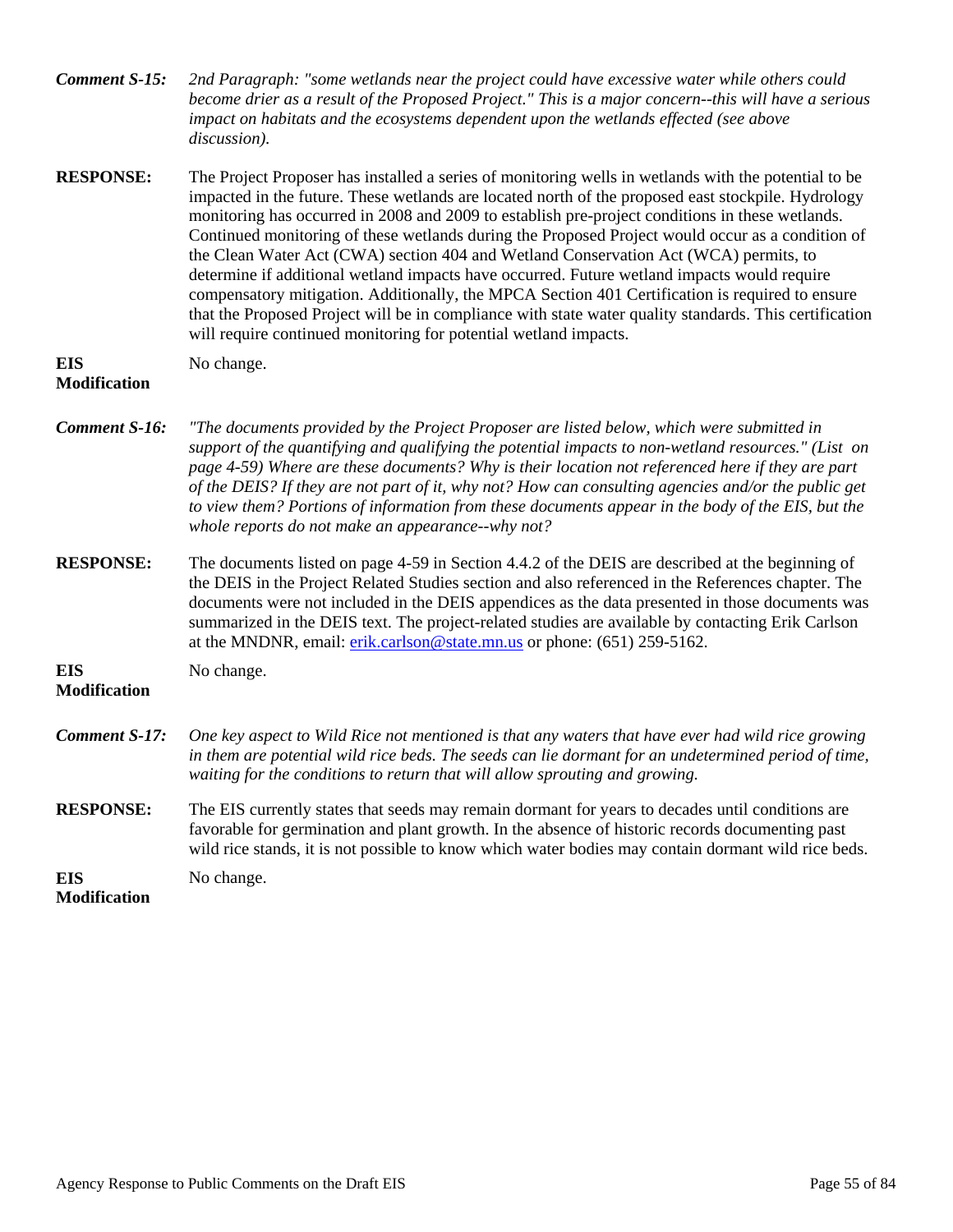| <b>Comment S-18:</b>              | 5th Paragraph, pg 5-45: The sulfate levels conducive to healthy, abundant wild rice production<br>have been reliably documented at 10 mg/L. While it is true that wild rice can grow in the higher<br>sulfate levels quoted, it is also true that wild rice production (bed abundance) declines and the rice<br>itself becomes a poorer quality, reducing its food value, when the sulfate levels increase. Wild rice<br>thrives at $10 \text{ mg/L}$ sulfate concentrations and less--deleterious effects begin to be observable on the<br>quality and quantity of bed production at $35+$ mg/L. (Section 5.4.5 Environmental Consequences). |
|-----------------------------------|-----------------------------------------------------------------------------------------------------------------------------------------------------------------------------------------------------------------------------------------------------------------------------------------------------------------------------------------------------------------------------------------------------------------------------------------------------------------------------------------------------------------------------------------------------------------------------------------------------------------------------------------------|
| <b>RESPONSE:</b>                  | Additional review of existing literature on wild rice was conducted related to potential impacts<br>from sulfate and water level fluctuations, including the University of Minnesota-Duluth research<br>efforts. The FEIS was revised based on a summary of the findings from this effort to more<br>accurately describe the potential impacts the Proposed Project may have on wild rice that could<br>result from changes in sulfate concentrations or water levels.                                                                                                                                                                        |
| <b>EIS</b><br><b>Modification</b> | Text revisions to Section 5.4 and creation of new Section 4.7.                                                                                                                                                                                                                                                                                                                                                                                                                                                                                                                                                                                |
| <b>Comment S-19:</b>              | Overall the portions addressing water, water quality, wetlands and cumulative effects on same<br>gave concise and thorough background information; however, the several documents that<br>continued to be referred to as having been provided where not manifest in the DEIS. These need to<br>be included at least as appendices or cited such that the documents could be viewed.                                                                                                                                                                                                                                                           |
| <b>RESPONSE:</b>                  | The documents listed on page 4-59 in Section 4.4.2 of the DEIS are described at the beginning of<br>the DEIS in the EIS Related Studies section and also referenced in the References chapter. The<br>documents were not included in the DEIS appendices as the data presented in those documents was<br>summarized in the DEIS text. The project-related studies are available by contacting Erik Carlson<br>at the MNDNR, email: erik.carlson@state.mn.us or phone: (651) 259-5162.                                                                                                                                                         |
| <b>EIS</b><br><b>Modification</b> | No change.                                                                                                                                                                                                                                                                                                                                                                                                                                                                                                                                                                                                                                    |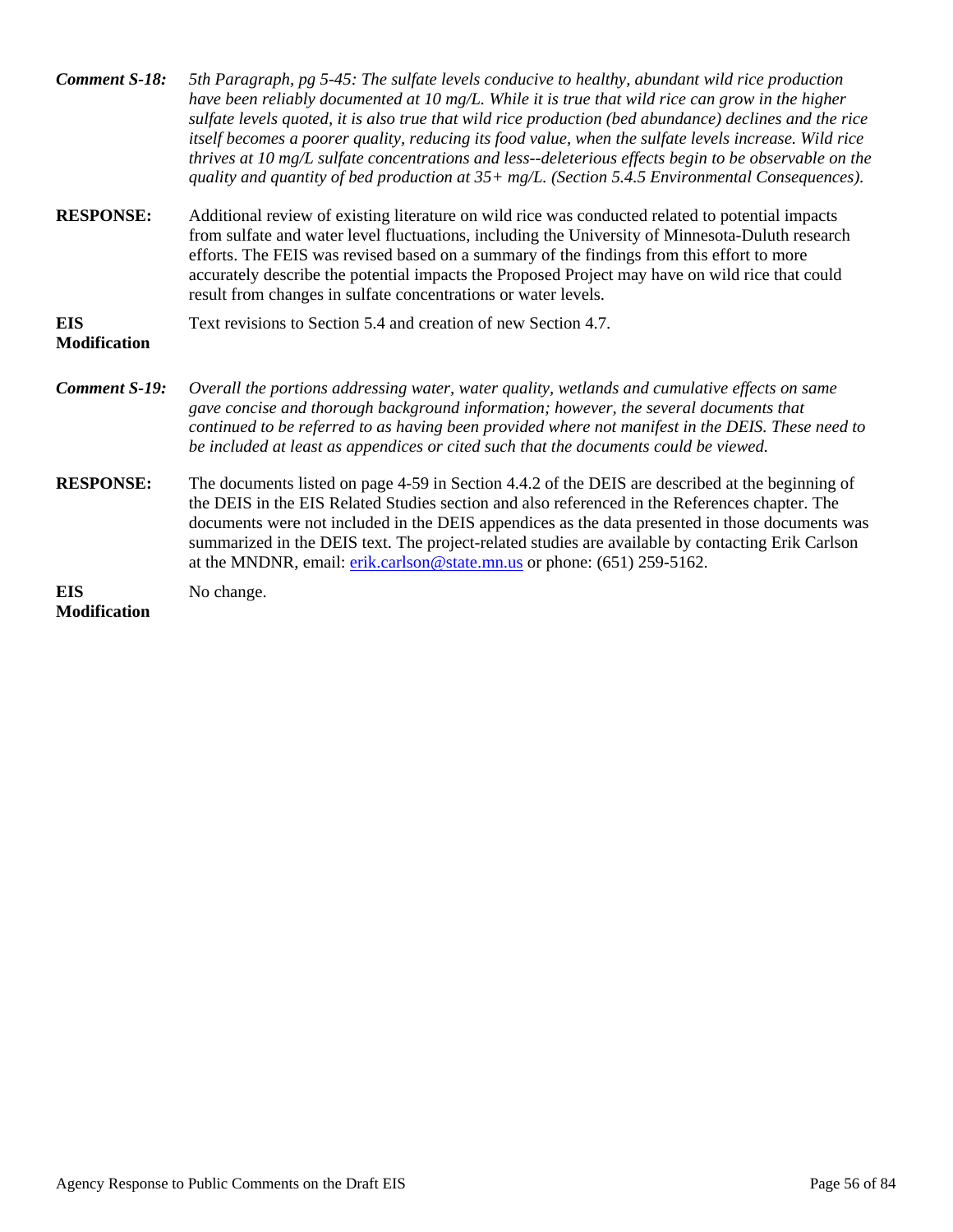*Comment S-20: The level of potential damaging impact to water resources surrounding the proposed and current project have been reduced to easy to discuss numbers and details on paper, while the terrestrial damage done by "removing overburden" was not addressed at all. Reducing the environment to numbers, stats and charts removes or at least lessens the connective understanding many people have of their environment. A similar effect is seen when referring to soil and forest or overlying rock formations as "overburden". This degree of separation does a disservice to the profound impact mining has on the landscape, the animals and the human inhabitants of the neighboring areas.* 

**RESPONSE:** The purpose of an EIS is to present a factual and scientific document that describes the potential impacts a proposed project may have on the natural resources and human environment, including consideration of project alternatives in a succinct manner, as described in Minnesota Rules part 4410.2300, subp. H. It is also intended to provide an opportunity for public input. Through the writing of the EIS, it is not the intent of the MNDNR or USACE to marginalize the impacts that mining has on the environment. It is realized that mining converts forested uplands, wetlands, and other natural resources into open mine pits, stockpiles, and tailings basins. However, ferrous mining is allowed and regulated in the state of Minnesota under Minnesota Rules Chapter 6130, which sets forth standards and permits required to conduct mining-related activities. The MNDNR and USACE recognize the interrelationship of natural resources and the human environment and have described the relationship in the EIS text through discussions about potential impacts and mitigation measures. Further, FEIS Section 4.18 (DEIS Section 6.11) discusses the Federal Trust Responsibilities to Indian Tribes, which describes the interrelationship of natural resources and the human environment. In addition, the effects of removing overburden as a function of open pit mining is addressed in the Section 5.6 -Wildlife Habitat Loss/ Fragmentation and Travel Corridor Obstruction.

**EIS Modification** 

No change.

*Comment S-21: Finally, considering all the damaging effects already known and acknowledged by the "project proposer" as being part and parcel of the proposed project, and further considering all the potential damaging effects which have to be monitored for and necessitate contingency plans, one has to ask if this project expansion proposal is actually necessary--or is it simply desired by the proposer regardless of the environmental risk and cost.* 

**RESPONSE:** The existence of communities on the Iron Range is due to the presence of iron ore. Historically, the local economy thrived due to this iron ore, which created communities in its vicinity. This in turn contributed greatly to the state of Minnesota's economy and established Minnesota as a global competitor in the production of taconite for use around the world. While there are now a number of other industries in northern Minnesota, such as forestry, tourism, and recreation that fuel the economy, the production of taconite still contributes greatly to the state and local economy. The Project Proposer has evaluated its own economic risk and investment as it relates to the Proposed Project. Communities in the area have also been planning for expansion of major industries that would bring employment opportunities to the Iron Range. Working together, the Project Proposer, government agencies, and other interested parties are seeking to develop a project that minimizes the impacts on the environment, while satisfying existing local and regional plans for economic growth and stability.

```
EIS 
Modification 
                  No change.
```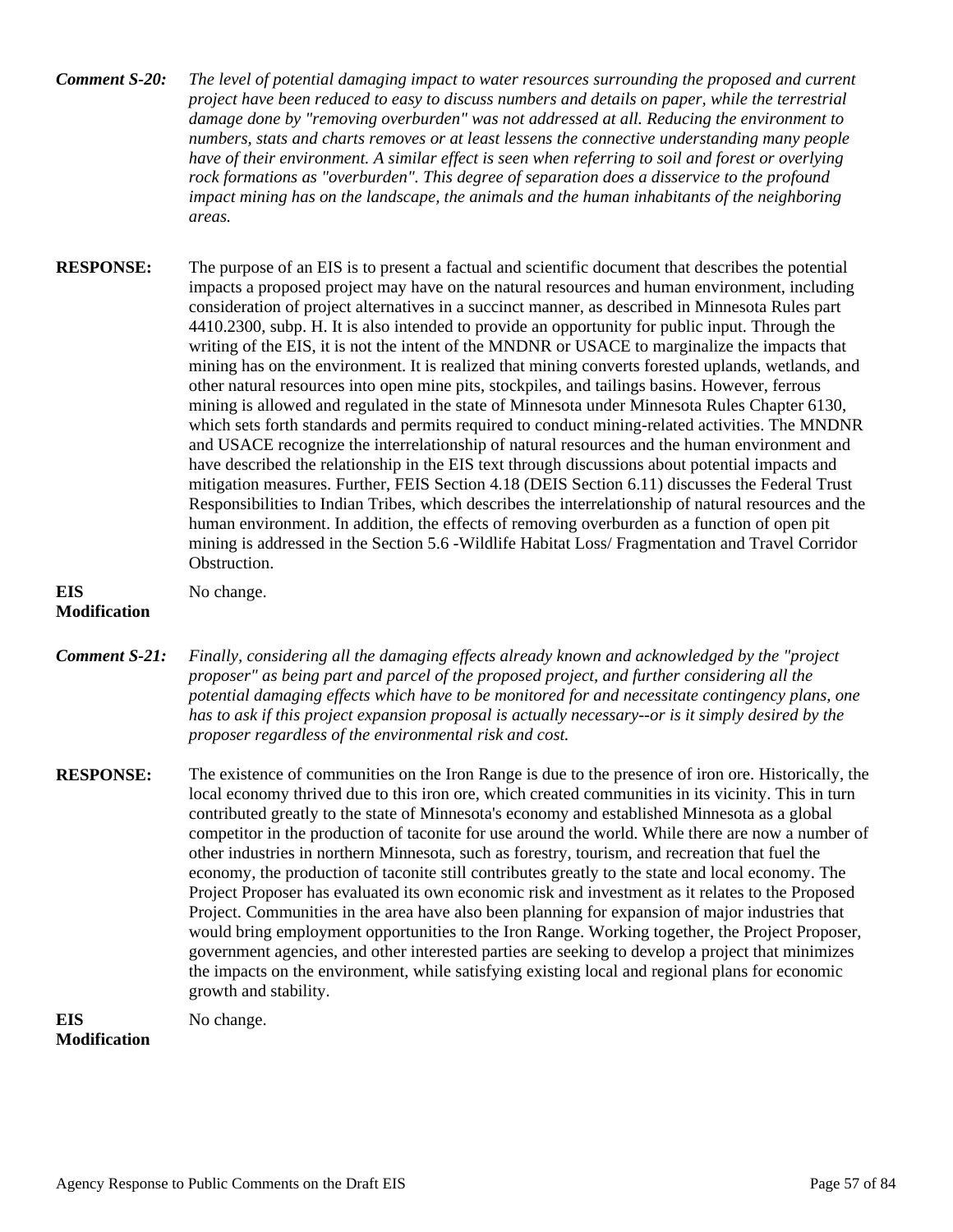| <b>COMMENT LETTER</b><br><b>RECEIVED FROM:</b> | <b>Lynn McClure, Cory MacNulty, Paul Aasen, National Parks</b><br><b>Conservation Association, Voyageurs National Park Association,</b><br>Minnesota Center for Environmental Advocacy (e-mail received<br><b>January 27, 2010 (T)</b>                                                                                                                                                                                                                                                                                                                                                                                                                                                                                                                                                                                                                                                                                                                                                                                     |
|------------------------------------------------|----------------------------------------------------------------------------------------------------------------------------------------------------------------------------------------------------------------------------------------------------------------------------------------------------------------------------------------------------------------------------------------------------------------------------------------------------------------------------------------------------------------------------------------------------------------------------------------------------------------------------------------------------------------------------------------------------------------------------------------------------------------------------------------------------------------------------------------------------------------------------------------------------------------------------------------------------------------------------------------------------------------------------|
| <b>Comment T-1:</b>                            | Our comment letter referenced impacts from mercury emissions. The attached document, which we<br>received earlier today in response to a data practices act request, brought to our attention the<br>cumulative impact of mercury on wildlife species. This impact should be thoroughly investigated in<br>the Draft EIS as a part of NEPA requirements. Please consider this email and the attachment as an<br>addendum to our comments submitted yesterday. (email received 1/27/2010)                                                                                                                                                                                                                                                                                                                                                                                                                                                                                                                                   |
| <b>RESPONSE:</b>                               | Additional analysis was completed for Section 5.13.2 – Ecological Risk Assessment for the FEIS.<br>Based on MPCA's Mercury Risk Estimation Method (MMREM) approach, the estimated increase<br>in mercury levels in piscivorous animals eating fish from the study lakes would fall in the range of<br>0.2 percent to 2.2 percent. This analysis found that the effects of mercury on wildlife would vary<br>depending on the species and its habits. For example, potential increases of mercury concentrations<br>in piscivorous animals whose diet consists solely of fish from Swan Lake would be proportional to<br>the increase in methylmercury concentrations in Swan Lake. Additionally, the risk of increased<br>exposure to the birds and animals that prey on them would be proportional to the increase in<br>mercury concentrations in the prey organisms they consume from the study lakes multiplied by the<br>fraction of their total diet that is composed of these insects or other affected prey items. |
| <b>EIS</b><br><b>Modification</b>              | Text revisions and additions in Section 5.13.2.                                                                                                                                                                                                                                                                                                                                                                                                                                                                                                                                                                                                                                                                                                                                                                                                                                                                                                                                                                            |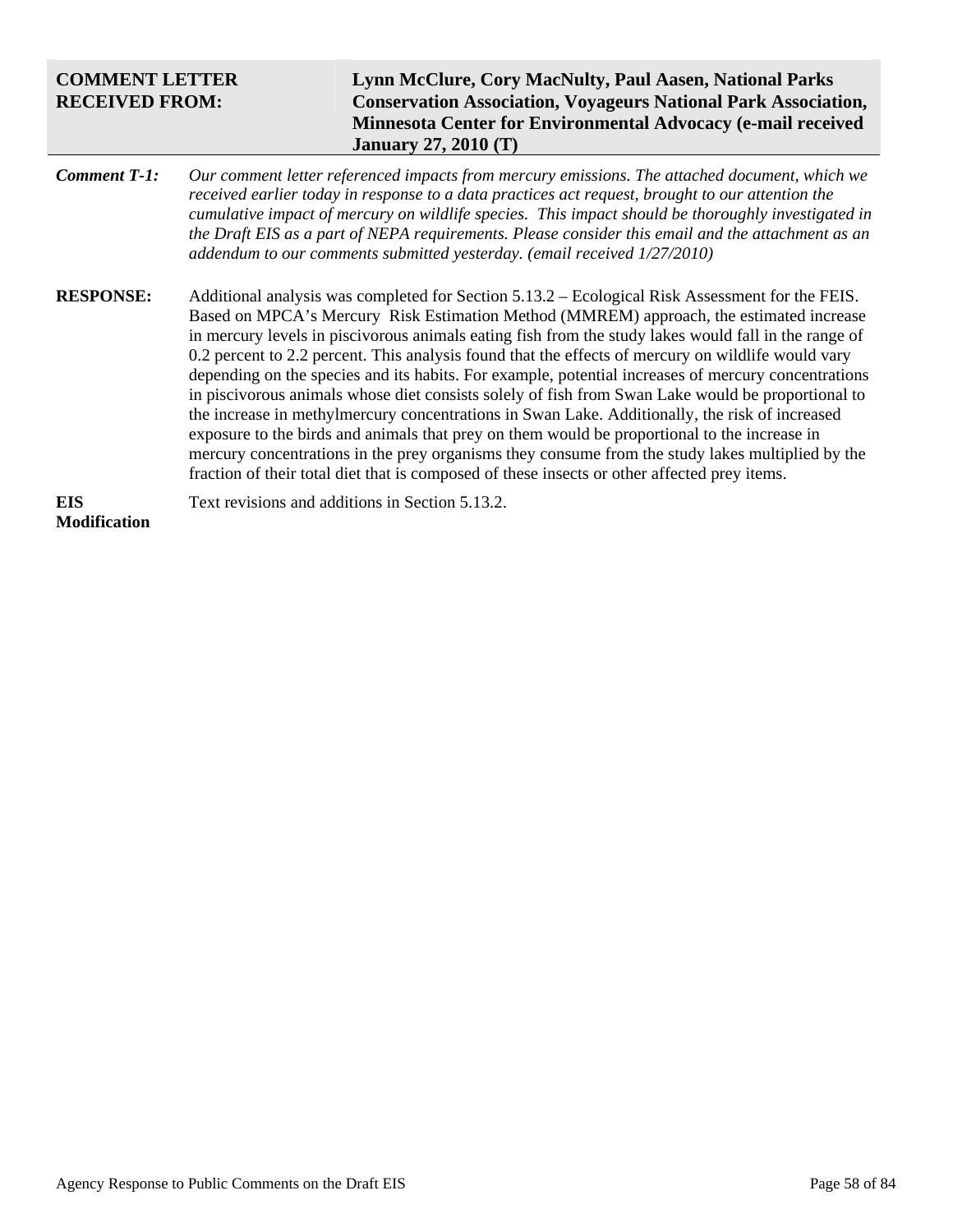#### **COMMENT LETTER RECEIVED FROM: Kenneth Westlake, NEPA Compliance Officer, EPA Region 5, January 27, 2010 (U)**

| <b>Comment U-1:</b>               | The applicant must follow a sequence of steps to be in compliance with the $404(b)(1)$ Guidelines,<br>which include avoidance, minimization, and compensation for unavoidable impacts. After review of<br>the information available, EPA has determined the applicant has not demonstrated that impacts<br>have been avoided and minimized to the maximum extent practicable and is not in compliance with<br>the $404(b)(1)$ Guidelines at this time.                                                                                                                                                                                                                                                                                                                                                                                                                                                                                           |
|-----------------------------------|--------------------------------------------------------------------------------------------------------------------------------------------------------------------------------------------------------------------------------------------------------------------------------------------------------------------------------------------------------------------------------------------------------------------------------------------------------------------------------------------------------------------------------------------------------------------------------------------------------------------------------------------------------------------------------------------------------------------------------------------------------------------------------------------------------------------------------------------------------------------------------------------------------------------------------------------------|
| <b>RESPONSE:</b>                  | Included in Appendix E are volumes of waste rock and surface overburden that would be generated<br>from the Proposed Project and where these materials would be stockpiled (in-pit vs. out of pit). All<br>potential in-pit and out of pit stockpiling areas were evaluated for feasibility. Based on a review of<br>the Proposed Project mine plan by MNDNR Land and Minerals mining engineers, it was<br>determined that to the extent practicable, the Project Proposer would be maximizing the use of in-<br>pit stockpiles. After maximizing in-pit stockpiles, approximately half of the stockpiling needs<br>would need to be managed in out of pit stockpiles. Out of pit stockpiles account for the greatest<br>area of wetland impacts from the Proposed Project.                                                                                                                                                                      |
|                                   | After publication of the DEIS, the USACE and MNDNR held a two day workshop with U.S. Steel,<br>USEPA, and the Bois Forte Band devoted to wetlands specifically to analyze the minimization of<br>potential impacts from the Proposed Project. Through the preparation for the workshop, and<br>discussions during the workshop, a stockpile alternative was developed. This stockpile alternative<br>is now presented in the FEIS and shows approximately 100 acres fewer wetland impacts. In<br>addition, the FEIS includes additional information that demonstrates how the Proposed Project<br>minimized wetland impacts to the extent practicable, in those areas where wetland impacts would<br>still occur, while meeting the purpose of the project.                                                                                                                                                                                      |
|                                   | The Project Proposer is required, for the Clean Water Act Section 404 permit, the Wetland<br>Conservation Act approval, and for MPCA Section 401 Water Quality Certification, to demonstrate<br>sequencing (avoidance, minimization, and compensation). Appendix E of the FEIS is an analysis<br>that provides the basis for decision making of the regulatory agencies as it relates to the first two<br>sequencing steps, avoidance and minimization. Complete avoidance of wetland impacts from the<br>Proposed Project is not practicable and does not meet the purpose of the project as the taconite<br>resource dictates where the excavation needs to occur. If minimization, or partial avoidance, of<br>wetland impacts is practicable, it needs to be demonstrated by the Project Proposer. The lead<br>agencies have identified an environmentally preferred alternative that minimizes wetland impacts<br>as discussed in the FEIS. |
| <b>EIS</b><br><b>Modification</b> | Text revised in Sections 4.6.2.2.1 and 6.2.                                                                                                                                                                                                                                                                                                                                                                                                                                                                                                                                                                                                                                                                                                                                                                                                                                                                                                      |
| <b>Comment U-2:</b>               | Based on the information provided in the Draft EIS, EPA has assigned a rating of Environmental<br>Objections - Insufficient Information "EO-2." Additional information needs to be provided to<br>support the impact analysis documented in the DEIS.                                                                                                                                                                                                                                                                                                                                                                                                                                                                                                                                                                                                                                                                                            |
| <b>RESPONSE:</b>                  | The MNDNR and USACE reviewed all of the comments received on the DEIS and have made<br>changes to the FEIS based on those comments in order to improve the quality of the information<br>and data conveyed on the Proposed Project.                                                                                                                                                                                                                                                                                                                                                                                                                                                                                                                                                                                                                                                                                                              |
| <b>EIS</b><br><b>Modification</b> | Text revisions and additions have been made throughout the FEIS based on comments received.                                                                                                                                                                                                                                                                                                                                                                                                                                                                                                                                                                                                                                                                                                                                                                                                                                                      |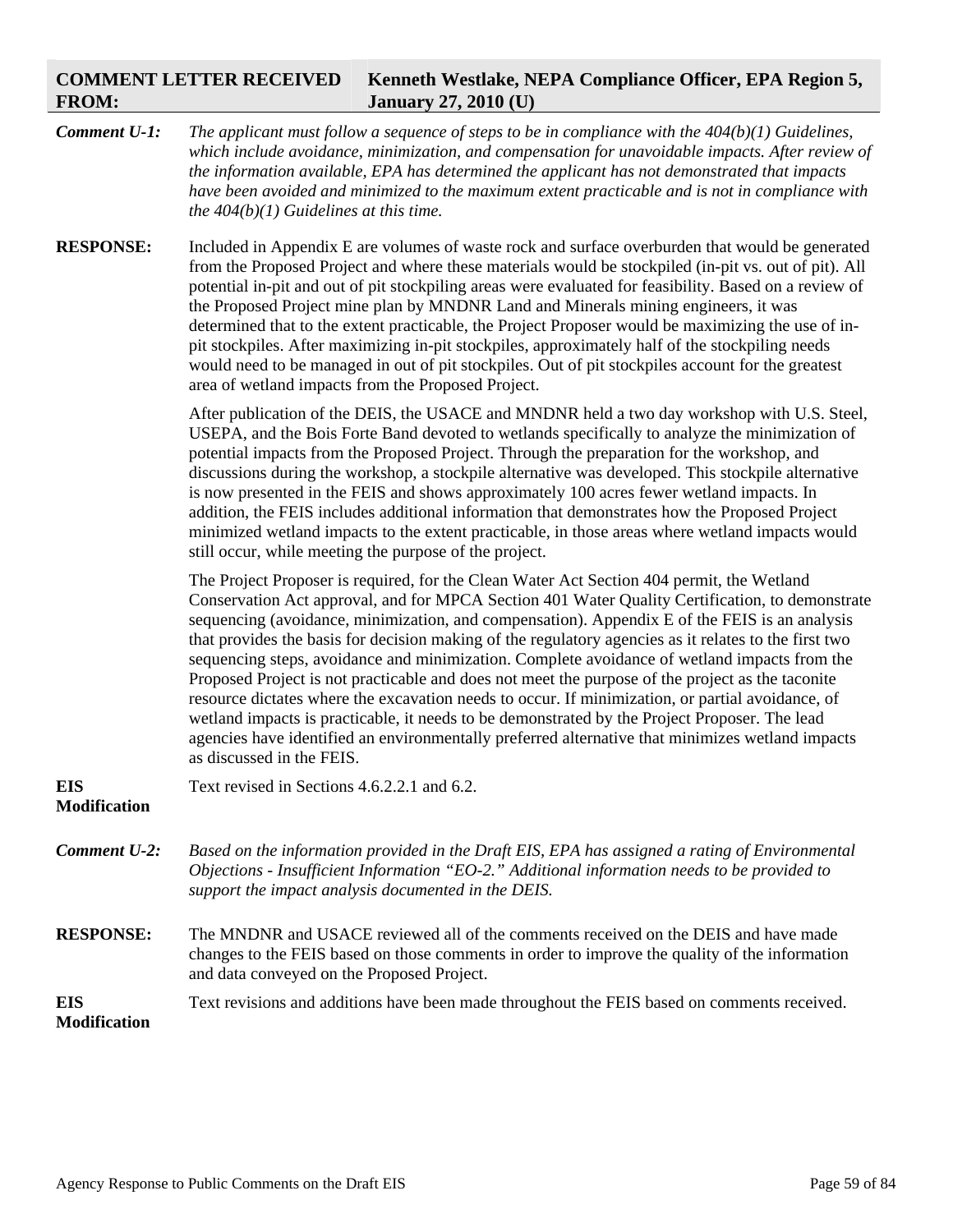| <b>Comment U-3:</b>               | Our objections are based on the impacts to wetlands and the need for demonstrated measures to<br>avoid and minimize those impacts, as well as concerns over the compensatory wetland plan. At this<br>point, we question whether the project will meet Clean Water Act Section 404 requirements for<br>selecting the least environmentally damaging practicable alternative (LEDPA).                                                                                                                                                                                                                                                                                                                                |
|-----------------------------------|---------------------------------------------------------------------------------------------------------------------------------------------------------------------------------------------------------------------------------------------------------------------------------------------------------------------------------------------------------------------------------------------------------------------------------------------------------------------------------------------------------------------------------------------------------------------------------------------------------------------------------------------------------------------------------------------------------------------|
| <b>RESPONSE:</b>                  | This comment is similar to Comment U-1, and therefore was combined. Please see response to<br>Comment U-1.                                                                                                                                                                                                                                                                                                                                                                                                                                                                                                                                                                                                          |
| <b>EIS</b><br><b>Modification</b> | See response to Comment U-1.                                                                                                                                                                                                                                                                                                                                                                                                                                                                                                                                                                                                                                                                                        |
| <b>Comment U-4:</b>               | After our review of the Draft EIS, we have identified significant issues with the wetlands analysis.<br>As you know, the Clear Water Act Section $404(b)(1)$ Guidelines require that the applicant<br>demonstrate there are no practicable alternatives available that would have a less adverse impact<br>on the aquatic environment for non-water dependent activities. The Guidelines presume that less<br>damaging upland alternatives are available for these activities unless demonstrated otherwise by<br>the applicant. The applicant must follow a sequence of steps to be in compliance with $404(b)(1)$<br>Guidelines; which include avoidance, minimization, and compensation for unavoidable impacts. |
| <b>RESPONSE:</b>                  | This comment is similar to Comment U-1, and therefore was combined. Please see response to<br>Comment U-1.                                                                                                                                                                                                                                                                                                                                                                                                                                                                                                                                                                                                          |
| <b>EIS</b><br><b>Modification</b> | See response to Comment U-1.                                                                                                                                                                                                                                                                                                                                                                                                                                                                                                                                                                                                                                                                                        |
| <b>Comment U-5:</b>               | EPA has determined the applicant: 1) has not demonstrated that impacts have been avoided and<br>minimized to the maximum extent practicable, and 2) is not in compliance with the $404(b)(1)$<br>Guidelines at this time.                                                                                                                                                                                                                                                                                                                                                                                                                                                                                           |
| <b>RESPONSE:</b>                  | This comment is similar to Comment U-1, and therefore was combined. Please see response to<br>Comment U-1.                                                                                                                                                                                                                                                                                                                                                                                                                                                                                                                                                                                                          |
| <b>EIS</b><br><b>Modification</b> | See response to Comment U-1.                                                                                                                                                                                                                                                                                                                                                                                                                                                                                                                                                                                                                                                                                        |
| <b>Comment U-6:</b>               | We agree with the proposer that alternative sites or modified designs for the plant, pit, tailings<br>thickener, and tailings basin do not have advantages over the proposed project because those<br>portions of the proposed project take advantage of existing infrastructure.                                                                                                                                                                                                                                                                                                                                                                                                                                   |
| <b>RESPONSE:</b>                  | Comment has been noted.                                                                                                                                                                                                                                                                                                                                                                                                                                                                                                                                                                                                                                                                                             |
| <b>EIS</b><br><b>Modification</b> | No change.                                                                                                                                                                                                                                                                                                                                                                                                                                                                                                                                                                                                                                                                                                          |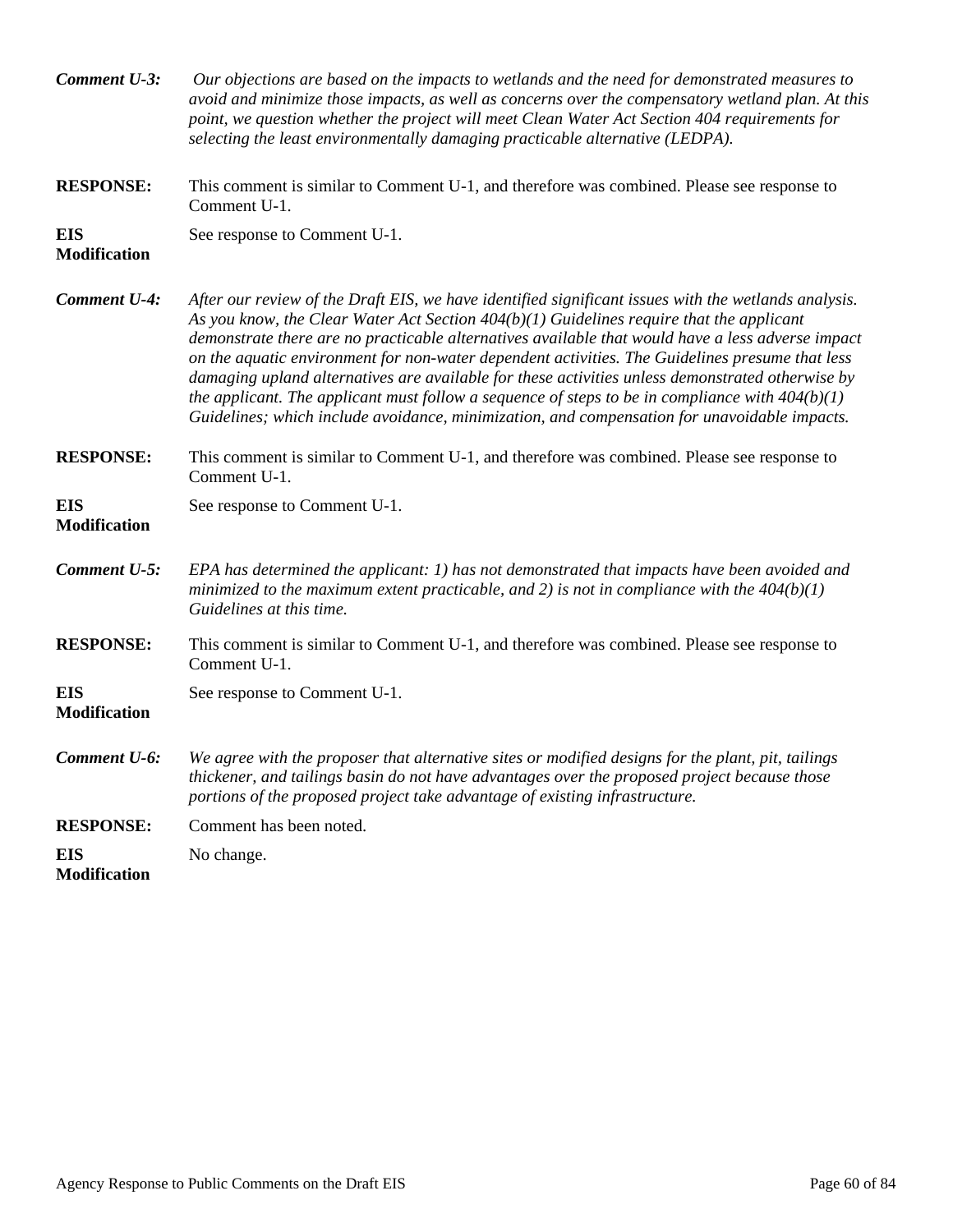| <b>Comment U-7:</b>               | "The Project Proposer has indicated that the footprint of the proposed east and south stockpiles is<br>required to meet the out-of-pit stockpiling needs after maximizing in-pit stockpiling." However,<br>there isn't a sufficient amount of information included to substantiate the statement. Throughout<br>the Draft EIS, similar statements about stockpiling are made without adequate support.                                                                                                                                                                                                 |
|-----------------------------------|--------------------------------------------------------------------------------------------------------------------------------------------------------------------------------------------------------------------------------------------------------------------------------------------------------------------------------------------------------------------------------------------------------------------------------------------------------------------------------------------------------------------------------------------------------------------------------------------------------|
| <b>RESPONSE:</b>                  | The calculations used in determining the volume of material generated for stockpiling followed<br>accepted mining engineering principles with a swelling factor of 25 percent. The MNDNR Land<br>and Minerals mining engineers have reviewed the Proposed Project mine plan and concur with the<br>analysis.                                                                                                                                                                                                                                                                                           |
|                                   | An additional analysis was completed to determine if other beneficial uses could account for a<br>reduction in stockpile area. For example, the Project Proposer uses surface overburden to a depth of<br>two feet on the top of waste rock stockpiles to add in reclamation. The use of this material for<br>mineland reclamation accounts for less than 1 percent of the surface overburden stockpiling needs.<br>A similar analysis on using waste rock to build surface overburden roads yields a similar volume of<br>less than 1 percent of waste rock stockpiling needs.                        |
|                                   | It has been determined that the Project Proposer would maximize in-pit stockpiling before relying<br>on out of pit stockpiles. Additional information on material volumes generated for stockpiling and<br>how the sequencing of mining operations dictates where material must go has been added to the<br>FEIS.                                                                                                                                                                                                                                                                                      |
|                                   | After publication of the DEIS, the USACE and MNDNR held a two day workshop with U.S. Steel,<br>USEPA, and the Bois Forte Band devoted to wetlands and specifically to analyze the minimization<br>of potential impacts from the Proposed Project. Through the preparation for the workshop, and<br>discussions during the workshop, a stockpile alternative was developed. This stockpile alternative<br>is now presented in the FEIS and shows approximately 100 acres fewer wetland impacts. In<br>addition, the FEIS includes additional information that demonstrates wetland impact minimization. |
| <b>EIS</b><br><b>Modification</b> | Revisions made to Section 3.5 and Appendix E.                                                                                                                                                                                                                                                                                                                                                                                                                                                                                                                                                          |
| <b>Comment U-8:</b>               | While the project cannot completely avoid impacting wetlands, the Draft EIS isn't clear how<br>wetland impacts have been avoided or minimized.                                                                                                                                                                                                                                                                                                                                                                                                                                                         |
| <b>RESPONSE:</b>                  | This comment is similar to Comment U-1, and therefore was combined. Please see response to<br>Comment U-1.                                                                                                                                                                                                                                                                                                                                                                                                                                                                                             |
| <b>EIS</b><br><b>Modification</b> | See response to Comment U-1.                                                                                                                                                                                                                                                                                                                                                                                                                                                                                                                                                                           |
| <b>Comment U-9:</b>               | Even though there is some information in the Draft EIS, including Appendix E, which addresses<br>stockpile alternatives, the level of information included is insufficient to support a least<br>environmentally damaging practicable alternative (LEDPA) decision under Section 404 of the<br>Clean Water Act.                                                                                                                                                                                                                                                                                        |
| <b>RESPONSE:</b>                  | Additional analysis has been completed and a stockpile alternative identified. This additional<br>analysis will provide information for a future LEDPA determination.                                                                                                                                                                                                                                                                                                                                                                                                                                  |
| <b>EIS</b><br>Modification        | Text added to Section 3.5 and Section 6.2.                                                                                                                                                                                                                                                                                                                                                                                                                                                                                                                                                             |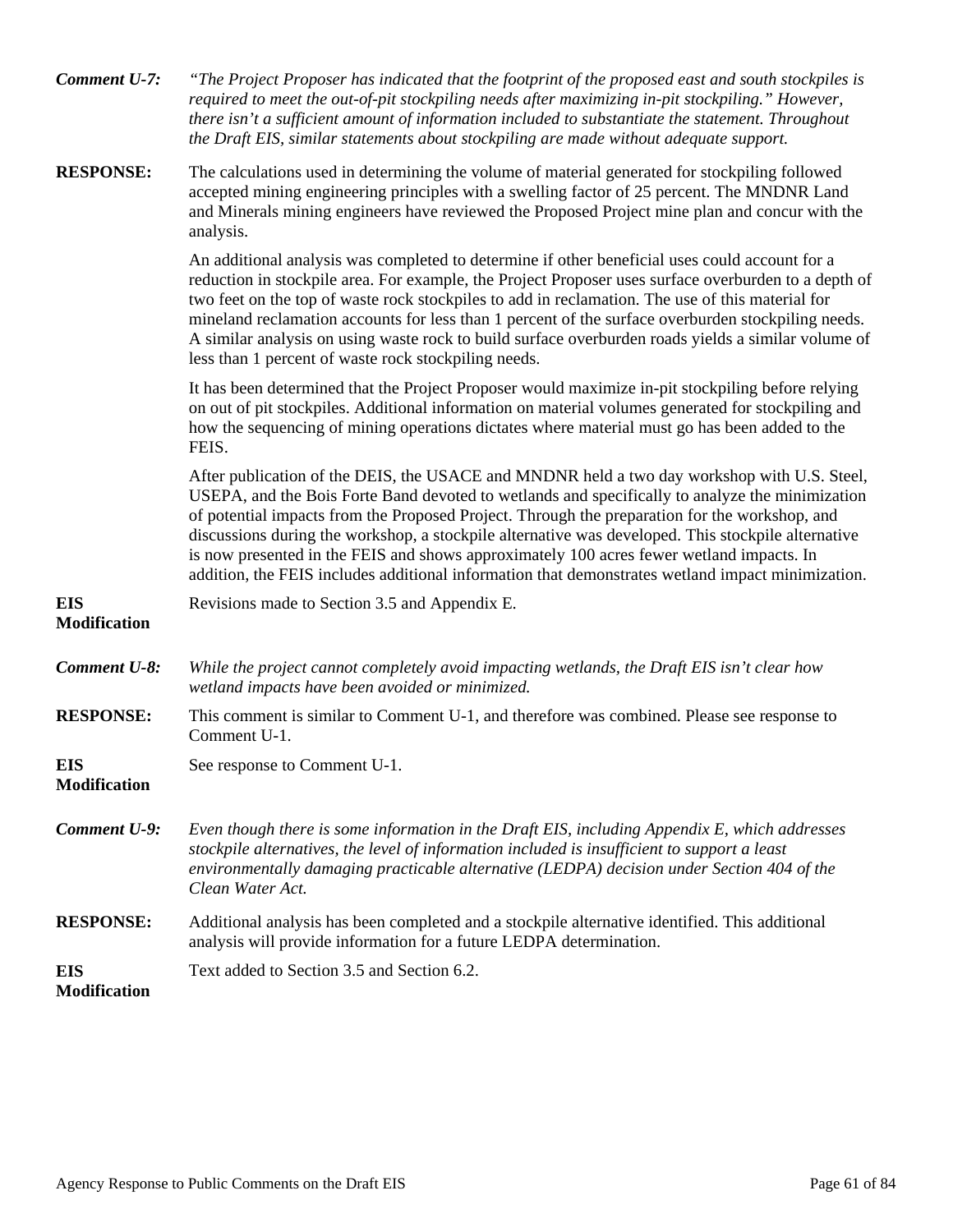| <b>Comment U-10:</b>              | From a process perspective, it is not clear if the Draft EIS will, by itself, serve as the basis for a<br>permit decision by the USACE or if additional information will be evaluated prior to a permit<br>decision.                                                                                                                                                                                                                                                                                                                                        |
|-----------------------------------|-------------------------------------------------------------------------------------------------------------------------------------------------------------------------------------------------------------------------------------------------------------------------------------------------------------------------------------------------------------------------------------------------------------------------------------------------------------------------------------------------------------------------------------------------------------|
| <b>RESPONSE:</b>                  | Additional permit-level information will be developed and evaluated prior to a permit decisions by<br>the USACE, specifically, additional information is required by the Project Proposer on each of the<br>compensation wetlands in the onsite wetland mitigation plan to substantiate the intended success of<br>the wetland creation. See also response to comment U-26.                                                                                                                                                                                 |
| EIS<br><b>Modification</b>        | No change.                                                                                                                                                                                                                                                                                                                                                                                                                                                                                                                                                  |
| <b>Comment U-11:</b>              | As written, the Draft EIS does not demonstrate that all necessary avoidance and minimization steps<br>have occurred. Since avoidance and minimization of wetland impacts are critical to achieving<br>compliance with Clean Water Act Section $404(b)(1)$ Guidelines, we recommend that the relevant<br>sections of the Final EIS be expanded.                                                                                                                                                                                                              |
| <b>RESPONSE:</b>                  | This comment is similar to Comment U-1, and therefore was combined. Please see response to<br>Comment U-1.                                                                                                                                                                                                                                                                                                                                                                                                                                                  |
| <b>EIS</b><br><b>Modification</b> | See response to Comment U-1.                                                                                                                                                                                                                                                                                                                                                                                                                                                                                                                                |
| <b>Comment U-12:</b>              | We understand the additional analysis on avoidance and minimization of wetland impacts, in<br>particular, in-pit stockpiling, will be evaluated as part of the Permit-to-Mine process. We believe<br>that the stockpile avoidance information is critical and needed in the EIS process in order for the<br>NEPA documentation to be used to support a LEDPA determination by the USACE for wetlands<br>dredge and fill under Section 404. We recommend the comments on minimizing impacts to<br>wetlands due to stockpiling be addressed in the Final EIS. |
| <b>RESPONSE:</b>                  | This comment is similar to Comment U-1, and therefore was combined. Please see response to<br>Comment U-1.                                                                                                                                                                                                                                                                                                                                                                                                                                                  |
| <b>EIS</b><br>Modification        | See response to Comment U-1.                                                                                                                                                                                                                                                                                                                                                                                                                                                                                                                                |
|                                   | <b>Comment U-13:</b> Sections of the EIS, including 3.2.2.1 and Appendix E, which deal with stockpiling, should be<br>expanded to include the following information: The available and required stockpiling capacity<br>and how it was calculated.                                                                                                                                                                                                                                                                                                          |
| <b>RESPONSE:</b>                  | Additional figures from the Project Proposer's Permit to Mine application have been added to<br>Appendix E of the FEIS. Supporting text is included in the FEIS documenting the effort to<br>minimize the out of pit stockpile footprint.                                                                                                                                                                                                                                                                                                                   |
| <b>EIS</b><br><b>Modification</b> | Text added to Appendix E.                                                                                                                                                                                                                                                                                                                                                                                                                                                                                                                                   |
| <b>Comment U-14:</b>              | Sections of the EIS, including 3.2.2.1 and Appendix E, which deal with stockpiling, should be<br>expanded to include the following information: Existing capacity and location of in-pit stockpiling.                                                                                                                                                                                                                                                                                                                                                       |
| <b>RESPONSE:</b>                  | This comment is similar to Comment U-13, and therefore was combined. Please see response to<br>Comment U-13.                                                                                                                                                                                                                                                                                                                                                                                                                                                |
| <b>EIS</b><br><b>Modification</b> | See response to Comment U-13.                                                                                                                                                                                                                                                                                                                                                                                                                                                                                                                               |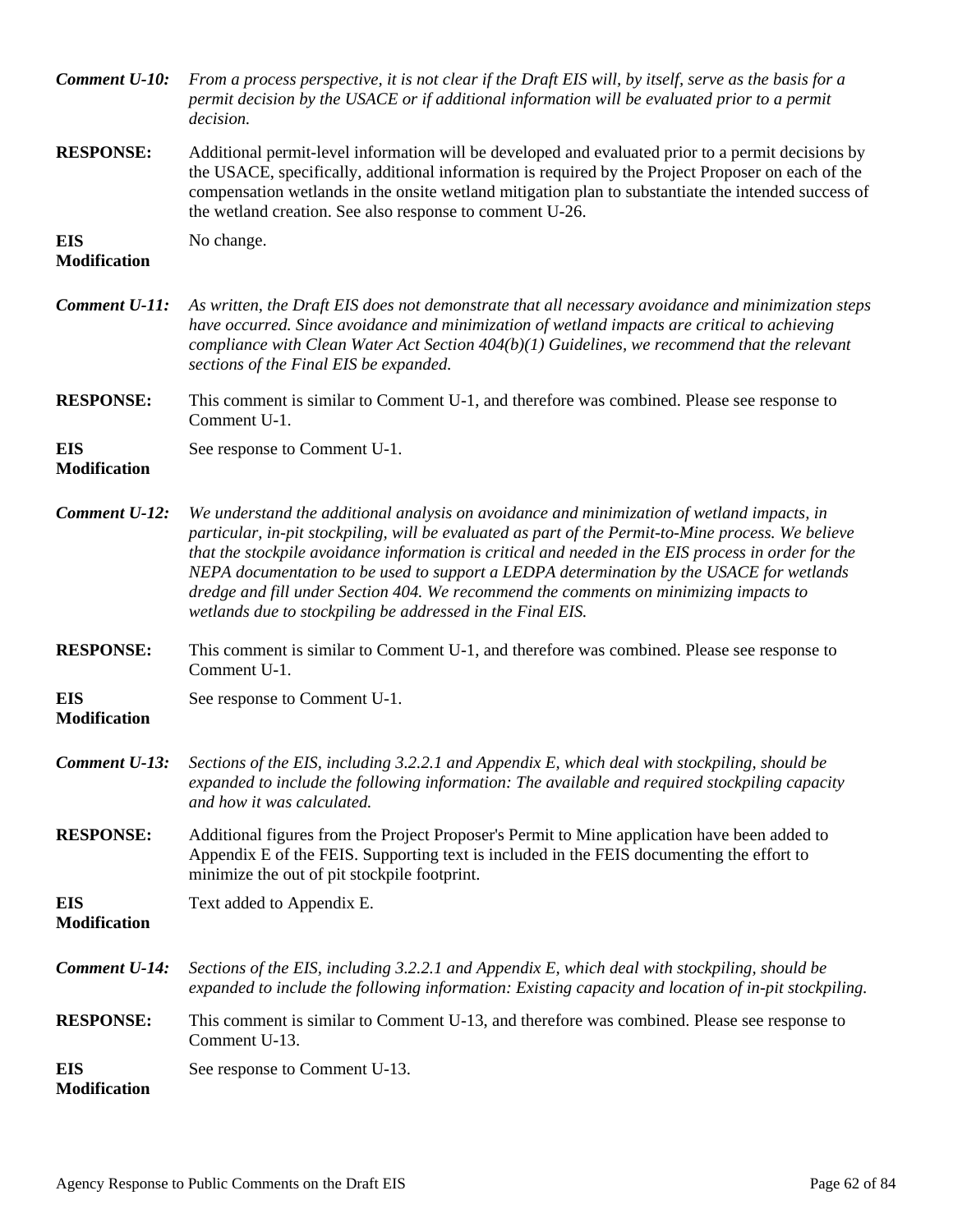| <b>Comment U-15:</b>              | Sections of the EIS, including 3.2.2.1 and Appendix E, which deal with stockpiling, should be<br>expanded to include the following information: Capacity and location of existing out-of-pit<br>stockpile and an explanation of how the applicant optimized the use of existing stockpiles.                                                                |
|-----------------------------------|------------------------------------------------------------------------------------------------------------------------------------------------------------------------------------------------------------------------------------------------------------------------------------------------------------------------------------------------------------|
| <b>RESPONSE:</b>                  | This comment is similar to Comment U-13, and therefore was combined. Please see response to<br>Comment U-13.                                                                                                                                                                                                                                               |
| <b>EIS</b><br><b>Modification</b> | See response to Comment U-13.                                                                                                                                                                                                                                                                                                                              |
| <b>Comment U-16:</b>              | Sections of the EIS, including 3.2.2.1 and Appendix E, which deal with stockpiling, should be<br>expanded to include the following information: Waste rock recycling and reuse initiatives used or<br>proposed by the applicant. For example, will coarse waste rock be used to construct/reinforce the<br>tailings basin dam?                             |
| <b>RESPONSE:</b>                  | This comment is similar to Comment U-13, and therefore was combined. Please see response to<br>Comment U-13.                                                                                                                                                                                                                                               |
| <b>EIS</b><br><b>Modification</b> | See response to Comment U-13.                                                                                                                                                                                                                                                                                                                              |
| <b>Comment U-17:</b>              | We believe that the information included in Appendix $E$ is targeted at the question of where it<br>makes most sense to site new out-of-pit stockpiles. The analysis provides a start, but does not<br>completely answer the question. As indicated in the bullets above, we do not think it is clear how<br>much out-of-pit stockpile capacity is needed. |
| <b>RESPONSE:</b>                  | Additional analysis has been completed and is included in the FEIS documenting the capacity of<br>in-pit stockpiles, existing out of pit stockpiles, and the need for additional out of pit stockpiles.                                                                                                                                                    |
| <b>EIS</b><br><b>Modification</b> | Revisions made to Section 3.5 and Appendix E.                                                                                                                                                                                                                                                                                                              |
| <b>Comment U-18:</b>              | More information is needed to explain the relationship between mineral property rights and<br>phasing of the project and the effect both have on stockpile alternatives.                                                                                                                                                                                   |
| <b>RESPONSE:</b>                  | Appendix E includes a discussion of mineral rights, property rights, and how they relate to<br>stockpile locations.                                                                                                                                                                                                                                        |
| <b>EIS</b><br><b>Modification</b> | Revisions made to Appendix E.                                                                                                                                                                                                                                                                                                                              |
| <b>Comment U-19:</b>              | We believe there may be potential stockpile areas outside of those areas evaluated in Appendix $E$<br>that would have fewer impacts on wetlands. Stockpile options adjacent to existing mining activities<br>and still inside the proposed permit-to-mine area were not evaluated.                                                                         |
| <b>RESPONSE:</b>                  | Appendix E includes new figures and discussion of stockpile exclusion areas. Exclusion areas are<br>determined based on environmental and economic factors.                                                                                                                                                                                                |
| <b>EIS</b><br><b>Modification</b> | Revisions made to Appendix E.                                                                                                                                                                                                                                                                                                                              |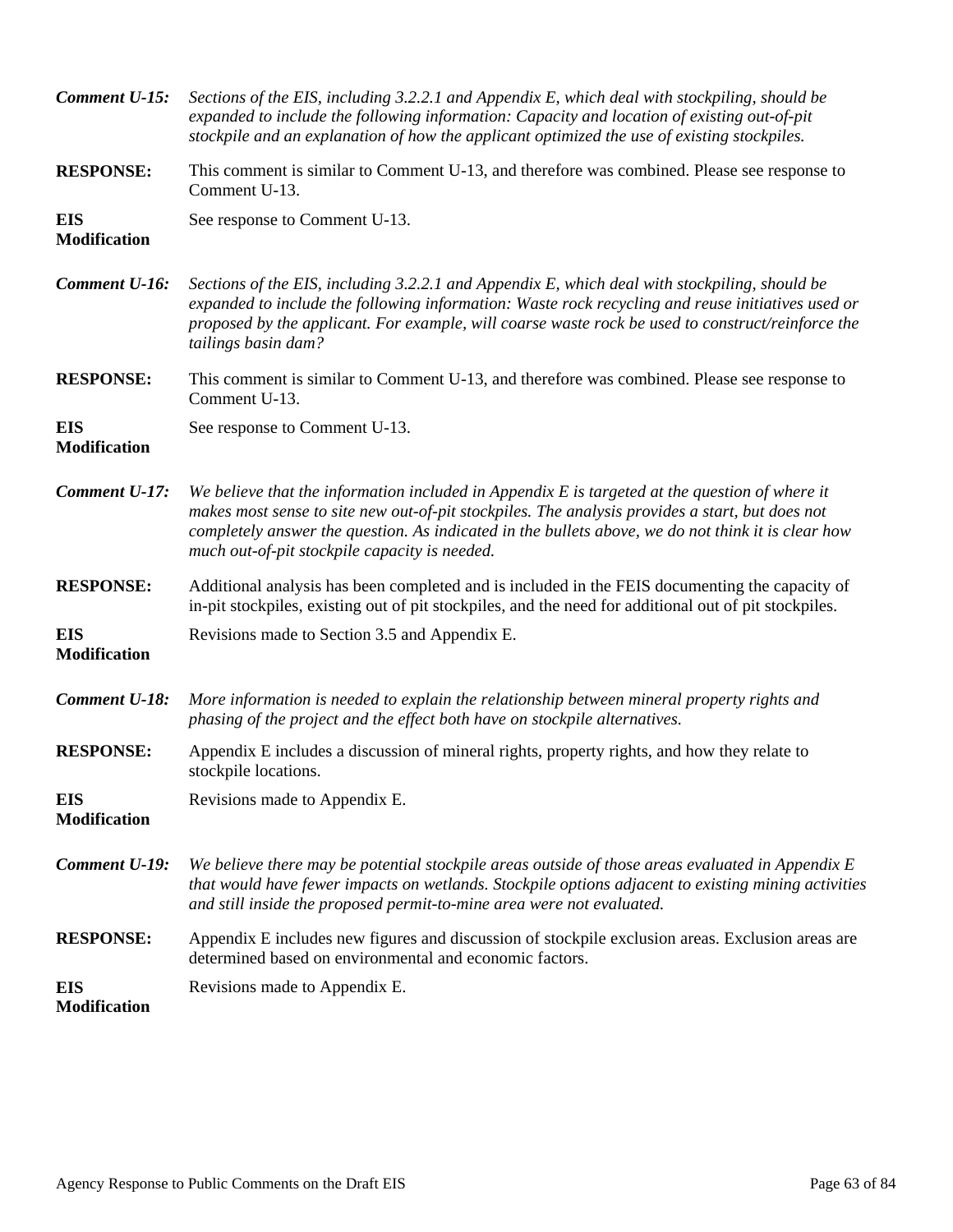| <b>Comment U-20:</b>              | The process used to avoid and minimize impacts to wetlands was not communicated in the Draft<br>EIS. This is important to demonstrate for all wetlands. Additionally, steps taken to avoid and<br>minimize impact to higher quality wetland systems were not described. It does not appear that any<br>steps were taken to avoid high quality wetlands, such as 9.23 acres of hardwood swamp in the<br>proposed south stockpile area or high quality wetlands in the proposed east stockpile area {such as<br>Wetlands #2008_13 and 2008_33).                                      |
|-----------------------------------|------------------------------------------------------------------------------------------------------------------------------------------------------------------------------------------------------------------------------------------------------------------------------------------------------------------------------------------------------------------------------------------------------------------------------------------------------------------------------------------------------------------------------------------------------------------------------------|
| <b>RESPONSE:</b>                  | This comment is similar to Comment U-1, and therefore was combined. Please see response to<br>Comment U-1.                                                                                                                                                                                                                                                                                                                                                                                                                                                                         |
| <b>EIS</b><br><b>Modification</b> | See response to Comment U-1.                                                                                                                                                                                                                                                                                                                                                                                                                                                                                                                                                       |
| <b>Comment U-21:</b>              | Some of the wetlands are geographically isolated. It appears to us that measures could be taken to<br>avoid or minimize impacts to those wetlands. We question if the impacts to the south stockpile<br>could be avoided completely by finding additional upland stockpile capacity in the area of<br>Stockpile Concept D and other areas.                                                                                                                                                                                                                                         |
| <b>RESPONSE:</b>                  | The proposed south stockpile was determined to be the only practicable location given<br>environmental and economic considerations. This analysis was updated in Appendix E.                                                                                                                                                                                                                                                                                                                                                                                                       |
| <b>EIS</b><br><b>Modification</b> | Revisions to Appendix E.                                                                                                                                                                                                                                                                                                                                                                                                                                                                                                                                                           |
| <b>Comment U-22:</b>              | Stockpile Concept D appears to have potential and should be explored in more detail. This<br>stockpile option would result in approximately 159 fewer acres of wetland impacts. However, it<br>$\sin$ 't clear how much of the land in Concept D is owned or otherwise in the control of the Project<br>Proposer versus how much of the Concept D area would need to be acquired by U.S. Steel.                                                                                                                                                                                    |
| <b>RESPONSE:</b>                  | Concepts B and D have not been further evaluated in the FEIS for several reasons. When a range of<br>environmental impacts are considered, Concepts B and D provide no less environmental impact<br>than the proposed stockpile area. For example, particulate, GHG, and NOx emissions would<br>increase. Upland acres disturbed would increase and in the case of Concept D, a rare species had<br>been identified in the area. Moreover, there are mine worker safety concerns with these options and<br>the cost of Concepts B and D are approximately double what is proposed. |
|                                   | Further evaluation of wetlands in Concepts B and D areas has not been done for the FEIS, though a<br>better description of the existing analysis is offered. Additional wetland analysis is not warranted<br>for Concepts B and D because the current level of detail was enough to fulfill the purpose of the<br>analysis - to screen potential alternatives.                                                                                                                                                                                                                     |
|                                   | Additional details on mine development sequencing, in-pit and out of pit stockpile capacity, and<br>property ownership has been added to Appendix E of the FEIS.                                                                                                                                                                                                                                                                                                                                                                                                                   |
| <b>EIS</b><br><b>Modification</b> | Revisions made to Appendix E.                                                                                                                                                                                                                                                                                                                                                                                                                                                                                                                                                      |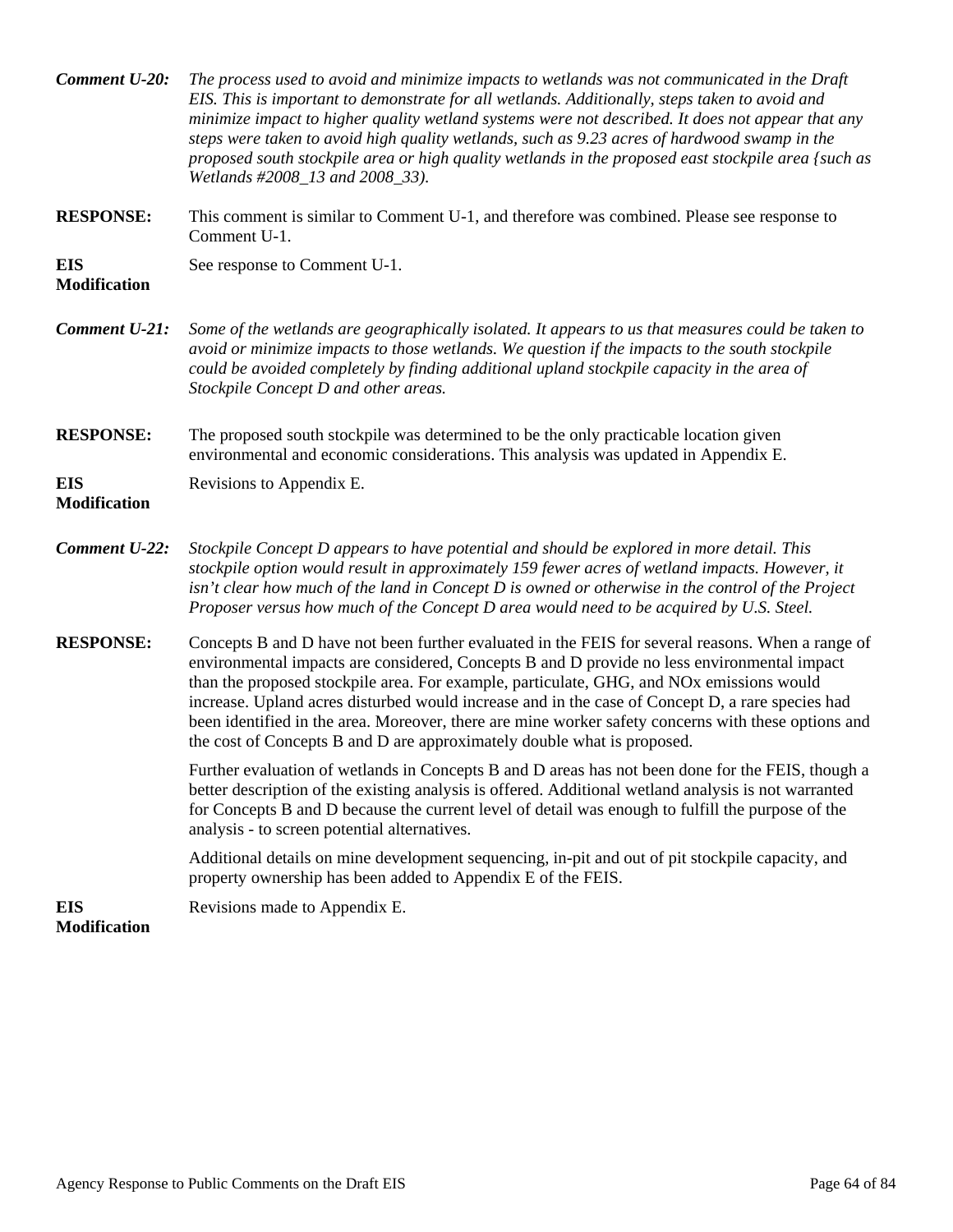| <b>Comment U-23:</b>              | There is not enough information presented in the Draft EIS that allows us to evaluate the quality of<br>the wetlands in the Concept B and D locations. The acres of stockpile capacity that would be<br>available, the number of wetland acres in those parcels, and the quality of the resources are<br>important considerations.                                                                                                                                       |
|-----------------------------------|--------------------------------------------------------------------------------------------------------------------------------------------------------------------------------------------------------------------------------------------------------------------------------------------------------------------------------------------------------------------------------------------------------------------------------------------------------------------------|
| <b>RESPONSE:</b>                  | This comment is similar to Comment U-22, and therefore was combined. Please see response to<br>Comment U-22.                                                                                                                                                                                                                                                                                                                                                             |
| <b>EIS</b><br><b>Modification</b> | See response to Comment U-22.                                                                                                                                                                                                                                                                                                                                                                                                                                            |
| <b>Comment U-24:</b>              | In the case of the Keetac project, it would be useful to consider the use of tables and narratives for<br>this purpose. For example, a table that showed the total number of acres of wetland within the<br>permit-to-mine area, wetland acres proposed to be impacted within the permit-to-mine area,<br>percentage of wetland avoided in the permit-to-mine area could be useful.                                                                                      |
| <b>RESPONSE:</b>                  | Tables summarizing wetland impacts are included in Section 4.6.                                                                                                                                                                                                                                                                                                                                                                                                          |
| <b>EIS</b><br><b>Modification</b> | Text revised in Section 4.6.                                                                                                                                                                                                                                                                                                                                                                                                                                             |
| <b>Comment U-25:</b>              | Although a good portion of the proposed mitigation is on-site, EPA is not certain whether or not<br>the compensatory wetlands associated with the tailings basin wetland site will be jurisdictional.                                                                                                                                                                                                                                                                    |
| <b>RESPONSE:</b>                  | USACE has jurisdiction through its 404 permit for wetland impacts from the Proposed Project,<br>which includes compensatory wetlands associated with the tailings basin. In order to receive credit<br>as compensation for project impacts, wetlands are required to meet specified success criteria to<br>ensure they replace lost wetland functions and will be protected from future impacts through a<br>conservation easement or similar legally-binding agreement. |
| <b>EIS</b><br><b>Modification</b> | No change.                                                                                                                                                                                                                                                                                                                                                                                                                                                               |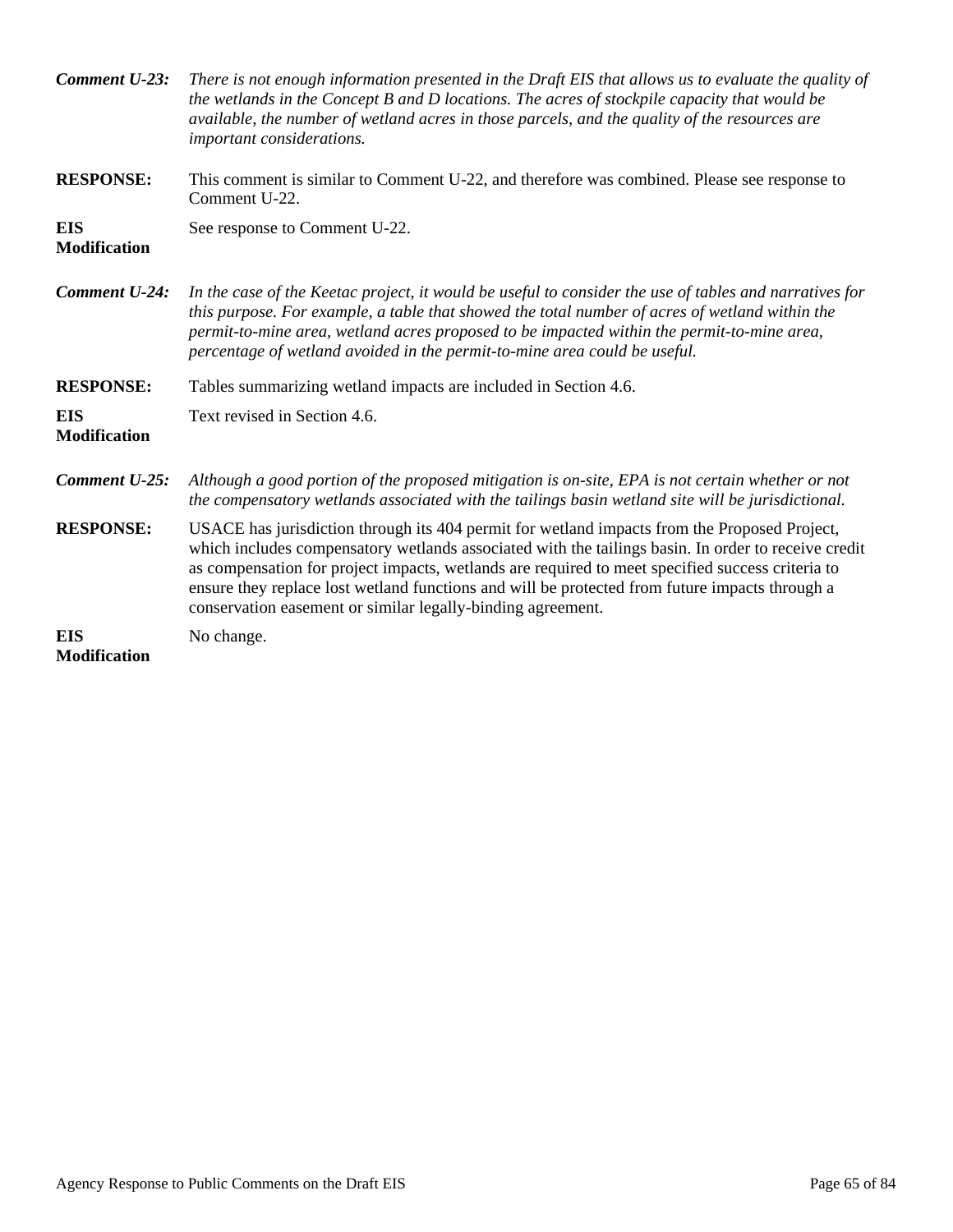*Comment U-26: We have reviewed the performance standards for the compensatory tailings basin wetlands, and we are satisfied that the standards are appropriate. However, we have concerns about the long-term management of the tailings basin wetlands system.* 

**RESPONSE:** A macro scale analysis across the entire tailings basin, representing post-closure conditions, was completed to determine the percent contribution the inner tailings basin has to the hydrology of the outer tailings basin wetlands following closure of the mine. The analysis indicated that approximately 50-60 percent of the water added to the outer tailings basin is from the inner tailings basin. While this appears to be a large contribution, it is unknown what impact the loss of water from the inner tailings basin to the outer basin would have on individual wetlands. A micro scale analysis of each proposed wetland basin in the outer tailings basin would need to be completed and submitted to the USACE, MNDNR, and MPCA prior to issuance of the record of decision (ROD), WCA approval, and Section 401 Certification. This micro scale analysis would evaluate the hydrology inputs, output mechanisms, depth of water, and topography of each wetland basin to demonstrate that wetland hydrology and vegetation would be unaffected after mine closure. If this micro scale analysis determines that the loss of hydrology after mine closure is significant, additional off site wetland compensation would be required.

> The Project Proposer has been informed that if the performance standards are met they would receive a maximum 75 percent compensation credit for the wetlands created. A lower compensation credit, or likely minimum, would be administered by the USACE if not all of the performance standards are met. It has been determined that this likely minimum would be approximately 20 percent compensation credit indicating that the Project Proposer would receive between 20-75 percent compensation credit for the on site wetland creation based on success. The Project Proposer would have to provide offsite compensation if and when it is determined the performance standards would not be met in any or all created wetlands. This time frame has been estimate to be within 5-10 years.

**EIS**  Text changes to Section 4.6.3.

### **Modification**

- *Comment U-27: Since those wetlands are partially relying on the mining process to provide hydrology, it is important to establish what would happen to the needed wetland hydrology if the mining operation is reduced or stopped completely.*
- **RESPONSE:** See Response to Comment U-26. **EIS Modification**  No change.
- **Comment U-28:**  *To help evaluate this concern, we recommend that the Final EIS include a water budget for the tailings basin compensatory wetlands. We would expect this water budget to evaluate baseline conditions, conditions during mining operations, and post-mining conditions.*
- **RESPONSE:** See Response to Comment U-26.

**EIS Modification**  No change.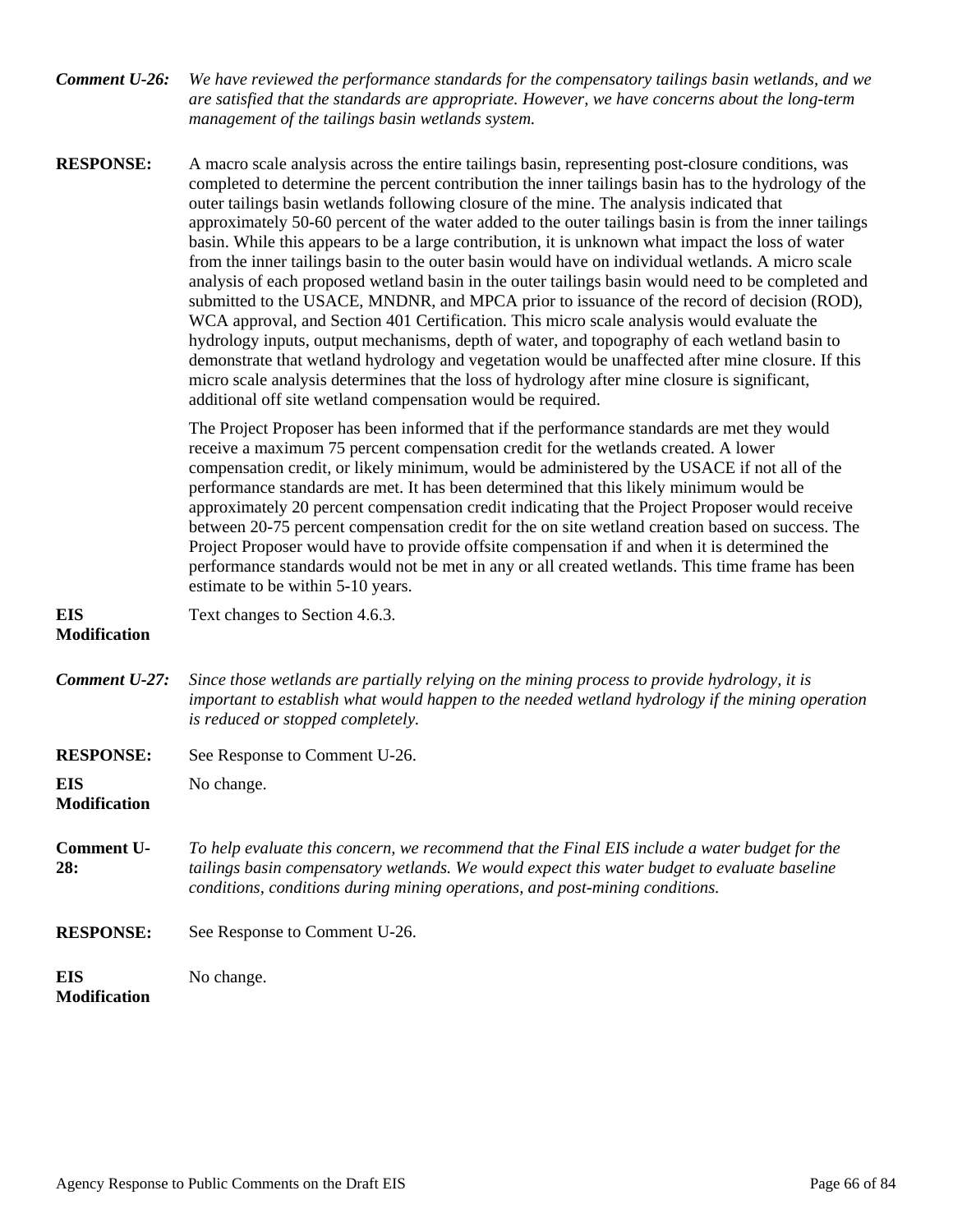| <b>Comment U-29:</b>              | Additionally, we are concerned with the ability of the tailings basin wetlands to provide the<br>necessary functions and values needed to replace those wetlands that will be impacted. We<br>anticipate that getting the appropriate functions and values established on a nutrient poor tailings<br>basin will be a difficult task.                                                                                                                                                                                                                                                                                                                                                                                                                                                                                        |
|-----------------------------------|------------------------------------------------------------------------------------------------------------------------------------------------------------------------------------------------------------------------------------------------------------------------------------------------------------------------------------------------------------------------------------------------------------------------------------------------------------------------------------------------------------------------------------------------------------------------------------------------------------------------------------------------------------------------------------------------------------------------------------------------------------------------------------------------------------------------------|
| <b>RESPONSE:</b>                  | The USACE and MNDNR have reviewed the Proposed Project wetland mitigation plan and<br>determined that a 1:1 mitigation ratio is applicable based on Section 404 and WCA guidance.<br>Performance standards have been developed that, if adequately met, would replace the impacted<br>wetlands functions and values. If and when it is determined the created wetlands would not meet<br>the performance standards, the Project Proposer would need to provide additional offsite<br>compensatory mitigation.                                                                                                                                                                                                                                                                                                                |
| <b>EIS</b><br><b>Modification</b> | No change.                                                                                                                                                                                                                                                                                                                                                                                                                                                                                                                                                                                                                                                                                                                                                                                                                   |
| <b>Comment U-30:</b>              | In order to receive appropriate credit for these wetlands, we recommend that functional<br>assessments be done on these mitigation areas. Specifically, we recommend that the applicant use<br>the Minnesota Rapid Assessment Model (MNRAM) to assess the functional status of the mitigation<br>wetlands during monitoring.                                                                                                                                                                                                                                                                                                                                                                                                                                                                                                 |
| <b>RESPONSE:</b>                  | The USACE and MNDNR require, as part of the permit and approval process of compensation<br>credit, a wetland delineation and function and value assessment. Minnesota Routine Assessment<br>Method (MNRAM) is widely used and accepted for function and value assessments in Minnesota.<br>It is likely that MNRAM (or approved equal) would be used during monitoring of the created<br>wetlands.                                                                                                                                                                                                                                                                                                                                                                                                                           |
| <b>EIS</b><br>Modification        | No change.                                                                                                                                                                                                                                                                                                                                                                                                                                                                                                                                                                                                                                                                                                                                                                                                                   |
| <b>Comment U-31:</b>              | The USACE regulations allow, for credit of up to 100 percent for creation if the mitigation is low<br>risk and adequate hydrologic data exists, but for high-risk areas, the USACE allows up to 50<br>percent credit. WCA allows for credit of up to 75 percent for creation and 50-75 percent for<br>buffers. The proposed mitigation ratio of $1:1$ is too low. Creation is EPA's least preferred<br>mitigation method. There is a greater risk of failure and greater challenges involved.                                                                                                                                                                                                                                                                                                                                |
| <b>RESPONSE:</b>                  | The Project Proposer has been informed that if the performance standards are met they would<br>receive a maximum 75 percent compensation credit for the wetlands created. A lower<br>compensation credit, or likely minimum, would be administered by the USACE if not all of the<br>performance standards are met. It has been determined that this likely minimum would be<br>approximately 20 percent compensation credit indicating that the Project Proposer would receive<br>between 20-75 percent compensation credit for the on site wetland creation based on success. The<br>Project Proposer would have to provide offsite compensation if and when it is determined the<br>performance standards would not be met in any or all created wetlands. This time frame has been<br>estimated to be within 5-10 years. |
| <b>EIS</b><br><b>Modification</b> | Text revised in Section 4.6.3.                                                                                                                                                                                                                                                                                                                                                                                                                                                                                                                                                                                                                                                                                                                                                                                               |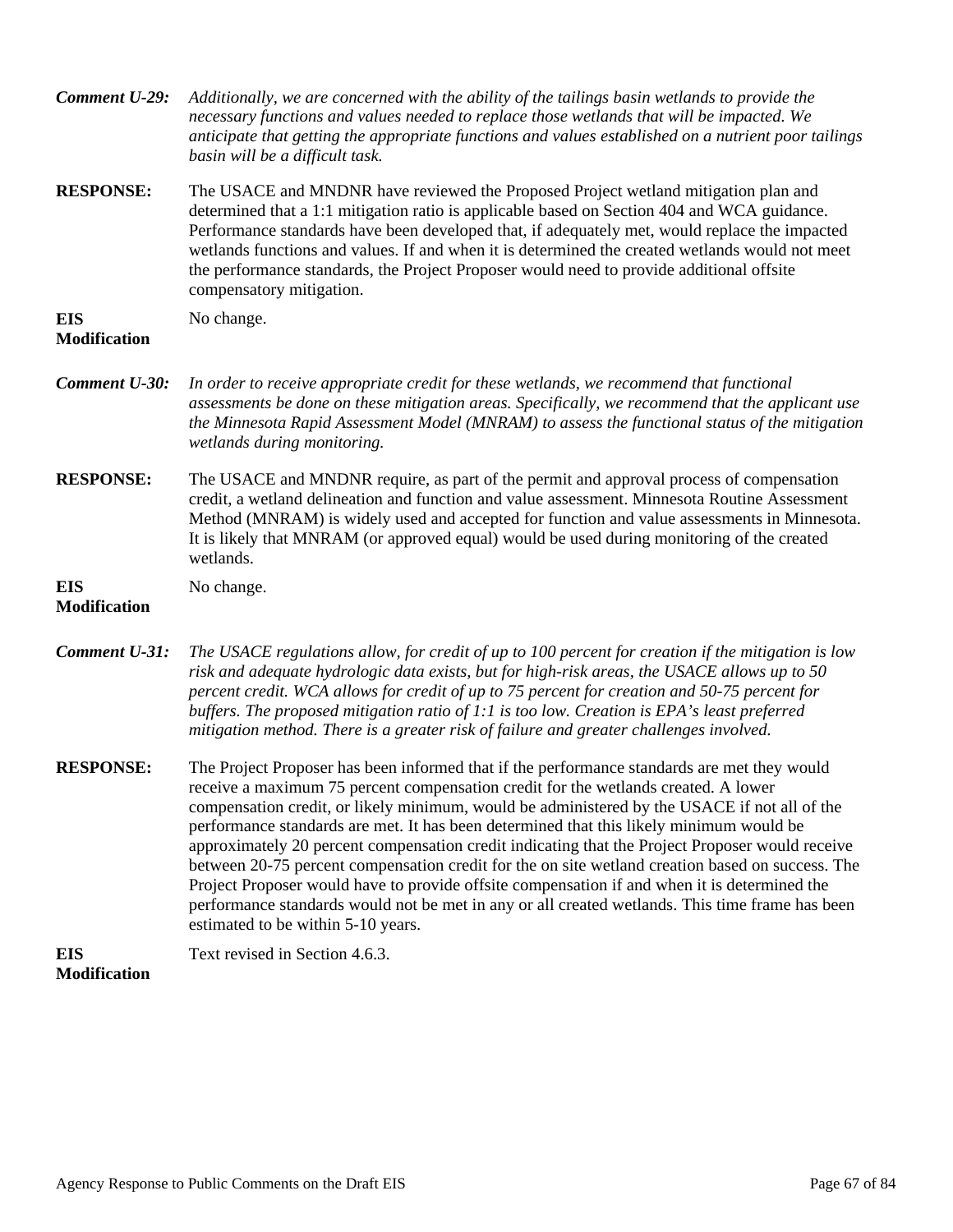| <b>Comment U-32:</b> We understand that mitigation will be occurring concurrently with impacts, but there are risks |
|---------------------------------------------------------------------------------------------------------------------|
| associated with establishing wetlands in a tailings basin.                                                          |

**RESPONSE:** This comment is similar to Comment U-29, and therefore was combined. Please see response to Comment U-29.

**EIS**  See response to Comment U-29.

**Modification** 

- *Comment U-33: Additionally, there will still be a temporal loss of function because of the amount of time it will take wetlands to develop in a low-nutrient medium. It may take quite a number of years to achieve the functional value of existing wetlands. Because of these issues, EPA recommends a mitigation ratio of 2: 1.*
- **RESPONSE:** Through the EIS process the USACE, MNDNR, and MPCA have met to discuss the mitigation ratio and all agencies have agreed to a 1:1 compensation ratio to remain consistent with their guidance regulations. In addition, there is no guarantee that an increase in wetland acreage would replace a lost function. Therefore, a monitoring and maintenance plan has been developed to ensure the replacement of lost wetland function. The monitoring and maintenance plan is available for review by contacting Erik Carlson at erik.carlson@state.mn.us. The agencies acknowledge that full functional replacement will take time and a temporal loss would occur. At this time it is estimated that the functional replacement would occur within 5-10 years. During this period if the results of the monitoring indicate that wetland function cannot be replaced through the proposed mitigation, additional mitigation would be required.

```
EIS 
                   No change.
```
### **Modification**

- *Comment U-34: Financial assurances for wetland mitigation must be addressed before issuance of the Section 404 permit and should be based on size and complexity of the project, the cost of planning, acquiring and constructing mitigation sites, monitoring, etc. U.S. Steel must discuss the details of the dollar amount, type of financial assurance (for example, performance bond or letter of credit) and release conditions with USACE. USACE cannot evaluate whether the financial assurances are sufficient to cover potential mitigation inadequacies without this type of information.*
- **RESPONSE:** Financial assurance is a mechanism that federal and state agencies use to make sure that a project proposer or company complies with its permit requirements. Financial assurance consists of a project proposer setting aside money or other security as an indication that permit requirements, such as mineland reclamation after the mine closes, will be completed. Minnesota Rules, part 6130.6000 sets forth the circumstances for requiring a performance bond, or other security acceptable to the Commissioner, on a mining operation. The USACE governs compensatory mitigation for losses of aquatic resources under Federal Code of Regulations 33 CFR 332, which is regulated through the Section 404 Permit. The Section 404 Permit for the Proposed Project would require financial assurance of some type prior to issuance of the permit.

#### **EIS**  Text additions to Sections 2.1.1, 2.2.1, 2.2.4, 4.6.1.2, and 4.6.3.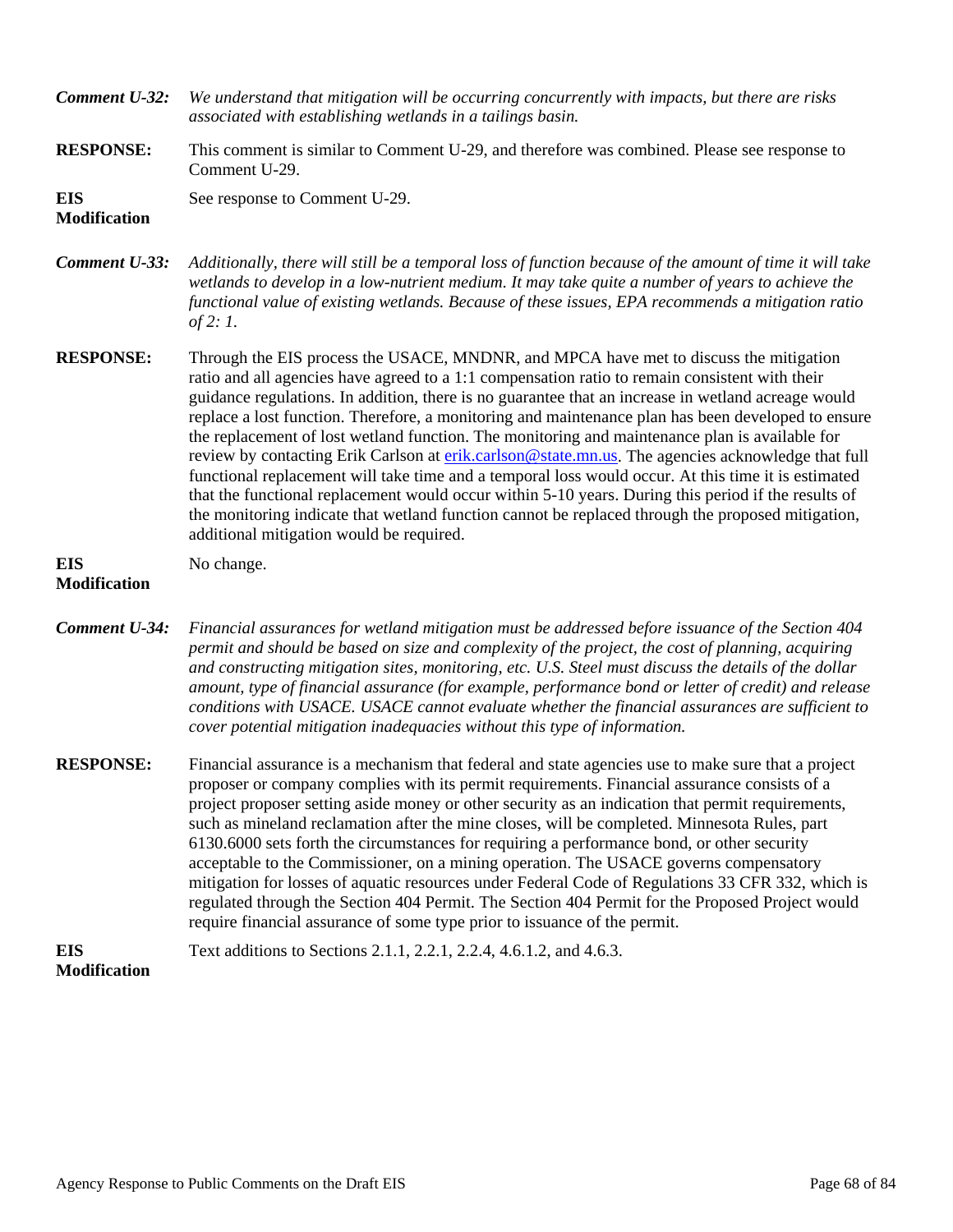| <b>Comment U-35:</b>              | Throughout the document, the Draft EIS references two different types of compensatory mitigation<br>for wetlands, restoration and creation. When characterizing the mitigation wetlands, the terms are<br>used inconsistently. To avoid confusion and to improve accuracy, we recommend that the Final EIS<br>describe exactly what is being proposed for compensatory mitigation. Creation and restoration are<br>two different approaches. From our conversations with USACE, we understand that the proposed<br>mitigation wetlands in the tailings basin are to be created. The applicant should describe in detail<br>in the Final EIS how/why the mitigation proposed constitutes the creation of wetlands.                                                                                              |
|-----------------------------------|----------------------------------------------------------------------------------------------------------------------------------------------------------------------------------------------------------------------------------------------------------------------------------------------------------------------------------------------------------------------------------------------------------------------------------------------------------------------------------------------------------------------------------------------------------------------------------------------------------------------------------------------------------------------------------------------------------------------------------------------------------------------------------------------------------------|
| <b>RESPONSE:</b>                  | The Project Proposer intends to compensate for wetland impacts through onsite wetland creation<br>and offsite wetland creation and restoration as stated in FEIS Section 4.6. The DEIS uses the terms<br>wetland creation and restoration correctly and does not use the terms restore or restoration in the<br>context of the Project Proposer's onsite wetland mitigation plan. Compensatory mitigation<br>described in Section 4.6.3.                                                                                                                                                                                                                                                                                                                                                                       |
| <b>EIS</b><br><b>Modification</b> | No change.                                                                                                                                                                                                                                                                                                                                                                                                                                                                                                                                                                                                                                                                                                                                                                                                     |
| <b>Comment U-36:</b>              | When characterizing wetlands, the terms "artificial" and "degraded" should not be used<br>interchangeably. If a wetland is artificial, it doesn't necessarily mean it's degraded. If a system is<br>artificial and degraded, it should be identified as such. Conversely, a wetland may be degraded but<br>not artificial, or artificial but not degraded. The Final EIS should clarify these terms and use them<br>consistently.                                                                                                                                                                                                                                                                                                                                                                              |
| <b>RESPONSE:</b>                  | The term artificial/degraded was used in Appendix E of the DEIS. The terms were changed and<br>defined in the FEIS to help the reader understand the context.                                                                                                                                                                                                                                                                                                                                                                                                                                                                                                                                                                                                                                                  |
| <b>EIS</b><br><b>Modification</b> | Text revision in Appendix E.                                                                                                                                                                                                                                                                                                                                                                                                                                                                                                                                                                                                                                                                                                                                                                                   |
| <b>Comment U-37:</b>              | The Draft EIS did not include a map or figure that shows where proposed direct, indirect, and<br>temporary impacts to wetlands would take place based on the proposed project footprint. From the<br>information in the Draft EIS, we could not determine if the wetlands in the area northwest, north<br>and east of the proposed East Stockpile area that will be temporarily impacted are already counted<br>in the discussion of direct and indirect impacts. We recommend that the Final EIS address this by<br>adding a figure and providing additional information in the text.                                                                                                                                                                                                                         |
| <b>RESPONSE:</b>                  | It is unknown at this time if wetlands northwest, north, and east of the proposed east stockpile<br>would be impacted by activities of the Proposed Project. The FEIS has been changed from the<br>DEIS to remove the estimate of potential indirect wetland impacts to focus on monitoring for<br>potential indirect wetland impacts. With the Proposed Project, a total of 174.6 acres of wetland<br>would be monitored as shown on the new Figure 4.6.9. With the East Stockpile Alternative, a total<br>of 275 acres of wetlands would be monitored as shown on the new Figure 4.6.10. The Project<br>Proposer has begun monitoring these wetlands in 2008 and 2009 to establish the baseline<br>vegetation and hydrologic data to compare to conditions during the Proposed Project and post-<br>closure. |
| <b>EIS</b><br><b>Modification</b> | New Figure 4.6.9 and 4.6.10, and text revisions throughout Section 4.6.                                                                                                                                                                                                                                                                                                                                                                                                                                                                                                                                                                                                                                                                                                                                        |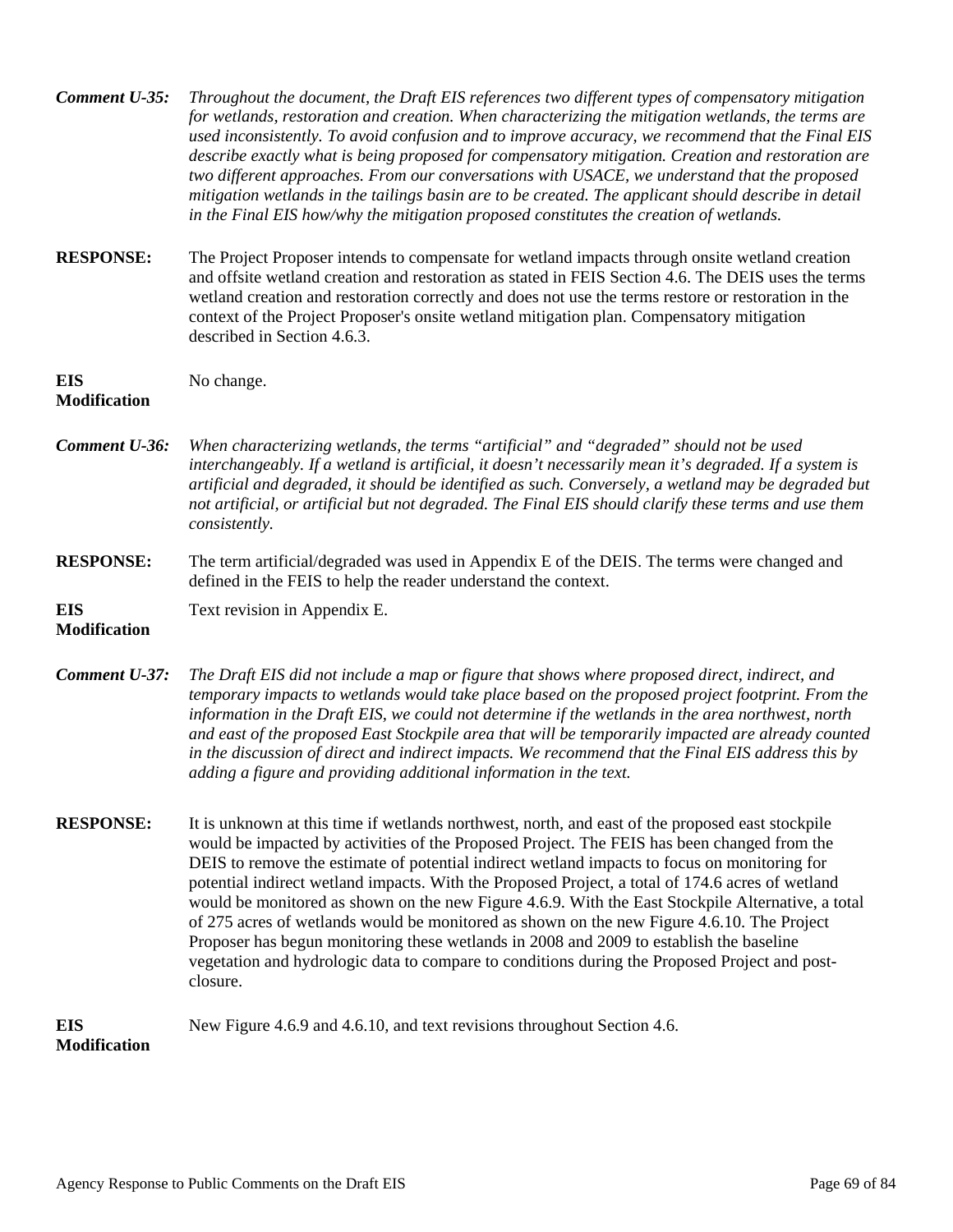| <b>Comment U-38:</b> Additionally, we recommend that the indirect wetland impact study be improved by including a |
|-------------------------------------------------------------------------------------------------------------------|
| sensitivity analysis of the unknown parameters used in the water balance model. This would be                     |
| helpful in evaluating and confirming the estimated extent of indirect wetland impacts.                            |

**RESPONSE:** The wetland monitoring plan developed for the Proposed Project specifies the actions to be completed to evaluate the extent of future wetland impacts. The Project Proposer began in 2008 and continued in 2009 monitoring wetlands in areas with the potential for future wetland impacts. These monitoring reports for 2008 and 2009 establish the baseline for which to evaluate future wetland impacts. Future wetland impacts would require compensatory mitigation. With the Proposed Project 174.6 acres of wetlands would be monitored to determine if future impacts occur from Proposed Project related activities or post-closure hydrologic changes. The East Stockpile Alternative would require the monitoring of 275 acres of potential indirect wetlands.

**EIS**  No change.

### **Modification**

#### *Comment U-39: Section 4.1.1.2 of the Draft EIS states that there is limited data for Hay Creek and West Swan River on water quality and the physical condition of those streams. Section 4.1.4.1 of the Draft EIS states that it is not known what potential impacts the additional flow into Hay Creek will have on existing high quality biotic communities. That section goes on to discuss possible monitoring and mitigation and options. We believe that this is a significant data gap. EPA recommends that the proposer either assess what the potential impact may be, or if that cannot be done, provide an explanation as to why modeling of that impact is not possible.*

**RESPONSE:** The FSDD identified special studies or assessments that would be conducted as data analysis or data gathering efforts for the EIS. The FSDD identified that macroinvertebrate and physical stream geomorphology assessments would be conducted on the upper portions of O'Brien Creek (north of Hwy 169) as part of the potential establishment of a new dewatering outfall. However, O'Brien Creek was not listed in the FSDD as one of the streams that would be included in the EIS for discussion of potential impacts related to the Proposed Project. The FSDD identified Hay Creek as one of the streams to be analyzed for potential impacts from the Proposed Project within the EIS but did not identify special studies or assessments of the physical habitat, macroinvertebrates or fish communities within Hay Creek. As a result, there were no special studies conducted by the Project Proposer to establish baseline conditions within Hay Creek or model potential projectrelated impacts. The DEIS used the best available data describing the existing conditions of Hay Creek in terms of water quality and the biological community. Based on what is known about the existing conditions in Hay Creek and the potential project-related impacts, it is estimated that small scale changes to aquatic habitat or the biological community are possible, but large scale impacts are not likely. After the EIS process is complete the MNDNR will consider amending an existing water appropriations permit for Keetac to include monitoring of fish and macroinvertebrate communities, because of a modeled increase in mean annual flows to Hay Creek.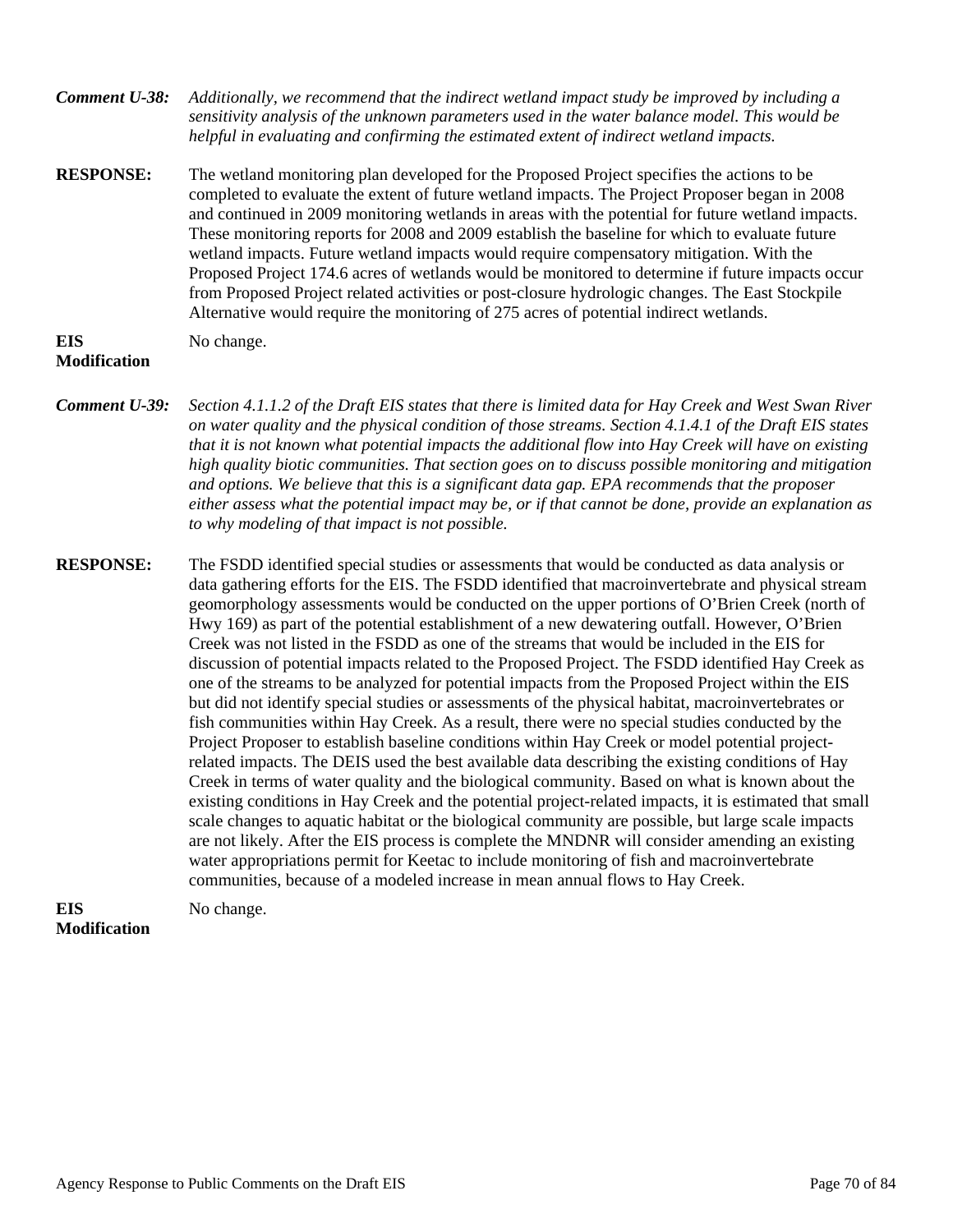| <b>Comment U-40:</b>              | At a minimum, we recommend that the Final EIS and Record of Decision for this project commit to<br>biological monitoring along with water chemistry and physical assessments, for Hay Creek and the<br>West Swan River prior to the initiation of mining activities in order to establish baseline<br>conditions.                                                                                                                                                                                                                                                                                                                                                                                                                                       |
|-----------------------------------|---------------------------------------------------------------------------------------------------------------------------------------------------------------------------------------------------------------------------------------------------------------------------------------------------------------------------------------------------------------------------------------------------------------------------------------------------------------------------------------------------------------------------------------------------------------------------------------------------------------------------------------------------------------------------------------------------------------------------------------------------------|
| <b>RESPONSE:</b>                  | Text in Section 4.1.2.3.1 was modified to reflect that after the EIS process is complete the<br>MNDNR will consider amending an existing water appropriations permit for Keetac to include<br>monitoring of fish and macroinvertebrate communities, because of a modeled increase in mean<br>annual flows to Hay Creek.                                                                                                                                                                                                                                                                                                                                                                                                                                 |
|                                   | Monitoring for pollutants in the facility's effluent would be required by the NPDES/SDS permits<br>for the facility, In accordance with applicable state and federal regulations. Effluent limitations will<br>be assigned for parameters that indicate reasonable potential to exceed water quality standards as<br>required by state and federal regulations. In the event that monitoring indicates exceedances of an<br>effluent limitation, the MPCA would address appropriate corrective actions as necessary through<br>enforcement of the NPDES/SDS permits for the facility.                                                                                                                                                                   |
| <b>EIS</b><br><b>Modification</b> | Text additions in Section 4.1.2.3.1.                                                                                                                                                                                                                                                                                                                                                                                                                                                                                                                                                                                                                                                                                                                    |
| <b>Comment U-41:</b>              | The mine pits closest to Keewatin (Mesabi Chief, Aromac, Perry, and Sargent) will experience<br>pumping rates 59-118 percent greater than the No Action pumping rates. We recommend that the<br>pumping data be evaluated along with draw dawn of the Keewatin municipal wells to proactively<br>evaluate potential future impacts to the Keewatin wells under mining conditions.                                                                                                                                                                                                                                                                                                                                                                       |
| <b>RESPONSE:</b>                  | MNDNR shares the commenter's concern regarding the potential impact to the Keewatin<br>municipal wells. It is this concern that prompted the development of the monitoring and<br>contingency plans completed between the proposer and the cities of Keewatin and Nashwauk early<br>in the EIS process. These plans replace the need for estimates of future drawdown. Such estimates<br>would be largely speculative, especially given the fractured nature of the aquifer, and the proposed<br>dewatering scenario that does not have any known historical precedents. The contingency plans are<br>included in Appendix F of the FEIS.                                                                                                               |
| EIS<br>Modification               | No change.                                                                                                                                                                                                                                                                                                                                                                                                                                                                                                                                                                                                                                                                                                                                              |
| Comment U-42:                     | The Final EIS should provide information about the presence of private wells in the area.                                                                                                                                                                                                                                                                                                                                                                                                                                                                                                                                                                                                                                                               |
| <b>RESPONSE:</b>                  | Figure 6.6.1 shows the locations of public and private wells that are field verified by the MDH<br>County Well Index. There may be private wells not shown. The database used to create the map is<br>not comprehensive. Known private wells in the area are relatively removed from the proposed<br>expansion and draw from aquifers other than the Biwabik Iron Formation. Most private wells draw<br>from glacial sediments or the Virginia Formation and are less likely to be impacted by increased<br>withdrawals from the Biwabik Iron Formation. Information gathered was commensurate with<br>potential environmental effects. For further information see FEIS Section 4.21.2.5 (DEIS Section<br>6.14.2.5) Water and Sanitary Sewer Services. |
| <b>EIS</b><br><b>Modification</b> | No change.                                                                                                                                                                                                                                                                                                                                                                                                                                                                                                                                                                                                                                                                                                                                              |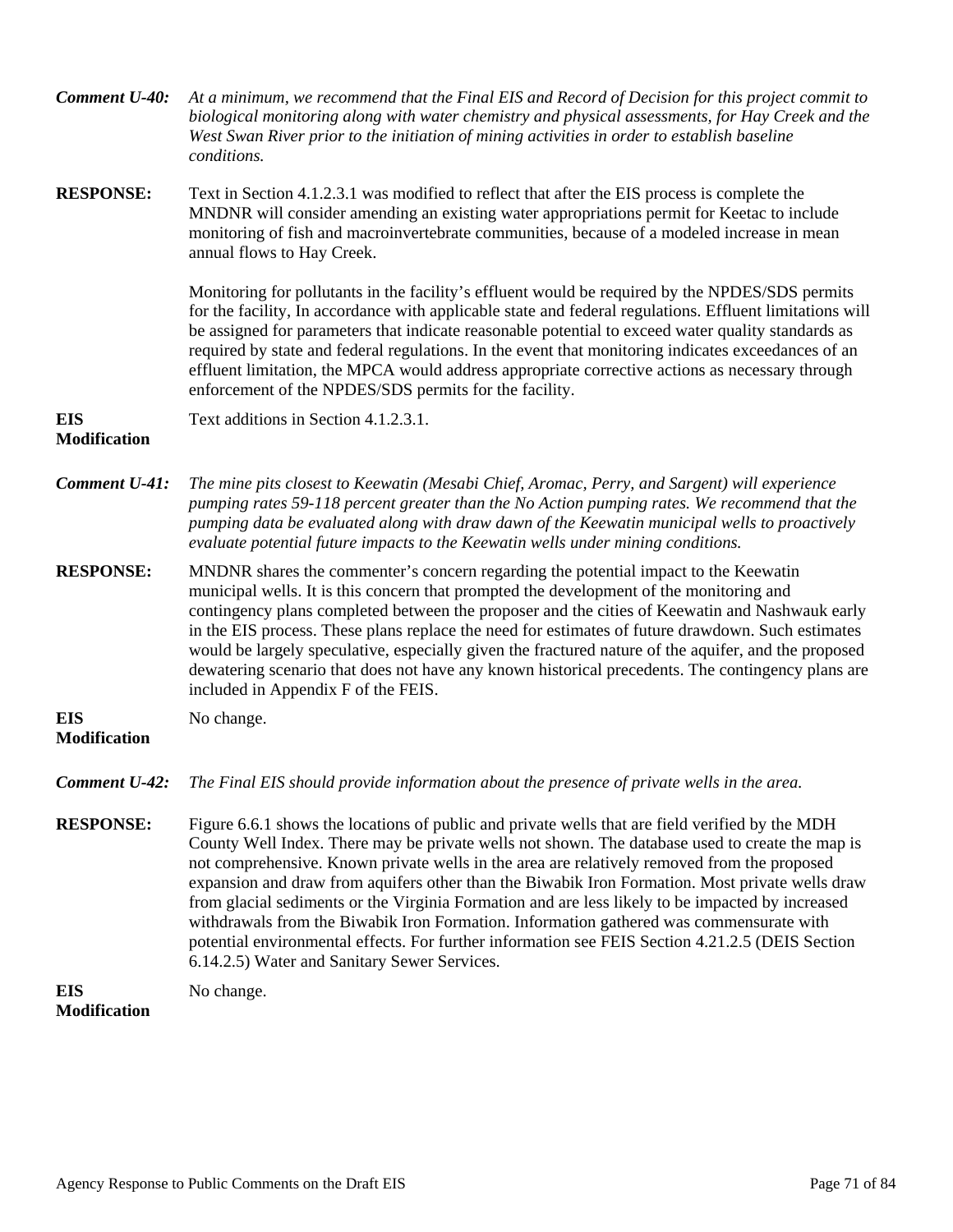*Comment U-43: The Draft EIS did not include any information about the potential for seepage from the tailings basin, either from the bottom of the basin or through the walls. This is an important issue with potential impacts to surface water/groundwater and overall water quality in the tailings basin footprint. We recommend the Final EIS address this potential.* 

**RESPONSE:** The DEIS discusses the potential for seepage in Section 3.1.4.1.4, and describes how groundwater flow is in the general direction of surface water in the inactive area of the tailings basin. Operation of the Keetac tailings basin changed in the mid-1990s, at which time the existing active tailings basin was created. Current operating practices (tailings deposition in active portion only), in conjunction with the outer clay-core perimeter dike, lead to groundwater mounding beneath the active tailings basin. As described in more detail in response to Comment S-6, groundwater mounding occurs because the seepage water is adding to the natural groundwater flow beneath the settling pond and needs time and distance to dissipate into the aquifer. There is no particular structural reason for this, there is simply more water added to the aquifer surface immediately beneath the basin.

> The hydraulic head differential created between the active tailings basin and the surrounding land surface inside the outer perimeter dike results in groundwater outflow to surface water drainage routes in the non-active portion of the tailings basin. This water eventually flows to Reservoir 6 and is either recycled or discharged to Reservoir 2. This manner of operation also allows the quality of the flow from the tailings basin (both surface decant and seepage) to be routinely monitored at permitted monitoring locations. Due to the relatively low hydraulic conductivity of the subsurface soils surrounding the Keetac tailings basin and the quality of the tailings basin water projected into the future (see *Water Quantity and Quality Impacts Report*, Liesch 2009), minimal impacts to groundwater past the outer perimeter dike are expected.

> Seepage through the walls of the containment dikes that affects surface water would be regulated as a permitted discharge under National Pollutant Discharge Elimination System/State Disposal System Permit MN0055948, and would therefore be required to meet both water quality and technology-based effluent limitations. FEIS Sections 4.4.1 (Water Quality) and 4.5 (Groundwater Resources) discuss surface water quality.

**EIS Modification** 

No change.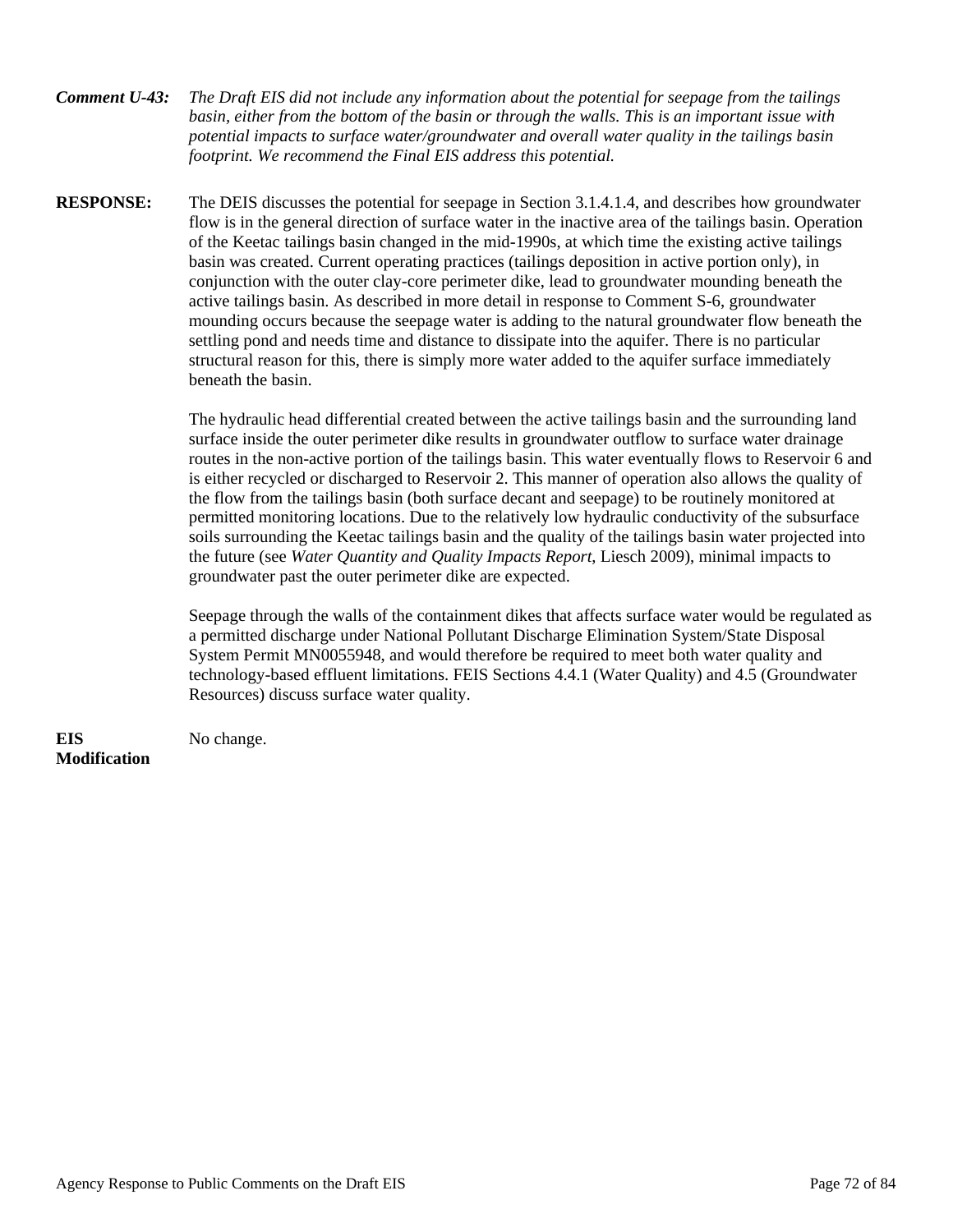- *Comment U-44: Generally, there is not enough water quality information provided in the Draft EIS to allow for any detailed review of water quality as a whole. Likewise, EPA did not have access to technical reports pertaining to water quality topics that might provide this information, most specifically, the "Water Quantity and Quality Report" or the "Water Quality Sampling Plan (Liesch, 2008)".*
- **RESPONSE:** During the DEIS process and development of the EIS-related studies, agencies have had the opportunity to review various documents and text. The USEPA, through a third-party contractor, reviewed and provided comments on the *Predicted Water Quantity and Water Quality Cumulative Impacts Evaluation* R*eport*, the *Water Balance Mine Yield Study*, the *Final O'Brien Creek Stream Morphology Report* and *Macroinvertebrate Report* prior to the DEIS. Seven additional water resources EIS-related studies were requested by the USEPA after publication of the DEIS. All EISrelated studies are available by contacting Erik Carlson at the MNDNR, email: erik.carlson@state.mn.us or phone: (651) 259-5162.
- **EIS Modification**  Added text to EIS Related Studies section at beginning of FEIS to indicate all of the studies are available upon request. Additional text was added to Section 4.4 to further discuss the water quality parameters evaluated for the FEIS.

*Comment U-45: There are multiple references in the Draft EIS where the statement is made that water quality won't be an issue, but there is no support in the Draft EIS for that statement. Typically, for a project of this size, we expect to see detailed water quality data or a summary of water quality values versus standards. This type of data was not included in the Draft EIS. This is particularly important, since Swan Lake and other waterbodies that will be directly imp acted by the project have the highest aquatic life designation and human health protection since they are designated for domestic consumption.* 

- **RESPONSE:** Historical water quality monitoring data indicates that water quality parameters of concern such as phosphorus, nitrogen, mercury, chloride, or trace metals are currently very low in the discharges from Keetac, with exception of sulfate and are expected to remain in the same concentration ranges as are currently being discharged. The concentration of these and all compounds in the discharge waters are anticipated to be below applicable water quality standards for the receiving waters now and for the duration of the Proposed Project. The *Predicted Water Quantity and Water Quality Cumulative Impacts Evaluation* report was used as a basis for this analysis. All EIS-related studies are available by contacting Erik Carlson at the MNDNR, email: erik.carlson@state.mn.us or phone: (651) 259-5162.
- **EIS Modification**  Added text to EIS Related Studies section at beginning of FEIS to indicate all of the studies are available upon request. Additional text was added to Section 4.4 to further discuss the water quality parameters evaluated for the FEIS.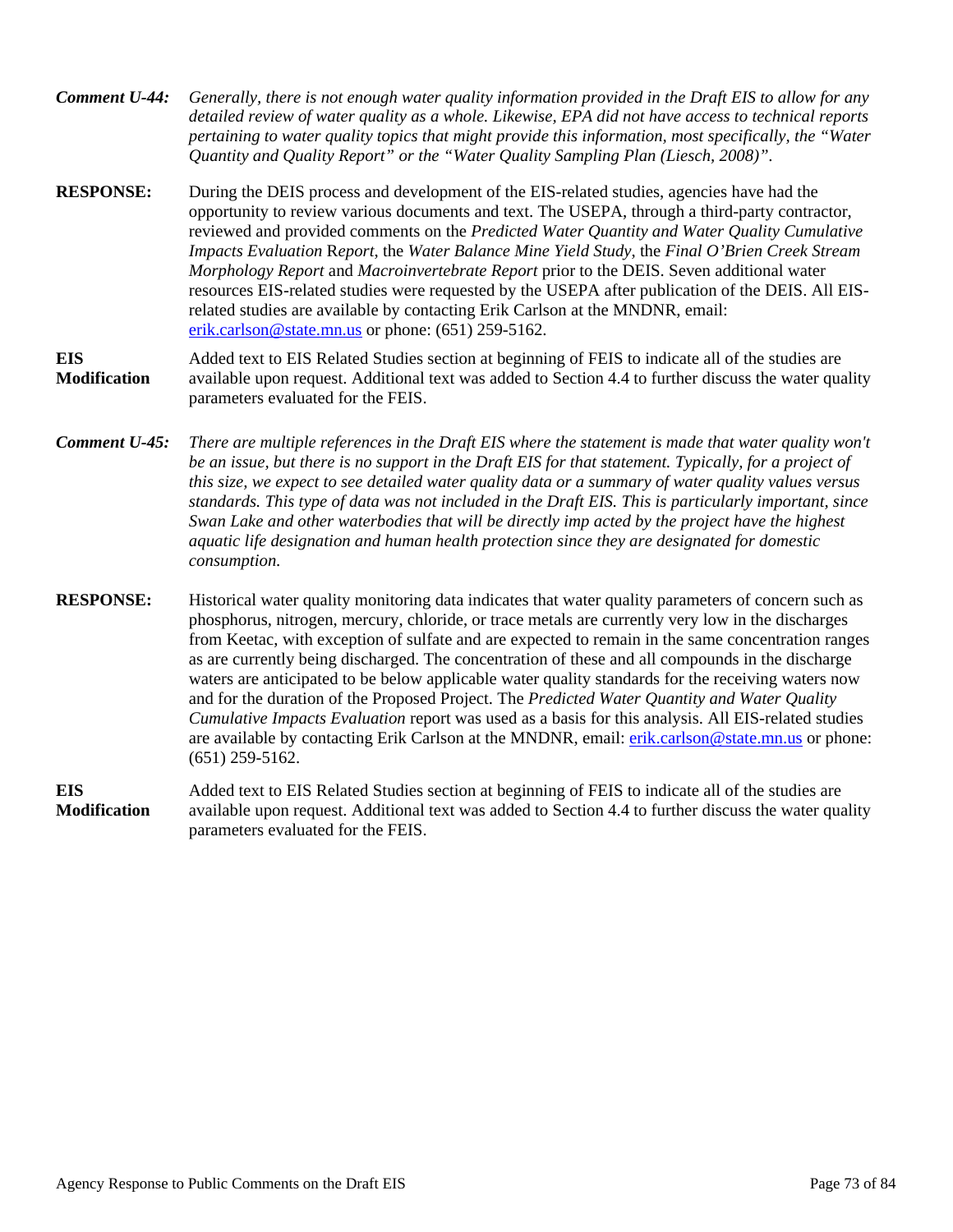*Comment U-46: It appears that a determination was made that sulfate and mercury (see below) were the only contaminants of concern and thus concentration information was included for only these two parameters. It is important for the Final EIS to provide information about relevant water quality parameters, so that the reader can determine independently that no other contaminants are of concern. We recommend that the Final EIS provide a summary with enough detail to support any conclusions that are reached, including applicable Minnesota water quality standards that would be appropriate for the waterbodies in the project area.* 

**RESPONSE:** Historical water quality monitoring indicates that water quality parameters of concern such as phosphorus, nitrogen, mercury, chloride, or trace metals are currently very low in the discharges from Keetac, with the exception of sulfate and are expected to remain in the same concentration ranges as are currently being discharged. The concentration of these and all compounds in the discharge waters are anticipated to be below applicable water quality standards for the receiving waters now and for the duration of the Proposed Project. The *Predicted Water Quantity and Water Quality Cumulative Impacts Evaluation* report was used as a basis for this analysis. All EIS-related studies are available by contacting Erik Carlson at the MNDNR, email: erik.carlson@state.mn.us or phone: (651) 259-5162.

#### **EIS Modification**  Added text to EIS Related Studies section at beginning of FEIS to indicate all of the studies are available upon request. Additional text was added to Section 4.4 to further discuss the water quality parameters evaluated for the FEIS.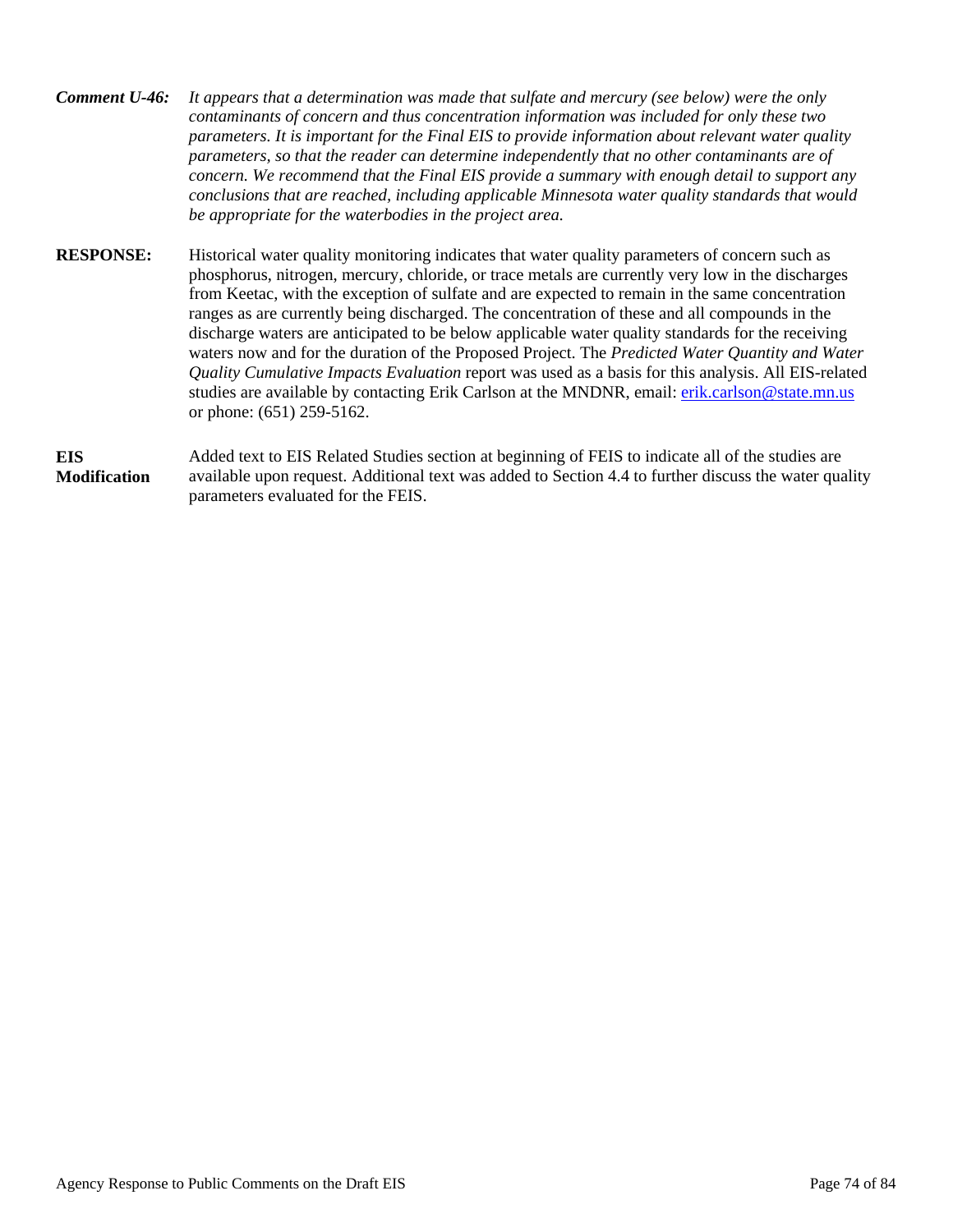*Comment U-47: The project area already has waterbodies that are impacted with levels of mercury. This project will increase the levels of mercury in all those impacted waterbodies as well as the levels of mercury in fish tissue. Tables 4.7.19 and 5.5.2 show ambient fish mercury concentrations from all nearby lakes and the amount that these levels will increase due to the proposed project. It is not clear what form of mercury is being used here, but the existing levels are exceeding the current Minnesota methylmercury concentration to protect human health (fish consumption) of 0.2 ppm (the MPCA Total Maximum Daily Load (TMDL) goal for mercury concentrations in fish). The Final EIS should discuss how mercury impacts on aquatic life and human health will be covered under the National Pollutant Discharge Elimination System (NPDES) permits and a TMDL(s) since these waters are already impaired for mercury.* 

**RESPONSE:** Fish mercury concentrations in the majority of Minnesota lakes, including the Keewatin area, are related to atmospheric deposition of mercury primarily from out-of-state sources (~90 percent of the mercury deposition in Minnesota is from out-of-state sources, Statewide Mercury TMDL, March 2007). The Statewide Mercury TMDL was developed specifically to address this situation. The Proposed Project is covered by the Mercury TMDL Implementation Plan (FEIS Section 4.9.7.4). As noted in the TMDL, point water discharges, which are covered under the NPDES program, are not a significant source of mercury. Of all point sources evaluated in the TMDL, taconite facilities represented the lowest average concentration (1.5 mg/L) and the smallest load (0.3 kg/yr). However, as noted in the TMDL, if it is determined that a point source is a significant factor the MPCA will assign a load limit through the NPDES program which will protect adjacent resources. Final permit conditions would be based on information available to the MPCA at the time of permit development, as well as applicable permitting policies and implementation plans at that time.

### **EIS Modification**  Additional text was added to Section 4.4 to further discuss the water quality parameters evaluated for the FEIS.

*Comment U-48: Section 5.4 includes a good discussion of wild rice located in the project area water bodies. The Draft EIS leaves no doubt that wild rice stands are present in Swan Lake, Swan River, Hay Creek and Hay Lake, and that these water bodies have documented harvesters, despite the MDNR conclusion that the yields range from poor to moderate.* 

**RESPONSE:** The FEIS describes the current presence of wild rice stands in various water bodies within the Proposed Project vicinity.

**EIS**  No change.

**Modification**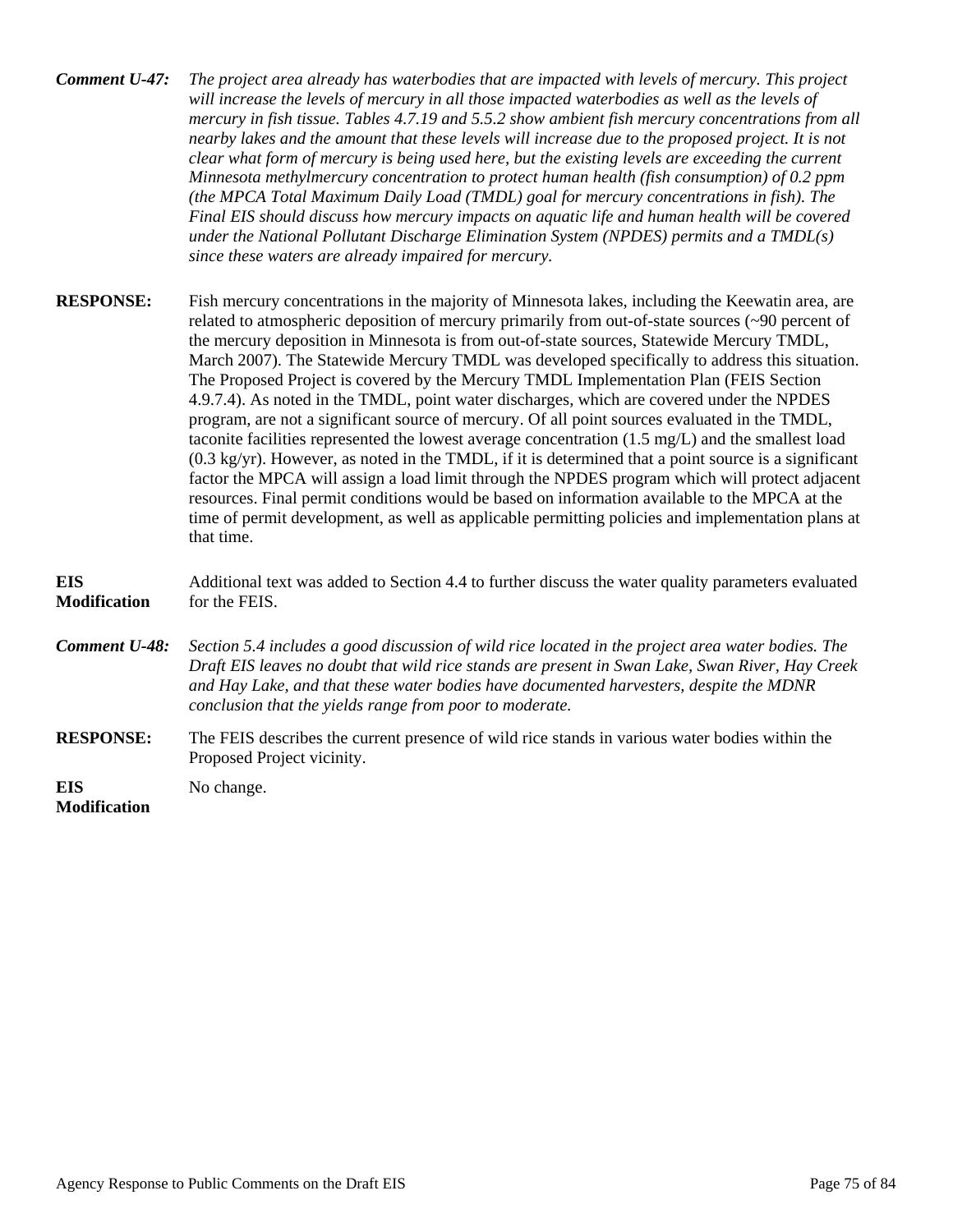| <b>Comment U-49:</b>              | As a result of the information provided in the Draft EIS, we understand that the MN sulfate<br>standard of 10 mg/L for the protection of wild rice is applicable. The Draft EIS appears to indicate<br>uncertainty as to whether the 10 mg/L standard is applicable by providing a discussion of other<br>acceptable sulfate ranges of 50 mg/L to 282 mg/L for wild rice growth. The discussion at section<br>5.4.2 on page 5-46 under "Regulatory Framework" also leaves some doubt as to what standard is<br>applicable by stating, "The current state rule establishes pollutant standards to be used as a guide<br>for determining the suitability of waters for such uses, including the production of wild rice." EPA<br>recognizes the uncertainty in sulfate impacts on wild rice, and supports the gathering of more<br>monitoring and research. However, the current applicable Minnesota water quality standard for<br>sulfate in these waterbodies is $10 \text{ mg/L}$ . |
|-----------------------------------|---------------------------------------------------------------------------------------------------------------------------------------------------------------------------------------------------------------------------------------------------------------------------------------------------------------------------------------------------------------------------------------------------------------------------------------------------------------------------------------------------------------------------------------------------------------------------------------------------------------------------------------------------------------------------------------------------------------------------------------------------------------------------------------------------------------------------------------------------------------------------------------------------------------------------------------------------------------------------------------|
| <b>RESPONSE:</b>                  | Minnesota Rules Chapter 7050.0224 Subpart 1(i) ensures that the propagation and maintenance of<br>wild rice plant species is not materially impaired or degraded. Minn. R. 7050.0224 Subp. 2<br>includes a 10 mg/L sulfate standard to be used as a guide to protect waters used for the production<br>of wild rice during periods when the rice may be susceptible to damage by high sulfate levels.<br>NPDES/SDS permits related to the Proposed Project will evaluate discharges with regard to this<br>standard to ensure protection of wild rice.                                                                                                                                                                                                                                                                                                                                                                                                                                |
| <b>EIS</b><br><b>Modification</b> | No change.                                                                                                                                                                                                                                                                                                                                                                                                                                                                                                                                                                                                                                                                                                                                                                                                                                                                                                                                                                            |
| <b>Comment U-50:</b>              | The Final EIS would be strengthened by including a more detailed discussion addressing the<br>following concerns: An affirmative statement that the $10 \text{ mg/L}$ sulfate criterion is applicable for the<br>four water bodies;                                                                                                                                                                                                                                                                                                                                                                                                                                                                                                                                                                                                                                                                                                                                                   |
| <b>RESPONSE:</b>                  | MPCA staff has reviewed and considered the currently available information for the Proposed<br>Project, including site specific wild rice data and water quality data. Based on the information and<br>data received to date, MPCA staff has determined that it cannot at this time support a sulfate value<br>other than 10 mg/L as the applicable ambient standard for waters used for the production of wild<br>rice that may be impacted by these projects. The FEIS has been modified to include a project-<br>specific section discussing the environmental consequences to wild rice from the Proposed Project.<br>The cumulative effects section on wild rice has also been slightly modified in the FEIS to only<br>discuss water bodies that would potentially be cumulatively affected by the Proposed Project.                                                                                                                                                            |
| <b>EIS</b><br><b>Modification</b> | Text modifications to Section 5.4 and creation of Section 4.7.                                                                                                                                                                                                                                                                                                                                                                                                                                                                                                                                                                                                                                                                                                                                                                                                                                                                                                                        |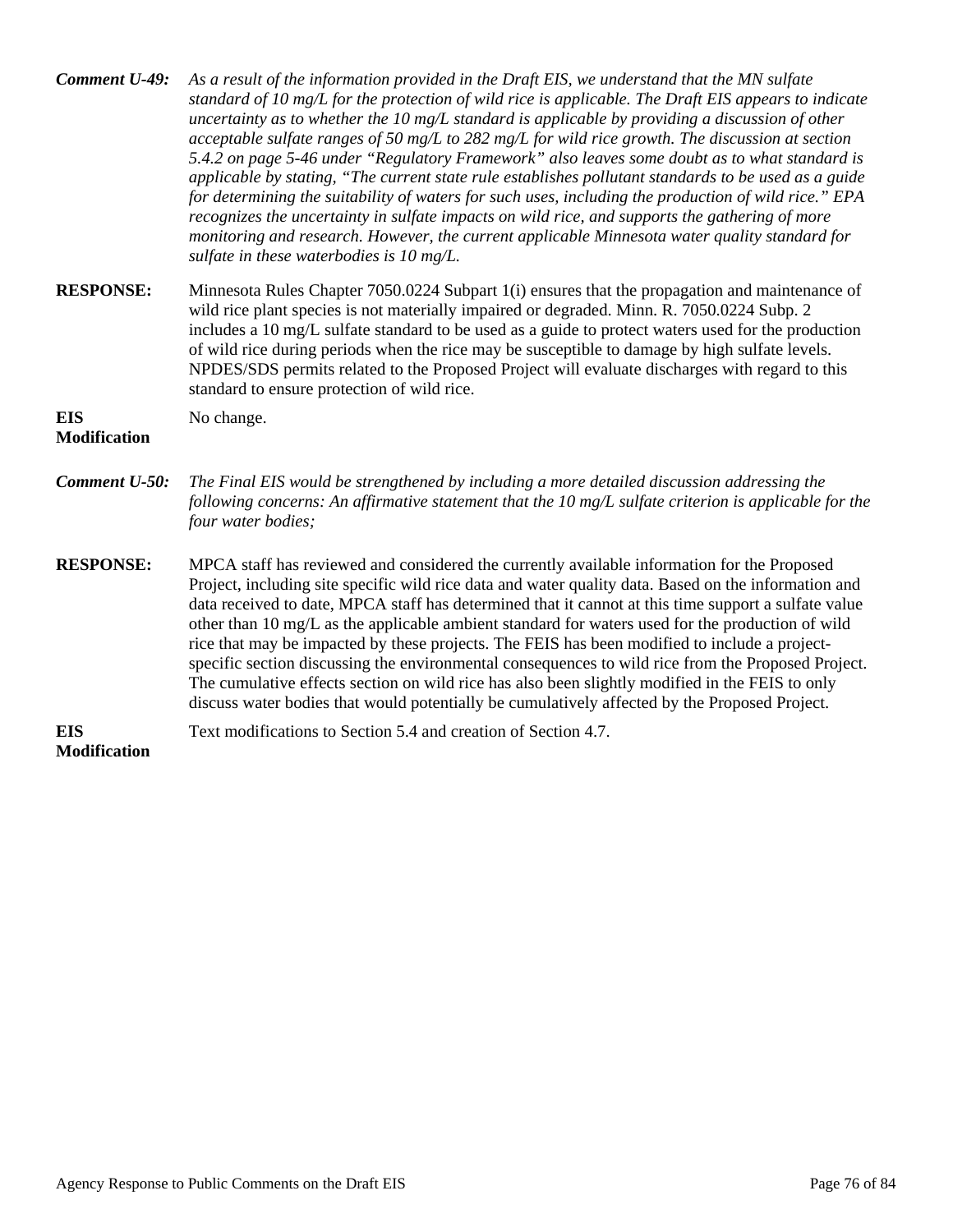| Comment U-51: | The Final EIS would be strengthened by including a more detailed discussion addressing the |
|---------------|--------------------------------------------------------------------------------------------|
|               | following concerns: A discussion of the past monitoring data and exceedance of the 10 mg/L |
|               | sulfate standard;                                                                          |

**RESPONSE:** The existing Keetac facility permit does not include a standard for sulfate, and therefore no violations of sulfate standard exceedances have occurred from the facility. The sulfate concentration levels in the affected water bodies currently exceed the state sulfate standard of 10 mg/L. MPCA staff has reviewed and considered the currently available information for the Proposed Project, including site specific wild rice data and water quality data. Based on the information and data received to date, MPCA staff has determined that it cannot at this time support a sulfate value other than 10 mg/L as the applicable ambient standard for waters used for the production of wild rice that may be impacted by these projects. The FEIS has been modified to include a project-specific section discussing the environmental consequences to wild rice from the Proposed Project. The cumulative effects section on wild rice has also been slightly modified in the FEIS to only discuss water bodies that would potentially be cumulatively affected by the Proposed Project.

- *Comment U-52: The Final EIS would be strengthened by including a more detailed discussion addressing the following concerns: A discussion of state antidegradation rules and whether an expanded discharge of this pollutant could occur in the NPDES permit, given that the standard is already exceeded;*
- **RESPONSE:** The Proposed Project will be subject to nondegradation rules pursuant to Minnesota Rule 7050.0185, since the Proposed Project will be considered to have a "significant discharge" since it would increase by more than 200,000 gpm and would result in sulfate concentrations increasing in Swan Lake by more than 1 percent over existing conditions. Through the NPDES permit process, nondegradation concerns will be addressed and incorporated into the permit.

The MPCA is currently undergoing a thorough stakeholder process to update the nondegradation policy in the state to not only address point sources but also non-point sources of pollution.

**EIS**  No change.

**Modification** 

**EIS**  Text modifications to Section 5.4 and creation of Section 4.7.

**Modification**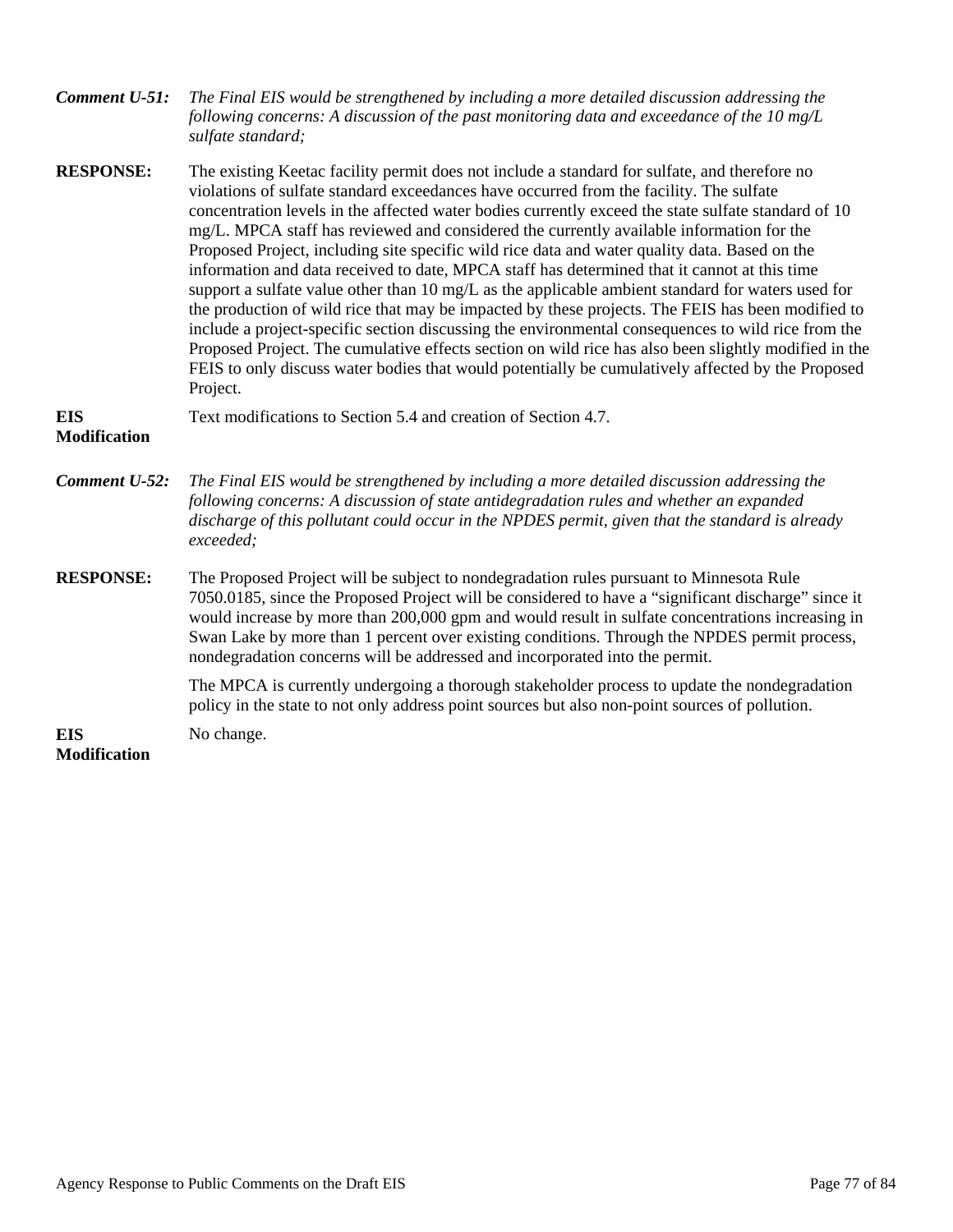| <b>Comment U-53:</b>              | The Final EIS would be strengthened by including a more detailed discussion addressing the<br>following concerns: How several of the mitigation options discussed on page 5-50, at Section 5.4.6,<br>will be used to meet the standard (e.g. sulfate removal technologies, alternate discharge locations,<br>etc.), rather than reserving these options only for mitigation if adverse changes are detected in wild<br>rice stands during the proposed project.                                                                                                                                                                                                                                                                                                                                                                                                                                                                                                                                                                                                                                                                                                                                                                                       |
|-----------------------------------|-------------------------------------------------------------------------------------------------------------------------------------------------------------------------------------------------------------------------------------------------------------------------------------------------------------------------------------------------------------------------------------------------------------------------------------------------------------------------------------------------------------------------------------------------------------------------------------------------------------------------------------------------------------------------------------------------------------------------------------------------------------------------------------------------------------------------------------------------------------------------------------------------------------------------------------------------------------------------------------------------------------------------------------------------------------------------------------------------------------------------------------------------------------------------------------------------------------------------------------------------------|
| <b>RESPONSE:</b>                  | There are now two sections in the FEIS that discuss potential impacts to wild rice, both Proposed<br>Project specific (Section 4.7) and cumulative effects (Section 5.4). Based on the information and<br>data received to date, MPCA staff has determined that it cannot at this time support a sulfate value<br>other than 10 mg/L as the applicable ambient standard for waters used for the production of wild<br>rice that may be impacted by these projects. A schedule of compliance with the state water quality<br>standard would occur in the permit and would remain in place for the duration of the Proposed<br>Project. Monitoring data would be used to ensure that the Project Proposer is adhering to the<br>schedule of compliance as part of the permit requirements. Mitigation and operational measures<br>would be taken as necessary to satisfy the permit requirements.                                                                                                                                                                                                                                                                                                                                                       |
| <b>EIS</b><br><b>Modification</b> | Text modifications to Section 5.4 and creation of Section 4.7.                                                                                                                                                                                                                                                                                                                                                                                                                                                                                                                                                                                                                                                                                                                                                                                                                                                                                                                                                                                                                                                                                                                                                                                        |
| <b>Comment U-54:</b>              | Based on a review of the information included in the Draft EIS, it isn't clear what type and<br>configuration of mercury emissions control will be installed and implemented at Keetac.                                                                                                                                                                                                                                                                                                                                                                                                                                                                                                                                                                                                                                                                                                                                                                                                                                                                                                                                                                                                                                                               |
| <b>RESPONSE:</b>                  | Text in the FEIS has been revised to clarify that the Proposed Project would use activated carbon<br>injection for its mercury control technology.                                                                                                                                                                                                                                                                                                                                                                                                                                                                                                                                                                                                                                                                                                                                                                                                                                                                                                                                                                                                                                                                                                    |
| <b>EIS</b><br><b>Modification</b> | Text additions to Section 4.9.7.                                                                                                                                                                                                                                                                                                                                                                                                                                                                                                                                                                                                                                                                                                                                                                                                                                                                                                                                                                                                                                                                                                                                                                                                                      |
| <b>Comment U-55:</b>              | Throughout the Draft EIS, the mercury emissions control is described differently. For example, on<br>page 3-24, the Draft EIS includes a statement, "the Project Proposer has chosen to install<br>activated carbon injection (ACI) to control mercury emissions for the new line." However, on page<br>4-125 and 4-126 there is a statement "the proposed pollution control system consists of a<br>circulating fluidized bed (CFB) scrubber for control of sulfur dioxide, followed by a dry<br>electrostatic precipitator (ESP) for control of particulate emissions. The ESP would also provide<br>some mercury control for mercury associated with particulate" with no mention of the ACI<br>technology. Later on page 4-126, a statement is made that ACI "is viewed by the MPCA and the<br>Project Proposer as having the highest potential for controlling mercury emissions from the<br>proposed furnace. Because ACI technology has not been demonstrated on taconite facilities and<br>the efficiency is yet undetermined; impact analyses have been conducted by evaluating just the<br>spray dryer adsorber (SDA)-ESP system and assuming that this proposed air pollution control<br>system would provide 30 percent mercury control." |
| <b>RESPONSE:</b>                  | Text in the FEIS has been revised to clarify that the Proposed Project would use activated carbon<br>injection for its mercury control technology.                                                                                                                                                                                                                                                                                                                                                                                                                                                                                                                                                                                                                                                                                                                                                                                                                                                                                                                                                                                                                                                                                                    |
| <b>EIS</b><br>Modification        | No change.                                                                                                                                                                                                                                                                                                                                                                                                                                                                                                                                                                                                                                                                                                                                                                                                                                                                                                                                                                                                                                                                                                                                                                                                                                            |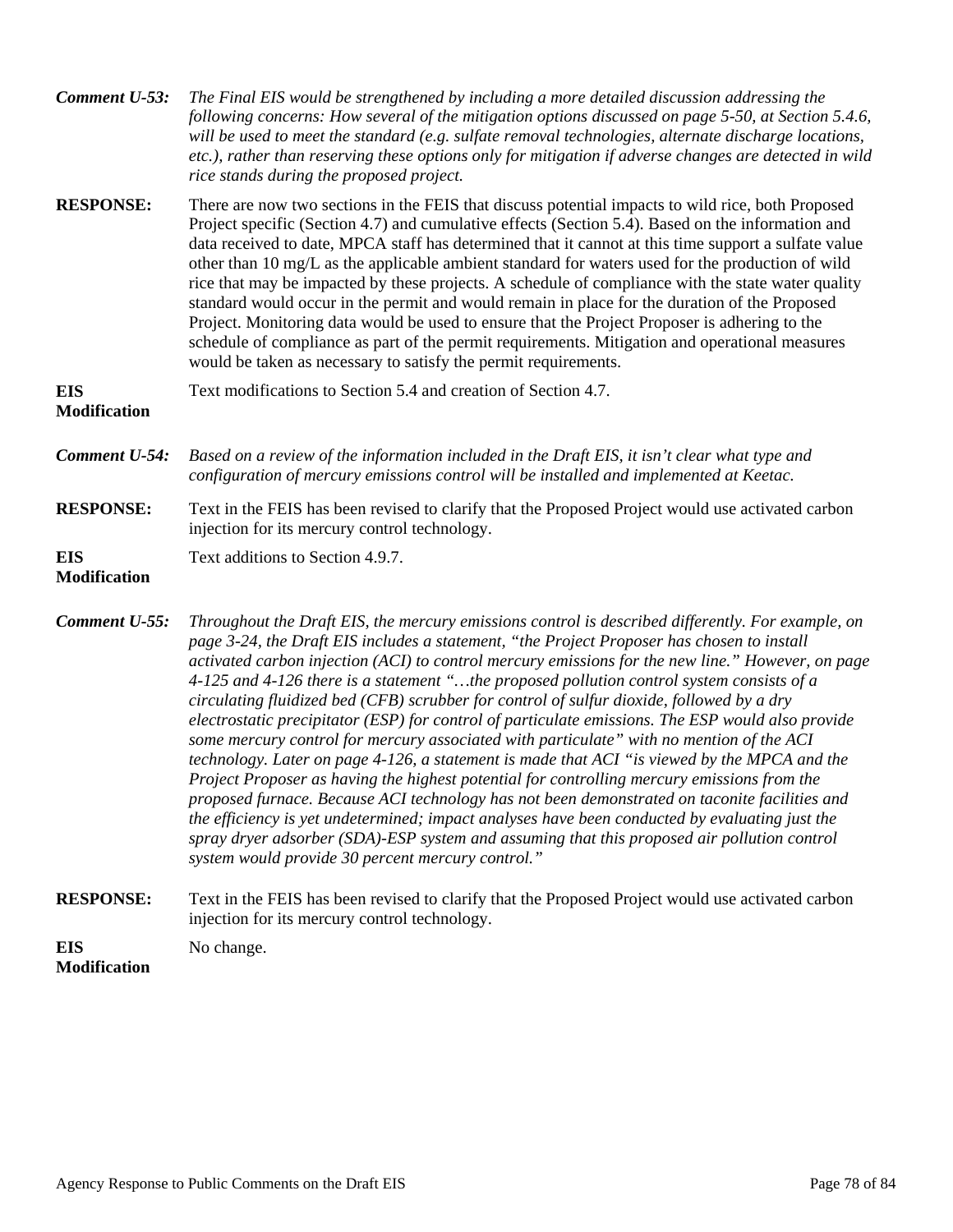| <b>Comment U-56:</b>              | The statements made in Chapter 3 of the Draft EIS seem to indicate that ACI will be used, but<br>statements made in Chapter 4 do not. Assuming that ACI will be utilized, it would be useful to<br>describe the whole control configuration (the order of CFR, ACI, and ESP technologies) and which<br>components contribute what level of control/removal, because it isn't ACI alone that achieves<br>mercury control. We recommend that the Final EIS be explicit and consistent about what mercury<br>emission controls will be used.                                                                                                                                                                                                                                                                                                                                                                                                                                                                                                                                                                                                                                                                                               |
|-----------------------------------|-----------------------------------------------------------------------------------------------------------------------------------------------------------------------------------------------------------------------------------------------------------------------------------------------------------------------------------------------------------------------------------------------------------------------------------------------------------------------------------------------------------------------------------------------------------------------------------------------------------------------------------------------------------------------------------------------------------------------------------------------------------------------------------------------------------------------------------------------------------------------------------------------------------------------------------------------------------------------------------------------------------------------------------------------------------------------------------------------------------------------------------------------------------------------------------------------------------------------------------------|
| <b>RESPONSE:</b>                  | Text in the FEIS has been revised to clarify that the Proposed Project would use activated carbon<br>injection for its mercury control technology.                                                                                                                                                                                                                                                                                                                                                                                                                                                                                                                                                                                                                                                                                                                                                                                                                                                                                                                                                                                                                                                                                      |
| <b>EIS</b><br><b>Modification</b> | Revised text in Section 3.3.5.1.1.                                                                                                                                                                                                                                                                                                                                                                                                                                                                                                                                                                                                                                                                                                                                                                                                                                                                                                                                                                                                                                                                                                                                                                                                      |
| <b>Comment U-57:</b>              | Section 5.5 provides a good analysis of cumulative impact analysis for mercury. In most places in<br>the United States, mercury deposition does not come primarily from a few local sources, but rather<br>from a mix of many sources, national and international, natural and anthropogenic. Therefore,<br>while the impacts modeled in Table 5.5.2 may seem relatively small, they actually constitute a<br>large impact from just a couple of facilities.                                                                                                                                                                                                                                                                                                                                                                                                                                                                                                                                                                                                                                                                                                                                                                            |
| <b>RESPONSE:</b>                  | The cumulative modeling analysis conducted for several projects within 15 miles of the Proposed<br>Project was used to estimate the likely impact of the cumulative mercury emissions. The MPCA is<br>pursuing reductions in mercury emissions that would mitigate the modeled impacts. The emissions<br>from the Proposed Project already reflect an assumed 30 percent control of mercury. Additional<br>mercury control would be achieved through the use of activated carbon, which has never before<br>been used at a taconite facility. Activated carbon achieves much greater mercury control than 30<br>percent when utilized at coal-fired electric units, therefore the goal for control at the Proposed<br>Project would be to approach or exceed 80 percent. In addition, Minnesota's implementation of the<br>statewide mercury TMDL includes a goal of reducing total mercury emissions from taconite<br>facilities by 75 percent by 2025. U.S. Steel has agreed to perform research and development with<br>the intent of reaching that goal before the deadline. If these goals are met, the mercury content of<br>fish in lakes near the facilities would likely decline, even if short term emission increases occur. |

**EIS Modification**  No change.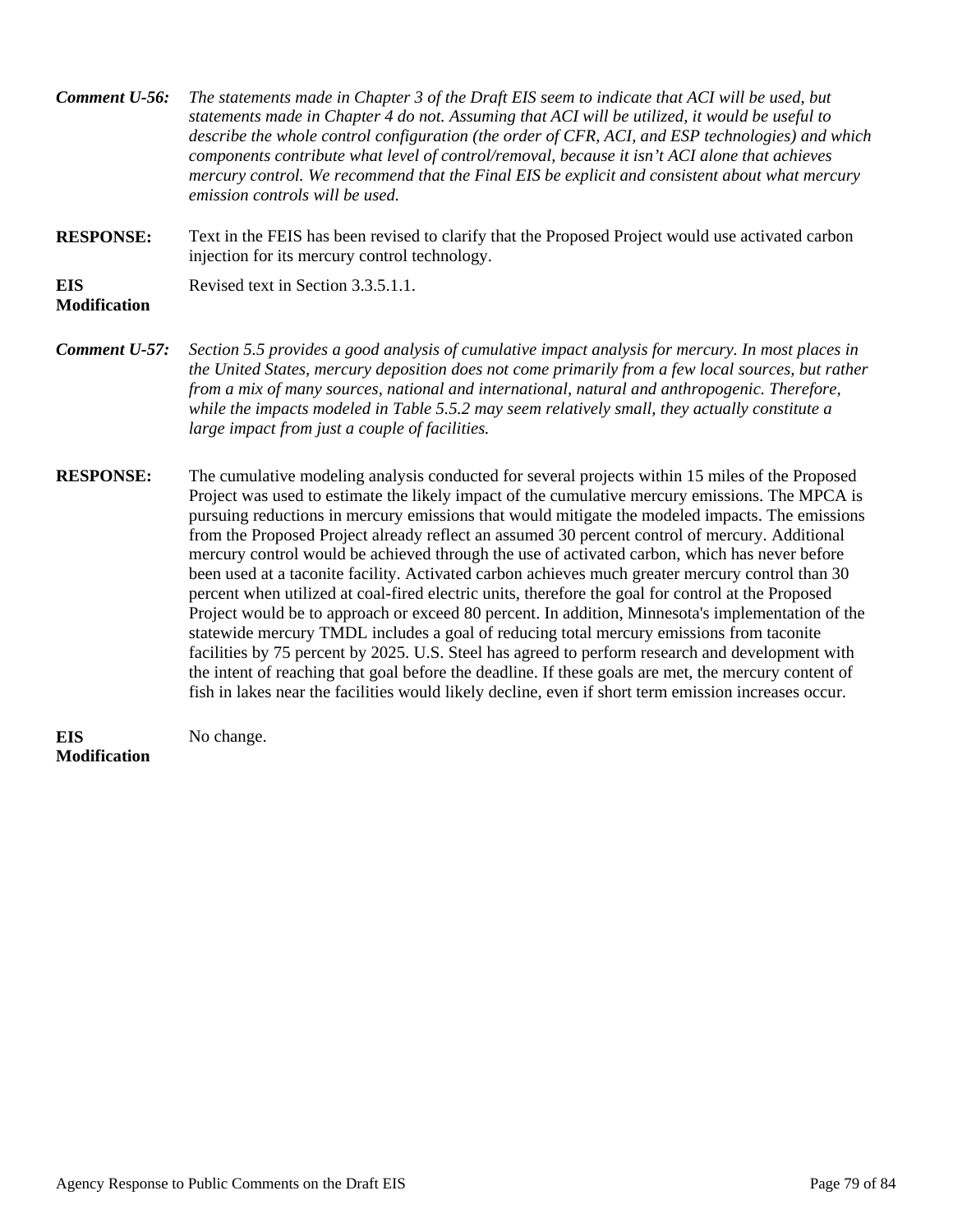| <b>Comment U-58:</b>              | The Minnesota Mercury TMDL sets a goal of reducing Mercury emissions from statewide taconite<br>production from 735 pounds in 2005 to 210 pounds in 2025, so clearly Minnesota plans to get<br>significant emissions reductions even in the absence of the Proposed Project, and the Project<br>would not seem to result in emissions below this baseline. EPA notes that the projected emissions<br>reductions are less than would be required under the Minnesota TMDL. On page 5-57, the Draft<br>EIS states, "By adding 218 pounds per year of mercury emission from the proposed future projects,<br>Minnesota's emissions would increase by about 6.5 percent at the time that Minnesota's TMDL<br>implementation plan contain an ultimate statewide mercury emission goal of 789 pounds in 2025."<br>Therefore, we recommend that the Final EIS describe how mercury emissions are expected to<br>decrease, in spite of the project, rather than to state that emissions will be lower as a result of the<br>project. |
|-----------------------------------|------------------------------------------------------------------------------------------------------------------------------------------------------------------------------------------------------------------------------------------------------------------------------------------------------------------------------------------------------------------------------------------------------------------------------------------------------------------------------------------------------------------------------------------------------------------------------------------------------------------------------------------------------------------------------------------------------------------------------------------------------------------------------------------------------------------------------------------------------------------------------------------------------------------------------------------------------------------------------------------------------------------------------|
| <b>RESPONSE:</b>                  | The Mercury TMDL Implementation Plan allows for near term mercury emission increases, while<br>the state seeks to reduce emissions overall. The Proposed Project would adhere to the guidelines<br>outlined in the Mercury Air Emission Reductions Schedule of Compliance for the ferrous mining<br>and processing industry. Details for the Proposed Project on achieving reductions in mercury<br>emissions are addressed in the Mercury Reduction Agreement between U.S. Steel and MPCA<br>signed in August 2010. A copy of the Mercury Air Emission Reductions Schedule of Compliance<br>is available by contacting Erik Carlson at the MNDNR, email: erik.carlson@state.mn.us or phone:<br>$(651)$ 259-5162.                                                                                                                                                                                                                                                                                                            |
| <b>EIS</b><br><b>Modification</b> | No change                                                                                                                                                                                                                                                                                                                                                                                                                                                                                                                                                                                                                                                                                                                                                                                                                                                                                                                                                                                                                    |
| <b>Comment U-59:</b>              | Section 4.7.7.3.1 provides a project proposal under the new and expanding source guidelines of the<br>mercury reduction strategy. However, the information presented is confusing.                                                                                                                                                                                                                                                                                                                                                                                                                                                                                                                                                                                                                                                                                                                                                                                                                                           |
| <b>RESPONSE:</b>                  | FEIS text has been revised to assist the reader.                                                                                                                                                                                                                                                                                                                                                                                                                                                                                                                                                                                                                                                                                                                                                                                                                                                                                                                                                                             |
| <b>EIS</b><br><b>Modification</b> | Text added to Section 4.9.7.4.                                                                                                                                                                                                                                                                                                                                                                                                                                                                                                                                                                                                                                                                                                                                                                                                                                                                                                                                                                                               |
| <b>Comment U-60:</b>              | The Final EIS should specify what mercury controls will be used and clarify what the baseline is<br>(what year is being used to compare emission levels).                                                                                                                                                                                                                                                                                                                                                                                                                                                                                                                                                                                                                                                                                                                                                                                                                                                                    |
| <b>RESPONSE:</b>                  | Text in the FEIS has been revised to clarify that the Proposed Project would use activated carbon<br>injection for its mercury control technology.                                                                                                                                                                                                                                                                                                                                                                                                                                                                                                                                                                                                                                                                                                                                                                                                                                                                           |
| <b>EIS</b><br><b>Modification</b> | Revised text in Section 3.3.5.1 and 4.9.7.                                                                                                                                                                                                                                                                                                                                                                                                                                                                                                                                                                                                                                                                                                                                                                                                                                                                                                                                                                                   |
| <b>Comment U-61:</b>              | The Final EIS should include a conceptual mercury reduction plan for the Keetac project and show<br>how that plan is consistent with the Minnesota TMDL.                                                                                                                                                                                                                                                                                                                                                                                                                                                                                                                                                                                                                                                                                                                                                                                                                                                                     |
| <b>RESPONSE:</b>                  | MPCA has negotiated with U.S. Steel a Mercury Air Emission Reductions Schedule of Compliance<br>for conducting trials at existing U.S. Steel indurating furnaces. The Mercury Air Emission<br>Reductions Schedule of Compliance requires identifying technologies for short and long term<br>trials. The assessments of the mercury technologies will be provided to the MPCA and to extent<br>that they do not contain confidential business information, are available for review by interested<br>parties. At this time the success of any control technology is unknown until further research is<br>completed.                                                                                                                                                                                                                                                                                                                                                                                                          |
| <b>EIS</b><br><b>Modification</b> | No change.                                                                                                                                                                                                                                                                                                                                                                                                                                                                                                                                                                                                                                                                                                                                                                                                                                                                                                                                                                                                                   |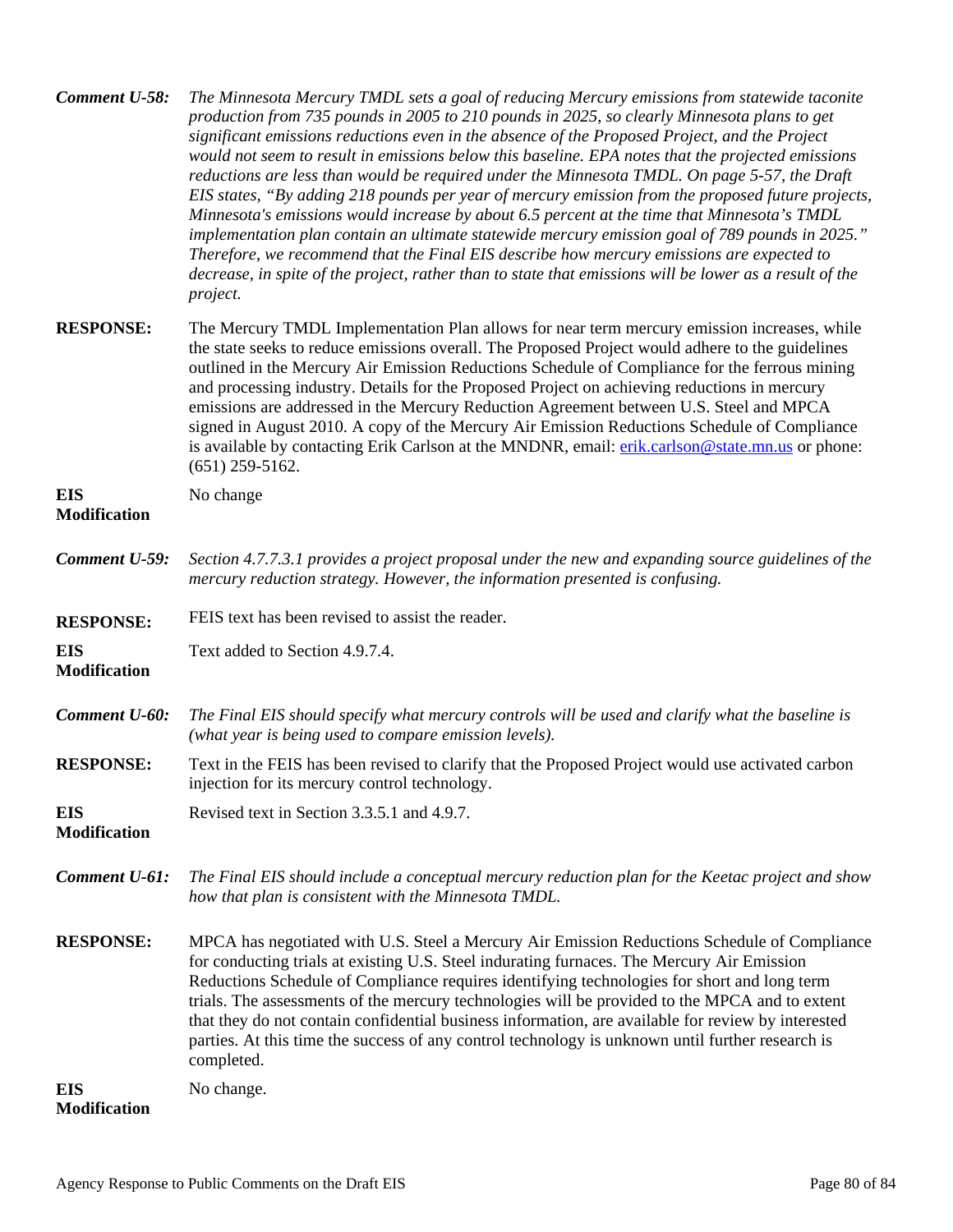| <b>Comment U-62:</b>              | We appreciate that the Draft EIS includes projected annual emissions for $CO2$ and discusses the<br>general effects of greenhouse gas (GHG) emissions and global climate change. The analysis<br>provided in the Draft EIS includes a carbon footprint of the proposed project with and without<br>proposed GHGs reductions. The analysis looked at fuel mix alternatives and included a discussion<br>of producing iron pellets in another country with weaker emissions control requirements. This<br>information is useful to the general public in understanding the project. |
|-----------------------------------|-----------------------------------------------------------------------------------------------------------------------------------------------------------------------------------------------------------------------------------------------------------------------------------------------------------------------------------------------------------------------------------------------------------------------------------------------------------------------------------------------------------------------------------------------------------------------------------|
| <b>RESPONSE:</b>                  | Comment has been noted.                                                                                                                                                                                                                                                                                                                                                                                                                                                                                                                                                           |
| <b>EIS</b><br><b>Modification</b> | No change.                                                                                                                                                                                                                                                                                                                                                                                                                                                                                                                                                                        |
| <b>Comment U-63:</b>              | While the greenhouse gas emissions of any single project may be small when compared to global<br>emissions, any additional greenhouse gases emitted contributes to the global concentrations of<br>gases. EPA agrees with this statement. The Draft EIS includes an analysis of several options to<br>minimize the GHG contributions it makes.                                                                                                                                                                                                                                    |
| <b>RESPONSE:</b>                  | Comment has been noted.                                                                                                                                                                                                                                                                                                                                                                                                                                                                                                                                                           |
| <b>EIS</b><br><b>Modification</b> | No change.                                                                                                                                                                                                                                                                                                                                                                                                                                                                                                                                                                        |
| <b>Comment U-64:</b>              | In Section 3.5.2, the Draft EIS discusses how the proposed project has avoided potential GHG<br>emissions relative to standard projects through various means including fuel mixes, furnace<br>improvements, heat recycling, motor efficiency, and logistical changes. We support these efforts<br>because of their potential to reduce overall facility GHG emissions. EPA is in favor of proactive<br>measures to address GHG emissions, including the development GHG reduction plans.                                                                                         |
| <b>RESPONSE:</b>                  | Comment has been noted.                                                                                                                                                                                                                                                                                                                                                                                                                                                                                                                                                           |
| <b>EIS</b><br><b>Modification</b> | No change.                                                                                                                                                                                                                                                                                                                                                                                                                                                                                                                                                                        |
| <b>Comment U-65:</b>              | Because the regulatory environment for GHGs is uncertain and dynamic at this time, the applicant<br>should consult with EPA and the State of Minnesota during and after the air permitting process.<br>We encourage the proposer to develop and implement plans to mitigate GHG emissions associated<br>with this project and include that information in the Final EIS and Record of Decision for the<br>project.                                                                                                                                                                |
| <b>RESPONSE:</b>                  | Project Proposer will continue working with MPCA, MNDNR, and USEPA to properly address<br>issues associated with GHGs and climate change. Any further actions have been presented in the<br>FEIS as needed. Updated summaries of regulations and initiatives associated with GHG and<br>climate change have been added to appropriate sections of the FEIS as available at the time of<br>public notice.                                                                                                                                                                          |
| <b>EIS</b><br><b>Modification</b> | Updated regulation and other initiatives summary in Section 5.2.1.4.                                                                                                                                                                                                                                                                                                                                                                                                                                                                                                              |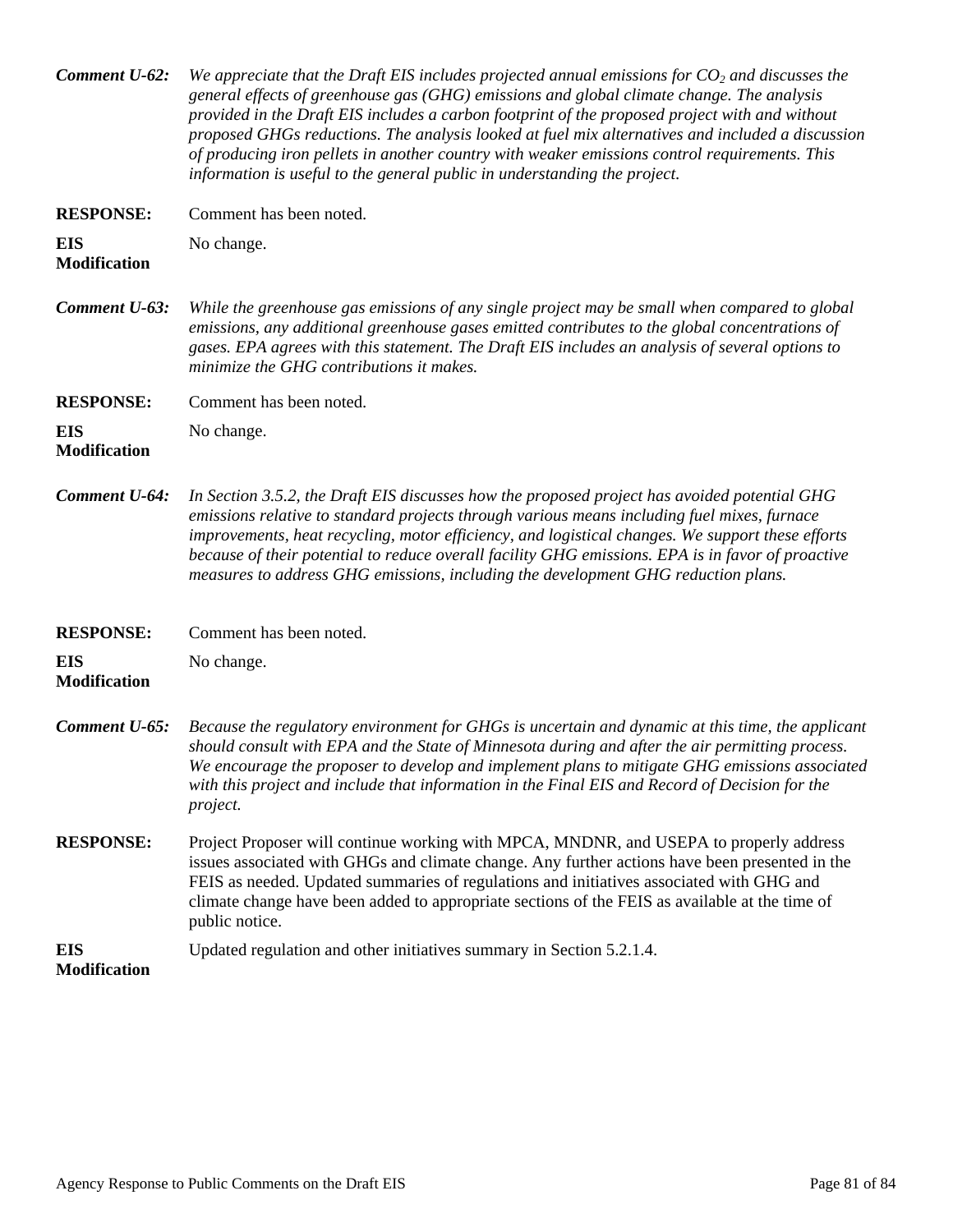| <b>Comment U-66:</b>              | Financial assurance is not discussed in the Draft EIS. Long-term post-closure care may be<br>necessary to protect water quality, and a financial instrument will be needed to ensure adequate<br>funds are available as long as necessary for this purpose. The need for, and cost of, reclamation<br>and closure activities and post-closure controls and/or treatment should be addressed in the Final<br>EIS.                                                                                                                                                                                                                                                                                                                                                                                                                                                                                                                                                 |
|-----------------------------------|------------------------------------------------------------------------------------------------------------------------------------------------------------------------------------------------------------------------------------------------------------------------------------------------------------------------------------------------------------------------------------------------------------------------------------------------------------------------------------------------------------------------------------------------------------------------------------------------------------------------------------------------------------------------------------------------------------------------------------------------------------------------------------------------------------------------------------------------------------------------------------------------------------------------------------------------------------------|
| <b>RESPONSE:</b>                  | Financial assurance is a mechanism that the State uses to make sure that a project proposer or<br>company complies with its Permit to Mine requirements. Financial assurance consists of a project<br>proposer setting aside money or other security as an indication that permit requirements, such as<br>mineland reclamation after the mine closes, will be completed. Minnesota Rules, part 6130.6000<br>sets forth the circumstances for requiring a performance bond, or other security acceptable to the<br>Commissioner, on a mining operation.                                                                                                                                                                                                                                                                                                                                                                                                          |
| <b>EIS</b><br><b>Modification</b> | Text additions to Sections 2.1.1, 2.2.1, and 2.2.4.                                                                                                                                                                                                                                                                                                                                                                                                                                                                                                                                                                                                                                                                                                                                                                                                                                                                                                              |
| <b>Comment U-67:</b>              | Because the amount and viability of financial assurance are critical factors in determining the<br>effectiveness of these instruments, EPA believes it is necessary to analyze and disclose these factors<br>in the Final EIS to determine the significance of the impacts and inform a decision about whether<br>the project is cost-effective. EPA believes this information is essential for an adequate analysis of<br>the proposed project because it could make the difference between a project sufficiently managed<br>over the long-term by the site operator that will protect the environment versus an unfunded/under-<br>funded contaminated site that becomes a liability for the Federal government, e.g., under the<br>Comprehensive Environmental Response, Compensation, and Liability Act. We recommend that the<br>proposer include financial assurance information, including that required by the State of<br>Minnesota, in the Final EIS. |
| <b>RESPONSE:</b>                  | Financial assurance is a mechanism that the State uses to make sure that a project proposer or<br>company complies with its Permit to Mine requirements. Financial assurance consists of a project<br>proposer setting aside money or other security as an indication that permit requirements, such as<br>mineland reclamation after the mine closes, will be completed. Minnesota Rules, part 6130.6000<br>sets forth the circumstances for requiring a performance bond, or other security acceptable to the<br>Commissioner, on a mining operation.                                                                                                                                                                                                                                                                                                                                                                                                          |
| <b>EIS</b><br><b>Modification</b> | Text additions to Sections 2.1.1, 2.2.1, and 2.2.4.                                                                                                                                                                                                                                                                                                                                                                                                                                                                                                                                                                                                                                                                                                                                                                                                                                                                                                              |

#### **COMMENT LETTER RECEIVED FROM: Rosemary Berens, Tribal Historic Preservation Officer, Bois Forte Band of Ojibwe, January 26, 2010 (V)**

- *Comment V-1: I have reviewed the cultural resource section and feel it is inadequate as the bands have not been approached in regards to a survey of the areas to identify plants significantly important to the Bois Forte Band not has there been any inventory on traditional cultural properties (TCP's).*
- **RESPONSE:** On March 22, 2010, representatives of the Army Corps of Engineers, the 1854 Treaty Authority, and the Grand Portage and Bois Forte Bands met to discuss plans to complete a vegetation survey and other work as part of a draft Programmatic Agreement under Section 106. The draft Programmatic Agreement was completed prior to publication of the FEIS and is included as Appendix N. Text was revised in the FEIS to reflect the outcome of the draft Programmatic Agreement.

**EIS Modification**  Text revisions in Sections 4.17 and 4.18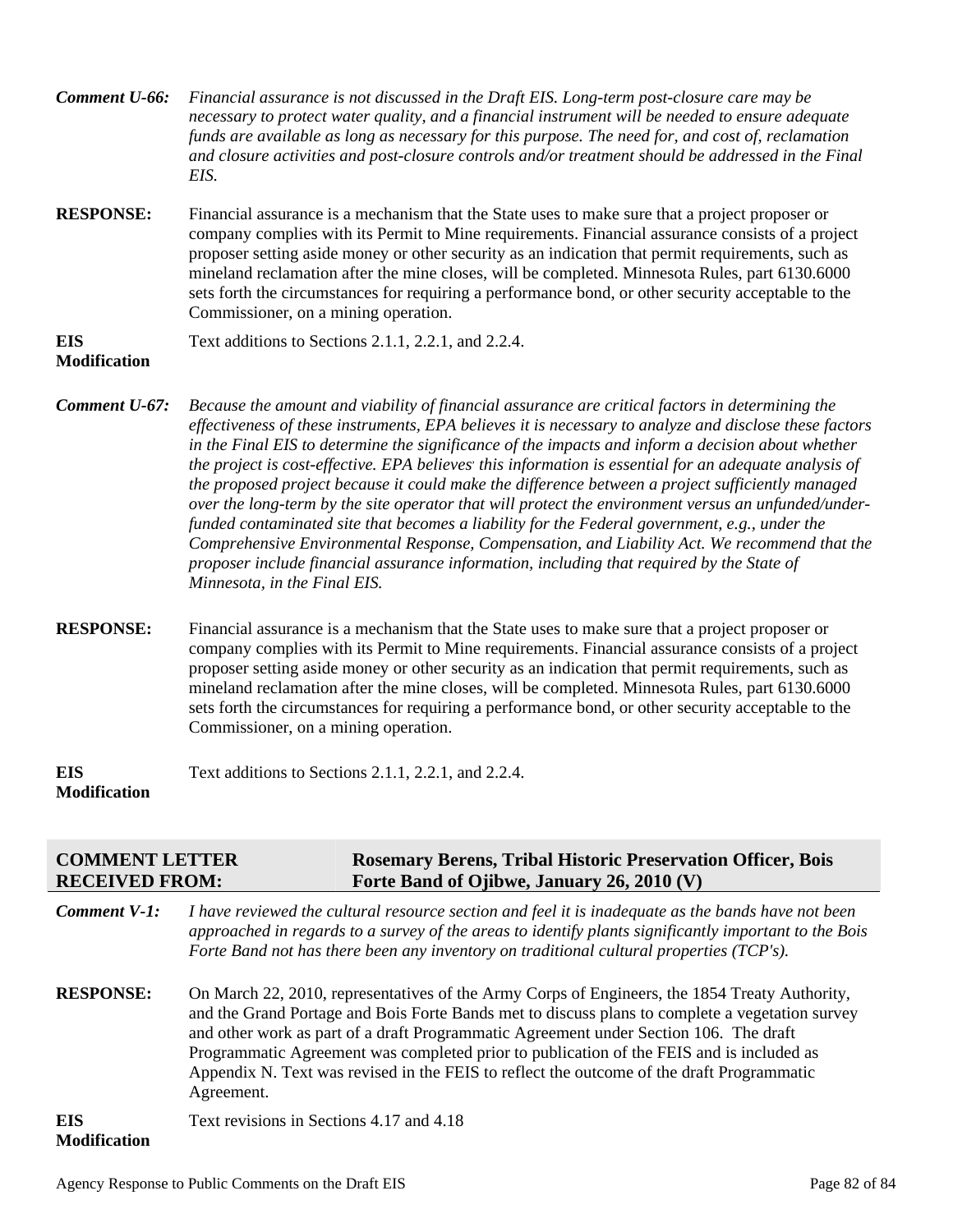# **COMMENT LETTER RECEIVED FROM:**

## **Brandy Toft, Air Quality Specialist, Leech Lake Band, February 4, 2010 (W)**

| <b>Comment W-1:</b>               | On page 6-53 of section 6.11.1.2 Keetac DEIS the paragraph above section 6.11.2 should reflect<br>the following underlined changes: "approximately 32 miles west of the proposed project, placing it<br>within the 1855 Ceded Territory and Leech Lake Band of Ojibwe's Treatment as an Affected<br>Sovereign/State (TAS) for air quality. The Leech Lake Reservation encompasses over 864,000<br>acres within the Reservation boundaries." "This department enforces natural resources<br>regulations within the Reservation boundaries." We are unsure of where the 80 miles came<br>fromeven driving that number doesn't make sense. You can also see the reworded language<br>regarding the acreages and boundaries. |
|-----------------------------------|--------------------------------------------------------------------------------------------------------------------------------------------------------------------------------------------------------------------------------------------------------------------------------------------------------------------------------------------------------------------------------------------------------------------------------------------------------------------------------------------------------------------------------------------------------------------------------------------------------------------------------------------------------------------------------------------------------------------------|
| <b>RESPONSE:</b>                  | Text has been revised in the FEIS text in Section 4.18.1.2 to reflect LLBO suggested text changes.<br>Additionally, it has been confirmed that Leech Lake Band of Ojibwe (LLBO) has Treatment as an<br>Affected Sovereign/State (TAS) status from the USEPA and are within 50 miles of the Proposed<br>Project. This gives LLBO the authority to review and comment on the air permit application, along<br>with other state agencies. Text regarding the TAS status of LLBO has been added to FEIS Sections<br>$4.18.1.2$ and $6.1.6$ .                                                                                                                                                                                 |
| <b>EIS</b><br><b>Modification</b> | Text changes to Section 4.18.1.2 and 6.1.6.                                                                                                                                                                                                                                                                                                                                                                                                                                                                                                                                                                                                                                                                              |

### **COMMENT LETTER RECEIVED FROM: Claudia Modich, February 5, 2010 (X)**

*Comment X-1: I live extremely close to the Keewatin tailings basin on Old Highway 169, and, as a result, am directly affected by the present mining operations as well as future mining operations. My concerns are twofold. First, in the past I have been subjected to relentless clouds of taconite tailings, both in my residence and outside my residence. I, of course, have been angry and frustrated by the situation of which I have no control. Yet I am not the only one concerned. Friends who have had their cars parked in my driveway have been appalled at the amount of residue on their vehicles. Friends who have been guests in my home have been surprised as the black dust covering my furniture, ledges, and other areas of my home. My question: What will be done for those individuals living near the basins who find the dust not only unsightly but, most importantly, unhealthy?* 

**RESPONSE:** The Tailings Basin mitigation measures are described in DEIS Section 4.1.2.1.2 under Existing Conditions. The No Action Alternative and Proposed Action Alternative were intended to reference the mitigation measures in the existing conditions section because the same mitigation measures would occur in the No Action Alternative and in the Proposed Action Alternative. However this reference was not made clear. The No Action Alternative and Proposed Action Alternative sections have been revised to discuss the Tailings Basin mitigation measures. The MPCA reported on February 11, 2010 that based on the lack of complaints received an that there have not been any violations in seven quarters of ambient air monitoring at three sites near the basin, the mitigation measures describing in the existing conditions section appear to have reduced fugitive emissions from the basin. Additionally, no violations of ambient  $PM_{10}$  standards or fugitive dust rules were reported in 2010 as of May 20, 2010.

**EIS**  Text revisions and additions to Section 4.9.2.

**Modification**